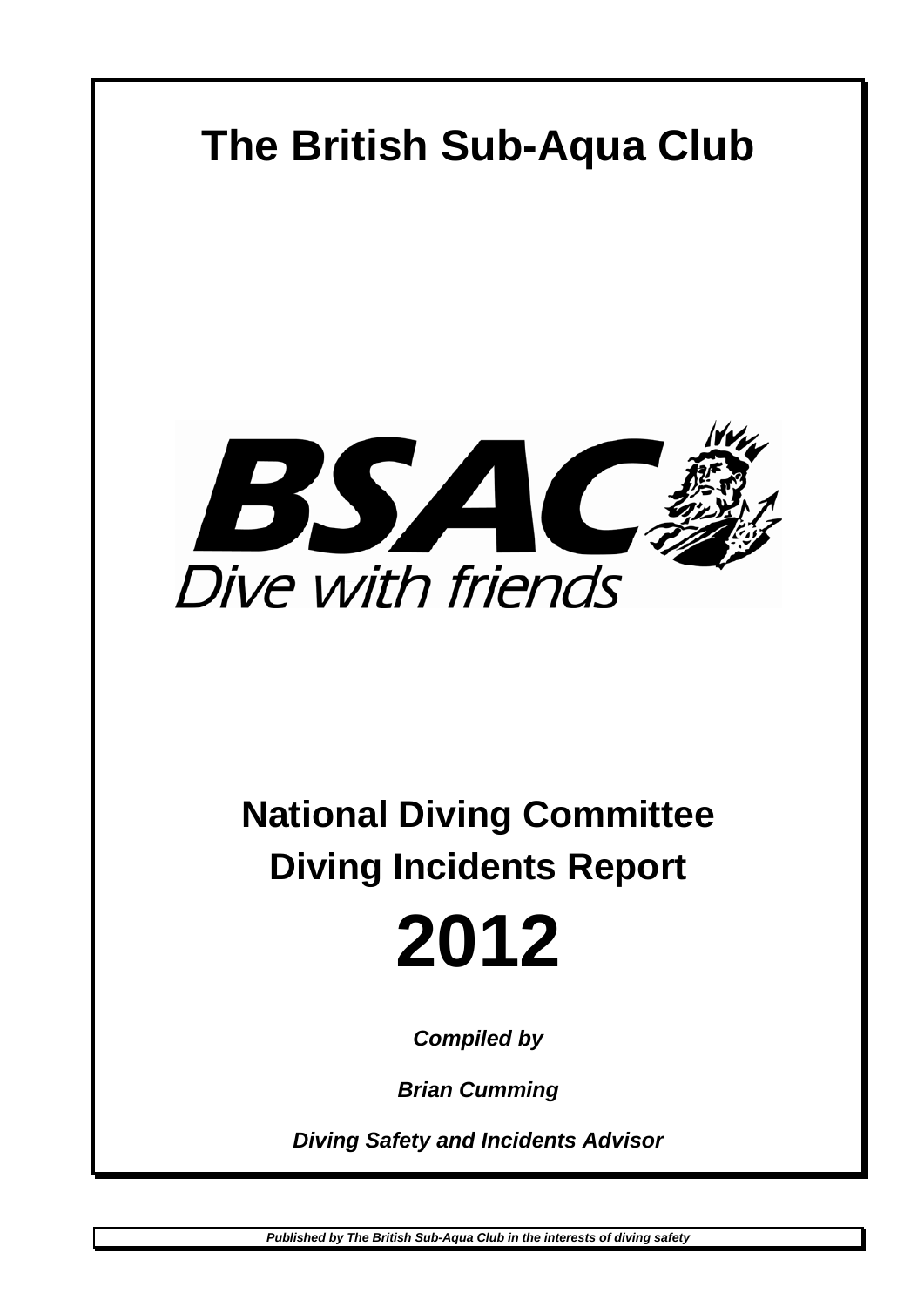

# *Introduction*

**This booklet contains the 2012 Diving Incidents Report, produced by British Sub-Aqua Club (BSAC) in the interest of promoting diving safety. It is important to note that it contains details of UK sports diving incidents occurring to divers of all affiliations, plus incidents occurring worldwide involving BSAC members.** 

The 2012 'Incident Year' ran from 1<sup>st</sup> October 2011 to 30<sup>th</sup> September 2012.

#### *Report Format*

The majority of statistical information contained within this report is also shown in graphical form. Please note that all statistical information is produced from UK data only and does not include Overseas Incidents unless noted as 'All Incidents'.

The contents of this report are split into an overview of the year, and then the details of nine incident categories plus some historical analyses. The various sections can be found as shown below:-

| i)    | <b>Overview</b>                             | Page |    |
|-------|---------------------------------------------|------|----|
| ii)   | <b>Fatalities</b>                           | Page | 6  |
| iii)  | <b>Decompression Incidents</b>              | Page | 10 |
| iv)   | Injury / illness                            | Page | 21 |
| V)    | <b>Boating &amp; Surface Incidents</b>      | Page | 28 |
| vi)   | <b>Ascent Incidents</b>                     | Page | 35 |
| vii)  | <b>Technique Incidents</b>                  | Page | 40 |
| viii) | <b>Equipment Incidents</b>                  | Page | 42 |
| ix)   | <b>Miscellaneous Incidents</b>              | Page | 45 |
| X)    | <b>Overseas Incidents</b>                   | Page | 47 |
| xi)   | <b>Numerical &amp; Statistical Analyses</b> | Page | 52 |
| xii)  | <b>List of Abbreviations</b>                | Page | 54 |

Within each category the incidents are listed in the order of their occurrence, not necessarily that of Incident Reference. They are laid out in the following form:

> *MONTH/YEAR OF INCIDENT INCIDENT REF.*  Brief Narrative of Incident.................................................................................... ........................................................................................................

The nature of many diving incidents is such that there is usually more than one cause or effect. Where this is the case the incident has been classified under the more appropriate cause or effect. For instance an incident involving a fast ascent, causing decompression illness, will be classified under 'Decompression Incidents'.

*Brian Cumming, BSAC Diving Incidents Advisor, November 2012* 

# *Acknowledgements*

Data for this report are collected from several different sources. I would like to extend my thanks and appreciation to the following for their assistance in its production and in ensuring its completeness:

Ken Bazeley, National Diving Liaison Officer, Maritime & Coastguard Agency

Peter Chennell, Sea Safety Manager, Roger Aldham, Data Quality Supervisor, Carole Brown, Data and Statistical Analyst, Royal National Lifeboat Institution MOD Superintendant of Diving Mark Caney, PADI Europe, Middle East and Africa Sub-Aqua Association Scottish Sub-Aqua Club Jim Watson for invaluable HQ support Dr. Yvonne Couch for proof reading this report and, in particular, all of those divers and other sources who have taken the trouble to complete Incident Reports and share their learning experience with others.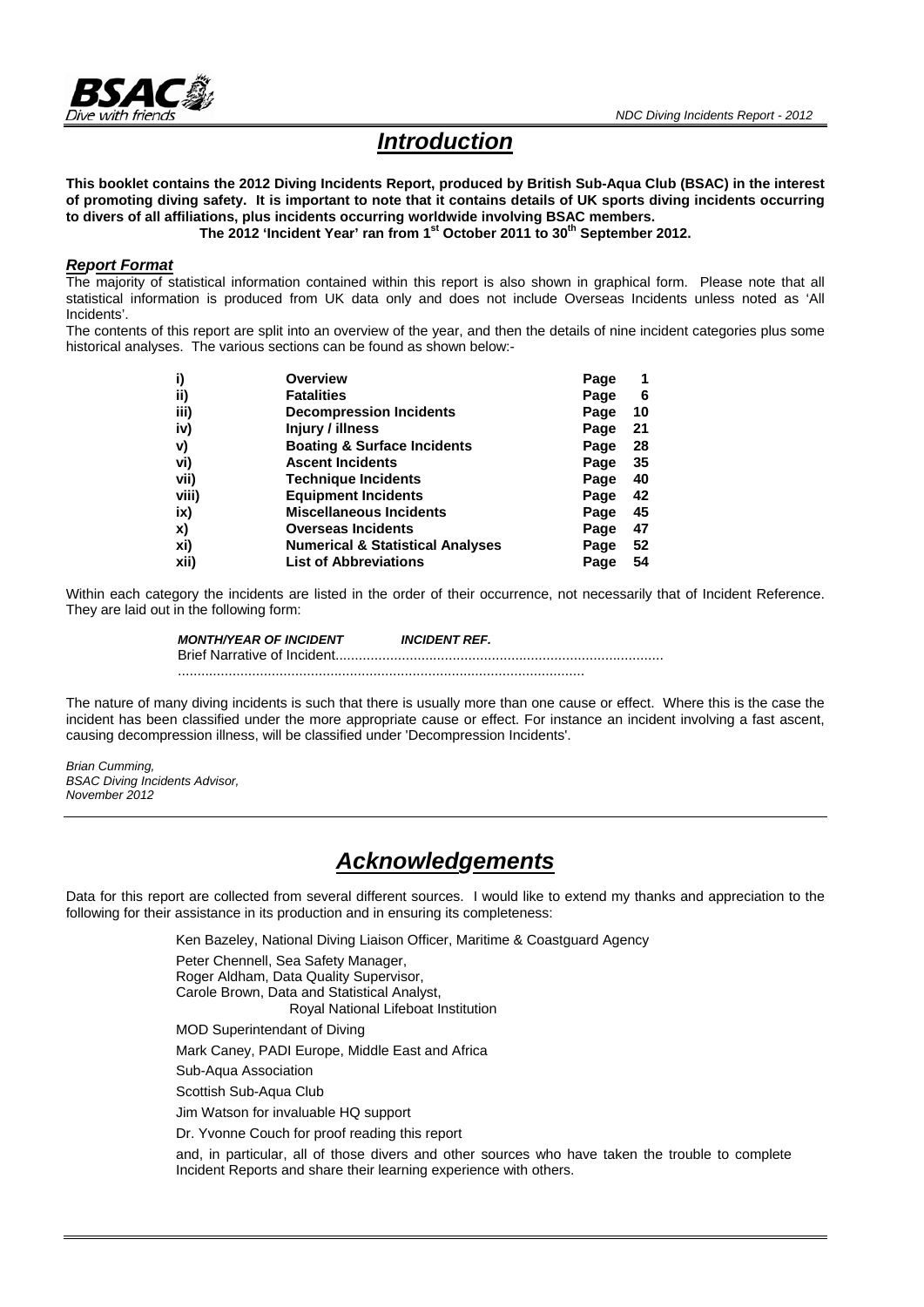

# *Overview*

has seen 314 UK diving incidents reported. The 2012 has seen 314 UK diving incidents reported. The number of reports received in recent years has been fairly consistent at around 370; so this year represents a 15% drop.

There are a number of possible reasons for this:- A normal amount of diving has taken place but:-

- o It has been safer and fewer incidents have occurred.
- o A normal number of incidents have occurred but fewer have been reported.
- Less diving has taken place and thus fewer incidents have occurred, leading to fewer reports.

It would be nice if the first reason was found to be the cause of the reduction (safer diving) but it seems almost certain that the true reason is that there has simply been less diving in the UK in this period.





The distribution of reported incidents by month is shown in the following chart. Normally about 70% of diving incidents take place in the summer months (April to August); this year, very unusually, it has only been 62%.

#### *Incidents by month*



Normally the distribution of incidents by month follows a sinusoidal form with the lowest number of dives in December and January, rising to a peak in June and July. This year's distribution shows a clear 'plateau' during the summer period at around 40 incidents per month being reported. In a normal year the number of reported incidents would have risen to a peak of about 60 in June and July. This plateau accounts for the reduced number of incidents reported in the 2012 incident year. So, up until April an expected number of incidents were reported but in May, June, July and August that number is depressed. This period clearly coincides with the appalling weather conditions that the UK suffered this summer. So the clear conclusion is that less diving took place during this time. The only other possibility is that for some unknown reason diving became safer in just these four months and that seems very implausible.

Incidentally, August and September's totals are always somewhat depressed, each year, as a result of the time that it takes for reports to reach us. Each year a number of reports are received after our cut-off period for the annual report. These reports are included in the database for future research purposes but they are not included in the annual report.

#### **Incidents by category**

The incident database assigns all incidents into one of nine major categories, and the following chart shows the distribution of the 2012 incidents into those categories.

#### *Categorisation of the year's incidents*



In 2011 'Boating and Surface' incidents was the largest category and it had been ten years since this group had topped the list. This year sees a return to the normal situation where cases of 'DCI' are the biggest single category with 'Boating and Surface' incident back to its normal second place.

Cases of 'DCI' have been following a slight downward trend over the last ten years and this year's total of 83 continues that trend.

Incidents involving 'Boating and Surface' events had been falling progressively since the late 90s. In the previous three years this number had jumped back up to levels seen 10 years earlier. This year 73 incidents were recorded and this is much more in line with the earlier downward trend.

This category mainly comprises of problems with boat engines (engine failure and out of fuel) and lost diver(s).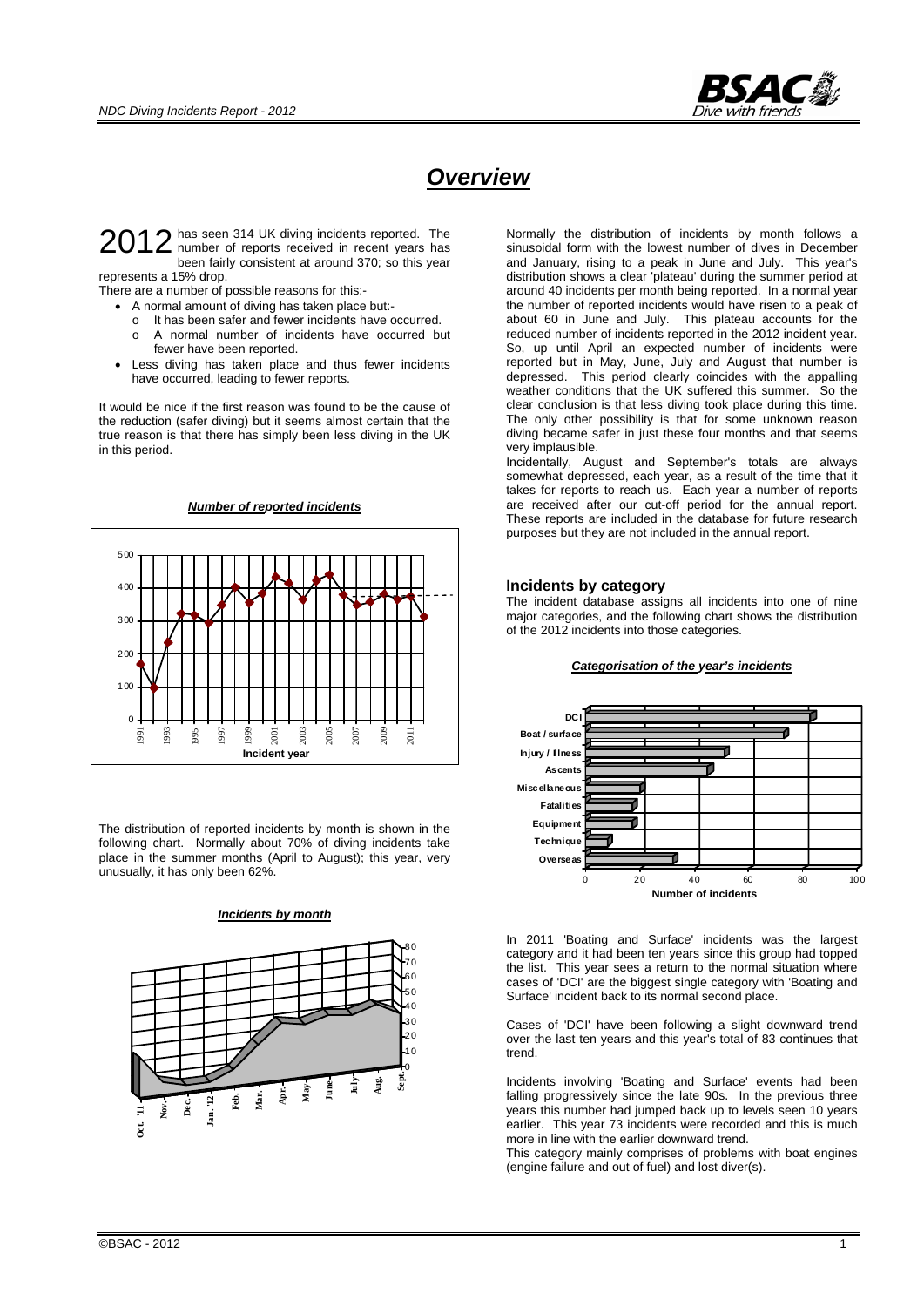

'Ascents' is the fourth category and this involves incidents where divers have made an abnormal ascent but avoided DCI or other injury. This category peaked in 2006 and has been steadily falling since that time. It is good to see that this trend has continued in the 2012 incident year. 45 'Ascent' related incidents were reported and one has to go back to 1999 to find a lower number. A lot of effort has been put into improving diver buoyancy control and these numbers reflect the beneficial changes that have been made.

The last category to be mentioned specifically is 'Fatalities' and although the numbers are quite small it is, of course, the most serious. This year saw 17 diver fatalities; this is somewhat above the average of the preceding ten years which was 14.7.

More analysis on these key incident categories is given later in the report.

At this point it is important to remember the conclusion that less diving has taken place this year. Less diving will mean fewer incidents, so lower numbers in all categories are to be expected. So a lower number does not automatically imply improved safety.

#### **Incident depths**

The following chart shows the maximum depth of the dives during which incidents took place, categorised into depth range groupings.





The pattern of depths in the 0m to 50m range is very similar to that normally seen and reflects the amount of diving that takes place in these depth ranges.

The number of incidents reported in the greater than 50m ranges is 13, very similar to previous years. However it is worth noting that 3 of these 13 incidents involved fatalities; although, in one of these 3 cases, depth was not a relevant factor.

BSAC advises that no air dive should be deeper than 50m, and that dives to 50m should only be conducted by divers who are appropriately trained and qualified.

The recommended limit for divers trained to Sports Diver standard is 35m and then only when they have received appropriate training for diving at this depth.

BSAC recommends that helium mixtures are used for depths deeper than 40m and that mixed gas diving should be to a maximum depth of 80m. Mixed gas dives should only be conducted when the diver holds a recognized qualification to conduct such dives.

See the BSAC website for more details of these and other diving depth limit recommendations.

The next chart shows the depths at which incidents started.

*Depth at which an incident started*



Inevitably the data are biased towards the shallower depths since many incidents happen during the ascent or at the surface. Critical among these are the DCI cases where almost always the casualty is out of the water before any problems are noted. This partially explains the large occurrence of 'Surface' cases as this includes divers with DCI who have left the water. Other surface incidents involve boats and boating incidents and divers who are lost but on the surface.

The depth profiles are consistent with previous years.

#### **Diver qualifications**

The next two charts show the qualification of those BSAC members who were involved in reported incidents. The first looks at the diver qualification.



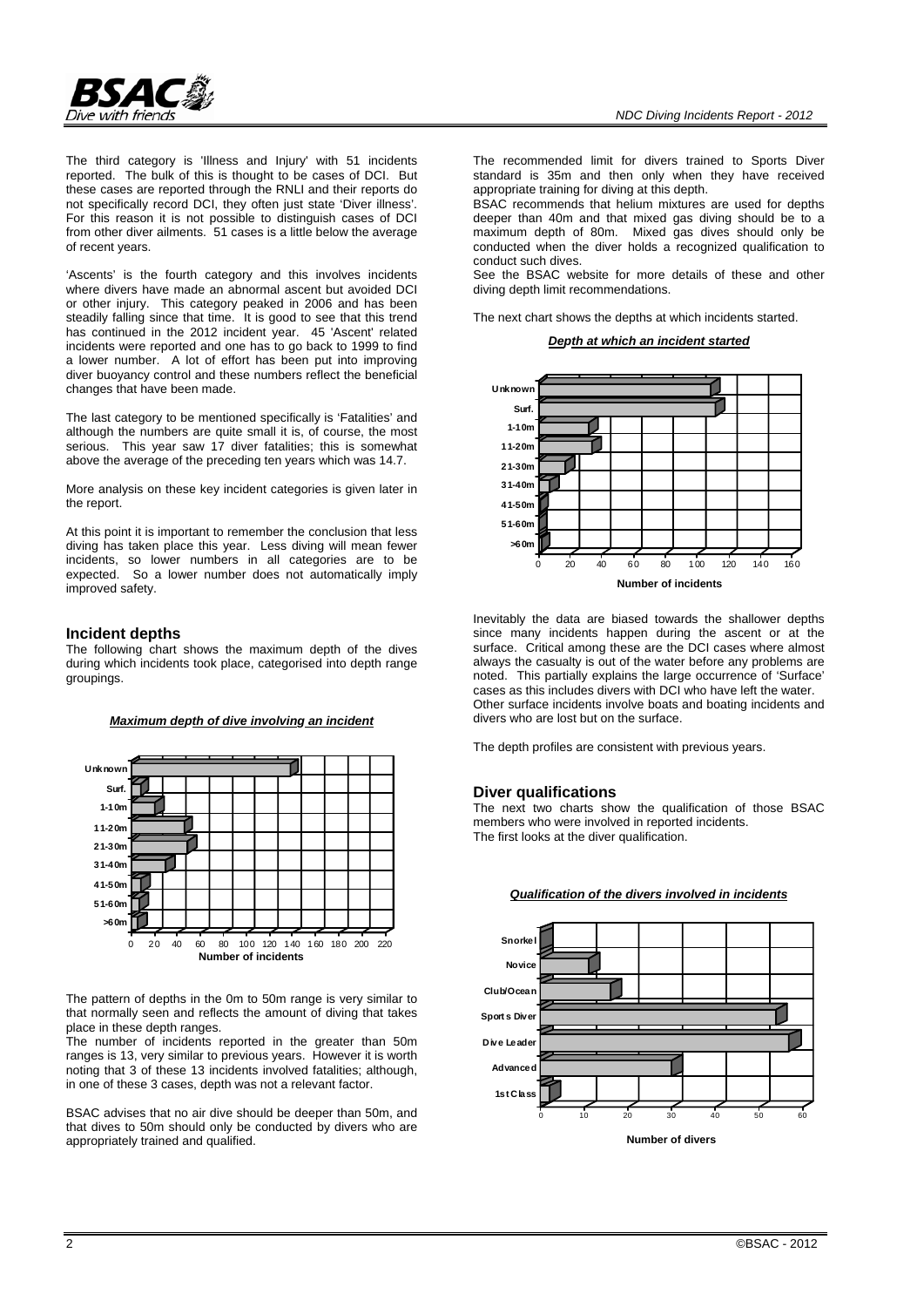

These data are in line with the normal pattern of previous years and are thought to reflect the number of divers in these qualification grades.

The next chart shows an analysis of incident by instructor qualification and again it is consistent with previous years.

*Qualification of instructors involved in incidents*



The low number for 'Club' instructor almost certainly reflects the fact that this qualification is no longer part of the instructor development programme.

#### **Divers' use of the Emergency Services**

Divers' use of the emergency services shows a monthly distribution aligned to the distribution of all incidents, and is clearly correlated with the number of dives that are taking place. These charts reflect the April to August 'plateau' that was highlighted earlier in the report.

174 incidents were reported to us by the Coastguard. The average number of incidents reported by the Coastguard in recent years is just over 200. This picture supports the conclusion that there was less diving than normal in the summer months this year.



There were 83 incidents reported that involved the RNLI. Earlier years had seen a steady decline in divers' need for lifeboat assistance. However the previous three years saw that trend reversed. This year's total is in line with the earlier downward trend.

The RNLI's main support to divers involves assistance with disabled boats, searching for missing divers and the recovery of divers with DCI.

These data also reflect the dip in the early summer months.

*Divers' use of RNLI facilities by month*



In 2012 86 incidents involved the use of helicopters. This is lower than normal and again reflects the reduced number of dives that have taken place.

In diving related incidents helicopters are mainly tasked to support searches for missing divers and to transport divers with DCI to recompression facilities.

*Divers' use of SAR helicopters by month*



#### **Fatalities**

17 fatal incidents occurred in the UK during the 2012 incident year. This is above the average of 14.7 fatalities per year over the previous ten years. However, given the small numbers involved, this is not thought to be a significant increase.

10 of these people were BSAC members. The previous ten year average for BSAC fatalities in the UK is 5.6 fatalities per year, so this represents a substantial increase. It is necessary to go back to 1988 to find a previous year that matches this number.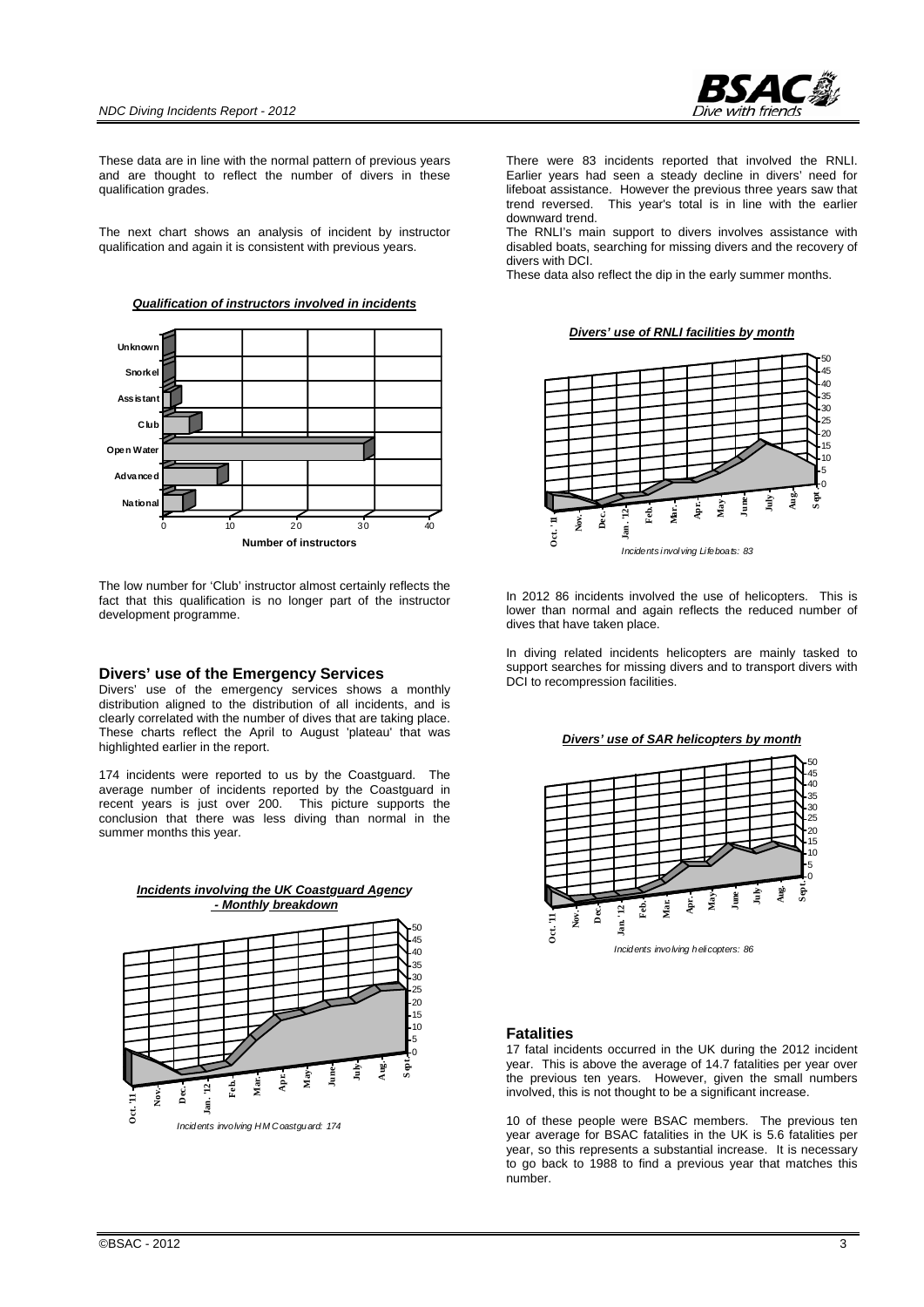

7 of the year's fatalities were non-BSAC members. The previous ten year average for this group is 9.1. So this year's total is normal.

Key factors associated with these fatalities can be summarised as follows:-

- Four cases involved divers who suffered a 'non-diving' related medical incident whilst in the water. Additionally there are seven other cases where it seems very likely that the diver suffered a 'medical event' whilst underwater, although evidence to substantiate this assumption is not currently available.
- Five cases involved a separation of some kind. Three of these cases involved divers who made a conscious decision to separate during the dive. The other two cases involved separation that occurred as a result of some other developing problem. Separation in itself is not a cause of death but death might have been avoided if the casualties' buddies had been with them and thus potentially able to help resolve any subsequent problems.
- Four cases involved divers who were using rebreathers. In two case the use of the rebreather does not appear to be a relevant factor. In the other two cases the divers were lost, so no conclusions are currently possible.
- Three cases involved divers who were diving alone. In two cases the divers elected to conduct the dive alone; in one of these cases the diver was lost and in the other the diver was recovered unconscious from underwater. In the third case a diver chose to abort a dive during the descent and ascended alone. In this case it seems unlikely that the diver would have survived even if he had been accompanied.
- Three cases involved divers diving in a group of three or more. In one case the number of divers present was probably not a relevant factor in the fatality; in the other two cases it probably was.
- Three cases involved dives to greater than 50m. The depths involved were 55m, 65m and 70m. Only thirteen incidents were reported involving dives to greater than 50m; three of these were fatalities. However, the 70m incident involved a diver who (unknowingly) suffered a serious physical trauma immediately before the dive, so the depth is not particularly relevant in this case.
- Two incidents involved divers running out of gas, or divers who thought that they had run out of gas.

Often multiple causes were involved in an incident and with many of these fatal incidents there is currently insufficient information available to be clear about the exact chain of events and specific root causes. Often new information comes to light (from coroners' inquests for example) after the publication of the annual report. Such information is added to the incident database for future research purposes.

Diver age has been highlighted in recent years as a feature of note in the year's fatal incidents, with a disproportionate rate of fatalities amongst older divers. This year sees a strong fatalities amongst older divers. continuation of this trend; 11 (65%) of the 2012 fatalities involved divers over the age of 50 (and 2 were actually 50). This is against a background of only 16% of the diving population being over 50 (from a BSAC UK site survey).

The natural tendency is for health and fitness to decline with increasing age and the above numbers seem to indicate that divers need to pay more attention to these aspects as they grow older.

A natural and obvious response to this is to consider mandatory medicals. However, expert diving medical opinion is that it is not possible to screen for latent medical problems. Accurate and honest reporting in the medical declaration form and subsequent follow-up, if necessary, is the correct approach. This is the current policy advocated by BSAC and others.

#### **Decompression incidents**

The BSAC database contains 83 reports of 'DCI' incidents in the 2012 incident year, some of which involved more than one casualty. When these multiple cases are counted the result is 91 cases of DCI.

An analysis of the causal factors associated with the 83 incidents reported in 2012 indicates the following major features:-

- 20 involved repeat diving
- 18 involved rapid ascents
- 18 involved diving to deeper than 30m
- 9 involved missed decompression stops

Some cases involved more than one of these factors.

The content and order of this list is virtually identical to previous years.

As stated earlier, some of the 'Injury and Illness' incidents are also thought to be DCI related.

#### **Boating and Surface incidents**

This category of incident has dropped back to earlier levels with a total of 73 incidents reported. The factors associated with these incidents are as follows:-

- 29 involved lost diver(s)
- 22 involved engine problems
- 14 involved boat problems
- 8 involved bad seamanship

Some cases involved more than one of these factors.

#### **Ascent related incidents**

Ascent related incidents have been falling in recent years and this year sees that trend continuing with 45 cases reported. As in previous years the majority of these were 'rapid ascents'. An analysis of these 'rapid ascents' (where the detail is known) is as follows:-

- 41% Simply poor buoyancy control<br>26% Panic / anxiety / rush for surfa
- 26% Panic / anxiety / rush for surface<br>21% Drysuit control malfunction/mis-u
- 21% Drysuit control malfunction/mis-use<br>15% Out of air / gas
- Out of air / gas
- 10% Regulator free flows
- 10% Weighting or weight related problems<br>5% Delayed SMB problems
	- Delayed SMB problems

These causal factors are very similar to those seen in abnormal ascents for many previous years.

It is certain that many other such cases have gone un-reported but it is anticipated that these root causes will apply to all uncontrolled ascents.

Many DCI cases have their roots in these problems; they have been recorded under the 'DCI' heading but the causal factors are the same, so the actual number of abnormal ascents will be significantly higher than 45 cases.

This year's DCI cases included 18 incidents where rapid ascents had taken place.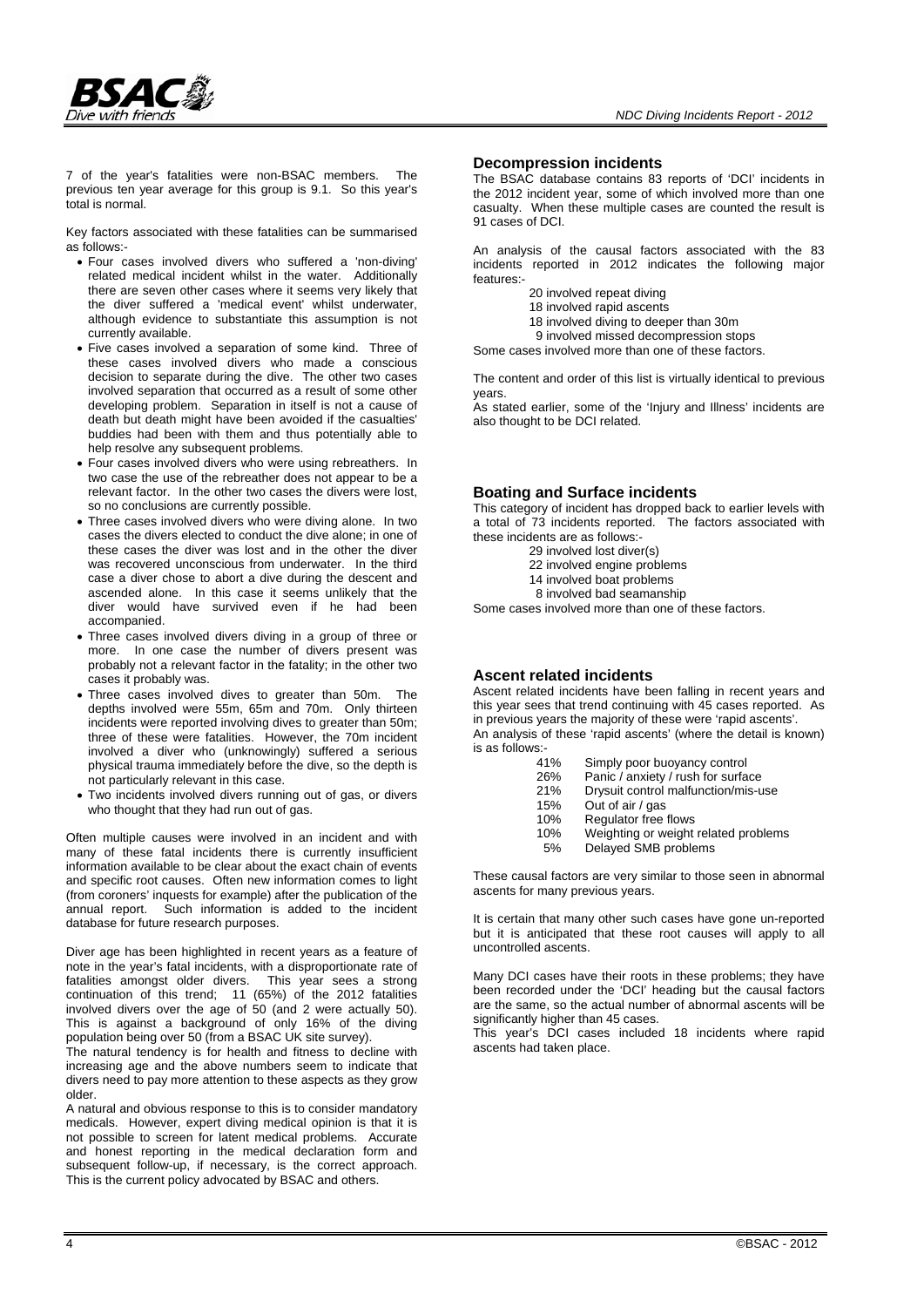

#### **Conclusions**

Key conclusions are:-

- The number of incidents reported this year is about 15% lower than the level of recent years. This reduction is due to a lower number of incidents reported in the period April to August. It is believed that this is due to the very poor weather conditions in the UK during this period resulting in a reduced amount of diving taking place.
- The number of fatalities of BSAC members is substantially higher that the average of the previous 10 years.
- The number of fatalities of non-BSAC members is 2.1 lower than the average of the previous 10 years.
- The causal factors associated with these fatalities and other incidents are very similar to those seen over a number of years; no new causal factors have been identified.
- Diver age and related health and fitness issues are still featuring as critical factors in this and recent years' fatalities. The average age of the subjects of this year's diving fatalities was 52.4 years (in line with recent years); the average age of the background diving population is 38. However, a number of the fatalities of 'older divers' had no apparent age related cause.
- Incidents of DCI continue to fall.
- Ascent related incidents continue to reduce.
- Incidents relating to 'Boating & Surface' events have dropped back to earlier levels.
- The above conclusions need to be viewed in the light of a probable overall reduction in the amount of UK diving that has taken place in this period.

As has been stated many times before, most of the incidents reported within this document could have been avoided had those involved followed a few basic principles of safe diving practice. The BSAC publishes a booklet called 'Safe Diving' (latest edition published in June 2011). which summarises all the key elements of safe diving and is available to all, free of charge, from the BSAC website or through BSAC HQ.

Remember you can never have too much practice and the further you stay away from the limits of your own personal capabilities the more likely you are to continue to enjoy your diving.

Please browse through the details in this report and use them to learn from others' mistakes. They have had the courage and generosity to record their experiences for publication, the least that we can do is to use this information to avoid similar problems.

Finally, if you must have an incident please report it using our Incident Report form, available free via the BSAC website or from BSAC HQ.

As always, your anonymity is assured – great care is taken to preserve the confidentiality of any personal information recorded in BSAC Incident Reports.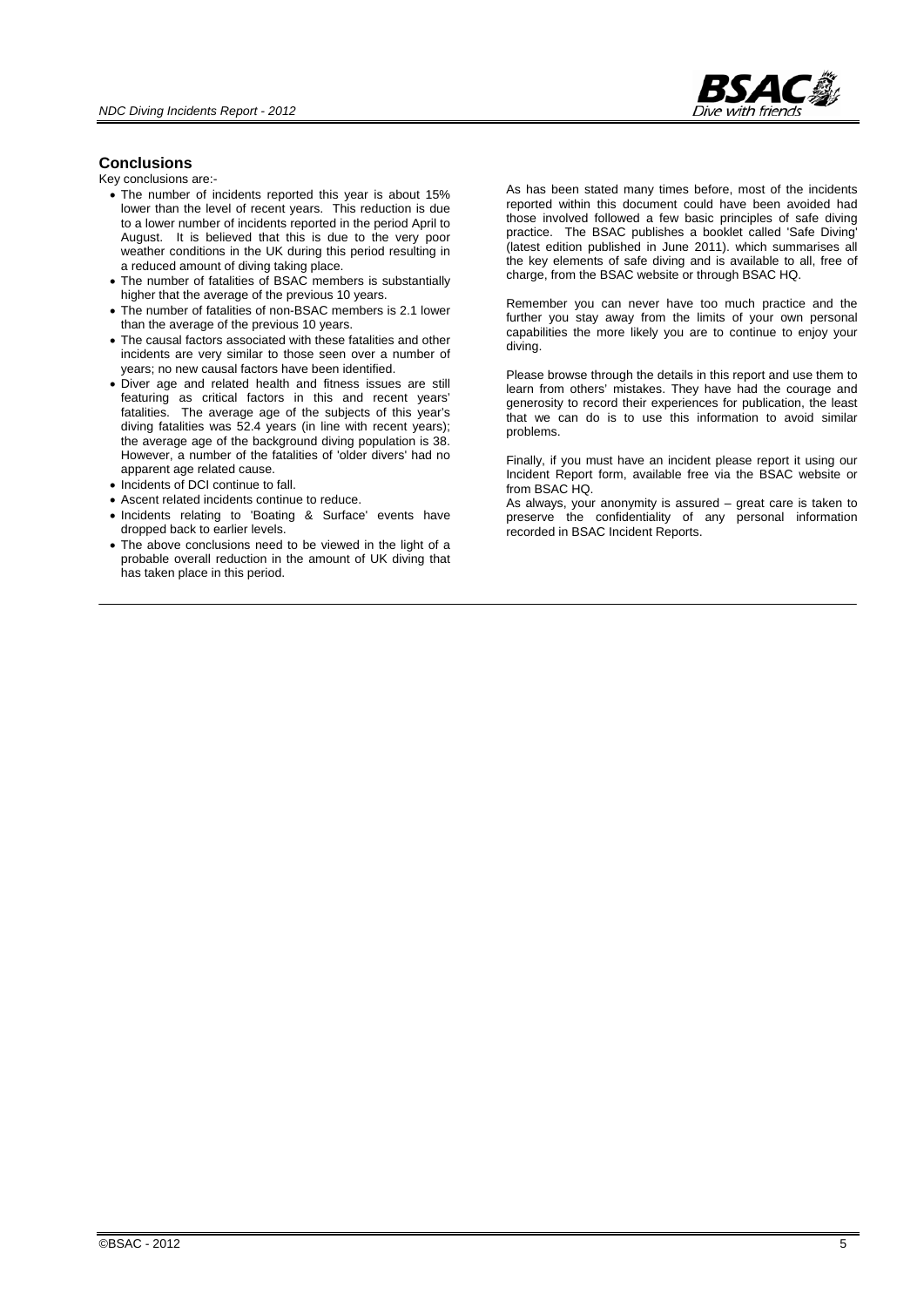

# *Fatalities*

### **October 2011 12/122**

Three divers entered the water and descended to a wreck in a depth of 49m. They explored the wreck together for a while and then one of the three left the others to dive alone. After about 40 min the two divers agreed to terminate the dive and both divers deployed a DSMB. These two divers were using rebreathers with trimix. One of these divers had planned to make his first stop at 18m however when they got to 36m he indicated, with an out-stretched hand, that they should level off. His buddy noticed that he seemed to be having problems with buoyancy control; when he put air into his drysuit it appeared to come straight out of the shoulder dump. They ascended to 30m where the diver who had had buoyancy problems was seen to be adjusting his mouthpiece; he did not indicate any problems. The other diver looked away to wind in his DSMB line and when he looked back his buddy was not there. He looked around, could see no signs of his missing buddy and made a normal ascent to the surface with 34 min of decompression. The missing diver had gone straight to the surface. At the surface he called for help and got back on the boat. He was placed on oxygen and the Coastguard was alerted. He was airlifted to a recompression facility but he suffered a heart attack and died while undergoing recompression treatment.

#### **October 2011 12/002**

A diver was seen to descend rapidly past the rest of the group, using the line for reference, and contact was lost with him. The rest of the group reached the bottom in low visibility. After a short period of time they discovered one of the lone diver's fins, and assumed he had ascended. Upon returning to the surface<br>it became clear he had not. The dive vessel requested it became clear he had not. assistance from the Coastguard when the diver was 15 min overdue. Two divers returned to depth and located his body. He was brought to the surface. The casualty's weightbelt was on, and his cylinder mostly full, although his drysuit inflator was found not to have been connected. Shetland MRCC requested the immediate launch of Stromness lifeboat and helicopter R-137. Kirkwall coast rescue team awaited helicopter arrival at Kirkwall airport, the casualty was recovered and transferred to the ALB from where he was winched aboard R-137 and evacuated to the HLS. An ambulance transferred the casualty to Balfour hospital in Kirkwall. The casualty was declared dead. It was reported at the inquest that the diver had suffered a heart attack as a result of a blocked artery. The diver was described at the inquest as a very fit person.

#### **November 2011 12/003**

Two divers were the last pair to enter the water from a charter boat. They entered the water and drifted towards the shotline. The lead diver allowed time for his buddy to acclimatise and catch his breath and then signalled to descend and received an OK signal. The buddy struggled a bit to get down; the dive leader maintained eye contact and saw no sign of distress. After failing to descend, the pair surfaced and the dive leader noticed that the buddy was having difficulty breathing. The dive leader made the diver buoyant and removed his weight pouches. He signalled distress to the boat then began towing clear of the site to allow the boat room for pick-up. The casualty was subsequently found to have stopped breathing and rescue breaths were commenced whilst a rope was thrown from the boat. The diver was recovered into the boat and CPR started. An RNLI lifeboat had been on exercise nearby and arrived shortly after a 'Mayday' call was made. The casualty was transferred to the lifeboat which brought him back to shore. The diver did not survive. A subsequent Coroner's inquest found death was due to natural causes and that there were underlying medical issues.

### **February 2012 12/008**

A diver commenced a dive with his buddy and shortly into the dive indicated that he didn't feel well. His buddy raised him up to the surface where the diver was unresponsive. The emergency services were alerted and the diver was airlifted to hospital where he was declared dead. It was reported that the diver had suffered a heart attack.

#### *UK Fatalities - Monthly breakdown from October 2011 to September 2012 incl.*



### **April 2012 12/011**

A diver was accompanied on a depth experience dive by an instructor at an inland site. Following an exploratory dive to a maximum depth of 35m the pair were following a guideline back up an underwater roadway. As they approached 30m the diver signalled and then took the instructor's alternate source. The pair started to follow the guideline. The diver seemed to allow the regulator to twist in his mouth and the instructor tried to replace it but the diver was less responsive. The instructor decided to initiate an ascent but the diver became unresponsive and gripped the line tightly. The instructor attempted to inflate the diver's BCD and then his own but the response was too slow and so he jettisoned weights and the pair ascended to the surface where the alarm was raised. The instructor commenced rescue breaths until the rescue boat came alongside. The diver was recovered and returned him to shore where CPR was conducted until the arrival of paramedics and an ambulance. The diver did not recover.

**May 2012 12/012**  The divers carried out kit set up and full dive planning. They planned a no stop dive with simulated deco stops using nitrox 50. The group consisted of three student divers and one instructor plus one safety/assistant diver. After a briefing, the group swam to the descent point and everyone signalled 'OK'. They dropped to 4m to carry out a bubble check, then continued their descent to 31m. At 31m one of the students turned to the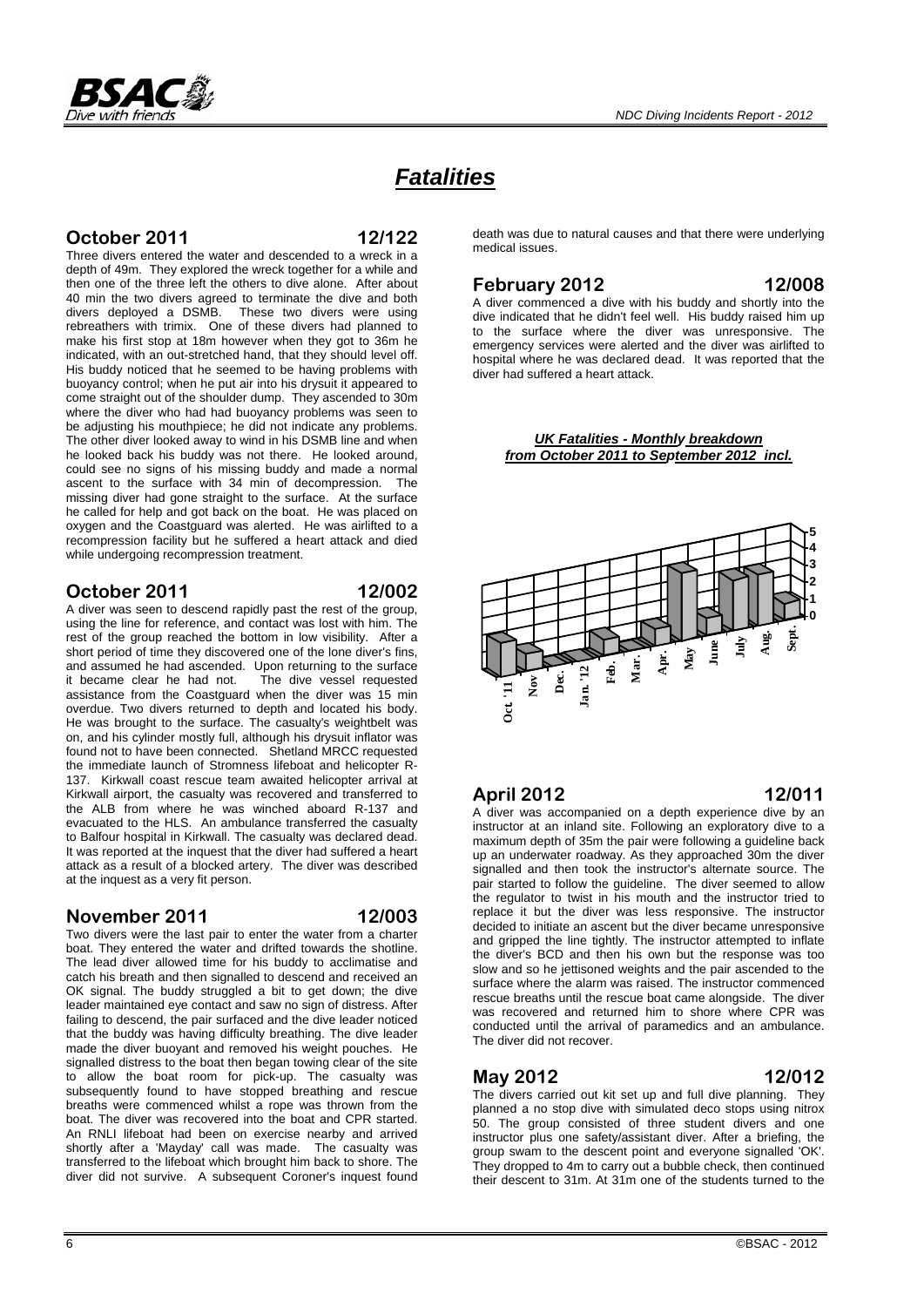assistant diver for help as he had a free flow. He was able to switch to his pony cylinder whilst the assistant diver shut down his back gas. The student remained on the pony because the ascent was about to begin, and they would be switching to a 7 lt nitrox 50 cylinder at 18m. The two divers swam closer to the rest of the group, and at this point the instructor signalled to the group to deploy their SMBs. The instructor was helping a student who was having a slight buoyancy control issue with their SMB deployment. The assistant diver deployed his and locked the reel in ratchet mode. He then saw the student who had had the free flow racing upwards in front of him. The assistant diver swam after him, grabbed him by a fin and dumped air from his BCD to arrested his ascent. He brought him back down to the bottom but the student was distressed and panicking. The student was tangled in his SMB line and the assistant diver need to use both hands to untangle him as his line was wrapped around his waist and around his cylinder and his movements were making it worse. Once the line was cut free the student looked panicked and made frantic out-of-air signals using the cut throat signal. He was given the assistant diver's primary second stage and the assistant switched to his back-up. They made the decision to escort him directly to the surface and signalled an ascent. The troubled student immediately grabbed the assistant and started finning upwards very rapidly. The only means they had to slow the ascent were pulling down on the inflator hose dump valve and not finning. At all times during the ascent to the surface the troubled student had a primary second stage in his mouth. Upon surfacing, the student appeared to move and was floating on his back with his BCD fully inflated. The assistant turned towards the shore and signalled for help. The emergency response team arrived and the student was helped out of his equipment and into the boat. The boat took the student to the quayside where they began performing CPR. There were no obvious injuries to the There were no obvious injuries to the casualty's face, but blood was originating from the nose and mouth. The majority of his drysuit was removed and there was bruising to the top of his arms. Resuscitation efforts continued along with help from the paramedics, however he did not respond and was pronounced dead after 45 min.

#### **May 2012 12/013**

A group of three divers were exploring a wreck in a maximum depth of 24m. About 40 min into the dive they attempted to pass through a hole in a bulkhead between two of the ship's holds. In the process silt became stirred up and one of the divers became separated. The other two waited for him and then began to search. On two occasions they saw his torch light in the wreck but they were unable to get to him. Disturbed silt made their search much more difficult. They continued to search for a further 10 min before starting their ascent. The two divers surfaced expecting to find their buddy and, when he didn't surface, they took additional gas supplies and re-entered the water to search for him. They could find no trace of the missing diver and so left a line marking his last known position and surfaced. The Coastguard was alerted and surface searches were conducted by a helicopter and lifeboat as well as other surface craft, along with further underwater searches but no sign was found of the missing diver. The diver's body was discovered in the vicinity of the wreck two days later by Royal Navy and police divers and it was recovered.

### **May 2012 12/014**

Three divers entered the water for a dive on a wreck at 55m. During the descent one of the divers, who was second on the line, had problems with his ears and so paused and ascended slightly. He was passed by the third diver who continued his descent. The diver with ear problems managed to clear them and continued his descent. On the way he was passed by a diver ascending who he assumed was the third diver in the group but was unsure due to poor visibility. As the two divers reached the wreck they found that the visibility was very poor

and decided to abort the dive and ascend. On regaining the boat they discovered that the diver who had passed them was not their buddy but another diver who had also decided to abort due to the poor underwater visibility. The pair de-kitted and waited for their buddy to surface. After a time they became concerned as no DSMB was evident but they could see bubbles away from the shotline. One of the divers was preparing to kit up in order to look for the missing third diver when a DSMB surfaced but was not fully inflated. The kitted diver was still concerned and so entered the water and descended the DSMB line. He found the missing buddy but was concerned that the DSMB line was not taut and that his main cylinder was down to 15 bar, although his decompression cylinder had not been used. The diver decided to assist the buddy to the surface and on regaining the boat it was discovered that the missing diver had not completed his safety stops. The diver complained of feeling unwell and asked to lie down. Shortly after the diver's condition deteriorated; CPR was commenced and the Coastguard was alerted. CPR continued until the arrival of a rescue helicopter which airlifted the unconscious diver to hospital but he did not survive. (Coastguard report).

#### **May 2012 12/015**

A pair of rebreather divers were the first pair of a group of divers to enter the water for a wreck dive to a maximum depth of 37m. The other divers were on open circuit and conducted a shorter dive than the rebreather divers. Following an uneventful dive the pair of rebreather divers returned to the shotline. One of the divers prepared to release the grapnel and noted his buddy clipping off his torch. After releasing the grapnel the diver turned but could not see his buddy. He conducted a search of the area and then, when he could not find him, assumed that he had ascended the shotline to start his decompression. The diver ascended and completed his own decompression requirements but did not see his buddy again and surfaced on the shotline. Around the time of the separation, the missing buddy's DSMB had surfaced and was monitored by the charter boat skipper. As the buddy became overdue one of the divers on the boat reentered the water and followed the DSMB line down to 30m to find the reel but no sign of the diver. The Coastguard had been alerted to the overdue diver and a surface search was conducted involving two lifeboats, a warship, a rescue helicopter and other surface craft. The current had started running and so an immediate underwater search was not possible. Three divers entered the water on the next slack and conducted a search in very poor visibility; they did not find the missing diver. Over subsequent days searches were conducted by police divers but no sign of the missing diver was found.

#### **June 2012 12/016**

A group of divers had been diving from the shore in windy conditions. They were diving from a sheltered gully to a maximum depth of 12m and all had completed a dive from the site in the morning without problems. A few of the group had completed a second dive also without incident and a couple had left the site to start the journey home but several divers were still available to act as shore cover. Underwater conditions were of good visibility, 3-4m, and whilst there was a small amount of surge there was no current underwater. A pair of divers entered the water for their second dive and were seen to surface in the mouth of the gully 18 min later and they signalled for help. One diver drifted out of the gully whilst the other swam to some rocks and clambered onto them. He was subsequently swept off the rock by a wave and was then seen face down on the surface and appeared unresponsive. Two members of the group entered the water and recovered the unconscious diver back to shore. The Coastguard was alerted at the same time. Once on shore CPR was commenced with oxygen enriched rescue breaths. CPR continued until a rescue helicopter airlifted the diver to hospital in Edinburgh. The diver did not recover. The diver's buddy managed to swim to and climb out onto rocks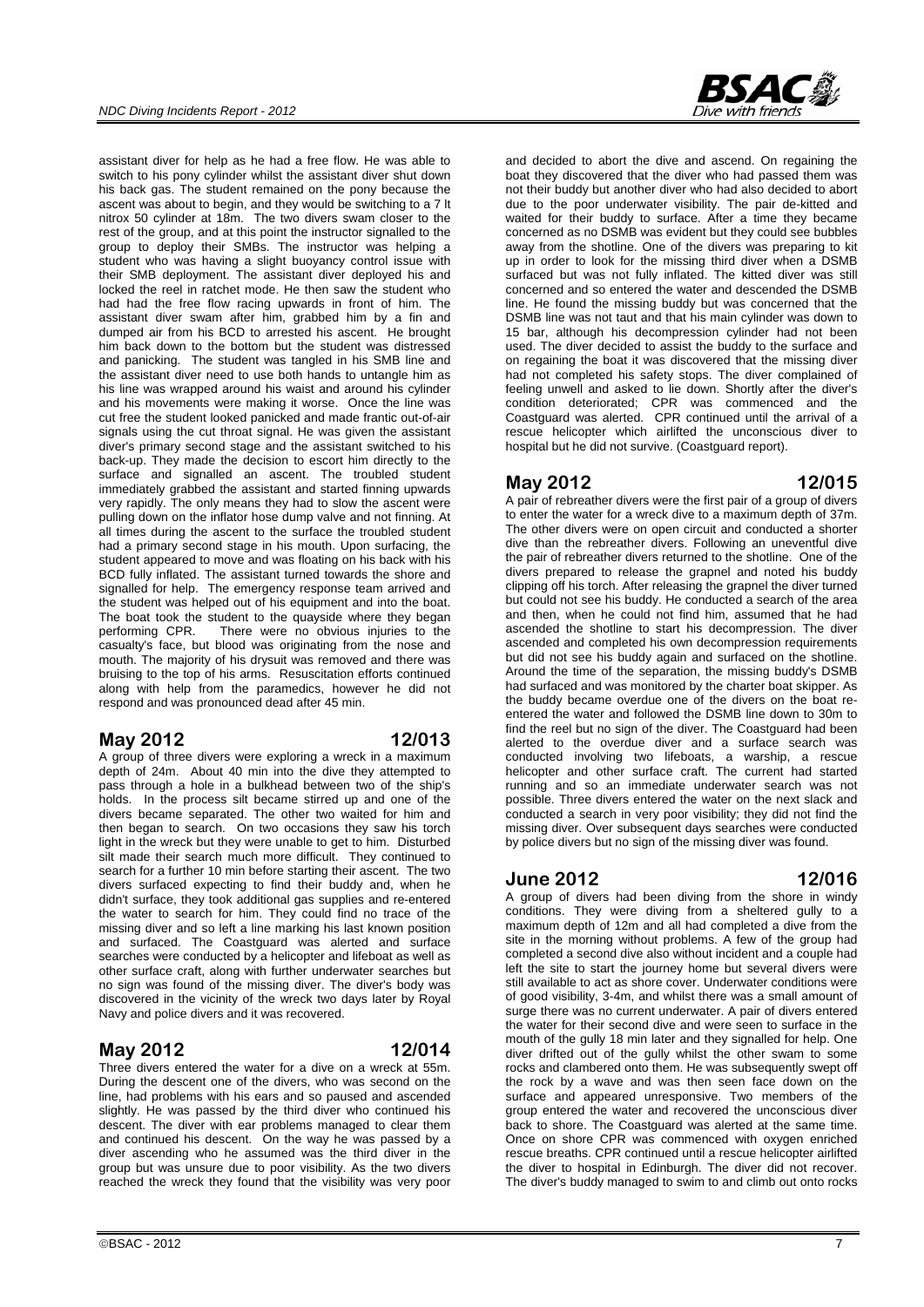

where he was subsequently recovered by a lifeboat crew and returned to shore without injury but suffering from shock.

#### *BSAC Fatalities against membership 1982-2012 (UK fatalities only)*



#### **July 2012 12/107**

A pair of divers completed a 27 min dive to a maximum depth of 24m and made a 1 min stop at 9m and a 3 min stop at 6m on their ascent. They ascended the boat's anchor line and arrived at the surface normally. One of the pair moved to the ladder towards the rear of the boat while her buddy stayed on the anchor line submerged to avoid surface conditions and to prevent congestion at the ladder. The first diver stood on the ladder but did not climb it. She said words that suggested she was caught on something and it is thought that it was her reel line caught on the ladder. Her mouthpiece was replaced and she sank back into the water. She was not seen again. The buddy was recovered and a search conducted in the area down wind and tide. The Coastguard was alerted. A helicopter, three lifeboats and other craft carried out a search but the missing diver was not found. The diver's body was recovered from the shoreline twenty four days later.

#### **July 2012 12/111**

Three divers entered the water and descended to a wreck in a maximum depth of 65m. One of the three was using a rebreather. This diver conducted his dive solo, once underwater. The other two divers report seeing him towards the end of the dive in the vicinity of the shotline. They say that he looked confused and one of the pair pointed towards the shotline. The two divers ascended safely but the solo diver failed to surface. The Coastguard was alerted and a search was initiated involving two lifeboats, a helicopter and other surface craft. Later divers conducted a search of the wreck and the immediate area but the missing diver was not found.

#### **July 2012 12/112**

A diver and his buddy prepared to enter the water to dive a wreck. One of the pair stated that he felt a bit sick but would be fine once in the water. This diver entered the water first and his buddy followed. Initially the buddy went towards the wrong shot buoy and, realising the error, moved towards the correct buoy. As the buddy swam towards the diver who had felt sick he noticed that the diver did not have his regulator in his mouth and that his mask was displaced. The buddy shouted for help. The troubled diver then started to sink. The buddy was able to

grab the sinking diver's BCD hose. The buddy tried to put his octopus regulator into the diver's mouth but he was unresponsive. The buddy tried to inflate the diver's BCD and he managed to drop his weights. The boat's skipper, alerted to the problem, sent two other divers in to help. They got the diver onto the boat's lift and he was recovered into the boat. Resuscitation techniques were applied and the Coastguard was alerted. The diver was airlifted to hospital but he failed to recover. Examination of the casualty's equipment showed that his regulators were functioning normally and that his BCD was partially inflated. The Coastguard report states that this was the diver's first sea dive for twelve years. He had done two recent fresh water dives and was wearing an additional weightbelt to compensate for the increased water density. He still had one weightbelt on when recovered. It is thought that the diver had suffered a heart attack.

#### **August 2012 12/113**

Two divers entered the water from the shore after a thorough buddy check. One of the pair was diving with a relatively new twin-set and he wanted to use the dive to increase his familiarity with the equipment. They swam on the surface and then descended to a depth of 2m. They continued the dive for 10 to 15 min to a maximum depth of 5m. Visibility was very poor and they surfaced to check their bearings, dived again but surfaced soon afterwards as the visibility was so poor. They started a surface swim to the shore. On the way the diver with the new equipment suggested that they dive again as he wasn't comfortable with his kit. On the seabed, at 3m, the diver adjusted his harnesses, indicated that he was happy and that they should ascend. At the surface the other diver noticed that the diver had no regulator in his mouth. He grabbed hold of him and tried to support him. He tried to give the troubled diver his octopus regulator but he would not take it. The rescuing diver inflated his own BCD and suit. He tried to inflate the casualty's BCD but the hose was not connected. He tried to reconnect it but couldn't. He tried giving the casualty his own main regulator but this was not accepted. He dropped the casualty's weightbelt but he was still sinking. He struggled to remove his twin-set. The set got caught in a number of places and caused the casualty to invert. Once free, the casualty floated to the surface and the rescuing diver quickly righted him. He attempted rescue breaths but could not support the casualty at the surface to do so. He signalled distress and pulled the casualty onto his chest to support him. He then commenced towing him to some nearby rocks while using his octopus  $real$  regulator to try to get some air into the casualty. Coastguard was alerted. Other divers arrived and the casualty was lifted onto the rocks. Resuscitation techniques were applied. Oxygen was used and the casualty was taken by lifeboat and ambulance to hospital where he was pronounced dead on arrival.

#### **August 2012 12/114**

A diver was preparing to dive on a wreck in a depth of 100m using a rebreather. As he moved towards the entry point he slipped and fell to the deck. He was assisted to a bench to recover and the boat was repositioned. Meanwhile his buddy, who had already entered the water, commenced his dive alone. The diver who had fallen then entered the water with another pair and began his descent. At 70m this diver decided to abort the dive and made his way back up the shotline. He passed a pair who were decompressing at 50m. They reported that he looked distressed and was breathing heavily. A little later they looked up and saw the diver motionless above them with his mouthpiece out of his mouth. They moved up to him and attempted, unsuccessfully, to replace his mouthpiece. They inflated his BCD and sent him to the surface. The diver was recovered into the boat and resuscitation techniques were applied. The Coastguard was alerted and the diver was airlifted to hospital where he was declared dead. It is reported that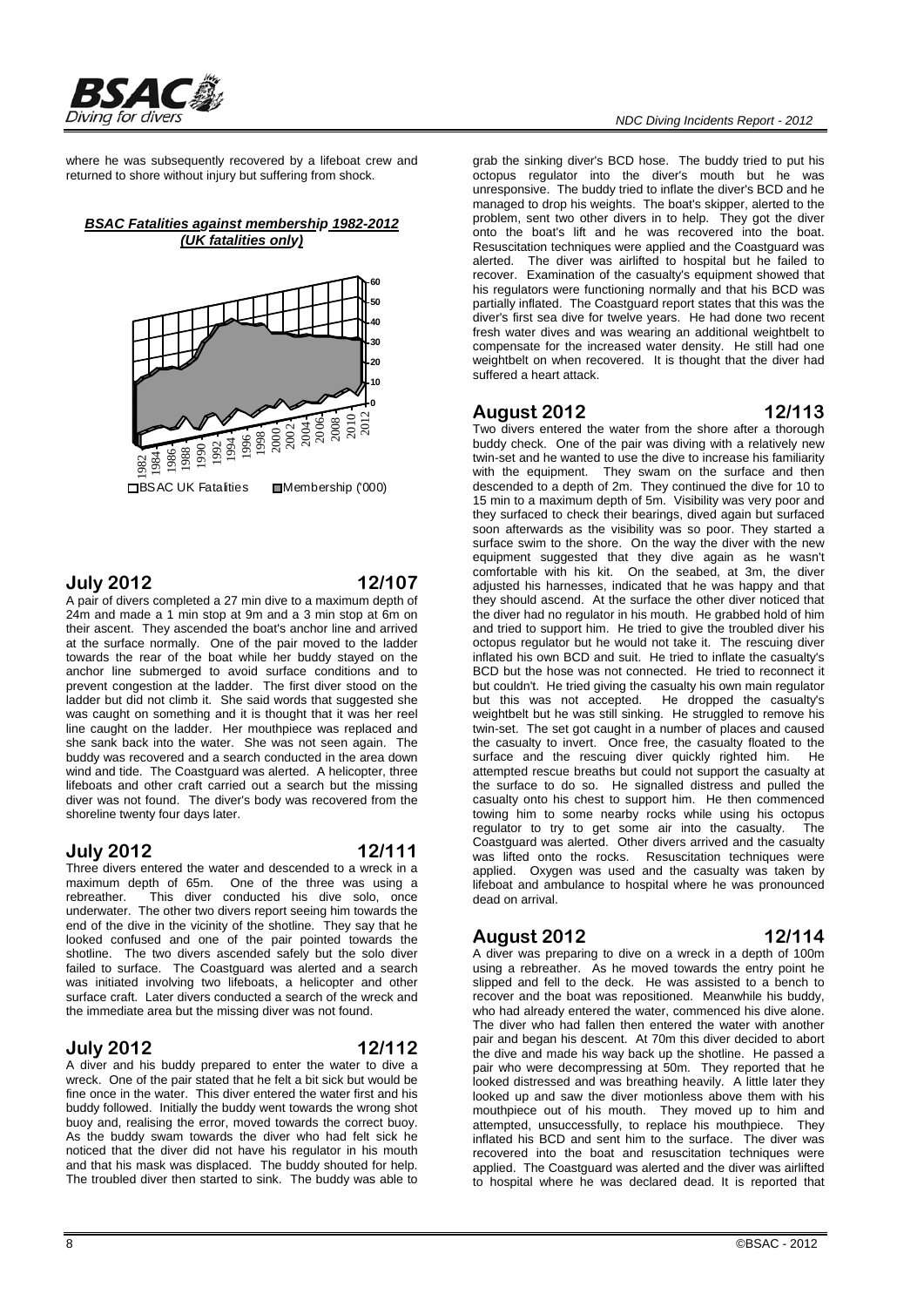

cause of death was drowning as a result of the effects of serious internal injuries caused by the earlier fall.

#### **August 2012 12/115**

A diver was conducting a dive to a wreck in a maximum depth of 48m. The diver and his buddy were using air in independent 12 lt twin cylinders and nitrox 80 as decompression gas for accelerated decompression. The diver had changed his configuration and had attached his 7 lt decompression cylinder to his twin-set as a back-mount. This required his cylinder to be switched on before the dive. The regulator and contents gauge were each marked with tape and were routed down the diver's right hand side, which was the same side as his primary regulators. The pair entered the water and the diver's buddy waited for him at 6m. When the pair were together they switched on their torches and descended. The buddy descended the shotline ahead of the diver who did not follow as quickly as normal. On arrival at the wreck the diver tied off his marker strobe alongside the 3 others on the shotline. There was a slight current on the wreck and the pair began to explore the wreck. After exploring the stern they started to make their way back against the current towards the shotline. The buddy stopped at a prominent feature to observe the overall scene. The diver approached his buddy and placed his hand on his shoulder whilst he changed regulators. The diver then pointed to the shotline and swam off. The buddy then found the diver on the shotline without his regulator and not breathing. The buddy tried to get the diver's attention and get him to accept a regulator but despite assistance from another diver there was

no response. By this time the buddy had 30 min of mandatory decompression to conduct and, as there were no signs of life, he sent the casualty to the surface where he was recovered onto the charter boat. The Coastguard was alerted and resuscitation techniques were applied. The diver was airlifted to hospital where he later died.

### **September 2012 12/162**

Two divers made their descent onto a wreck site at 36m, then continued around the wreck. After 14min one of the pair began to get too much air in his drysuit feet and rose about 5m. He righted himself and descended to his buddy at 30m but he seemed a bit panicked, signalling he wanted to go up. He had 110 bar of air, so his buddy led him to the shotline. The troubled diver ascended the line hand over hand pulling himself up, getting faster on ascent; the buddy tried to dump air and slow it down. He wouldn't make a safety stop and rapidly went to the surface, inflated his BCD and waved to the boat in distress. As the boat approached him he became unconscious so his buddy administered rescue breaths until he was lifted onto the boat. The Coastguard was alerted and resuscitation techniques were applied. A medical link call was established. The casualty did not respond to treatment and did not regain consciousness. It is reported that this diver had finished a drysuit training course the day before and was diving with the course instructor. It was suggested that he suffered a heart attack.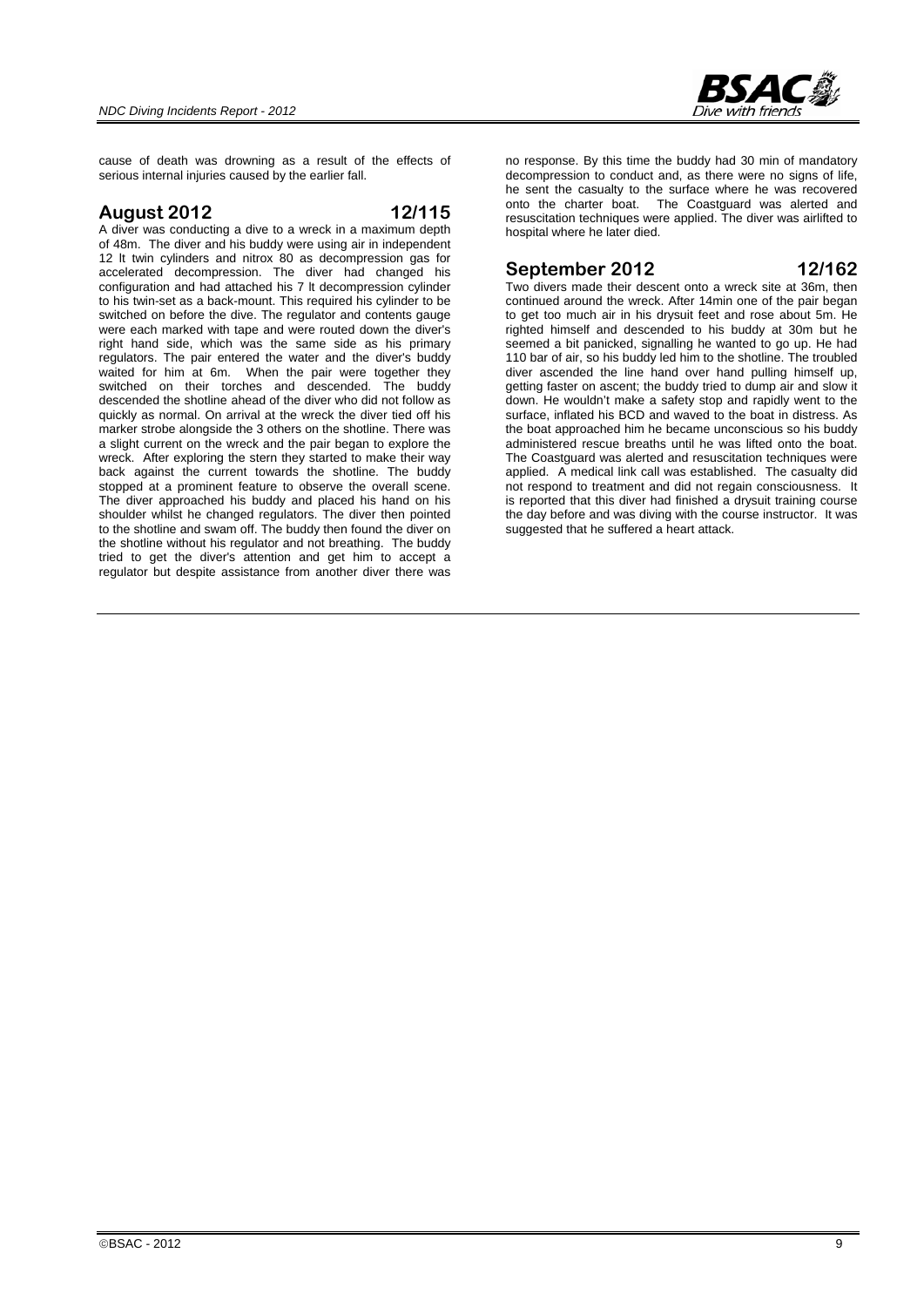# *Decompression Incidents*

#### **October 2011 12/004**

A diver conducted two dives in a day both to a maximum depth of 35m each for a total duration of 28 min with a surface interval between the two dives of 47 min. Following the second dive the diver reported to the on site dive centre complaining of pains in his right shoulder and 'pins and needles' in his arm and right wrist. The diver was given oxygen and regained normal sensation in his wrist after 5 min but no change in his shoulder pain after 25 min. The diver was given advice and fluids and the contact details for the local recompression chamber.

### **October 2011 12/017**

A rebreather diver was preparing to enter the water with an open circuit diver for a planned dive to 42m for 25 min bottom time and a total dive time planned using the open circuit diver's air and nitrox 50 deco gas. The rebreather only started with one controller and so the dive was aborted before entering the water. The rebreather diver then borrowed a twin-set with two 12 lt cylinders of nitrox 32 which were bled down and then topped up to produce a mix suitable for the planned depth (nitrox 27). The wing and harness from the rebreather were used to support the twin cylinders and provide buoyancy. During the dive the setup was not well supported and moved from side to side. At the end of the dive, the diver started his ascent and deployed a DSMB then reached for the wing dump valve but could not locate it due to unfamiliarity, the dump being behind him. A buoyant ascent was started but the diver was able to initially maintain contact with his buddy by swimming against the increasing buoyancy and with his buddy corrected his attitude in the water. On ascending to 21m the diver was unable to control his buoyancy any more and he made a direct ascent to the surface switching to nitrox 60 on the way up. On the surface the diver signalled the boat and continued to breathe from the nitrox 60 until picked up by the boat. On return to the boat the diver was placed on 100% oxygen, laid down and given fluids. The Coastguard was contacted and a link call made with a diving doctor who recommended recompression. A helicopter was tasked and airlifted the diver to a recompression chamber where a skin DCI was diagnosed. The diver was given a 6 hour treatment with complete resolution of symptoms. The diver was advised not to dive again for six weeks.

# **October 2011 12/030**

A diver had conducted two training dives the previous day involving a number of ascents. The following day the diver, with an instructor and two buddies, conducted a first dive to repeat the controlled buoyant lift drills from the previous day. He had difficulty with these and made a number of unsuccessful attempts at ascents from 18m with a total dive duration of 14 min. Following the dive, during the swim back to the shore, the diver undertook a 50m rescue tow. After the dive it was identified that the diver and his buddy were both carrying too much weight. The diver decided he would not do the next dive because he was exhausted and wanted a rest. After a surface interval of 2 hours 44 min the diver joined the group again for a dive to a maximum depth of 16m for 11 min. The diver was acting as an observer on this dive whilst others in the group

*Decompression incidents by month* **20**



**October 2011 12/238** Shetland Coastguard was alerted by a dive vessel of a male diver suffering from severe abdominal pain which was believed to be dive related, the vessel was met by an ambulance and the casualty transferred to the chamber for treatment. (Coastguard report).

**October 2011 12/235**  Brixham Coastguard tasked RN rescue helicopter R-193, to airlift a diver with suspected DCI sickness to DDRC in Plymouth for treatment. The diver was from a dive boat who noticed that when he surfaced he was showing signs of DCI. Diving at Whitsand Bay, Plymouth. Plymouth inshore lifeboat and other vessels including MCA Falcon assisted from sea and Tamar Coastguards assisted from shore. (Coastguard & RNLI

#### **October 2011 12/020**

reports).

A diver prepared to dive for the first time with a new set of twin 10 lt cylinders. He conducted a weight check beside the pier before getting onto the boat but neglected to take account of the cylinders being full. The diver was buddied with a rebreather diver for a dive on a wreck at a maximum depth of 29m. After 31 min bottom time the diver had accumulated 7 min of stops and signalled his buddy he wanted to ascend. The buddy had previously said that he may split the pair as he was able to stay down longer with his rebreather. The open circuit diver then deployed his DSMB as instructed by the skipper and started his ascent. The diver was unable to maintain control of his buoyancy due to the reduced air content of his cylinders and, despite dumping all buoyancy and trying to swim down, ascended direct to the surface missing 6 min of required stops. The diver gave a distress signal to the boat and on being picked up advised them of the missed stops. The diver was advised that as no symptoms were evident that he should sit down and drink some water. The boat recovered the remaining divers and returned to harbour. The diver then consulted the trip organiser and was advised to continue to monitor for symptoms. When the time came to return home no symptoms were apparent and a check for arm strength was given but seemed fine. The diver was given an oxygen cylinder and regulator for the journey home just in case. The driver was driven home by a friend with no indication of symptoms. Once at home the diver took a cool shower and then became dizzy, lost his balance and experienced a headache. He got out of the shower and decided to use the oxygen. The diver then attended A&E, was diagnosed with DCI and transferred to a recompression chamber for treatment. The diver received a 6 hour treatment and was discharged the next day following a complete resolution of symptoms.

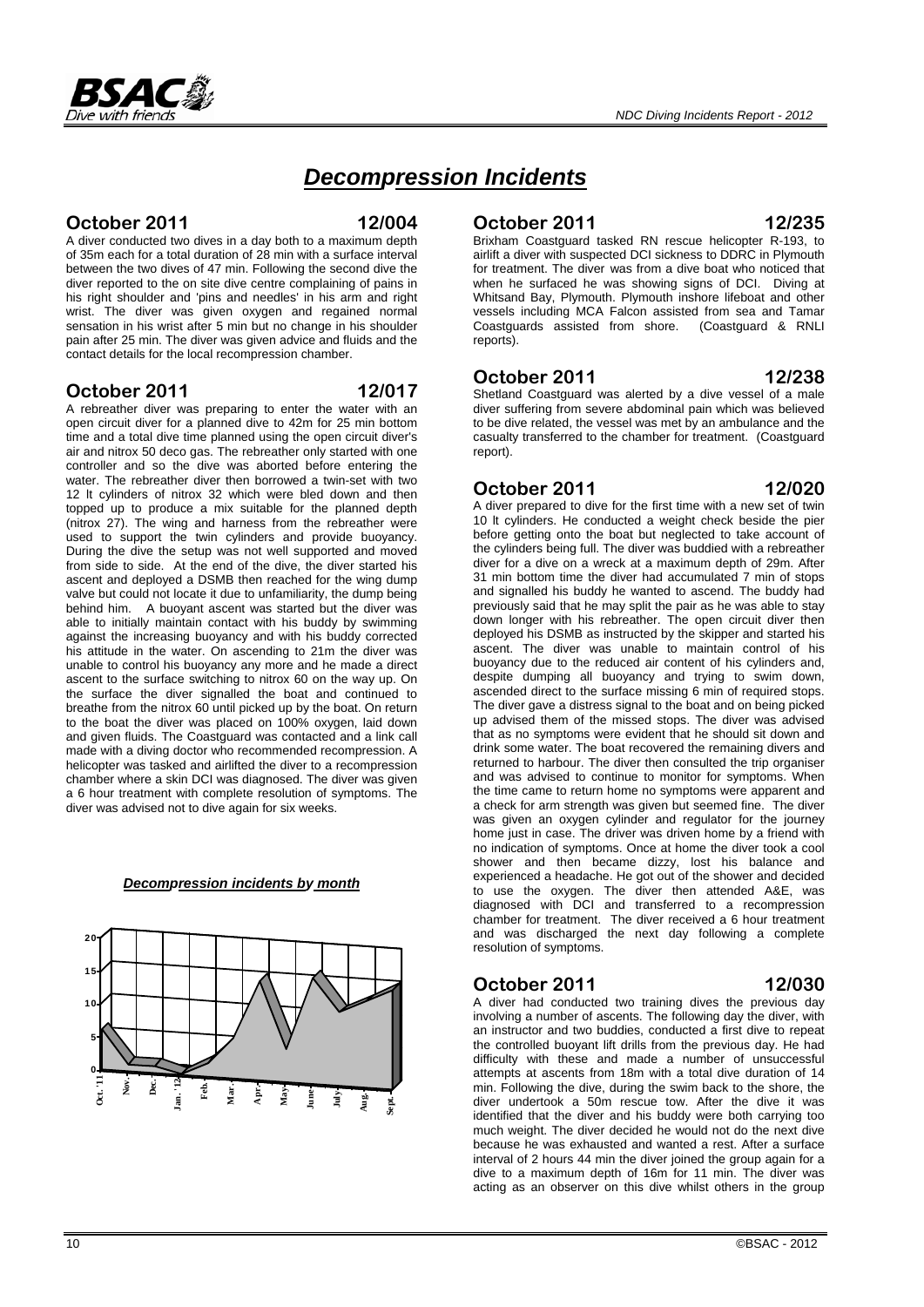practised ascents. During the swim back on the surface the diver was asked by the instructor if he wanted to drop down to 10m to practise the ascent again because he had seemed annoyed he had not succeeded previously. The divers descended to a maximum depth of 13m for a 3 min duration and the ascent was conducted successfully. The diver had not noticed that his computer had activated an alarm due to the short surface interval and was locked out. Following the dive the group packed up and went for a debrief where the diver had a coffee. The diver did not feel brilliant and had an aching arm. The diver then went to work for a couple of hours and then returned home. The pain in his arm was increasing and he tried looking for signs of bruising but did not recollect banging the arm. Later in the evening the diver contacted a member of his club and was advised to call a diver helpline. On contacting the helpline the details were taken and the diver was advised to attend a recompression chamber where he received a 6 hours 30 min treatment followed by a 2 hours 30 min treatment the following day with a significant reduction in symptoms.

#### **November 2011 12/247**

Brixham Coastguard was informed by Plymouth Longroom port control that a dive boat had requested permission to head back to Queen Ann Battery marina at speed with a diver with possible DCI. Dive boat skipper had made own arrangements to get casualty to Diving Diseases Research Centre at Derriford. (Coastguard report).

#### **December 2011 12/180**

Holyhead Coastguard was alerted to a diver who had suffered serious DCI following a dive in a freshwater quarry. The diver was unconscious, face down, for few minutes on the surface. The dive was for 5 min in the water to a depth of 56m. Holyhead Coastguard tasked rescue helicopter R-122 to fly the casualty direct to a recompression chamber for treatment. (Coastquard report).



### **February 2012 12/362**

An instructor and 4 students were engaged in a training course at a maximum depth of 6m. During alternative source practice, the casualty accidentally knocked his own regulator out of his mouth and went from surprise to panic and made for the surface. The instructor tried without success to replace the casualty's regulator while slowing their ascent to the top. At the surface, casualty stated he was alright so the instructor left him with a passing instructor for a few minutes while descending again and taking two other students through the skill. When

back at the surface, the instructor asked the casualty if he wanted to try the skill again, the casualty initially said yes then started having chest pain so he was taken to shore and put on oxygen. The emergency services were called and, out of precaution, they took casualty to hospital. Further tests revealed possibility of an air bubble behind casualty's heart.

### **February 2012 12/041**

A diver conducted two dives a day over a weekend with dives on day one no deeper than 10m. On day two she dived to 18m and then, after a surface interval of 2 hours 15 min, she dived to a maximum depth of 20m. During both dives on the second day the diver experienced buoyancy problems with her drysuit, feeling that air had become trapped. She had difficulty maintaining a 6m safety stop on the first dive rising to 2m and then fighting to get back to 6m. On the second dive she could not control the stop at all and ascended direct to the surface and remained there. After a surface interval of around 5 hours the diver began a car journey home. An hour later she began to feel unwell with a headache and fatigue which both gradually increased until she fell asleep. On returning home the diver took pain relief and went to bed but had a restless night. The following morning the diver noticed a purple rash in clusters on her chest, neck and back; she still had the headache and felt tired and lightheaded. The diver discussed it with her husband but felt uncomfortable phoning a recompression chamber. The diver was eventually persuaded to call the chamber and after describing her symptoms was advised to attend straight away. The diver attended a recompression chamber and was recompressed on a royal navy table 62 with extensions and received a follow up treatment the next day

#### **March 2012 12/253**

Diver in difficulties, A dive vessel called to advise MRCC Brixham that they had a diver onboard who was possibly suffering from a decompression problem after diving the wreck Abelard, at the end of Plymouth Breakwater. Diver taken to the DDRC for assessment (Coastguard report).

### **March 2012 12/050**

An instructor conducted two training dives involving a number of ascents. The first dive was to a maximum depth of 20m for a total dive time of 20 min and involved two ascents from 20m to 6m and both were controlled and within the limits of dive computers. A 3 min safety stop was conducted at a depth of 6m before a controlled ascent to the surface. After a surface interval of 2 hours 30 min a dive was conducted to a maximum depth of 15m and involved two more ascents with the instructor was acting as a 'casualty' . The first ascent was uncontrolled from 10m to 3m before the ascent was halted and the pair descended to repeat the ascent. The second ascent was controlled, stopping at 6m and a 3 min safety stop was completed before a controlled ascent to the surface. Three days later the instructor noticed an unusual throbbing pain in her arms which came and went rather than being continuous. The arm also felt weak and was described as a dead weight. The following day she contacted a diving doctor and was advised to report to a recompression chamber where she received recompression treatment resulting in full resolution of symptoms.

### **March 2012 12/365**

The casualty completed a deep dive in the morning, then went on a fun dive after a surface interval of 1 hour 46 min. The dive profile was 12m for 20 min, there were no issues except for a rapid ascent computer warning. No symptoms appeared until a few hours later when casualty felt numbness and weakness in right arm. Casualty was treated in chamber for DCI.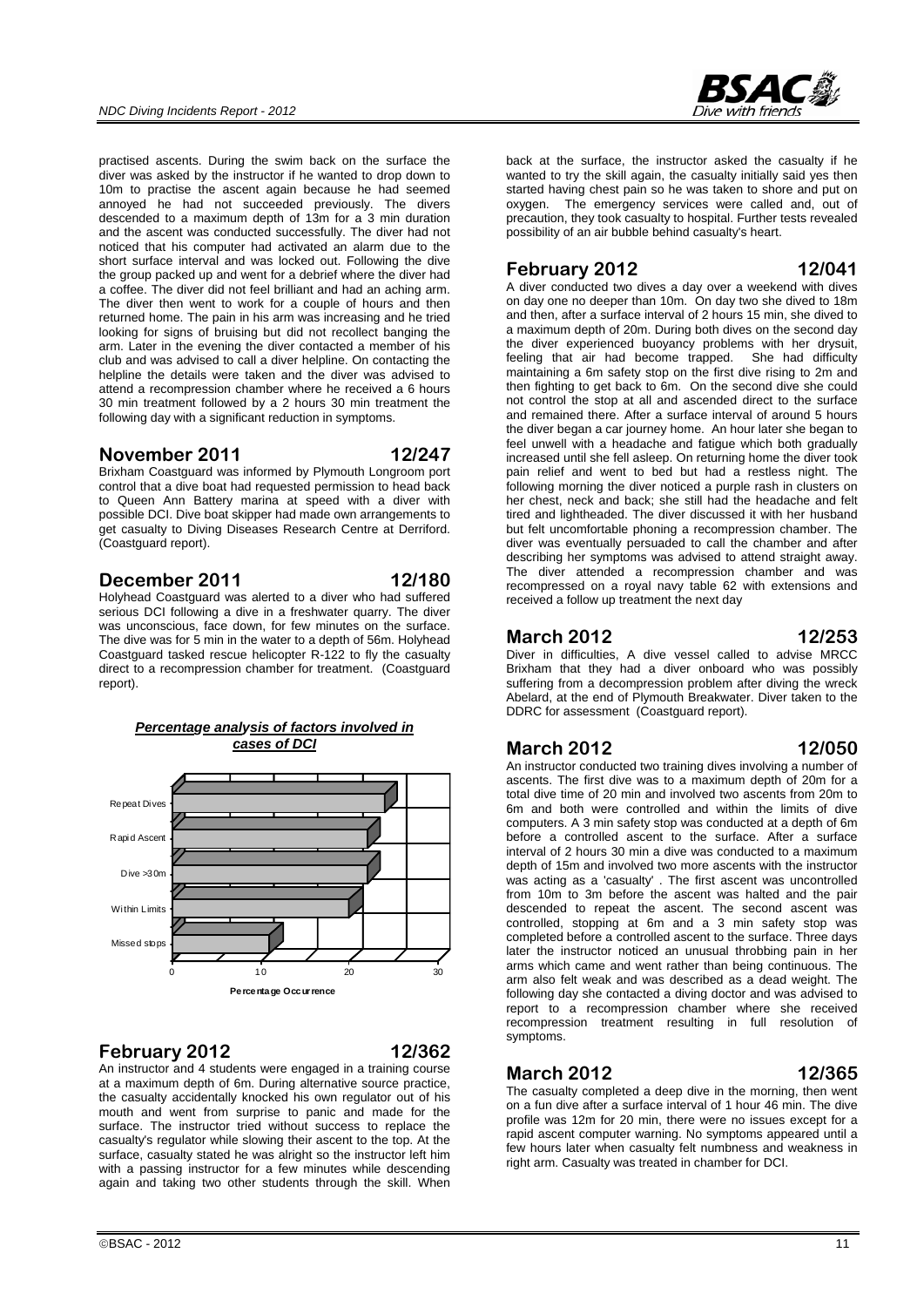### **March 2012 12/257**

Clyde Coastguard received a call from ambulance control requesting assistance to transfer a diver suffering from DCI to the recompression chamber at Millport, Isle of Cumbrae. Largs RNLI inshore lifeboat was tasked to meet the ambulance and transfer the casualty to the Isle of Cumbrae. (Coastguard report).

### **March 2012 12/184**

Milford Haven Coastguard was alerted by a dive support vessel to a 40 year old male suffering from DCI, RAF helicopter R-169 evacuated the casualty to the hyperbaric chamber in Derriford on the duty diving medical officer's advice. Dale Coastguard rescue team provided initial first aid and prepared the landing site. Two other divers who had surfaced quickly but with no symptoms were assessed by both RAF and ambulance paramedics before being released. (Coastguard report).

#### **March 2012 12/058**

A diver and his buddy conducted a dive to a maximum depth of 26m for a maximum duration of 35 min including 9 min at a depth of 6m checking their buoyancy and carrying out safety stops. Both divers were using dive computers, with the diver using a new computer. After returning to the RHIB with no problems they stowed their kit and started to have lunch. After a period of 10 min or so the diver complained of pain in the right side of his chest and of having no feeling in one of his legs. The diver was laid down with legs raised and given oxygen. The Coastguard was informed and after consultation with a diving doctor the RHIB was advised to return to harbour to be met by an ambulance. On returning to shore the diver was transferred by ambulance to a recompression chamber where he received a 5 hour treatment. The diver was reported to have suffered DCI due to dehydration.

### **April 2012 12/259**

Clyde Coastguard received a call from a dive vessel advising that a female diver aboard was suffering from DCI following a dive on the Tapti off Coll. Rescue helicopter 177 airlifted her from the vessel to Lorne and the Isles hospital in Oban where she was kept for observation. Oban Coastguard rescue team manned the landing site. (Coastguard report).

### **April 2012 12/064**

An instructor and student were diving on a wreck at a maximum depth of 18m. A gas check around 20 min into the dive indicated that the instructor had 135 bar and the student had 110 bar remaining. Around 22 min, after some previous buoyancy issues, and at a depth of 13m the student's weightbelt came undone and fell off. The student and instructor managed to swim down and grab the belt. The student held onto a rock whilst the instructor struggled to refit the belt for approximately 6 min. After successfully refitting the belt the instructor checked the student's gas and found he had only 10 bar remaining and so she gave him her alternate source. They started to ascend after 28 min. The instructor had 30 bar remaining. During the ascent the student became inverted and the pair made an uncontrolled ascent to the surface. The instructor ensured both their BCDs were fully inflated on the surface and signalled distress to the cover RHIB. The boat came alongside and requested the divers swim around and away from the rocks to allow the boat access. On recovery into the boat the student was placed on oxygen and then the instructor was recovered and both divers shared the oxygen supply. Whilst the second diver was being recovered a lone diver surfaced and signalled distress (Incident no. 12/063) and was subsequently recovered; that she had also had a fast ascent. The oxygen equipment was then shared between the three divers who were breathing from it for one minute each

whilst waiting for the remaining divers to surface. As the oxygen began to run low the skipper contacted a charter boat in the area which provided an additional oxygen set which the three divers then shared between them. Attempts to contact the shore by VHF radio were unsuccessful and so the boat returned to shore after recovering the remaining divers. On approaching the shore the boat signalled distress to the shore party and by the time the boat arrived several additional oxygen sets were available. All divers were placed on oxygen and the Coastguard was alerted. The Coastguard tasked a rescue helicopter, which was being refuelled at the time. The three were monitored and given fluids and none displayed any symptoms of DCI. At the recompression chamber the student and the diver from the second incident were assessed and found not to require recompression treatment. The instructor started to display symptoms of visual disturbances, memory loss, aches in various joints and felt generally exhausted. She received two recompression treatments over the next two days, appearing to make a full recovery and was released. After several days the instructor complained of slight memory loss and occasional trouble finding words when speaking and joint weakness. The instructor represented to the chamber and was given two further treatments over two days before being discharged again. Some speech and memory symptoms persisted.

### **April 2012 12/061**

A diver conducted a drift dive to a maximum depth of 21m for a bottom time of 42 min. On leaving the bottom the diver had 9 min bottom time remaining on his computer. The diver made a controlled ascent to a depth of 10m where he lost control of his buoyancy and made a fast ascent to the surface. His buddy asked if he was alright and he responded "not sure" and said he felt disorientated. On exiting the water and boarding the charter boat his condition deteriorated and he felt unsteady and sick. The diver started to vomit and was offered anti-seasickness medication by others on the boat but he declined. Whilst this was happening the boat skipper pulled into a sheltered cove for the surface interval. Meanwhile the diver's condition deteriorated further. The diver was still dressed in his drysuit and so was assisted to remove it by others and he went to lie down in a bunk whilst the dive boat moved to the second dive site. Another diver reported his condition to the skipper and said he would not do the second dive in order to look after him. At that point the diver was placed on oxygen. Shortly after all dives were completed and the boat returned to shore. On returning to shore the skipper contacted the Coastguard. The Coastguard contacted the duty diving doctor and the diver was referred to a recompression chamber for treatment of a vestibular DCI. (Coastguard report only)

### **April 2012 12/065**

A diver was on a training trip as part of a group. Prior to the trip she had experienced a short lived cold/flu following a flight from New Zealand to the UK. The diver was still feeling run down as a result, had limited her diving in the preceding days and had not dived at all the day before the incident. On the day of the incident the diver conducted three shore dives. On all dives during the trip the diver was wearing a neoprene drysuit that she was using for the first time, she was also wearing a 100gsm undersuit because she felt the cold. As a result the diver required 16 kg of weight which she distributed with 4 kg in the BCD pockets and the remainder on a weightbelt with traditional airline-style release buckle. The first dive was to a maximum depth of 12m for a total duration of 40 min including a 3 min safety stop at 5m. During this dive the diver experienced some problems with her BCD and the dive was aborted but safety stops were still completed. Following a surface interval of 2 hours 15 min the diver conducted a training dive where controlled buoyant lift and other rescue skills were practiced. The dive was to a maximum depth of 6m but involved 4 or 5 ascents and an approximate duration of 30 min. The dive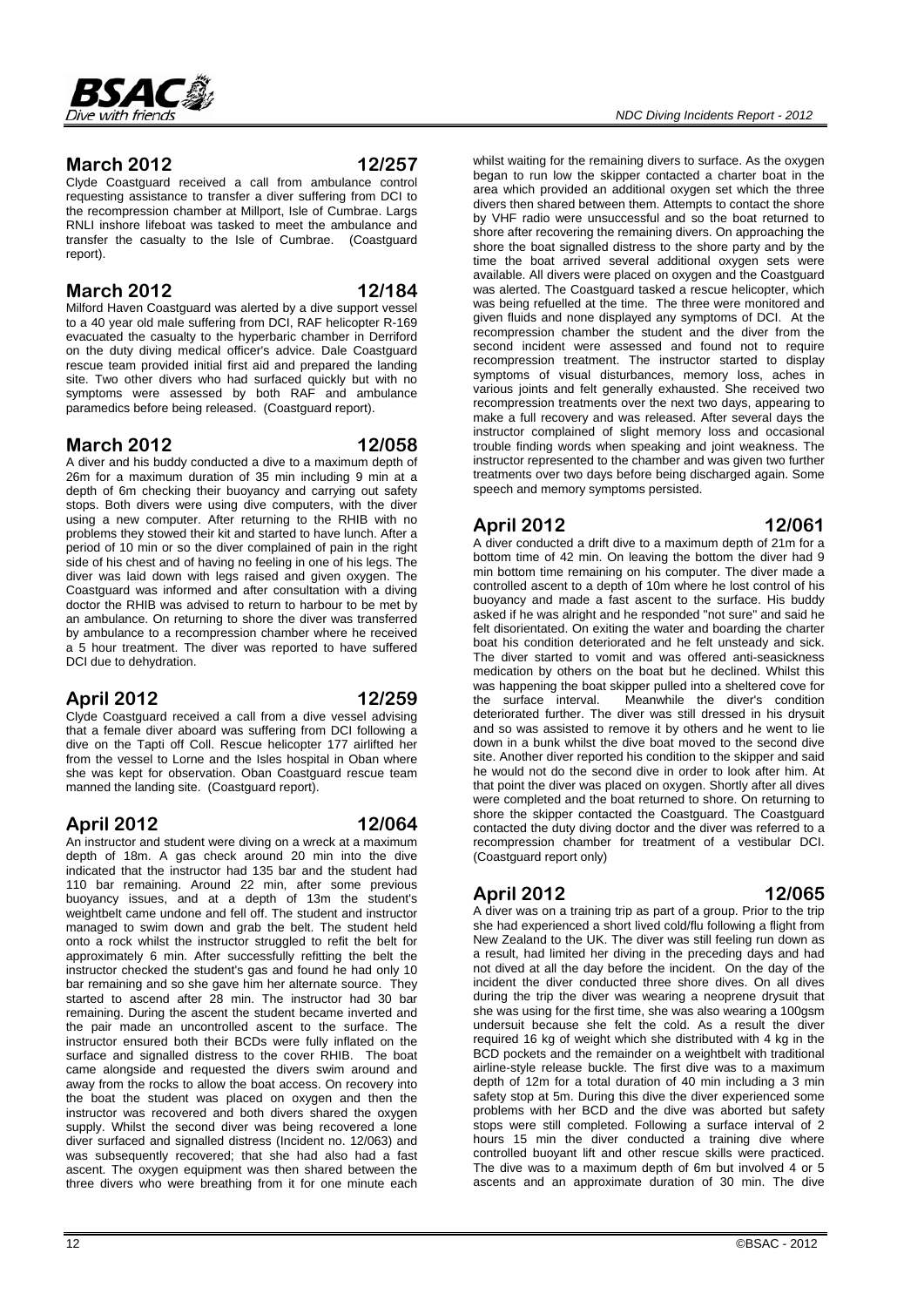

culminated in a full controlled buoyant lift ascent followed by a surface tow and recovery onto shore with simulated CPR; this required a lot of effort. Following a surface interval of 3 hours and 30 min the diver entered the water for a non-training recreational dive with a recently qualified diver; this dive was planned for a maximum depth of 10m and a duration of 30 min. The pair descended to a maximum depth of 11m and then made their way slowly back to shallower depths. The diver had a couple of buoyancy problems but managed to rectify them and continue the dive. After approximately 25 min, while at a depth of 7m, the diver's weightbelt came undone and fell off. The diver managed to catch the weightbelt by the buckle, however, despite being advised to the previous day, she had not fitted a weight retainer and so three of the six 2 kg weights slipped off the belt. The diver then made a fast ascent to the surface. Her buddy had been looking in the opposite direction at the time and had not noticed and, on finding the diver missing, made a normal ascent to look for her. The pair were reunited on the surface and swam to shore where they alerted the shore cover to the fast ascent. The diver initially showed no symptoms of DCI, however, after an hour on the surface, the diver reported feeling generally unwell and was monitored closely. Later that evening the diver complained of nausea and started to vomit intermittently. The diver was assessed by two people but no symptoms other than nausea could be identified, although one thought they may have detected a slight weakness in one arm. A recompression chamber was contacted and they advised the divers to continue to monitor overnight and contact again in the morning. The diver continued to feel nauseous and vomited approximately every hour with no change in symptoms. On contacting the chamber again they advised that a neurological examination should be made at the local hospital. The examination was inconclusive and the diver was advised to transfer to the recompression chamber for further assessment. At the chamber the diver was diagnosed with a vestibular (inner ear) DCI and was given three recompression treatments over the next three days. After treatment the diver continued to experience slight bouts of nausea gradually receding in intensity and duration. Subsequent investigation by an ENT specialist identified some ear damage but no effect on hearing. The diver has planned further investigation for a PFO.

### **April 2012 12/057**

A diver aborted his first dive of the day to a maximum depth of 5m after 90 secs due to poor visibility. After a surface interval of 3 hours the diver conducted a dive to a maximum depth of 19m for a total duration of 25 min including a 3 min safety stop at 6m. Later that evening the diver contacted his diving officer to report that he had rashes on his body, 'pins and needles' in his legs and arms and a very bad headache. The diver was advised to phone the emergency services to alert them of his condition and of the potential implications of a PFO. The diver was placed on oxygen in the ambulance and contact with the duty naval medical officer was made. The diver was taken to a recompression chamber for treatment.

### **April 2012 12/066**

A group of three divers were on the fifth day of a week long training trip. The previous day two of the divers had conducted dives of 9m for 30 min and 13m for 33 min whilst the third diver had completed dives of 9m for 19 min and 9m for 32 min. Adverse weather conditions had caused the group to move to a coastal quarry dive site to give experience of wall diving. Access to the site involved a steep and long walk from the car park and equipment was transferred in two to three trips. Entry to the water involved a scramble over rocks. One diver entered the water by climbing over rocks and she fitted her equipment in the water. A second diver entered the water in his equipment but fitted his weights once in the water and the instructor entered the water in full kit. The group then conducted a buddy

 $\odot$ BSAC - 2012 13

check and swam to their descent point on the surface. The group reached a maximum depth of 16m and maintained a planned depth of 12-15m. After 20 min the group had reached an area where the wall had been knocked through to the sea and they were at a depth of 13m. One of the divers lost control of her buoyancy at this point and headed upwards. The other two followed her and control was re-established at around 9m at which point visual contact with the wall had been lost. The instructor then took control and started to head east towards the exit point. He then realised this would take them over the deepest point of the site and so he turned to face the other two and signalled them to stop. He intended to deploy his DSMB from mid-water to provide a fixed reference for the group. Before he could remove his DSMB from his pocket the first diver again had a problem with her buoyancy and headed upwards. The instructor was unable to keep both divers in view and so opted to stay with the second diver. The first diver gained control of her buoyancy and started to look for the other two including descending again to a depth of 11m and then ascending to the surface without conducting a safety stop. The other pair stayed together and the instructor deployed his DSMB; during the deployment their depth varied between 6m and 9m. The pair then made a faster than normal ascent fearing that the first diver had made an uncontrolled ascent and may require assistance on the surface. As the pair approached a depth of 2m the first diver could see them from the surface and signalled that she was OK and the pair continued direct to the surface. The first diver had a total dive time of 25 min and the other pair had completed 28 min. The three then swam back to the exit point on the surface. Out of concern that she may have had a fast ascent, the first diver was checked out, after getting changed out of her wetsuit; she was very cold but she reported feeling absolutely fine. Other divers in the group subsequently planned to enter the water for a second dive. However, as they prepared to kit up, the instructor reported he was feeling some abnormal muscle aches and requested they didn't go in immediately whilst he saw how the aches developed. After approximately 10 min he said they could go in, however, before they descended, he changed his mind and asked them to return to shore. The instructor then went onto oxygen and the RN advice line was contacted, which required going part way back to the car park to obtain a mobile phone signal. The instructor carried the oxygen cylinder in one hand and the mobile phone in the other whilst talking to the doctor as he was walking back to the car park. The diver was advised to attend A&E for further checks to rule out other causes for the aches. The doctor then called back and advised all three divers to go to hospital. Other divers in the group recovered the equipment to the cars and the group departed the site approximately 1 hour after the instructor went onto oxygen. The oxygen ran out just before arrival at hospital 45 min later. At A&E all three divers were put on oxygen and were transferred to the nearest recompression chamber by helicopter. After assessment the instructor and the second diver were recompressed. The two divers were released from hospital the following day but the instructor received three further 2 hour treatments before being discharged home with the ache in his arm still persisting, although it had alleviated temporarily when in the chamber. The conclusion was that the ache was probably not due to DCI and may have bean aggravated by carrying equipment including the oxygen cylinder.

#### **April 2012 12/062**

A diver conducted a dive to a maximum depth of 27m for a total duration of 43 min. On returning to the dive RHIB the diver began to exhibit signs of DCI and the Coastguard was contacted. The Coastguard tasked a rescue helicopter and the diver was subsequently airlifted to a recompression chamber where he received treatment. (Coastguard report).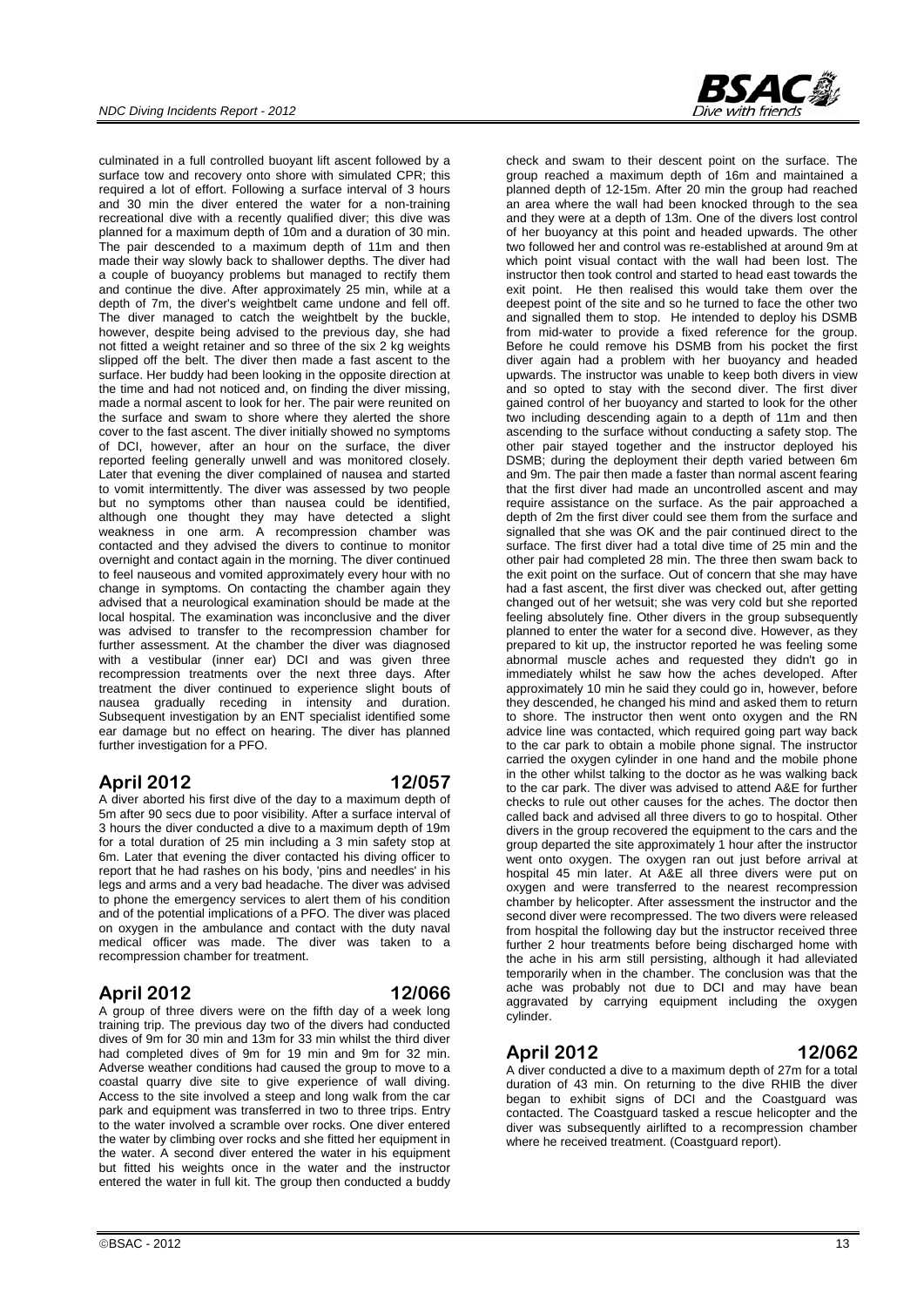

Solent Coastguard received a VHF radio call from a dive boat requesting the evacuation of a diver with suspected DCI after missing 15 min of stops and complaining of a pain in his right shoulder. The skipper was immediately put in a medi-link call with the duty dive doctor, who recommended that the diver be airlifted to the nearest recompression facility. This was due to the nature of the diver's symptoms and the vessel being 20 miles from the nearest harbour at Poole and waiting to recover further divers. Maximum depth of dive 50m with bottom time of 25 min. Casualty wearing a rebreather and separated from his buddy at 24m. Buddy then sighted the casualty at 9m when he appeared to be unable to control his buoyancy and missed a planned stop at 6m. The buddy surfaced normally. The casualty's computer stated 15 min of missed stops. Shortly after surfacing he complained of pain in his right shoulder for which he was given oxygen. Location of incident: 18 nautical miles SSE of Durlston Head. (Coastguard report).

### **April 2012 12/266**

Portland Coastguard tasked Coastguard rescue helicopter R-106 to Dale Pembrokeshire to evacuate a diver showing symptoms of DCI. The 19 year old lady was flown to Poole where the landing site was manned by Poole coast rescue officers before being transferred to the recompression chamber by ambulance. (Coastguard report).

**April 2012 12/229** An instructor attended a club warm-up weekend. She carried out two shallow training dives on the first day of 4m for 24 min and 2 hours 30 min later to 3m for 18 min although more time was spent in the water doing weight checks and buoyancy adjustment than the total dive times. At the end of the first dive her student lost a fin and the instructor submerged briefly to recover it. On the next day the instructor was preparing to dive from a charter boat when her buddy's inflator hose failed and he decided not to dive and so the instructor joined another pair. Prior to the dive the instructor bent down to get her weightbelt when the boat moved in the swell and she hit her head on the bench. Although a little painful, the diver experienced no loss of consciousness or disorientation and continued to kit up. The instructor and her two buddies conducted an uneventful dive to 13m for a total of 30 min including a 3 min safety stop, although the diver did feel colder than the previous day. Following the dive the instructor decided not to do a further dive as she felt tired and wished to return home sooner. On returning home she felt exhausted and had to go to sleep immediately on getting home and slept for at least 1 hour. Over subsequent days the instructor felt increasingly worse with symptoms of disorientation, lack of concentration and blurred vision but put this down to the effects of concussion. She then started to feel facial numbness, predominantly on the right side of her face and tingling on her cheeks and lip. She attended her GP who suggested mild concussion and mask squeeze, although the diver discounted mask squeeze as there was no bruising and she hadn't felt any squeeze whilst diving. She also reported that she had experienced similar symptoms previously following diving and flying, which had resolved within a day or two. The following day there was no improvement and she attended a recompression chamber where she was assessed by a diving doctor and was diagnosed with static neurological DCI. As this was now three weeks after the onset of symptoms there was concern about the effectiveness of treatment but the diver was given recompression treatment for 4 hours 45 min with some resolution of symptoms. Three further treatments achieved some further small improvements. During treatment the instructor noticed her ears were sore and felt 'fluid' running down inside her right ear and was advised to consult an ENT specialist and have other tests. ENT tests showed no problems with ear clearing or hearing and she advised to make contact again should there be a reoccurrence. A subsequent dive resulted in facial numbness symptoms again and further tests have been inconclusive as to cause.

### **April 2012 12/269**

Diver in difficulties, he came up too fast, pains and tingling. Breathing laboured. No divers in the water. No dive profile. Male, 47, no previous difficulties. 3 other divers onboard, 2 crew. Buddy is fine, same profile. Laboured breathing, dizziness and headache and pain in his extremities and tingling, he is sat down - no oxygen. (Coastguard report).

### **April 2012 12/082**

A diver conducted a series of dives over two days using air. Day 1; 18m for 45 min then 22m for 37 min after a 3 hour 49 min surface interval, then 9m for 31 min after a surface interval of 8 hours 18 min. Day 2; 31m for 28 min then 8m for 37 min after a 7 hour 59 min surface interval. Appropriate stops were made on all dives. During the last dive the diver felt tired and momentarily dizzy. After the last dive, back on shore, he again felt dizzy; his peripheral vision became blurred and he developed a pain behind his eyes. The diver had suffered migraine in the past (last attack two years earlier) and he thought that this was the cause. He consulted a doctor and took Ibuprofen. The following day he had reduced pain. He took more Ibuprofen, the pain was resolved but he did not feel fully fit. Later the following day the pain returned and the following day he attended a recompression facility. He received two sessions of recompression treatment. The diver's buddy suffered no ill effects. It remained unclear if this was DCI or not.

### **April 2012 12/270**

Clyde Coastguard was informed of a diver feeling unwell following a dive to 30m. The dive boat was met by an ambulance for onward transportation to a recompression chamber for treatment. (Coastguard report).

### **April 2012 12/073**

#### A student arrived at an inland dive site early in the morning. The weather was cold and it was raining on arrival and persisted throughout the day. The student waited almost 4 hours, standing in the rain, before entering the water. By this time the diver had become very cold. An assistant instructor demonstrated a stride entry. The student was seen to become distressed and she started to cry. But, on being asked by the supervising instructor, agreed she was well enough to continue. On entering the water, in a borrowed wetsuit, the diver felt shocked by the cold but confirmed again she wanted to continue and the groups descended and proceeded with the planned training exercises including a controlled buoyant lift and mask clearing. After the exercises, which had included one ascent to the surface, the lead instructor checked that the student group was comfortable. They all said that they were getting cold but agree that they should continue with a swim to explore the quarry. The student reported that everything seemed normal even though it was exceptionally cold as she swam around. After a dive time of 23 min the student suddenly spotted what appeared to be her instructor sinking below her into the depths; she felt confused and worried but then suddenly arrived on the surface and realised that she had been ascending rather than the instructor descending. On surfacing the student felt shaken, dizzy and nauseous. She made her way back to shore and tried to exit the water but could not raise her foot onto the step. She told the instructors on the shore that she needed a minute or two to catch her breath and was subsequently able to get a grip on the steps and pull herself up. On getting out of the water the student removed her equipment and felt an urgent need to relieve herself. She made her way to

the toilets and experienced a very painful bladder. In the toilet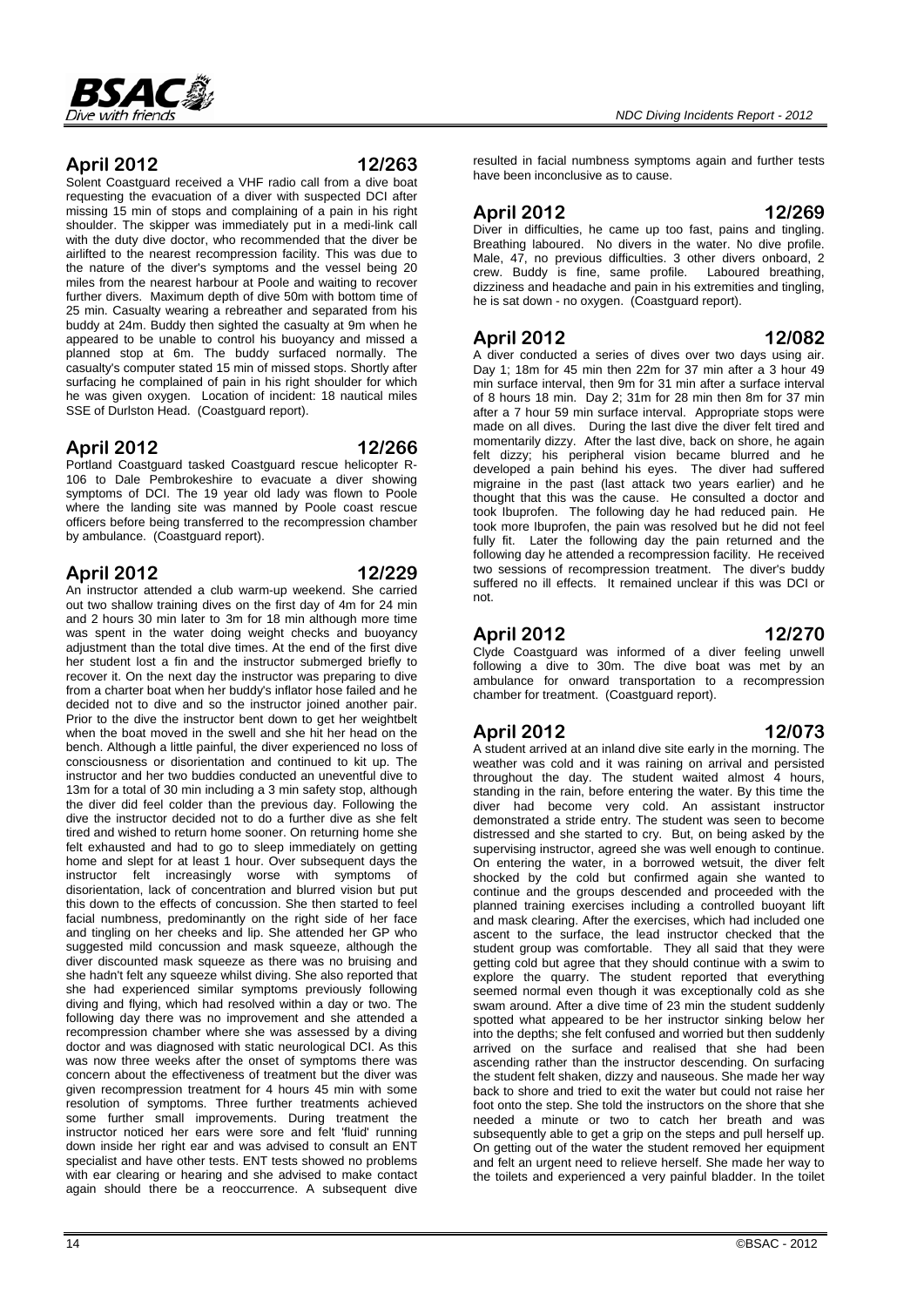she was unable to remove her wetsuit as she did not have the strength and she asked another person to help her remove it. Despite the pain she was initially unable to pass urine; a while later she was able to but with some pain. The student then rushed to the changing room to put on warm clothes as she was shaking with the cold. She experienced aches in her muscles and joints and her head was spinning. On returning to the group the student explained her symptoms and was advised to have a warm drink. The student became increasingly panicked, agitated and angry with people who tried to talk to her, which was uncharacteristic. She subsequently went to get a hot coffee but felt nauseous and went to be sick, vomiting for around 5 min. On returning to the group she was again checked and advised to take warm drinks. The student slowly improved and by the time the group left for home she had a headache and was still dizzy but the nausea and shakes had ceased. On the drive home the student told her driver how she was feeling and was advised to take a warm bath on returning home. On returning to the club equipment store the student carried her cylinder and equipment back into the basement whilst struggling to stand upright. Her head was spinning again and her eyes ached. She described her symptoms to an experienced diver in the group and was reassured that it was the effects of the cold and he was sure she would be alright and she went home. At home she took a hot bath and had some hot food and no longer felt nauseous but the dizziness was worsening especially after the bath. She went to bed and fell straight asleep but woke several times during the night with pounding headaches. The next morning she contacted a diving helpline and, after describing her symptoms, was advised to attend a hyperbaric unit for assessment. At the recompression chamber the student was assessed and found to have problems with the nerves of her left hand and right leg. She received a 4 hour 45 min recompression treatment after which her symptoms improved considerably. The diver received four further treatments of 1 hour 40 min over the next four days. A computer dive profile provided indicates that the diver dived to 4m for about 3 min and then surfaced. 1 min later the diver dived to 4m for about 14 min and then surfaced. 5 min later to a maximum depth of 14m with a rapid ascent back to the surface after a duration of 9 min.

### **May 2012 12/178**

The Coastguard was alerted to a female diver reported to be feeling unwell. The diver was transported to a recompression chamber where she received treatment (Media report only)

### **May 2012 12/278**

Stornoway Coastguard received a call from member of the public reporting diver with suspected DCI en route to Broadford hospital from Kyle of Lochalsh. Casualty subsequently transferred by Coastguard rescue helicopter R-100 to Dunstaffnage recompression facility. Oban Coastguard rescue team manned HLS at Dunstaffnage. (Coastguard report).

#### **May 2012 12/280**

Clyde Coastguard received a call from ambulance control reporting a vessel with a diver with DCI coming into Crinan harbour. Contact was made with the vessel and advice was taken with the duty hyperbaric doctor at Aberdeen Royal Infirmary. The diver was to be transferred by ambulance to Lochgilphead landing site and then onto Lorne & the Islands hospital, Oban by Royal Navy helicopter R-177. Crinan, Tarbert and Oban Coastguard rescue teams prepared the landing sites and assisted with the casualty. (Coastguard report).

40m using air. They made a controlled ascent with the following stops: 1 min at 22m, 1 min at 18m, 1 min at 15m, 1 min at 12m, 1 min at 9m, 4 min at 6m and 1 min at 4m. One of the pair switched to nitrox 36 for the 9m and 6m stops and then back to air before finally surfacing. 10 min later the diver who had used nitrox experienced a pain to his right side, under his rib cage. At first he thought this was a muscular strain but it persisted and he began to feel light-headed. He was offered oxygen but as the shore was close they continued back to land. He was assisted ashore, placed on oxygen and the Coastguard was alerted. An ambulance crew attended and the diver was airlifted to a recompression facility. He was diagnosed with a vestibular DCI and received a series of treatments over the following days. His condition continued to improve.

#### **June 2012 12/093**

A diver conducted a series of dives over a three day period. On day two she dived to 17m for 38 min. 2 hours later she dived to 23m for 38 min. On the third day, after a 20 hour surface interval, she dived to 30m using nitrox 32. During this dive her minimum remaining no stop time was 2 min. She arrived back at 6m, with her buddy, after a dive duration of 36 min. They conducted a 5 min safety stop and then surfaced. At the surface they had to wait for about 10 min to be picked up because their boat was busy with other divers. Once back in the boat she got cramp in her leg whilst removing her drysuit. Some time later the diver developed short-term memory loss.

# **May 2012 12/183**

A diver was airlifted by helicopter from a charter boat after suffering from symptoms of DCI following a dive to 60m. After airlifting the diver the helicopter suffered mechanical problems and landed at its base. A second helicopter was tasked and the helicopter transferred the diver to a recompression chamber where he received treatment.

#### **May 2012 12/182**

A diver was airlifted by helicopter from a charter boat after suffering from symptoms of DCI after a dive to 60m. The diver was flown to a recompression chamber where she received treatment.

#### **June 2012 12/281**

Solent Coastguard coordinated the recovery of a diver from the Isle of Wight by Coastguard rescue helicopter R-104 to a recompression facility at Chichester for treatment, the diver had felt unwell at home following a dive to 35m and self admitted to A&E on the Island. (Coastguard report).

#### **June 2012 12/091**

Two divers conducted a dive to a maximum depth of 27m. With 3 min of no stop time remaining one of the divers started to deploy a DSMB but the line became tangled on the reel. The other diver then deployed his DSMB. He set the reel to allow the line to run freely but then dropped the reel, which fell into the wreck. The diver pulled on the reel to recover it and wound up the line as they ascended. The delays caused them to require decompression stops. The diver who had dropped the reel was a little light on the ascent so the other diver gave him 1 kg of lead at 18m. Both divers began to experience problems with buoyancy control and they were carried directly to the surface missing 6 min of stops. Once out of the water they were placed on oxygen and the Coastguard was alerted. The divers were airlifted to a recompression facility where one was given recompression treatment because she exhibited an abnormal reaction to nerve stimulation.

**June 2012 12/105** A pair of divers conducted a wreck dive to a maximum depth of

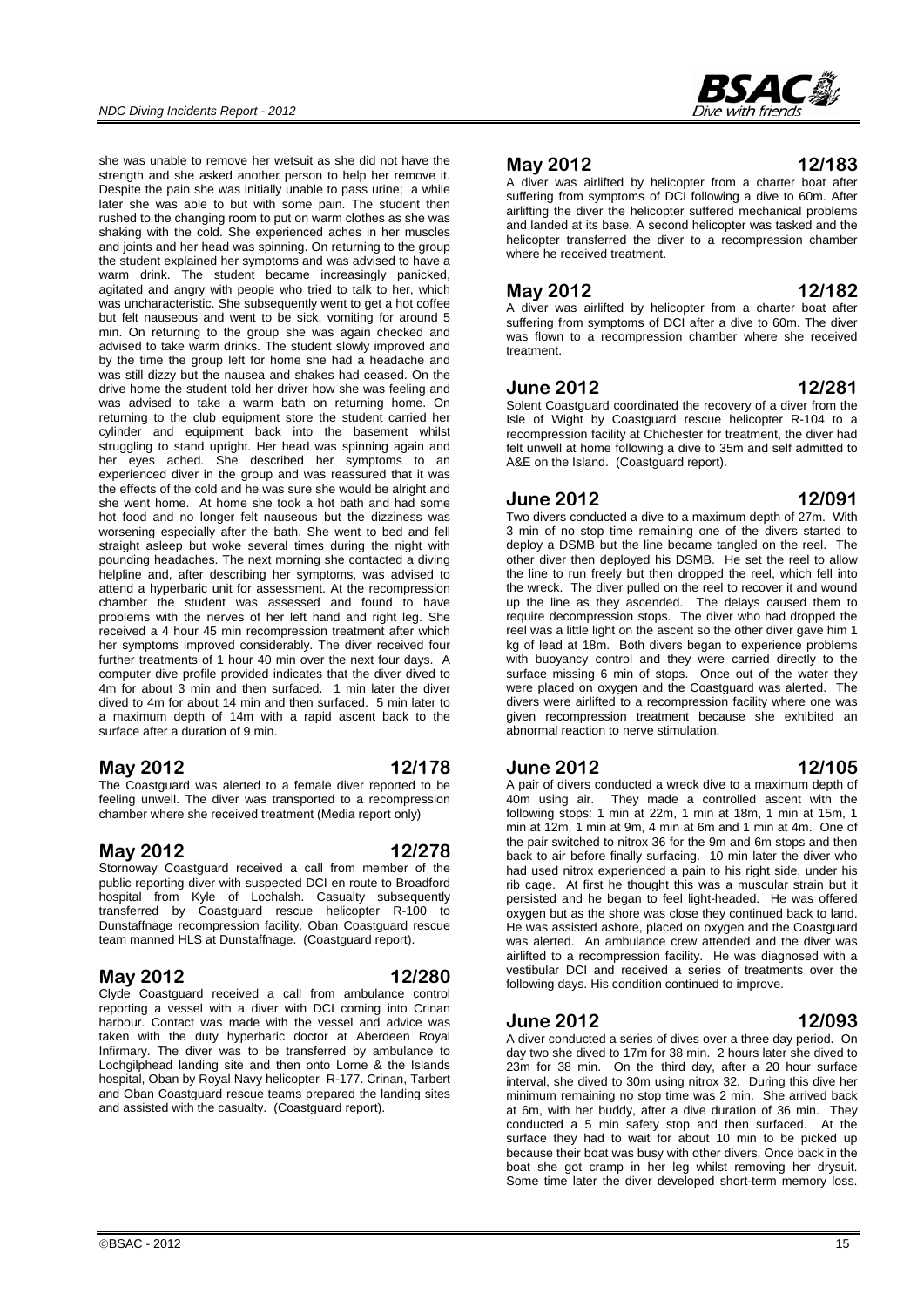# Dive with friends

She was placed on oxygen, the Coastguard was alerted and the diver was airlifted to a recompression facility for treatment. There was a suggestion that the diver may have suffered a mild stroke.

#### **June 2012 12/094**

SAC系

A group of five divers undertook a 'dry dive' in a recompression chamber. They were taken to a simulated depth of 41m. Problems with ear clearing resulted in less time than planned at this depth. During the decompression phase, they breathed 100% oxygen for 9 min at 9m. Their total dive duration was 31 min. After the dive one of the party experienced a dull ache in his elbow but did not think it was related to the dive. The following morning he had a swelling in his neck and felt unwell. He contacted the hyperbaric facility and went to them for examination. He was diagnosed with a possible skin DCI and given recompression treatment. During an air break he began to fit. He was stabilized and returned to surface pressure. He was referred for a PFO test which proved positive. He was advised not to dive again.

#### **June 2012 12/287**

A 'Pan Pan' alert was received from a dive support vessel reporting they had a diver who had surfaced with symptoms of DCI, a medi-link call with the dive doctor was carried out and evacuation was recommended to a hyperbaric chamber. R-131 was tasked and because of the poor visibility at Hull the pilot decided he would be going to Aberdeen. The casualty refused any medical assistance or evacuation despite recommendation from the vessel skipper, dive doctor and the helicopter paramedic. (Coastguard report).

#### **June 2012 12/171**

The day after a dive using nitrox 32 without incident to a maximum depth of 30m for a total duration of 40 min including stops of 1 min at 13m and 3 min at 5m a diver reported feeling unwell and had a headache. The diver rang a diving doctor and she was advised to have recompression treatment as a precaution. The diver was recompressed for a total of 4 hours 45 min with relief of all symptoms.

#### **June 2012 12/181**

Two divers were airlifted by helicopter to a recompression chamber following a dive in a disused quarry. (Media report only).

#### **June 2012 12/104**

A pair of divers descended a reef to a depth of 35m. One of the pair was wearing a new drysuit. He familiarised himself with the drysuit controls during the descent and put air into his BCD once on the seabed. This diver was breathing air from a 12 lt cylinder and carried a 3 lt pony cylinder. After 25 min he signalled that he had 100 bar and, at a depth of 33m, they agreed to terminate the dive. Both divers deployed DSMBs and began their ascent. At this point the diver with the new drysuit had 12 min of stops indicated and 80 bar in his cylinder. He was a little buoyant and ascended quickly to 15m where he was able to regain control and his buddy caught up with him. At 6m his computer indicated 9 min of stops. He experienced difficulty controlling his buoyancy and his depth fluctuated between 4m and 8m. He became tangled in his DSMB line and his breathing rate increased as he and his buddy tried to free him. He grew agitated and was breathing heavily. With 6 min of decompression remaining his main cylinder was down to 20 bar; he changed to his pony cylinder. He started to float to the surface but managed to get back down to 6m. His pony cylinder was quickly consumed and he indicated to his buddy that he would need his buddy's alternative source. The buddy was using nitrox 28 and had completed his stops, but he only

#### *NDC Diving Incidents Report - 2012*

had 40 bar remaining and the troubled diver still had 3 min of mandatory stops remaining. The buddy realised that they did not have enough gas and, not wanting to run out completely, indicated that they should surface. They made a slow controlled ascent to the surface. Once back in the boat the diver was placed on oxygen and the Coastguard was alerted. After abut 15 min the diver developed a pain in his right elbow and right knee joints. Both divers were taken by lifeboat and ambulance to a recompression facility where the subject diver received recompression treatment.

#### **June 2012 12/127**

A diver was on his seventh dive of a week's diving. His previous two dives, the day before, were 14m for 33 min and then 5m for 15 min with a surface interval of 3 hours 8 min. The plan for the seventh dive was 20m for 30 min; the actual dive was 25m for 24 min. All dives were conducted using BSAC88 tables. After the dive, the diver felt cold and developed a headache. Later he declined a second dive and mentioned his headache. The diver was a little unresponsive and unsteady so he was placed on oxygen and taken to a medical facility. Diving medical advice was sought and the diver was airlifted to a recompression facility where he received two sessions of recompression therapy. He made a full recovery.

#### **June 2012 12/232**

Two divers made a rapid ascent and on surfacing made an emergency signal to their charter boat. The charter boat recovered the divers and placed both on oxygen and then made an emergency call for assistance to the Coastguard. The call was heard by divers in a RHIB nearby which had divers in the water and had witnessed the original distress signal. One of the crew onboard was a diving doctor and she offered her professional skills which were gratefully accepted and so she swam over the charter boat leaving her coxswain to recover their remaining divers. The doctor checked the two divers and found that one was very unwell whilst the other complained of severe leg/calf pain. The doctor provided medical care whilst the charter boat returned to harbour, leaving a last remaining pair to be recovered by the RHIB. The RHIB recovered its own divers and when the charter boat divers surfaced they recovered them as well, although initially the divers swam away from the RHIB until the situation was explained. At the harbour the ill divers were airlifted by helicopter tasked by the Coastguard and transferred to a recompression chamber for treatment. One of the divers required extensive recompression treatment for neurological DCI.

#### **June 2012 12/358**

A diver suffering from DCI was airlifted to a hyperbaric facility for treatment. (Media report only).

**June 2012 12/176** A diver conducted two dives during a day acting as an assistant to an instructor conducting training. The first dive was to a maximum depth of 8m and 29 min duration and, after a surface interval of 22 min, the second to a maximum of 11m and 40 min duration. The diver used nitrox 26 for both dives and his dive computer was set for air. Early during the second dive the diver made an ascent from around 2m to the surface whilst staying close to one of the students. After the student had stabilised the dive proceeded under control to an area close to the first dive where a search was conducted for cue cards lost during the first dive. Although the diver had felt he was physically exerted the search continued to a maximum depth of 11m without finding the missing cards and the diver and his buddy made a slow ascent following the quarry bed back to the entry point and they

conducted a safety stop at 5m for 3 min. After surfacing and a debrief the group left the site to return home. During the drive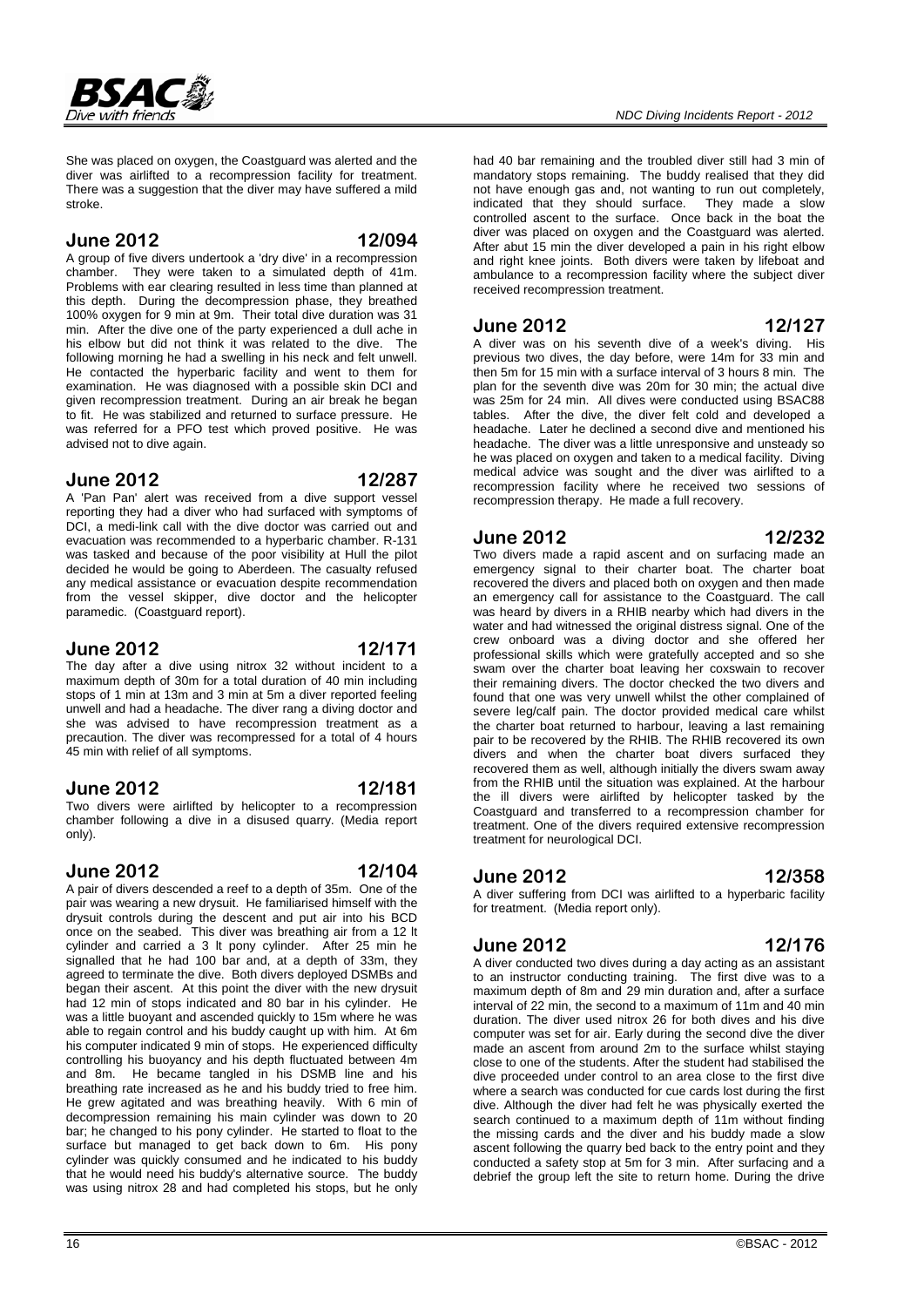home the diver began to experience stiff joints and aches in his upper body and the symptoms became progressively worse during the drive home. Once at home the diver contacted a recompression chamber and he was advised to attend for assessment as a precaution. Following examination the diver was diagnosed as suffering from DCI and was recompressed.

#### **June 2012 12/291**

The Yorkshire air ambulance transferred a male suffering a diving sickness related illness to the Hull hyperbaric unit after being landed by a dive boat. Units and resources had been tasked without MRCC Humber involvement. (Coastguard report).

#### **July 2012 12/206**

Two divers were paired with two experienced divers for a depth progression dive to a maximum depth of 35m. Towards the end of the dive, the dive leader realised that the group had overrun their time due to poor visibility and had started to go into required decompression stops. One of the divers was identified as not having sufficient gas to allow the planned return along the shore to their start point. The dive leader deployed a DSMB to enable a controlled ascent. The diver who had insufficient gas now indicated he was getting low and his buddy offered him his alternate source; this was declined and the diver started to ascend the DSMB line. At a depth of 22m the diver's contents was down to 30 bar and the diver panicked and started to ascend too quickly and lost sight of his buddy. The diver surfaced without completing any stops and made his way to shore. When the other three divers surfaced the diver was already being attended to by the on site staff and was being given oxygen. The diver attended a recompression chamber the following day and received a precautionary recompression treatment. The diver has since had a check up and been cleared to dive.

#### **July 2012 12/143**

A pair of divers conducted a 42 min dive to 21m with a 3 min stop at 6m. 2 hours later they dived to 21m for 36 min with a 3 min stop at 6m. Once out of the water one of the pair developed an abnormal feeling in his legs, 'pins and needles' and a pain in his stomach. He felt very unsteady. This diver suffered from arthritis in his right hip joint but had never had 'pins and needles' before. He was placed on oxygen and diving medical advice was sought. The 'pins and needles' subsided. The diver was taken to a recompression facility for assessment.

### **July 2012 12/108**

Stornoway Coastguard received a call from a dive support vessel requesting assistance for diver displaying symptoms of DCI. R-100, Muck CRT and Oban CRT were tasked to assist. R-100 airlifted casualty to Oban hospital. (Coastguard report).

### **July 2012 12/141**

A diver completed a 37 min dive to a maximum depth of 32m. After the dive he started feeling dizzy and then he fell over. He developed a pain in his left arm, which started to subside when he was placed on oxygen. He was taken by ambulance to hospital.

### **July 2012 12/295**

Swansea Coastguard tasked Coastguard rescue helicopter R-106 to transfer a diver with suspected DCI from the National Dive and Activity Centre in Chepstow to Poole general hospital for treatment. Cardiff sector manager and Chepstow Coastguard rescue team were also tasked to secure the helicopter landing site. (Coastguard report).

**July 2012 12/227**

A diver and his buddy completed a dive without incident to a maximum depth of 25m and a total duration of 46 min with a 1 min stop at 6m. Approximately 4 hours after the dive the diver went to work and then started to experience a slight pain in his knees and a tingling sensation around his face. The diver contacted his buddy for advice regarding the symptoms and was advised to call a duty doctor at a recompression chamber who suggested that he attend for further examination. The examination was inconclusive but the diver was advised to undergo a precautionary recompression treatment for 4 hours. The diver had this recompression treatment and was discharged home the following day. His buddy did not experience any symptoms. The diver had suffered a serious head injury some months previously that had resulted in being unconscious for approximately 4 hours but had been advised at A&E that it should not prevent him diving. The diver has sought further medical advice and been advised not to dive for nine months.

#### **July 2012 12/192**

Swansea Coastguard tasked Coastguard rescue helicopter R-104 to transport two divers from Chepstow to Derriford DDRC, Plymouth. (Coastguard report).

#### **July 2012 12/301**

Portland Coastguard arranged for medical advice to be given by Poole recompression chamber to a diver who was reporting possible DCI symptoms having dived off Weymouth the previous day. At the request of the dive chamber the diver was taken by friends to the dive chamber for further investigation. (Coastguard report).

### **July 2012 12/305**

Holyhead Coastguard received a call from Dorothea quarry North Wales reporting a diver who was experiencing possible signs of DCI following a dive to 105m. The diver was on 100% oxygen, had completed all stops and had been out water 30min, after 22min he was given fluids, the pain was relieving. Holyhead Coastguard arranged the evacuation of the casualty using RAF Valley rescue helicopter R-122; the aircraft was met at Murrayfield hospital. The aircraft flew low level and was met by Hoylake mobile at the landing site. (Coastguard report).

#### **July 2012 12/308**

Humber Coastguard tasked rescue helicopter R-128 to transfer a male who was showing signs of DCI from Whitby to Hull hyperbaric chamber. Coastguards were tasked to attend and also ambulance. The casualty had treatment in hyperbaric chamber and was kept in overnight. (Coastguard report).

#### **August 2012 12/135**

Two divers conducted a dive to a wreck at a maximum depth of 42m using nitrox 28. During the dive, one of the pair became uneasy and they ascended the shotline early. At 12m they switched to their decompression gases; one using nitrox 50 and the other nitrox 72. The diver on nitrox 72 was about 2m above his buddy when he became aware of an abnormal amount of bubbles coming from his buddy. He was preparing to switch back to his dive gas to go to the buddy's assistance when the buddy rushed past him, pulling himself up the shotline. The buddy went directly to the surface while the diver on nitrox 72 completed his 5 min stop. The troubled diver was recovered into the boat and placed on oxygen. He said that he felt unwell and complained of stomach pain. The Coastguard was alerted and a lifeboat launched to assist. The troubled diver was taken by lifeboat, ambulance and helicopter to a recompression facility where he was treated for DCI.

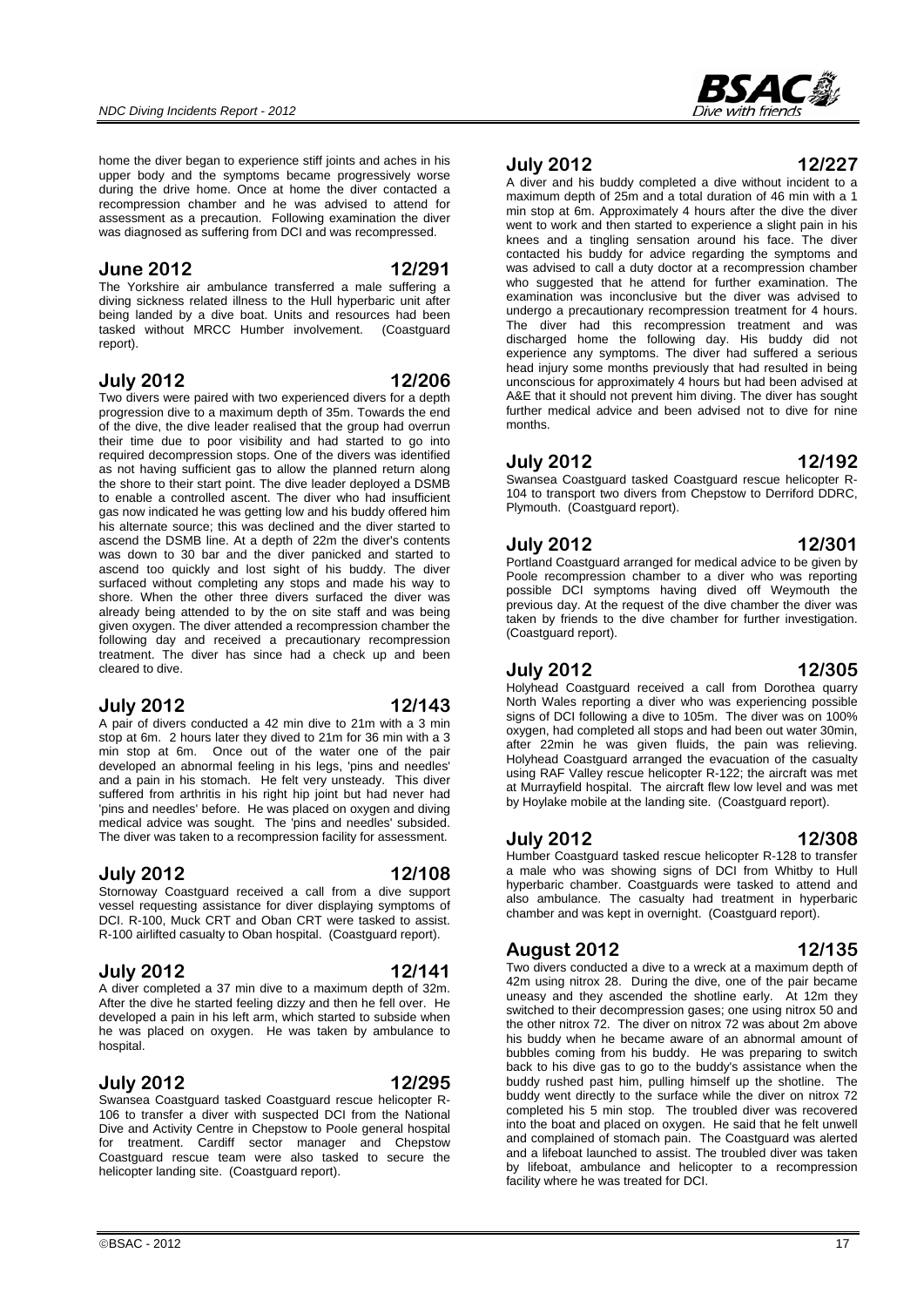

### **August 2012 12/137**

Following an air dive to a maximum depth of 30m, two divers ascended to 15m where a 1 min stop was planned. At this point one of the pair lost control of his buoyancy and despite he and his buddy attempting to dump air from his drysuit and his BCD, they were both carried to the surface. Their dive duration was 24 min and they missed 3 min of stops at 6m. Both divers were placed on oxygen. The buoyant diver then developed 'pins and needles' in his left hand and the Coastguard was alerted. The other diver had no symptoms and switched to nitrox 50. They were taken by ambulance and helicopter to a recompression facility where they both received treatment and were then discharged later that day.

#### **August 2012 12/311**

Following a 21m dive with duration of 42 min the diver did not go into deco during the dive and completed a 3 min 6m stop, as a precaution, diving on air. The dive seemed to go to plan only, once on deck, approx 15min later, the diver started getting symptoms. The casualty was transferred to St Richards's hospital Chichester by Coastguard rescue helicopter R-106. (Coastguard report).

### **August 2012 12/146**

Two divers were at a depth of 18m when one of the pair panicked and rushed for the surface. His buddy attempted to slow the ascent. The panicked diver spat out his regulator at 16m. The buddy replaced and purged the regulator. On surfacing the alarm was raised and a number of divers at the site responded and recovered the diver from the water. On examination the diver was found to have no signs of breathing and his airway was obstructed with water and frothy mucus. The diver was recovered from the water and turned on his side to drain the fluid. He was found to be unresponsive to voice and pain but had a strong carotid pulse. Following further efforts to clear the airway the diver started breathing again and as the onsite rescue team arrived the diver was placed on oxygen. He was unresponsive for about 6 min. He was breathing and had a strong pulse but he was very grey. He slowly recovered after 20 min on oxygen. An air ambulance attended and the diver was taken by ambulance to hospital. He received hyperbaric treatment the following day.

### **August 2012 12/224**

A diver conducted a dive to a maximum depth of 37m for a total duration of 36 min including stops at 6m for 6 min, using nitrox 26 for the dive and nitrox 29 for the stops. Approximately 45 min after surfacing the diver noticed an itching sensation across the top of his back and a red rash extending down his right arm. Suspecting a skin DCI the diver started breathing oxygen whilst lying down and taking fluids. After approximately 40 min on oxygen the rash cleared noticeably and no other symptoms became apparent. An ambulance attended the scene approximately 1 hour after starting oxygen but the crew were unfamiliar with DCI and conducted basic checks and gave the all clear.

# **August 2012 12/149**

Two divers were at a depth of 25m when one of them became low on air and panicked. His buddy offered his octopus regulator. They made a rapid ascent to the surface. Their dive duration was 25 min. Once back in the boat the divers exhibited symptoms of DCI and the Coastguard was alerted. The divers were airlifted to a recompression facility for treatment.

# **August 2012 12/195**

A diver was pulled rapidly to the surface when his SMB line was

snagged by a boat. The diver was recovered by his dive boat and then transferred to a lifeboat which had been launched. He was taken back to shore where he was transferred by ambulance to a recompression chamber. (Media report only).

### **August 2012 12/160**

A diver conducted a series of four no stop dives over a two day period. On the first day his dives were: 25m for 41 min and 21m for 42 min with a 1 hour 53 min surface interval. On the second day his dives were 23m for 42 min and 24m for 37 min after a 2 hour surface interval. He was diving with air. On the third dive an issue with his buddy's buoyancy caused him to miss a safety stop. Once back in the boat the diver noticed a pain in his right bicep. Initially he thought that this was due to a muscle strain which occurred whilst using the diver lift. Some hours later the pain moved to the diver's shoulder. He was placed on oxygen, diving medical advice was sought and he attended a hospital. Various tests were conducted and advice was given for the diver to attend a recompression chamber. On the way the pain in his bicep became intense. He was given recompression treatment and this dramatically reduced the pain. After the treatment the pain had gone. He subsequently experienced 'pins and needles' across his chest but this condition resolved after a few days.

### **August 2012 12/196**

Holyhead Coastguard received a call requesting assistance for a diver with suspected DCI at Dorothea quarry. His dive buddy had become nauseous and started to vomit approximately 1.5 hours after they had surfaced from a 61m dive. North Wales police were alerted to the incident by MRCC Holyhead as this location is classed as inland water; it was agreed that MRCC Holyhead would co-ordinate this incident for the rescue of the diver. North Wales ambulance service was contacted for the request of the air ambulance but this unit was tasked to a separate incident and was not able to assist. ARCC were contacted to request the use of rescue helicopter R-122 from RAF Valley, this was tasked with immediate effect with an ETA on scene of 10 min. Llandwrog Coastguard rescue team were tasked to assist with on scene communications at the quarry and to monitor the helicopter landing site. The casualty was assessed on scene by the helicopter crew and airlifted to Murrayfield hospital hyperbaric chamber. Hoylake Coastguard rescue team were tasked to Murrayfield hospital to assist the helicopter crew with the casualty and to monitor the helicopter landing site. The casualty arrived at Murrayfield hospital for treatment.

### **August 2012 12/325**

Shetland Coastguard was alerted to a dive support vessel coming into Stromness with a diver suffering from suspected DCI, the skipper felt that it would be quickest to just run them to the chamber in own car, Shetland Coastguard arranged for the chamber to be alerted. (Coastguard report).

### **August 2012 12/169**

Three divers conducted a dive to a maximum depth of 15m. After 85 min they reached a depth of 6m. After 94 min they ascended to 4m and then surfaced very slowly. Their total dive duration was 101 min. During the dive their computers indicated that their minimum remaining no stop time was 35 min. One of the divers then felt lethargic for the next two days but put this down to exercise and participation in another energetic sport. On the third day his condition had deteriorated and he had difficulty focusing his eyes and his concentration was lacking. He sought diving medical advice and was advised to attend a recompression facility. DCI was diagnosed and the diver was given two sessions of recompression treatment. Fatigue and dehydration were cited as exacerbating factors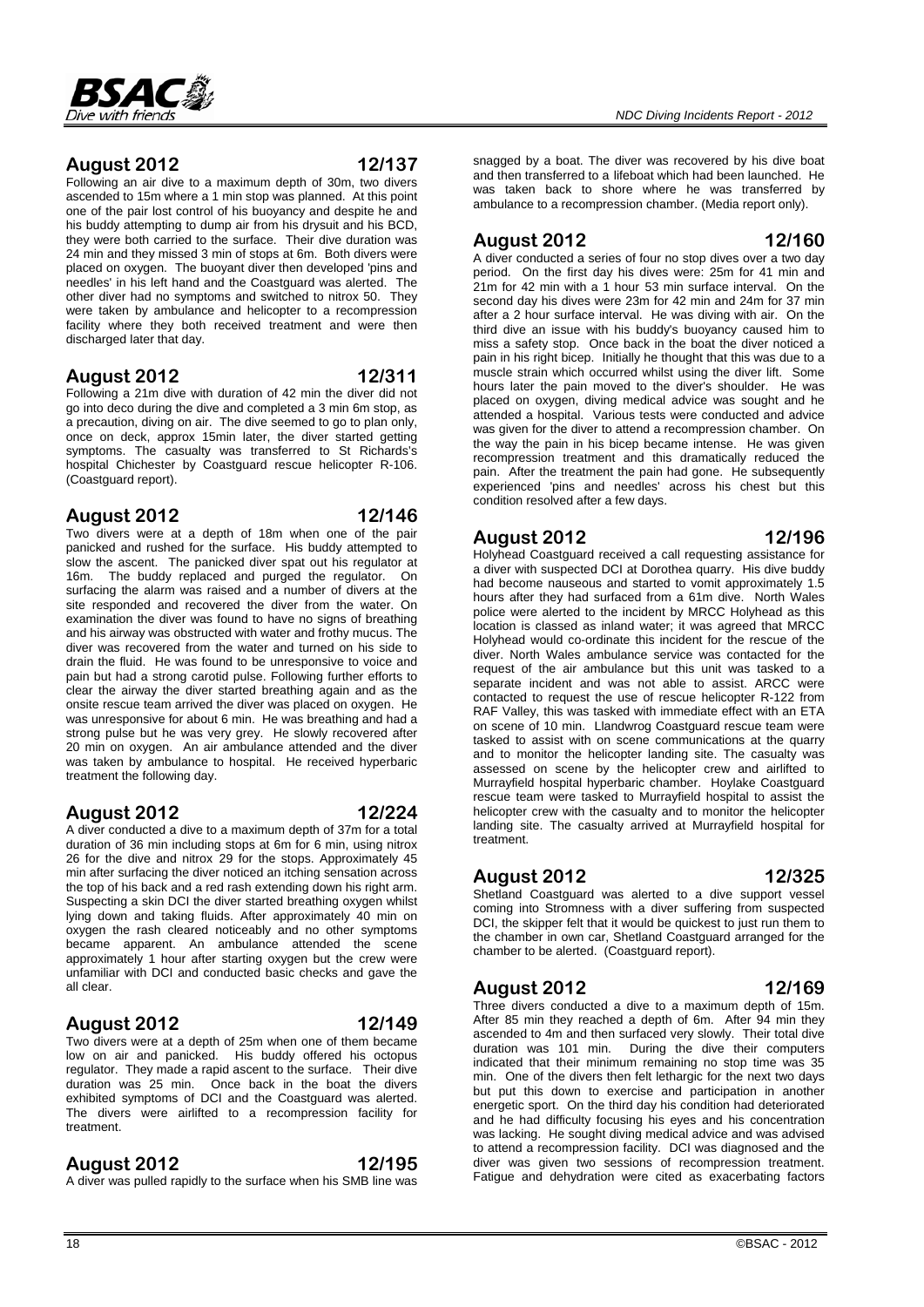although the divers had taken care to drink what they felt to be adequate fluids.

#### **August 2012 12/326**

A dive vessel contacted MRCC Solent on VHF ch 67 stating that one male diver had reported 'pins & needles' in his hands after making a routine drift dive to 14m and successful completion of decompression stops before surfacing. A medilink call was arranged between the duty dive medical officer and the dive vessel, after extensive questioning the duty dive doctor deciding that the casualty needed to be airlifted to the nearest hyperbaric chamber. The dive buddy was not required this time. Coastguard rescue helicopter R-104 was tasked. St Richards, which was the nearest chamber, landing site was manned by Selsey Coastguard and Portsmouth sector manager, who was in the area, was diverted and manned the landing site. South east coast ambulance service was tasked to the landing site. (Coastguard report).

#### **September 2012 12/151**

A diver completed a 37 min dive to a maximum depth of 22m with a 3 min stop at 6m. Shortly after surfacing he developed an ache in his shoulder, 'pins and needles' and started to feel dizzy. He was placed on oxygen and his condition improved. The Coastguard was alerted and the diver was airlifted to a recompression facility. He was diagnosed with a severe spinal DCI and needed several sessions of recompression. This diver normally dived using nitrox but, on this occasion, he used air. During the dive he had been swimming hard against a current. The diver had had a DCI two years earlier, again using air.

#### **September 2012 12/329**

Belfast Coastguard was informed of a diver with suspected skin DCI, information only call to inform us of a diver being transported to Craigavon dive chamber with a case of suspected skin DCI. No assistance required from Coastguards. (Coastguard report).

#### **September 2012 12/197**

A diver became unwell after a dive to 65m. The diver was taken to a recompression chamber for treatment. (Media report only).

#### **September 2012 12/330**

Solent Coastguard received a 'Pan Pan' alert from a dive vessel on VHF ch16 stating that one male diver had just completed a dive to 56m and was showing signs of DCI. The casualty had a pain on his left side, initially thought it could have been caused by his diving cylinder hitting his side during his dive. His condition deteriorated and he was put on pure oxygen by the dive boat skipper. Throughout the dive nothing untoward had happened and all stops had been undertaken, his dive buddy with the same dive profile was fit and well. A medi-link call was arranged between the duty dive medical officer and the dive boat; after extensive questioning the duty dive doctor decided that the casualty needed to be airlifted to the nearest hyperbaric chamber. The dive buddy was not required this time. Rescue helicopter R-104 was tasked to take the casualty to St Richards, which was the nearest chamber, landing site was manned by Selsey Coastguard and south east coast ambulance service were tasked to the landing site, evacuation was undertaken with the casualty. (Coastguard report).

#### **September 2012 12/331**

A dive support vessel called Shetland Coastguard reporting they had a diver aboard suffering from suspected DCI. The diver was taken to Balfour hospital for treatment. (Coastguard report).

#### **September 2012 12/231**

A diver had conducted two dives to 25m and 15m both within computer limits. During the dives the diver's buddy had experienced some problems with his buoyancy which resulted in some 'up and down' during the ascents. Following the first dive the diver noticed that he was dehydrated and drank lots of water. Following the second dive, after 1 hour 30 min, the diver felt a tingling in his hands and numbness in his fingers. The diver helpline was contacted and oxygen was administered. By the time an ambulance arrived the diver felt fine but was advised not to drive and was taken by ambulance to a recompression chamber where he received recompression treatment for suspected DCI.

#### **September 2012 12/164**

Three divers conducted a 31 min dive to 31m. After a surface interval of 2 hours 45 min they dived to 20m for 57 min with a 6 min stop at 6m. The following day they dived to 25m for 40 min with a 6 min stop at 6m. Some time later, back on shore, one of the divers noticed 'pins and needles' in his left thigh. This sensation then spread down to his knee and calf muscle. He was placed on oxygen and given fluids to drink. Diving medical advice was sought, the Coastguard was alerted and the diver was airlifted to a recompression facility for treatment. A second diver also experienced 'pins and needles' and a feeling of coldness in his left foot and ankle, but these symptoms receded and he took no action. The third diver experienced 'pins and needles' in his left leg whilst driving home, but put this down to the drive. The following day the symptoms had returned and increased in both divers. They both sought diving medical advice and received recompression treatment. The 'pins and needles' remained for one of the three but resolved five days later.

#### **September 2012 12/337**

Brixham and Portland Coastguard assisted in a medical transfer by R-193 of two divers from Frenchay Bristol to DDRC for treatment. No further details of where incident occurred are available. (Coastguard report).

#### **September 2012 12/200**

Shetland Coastguard was alerted by a dive support vessel of a diver suffering from suspected DCI, symptoms included numbness in both legs. The diver was conscious. Shetland Coastguard tasked Kirkwall lifeboat which recovered the diver and was met by an ambulance. The casualty was taken, by ambulance, to Balfour hospital for treatment. (Coastguard report).

#### **September 2012 12/338**

Shetland Coastguard was made aware of two divers being transferred to hyperbaric chamber for treatment. (Coastguard report).

### **September 2012 12/377**

A diver completed a 58 min dive to a maximum depth of 34m. She completed all necessary stops plus a 3 min safety stop at 6m. She switched from nitrox 30 to nitrox 44 at 21m during the ascent. After the dive she noticed an itchiness across her stomach and right breast. She put this down to irritation from her undersuit and took an antihistamine tablet. After a 2 hour 40 min surface interval she conducted a dive to 25m for 48 min including a 3 min safety stop at 6m. After this dive her abdomen and right breast became very painful; it felt like bruising. She began to feel unwell and was placed on oxygen; this alleviated the pain. The Coastguard was alerted and the diver was returned to shore. She was taken by ambulance to a recompression facility. The affected areas were now exhibiting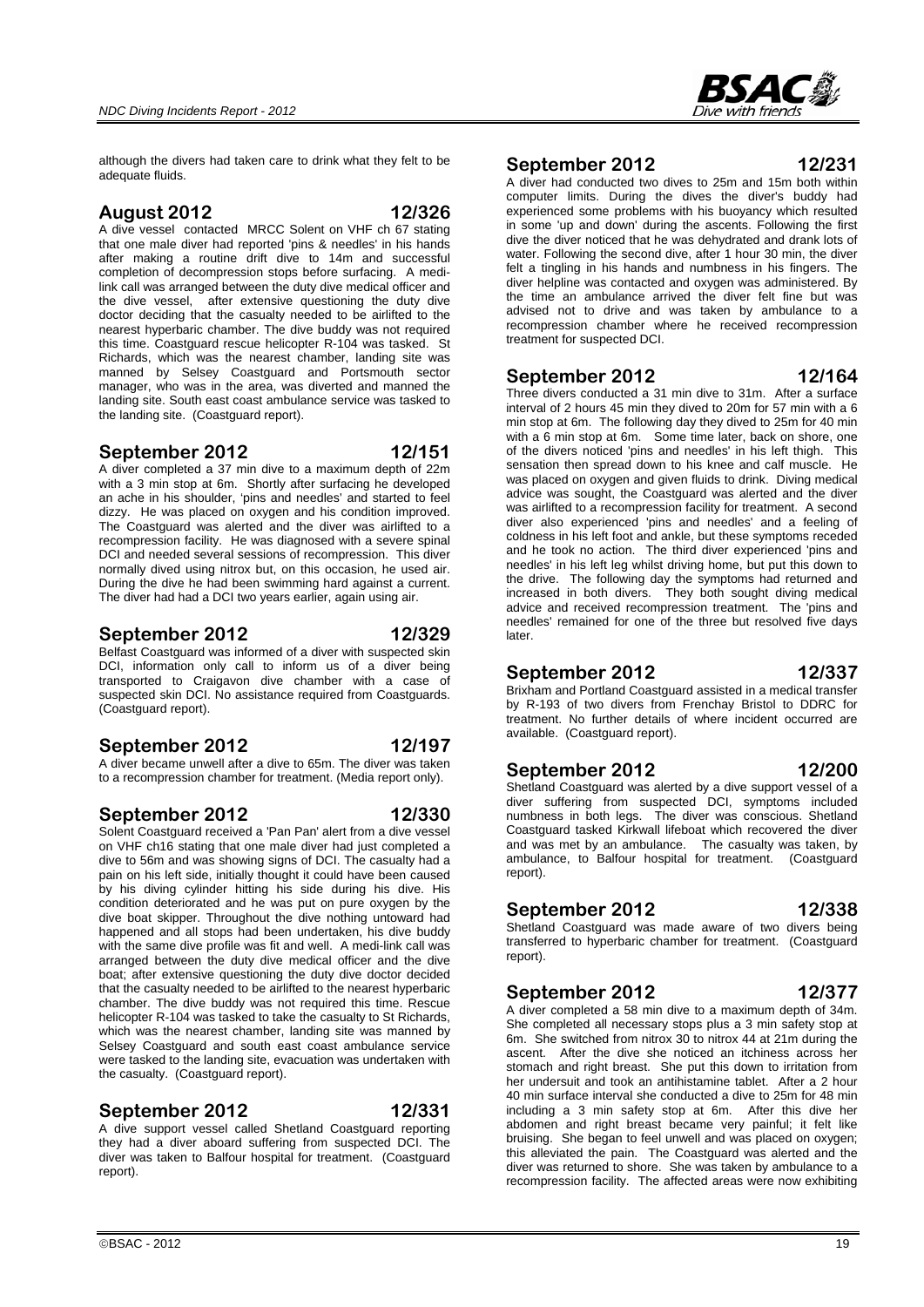

a dark purple rash and swelling. She was diagnosed with a skin and mild lymphatic DCI and given recompression therapy. The following day the symptoms had reappeared and she received further recompression treatment. The condition slowly resolved over the next few days. She was advised to seek examination for a PFO. Her buddy was unaffected.

#### **September 2012 12/342**

Clyde Coastguard received a call from a dive support vessel reporting a diver onboard having made a rapid ascent following a dive on the wreck of the Shuna 5 miles N/W Lochaline, the diver was showing signs and symptoms of DCI, all divers were back onboard and the vessel was heading towards Oban, a medical link call was established with a diving doctor at ARI, the vessel was met by Oban Coastguard and an ambulance, the casualty was transferred to Lorn & the Isles hospital for observation. (Coastguard report).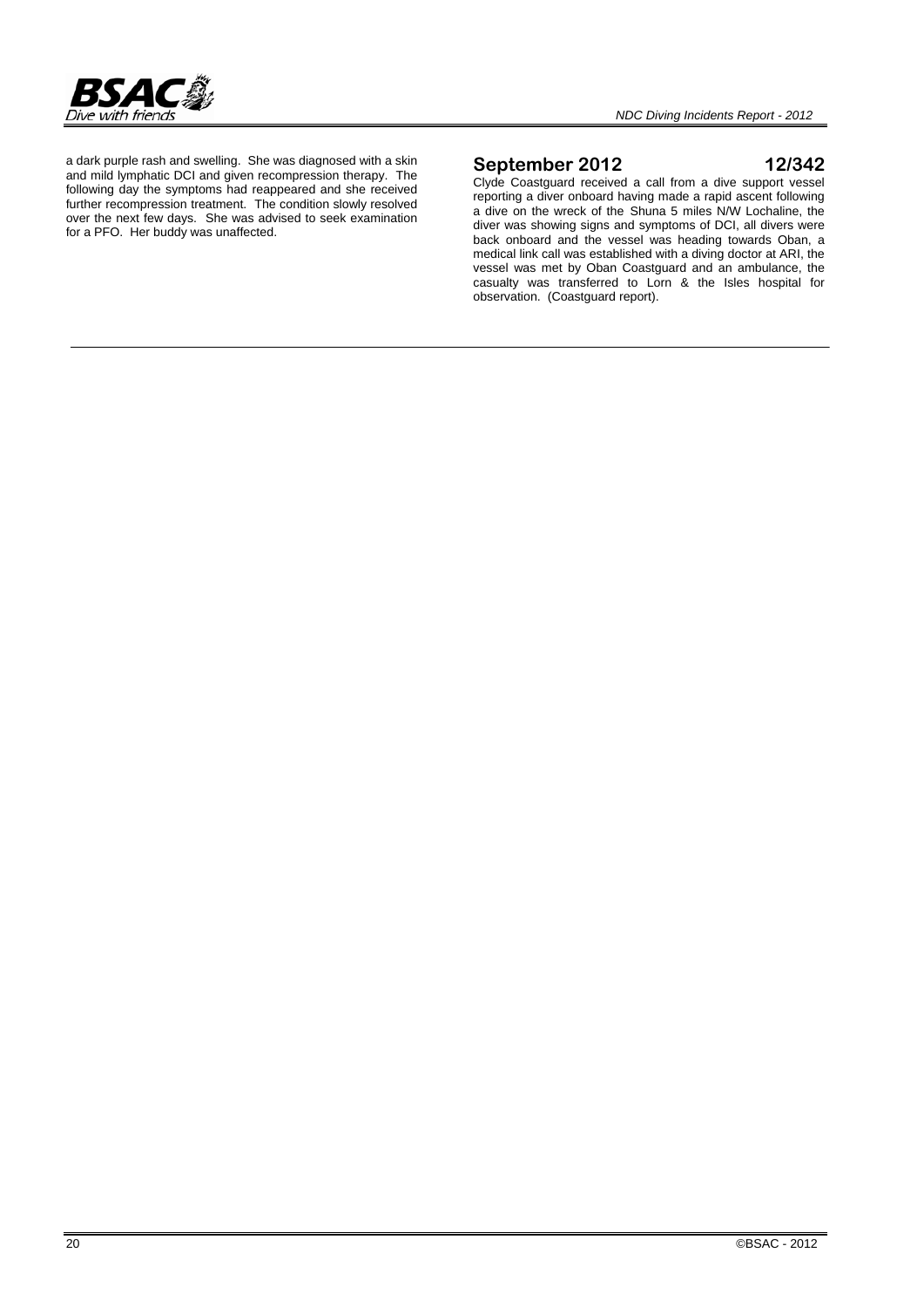

# *Injury / Illness*

### **October 2011 12/359**

Casualty was at 3m depth for less than a minute practicing partial mask flood before making a controlled ascent with the instructor. After 10 seconds at the surface she lost consciousness. She was towed to shore and regained consciousness 13min after exiting. Given oxygen, two doctors present provided first aid, an ambulance was called and she was taken to Peterborough hospital. Diagnosis unknown.

#### **October 2011 12/237**

Stornoway Coastguard received a 'Mayday' from a dive RHIB reporting a diver in difficulty after ascent from the wreck of the Port Napier, Kyle of Lochalsh. Coastguard helicopter rescue 100, Kyle of Lochalsh RNLI lifeboat and Kyle Coastguard rescue team tasked. Casualty taken from RHIB by Kyle lifeboat and transferred to ambulance for transfer to hospital on advice from Aberdeen Royal Infirmary. (Coastguard & RNLI reports).

### **October 2011 12/241**

Shetland Coastguard was alerted to a diver who had suffered a broken wrist having fallen on deck, the vessel was heading into Houton to meet an ambulance for onward transportation to Balfour for treatment. (Coastguard report).

### **October 2011 12/360**

Casualty was practicing snorkel regulator exchange at the surface when she aspirated water and went into panic. She was towed to shore and given oxygen and her inhaler. Her asthma had been declared on her medical and she had been cleared as fit to dive by a doctor.

### **October 2011 12/024**

A diver on a training course with a rebreather had conducted a dive the previous day to a maximum depth of 10m for a total duration of 31 min. On the second day the diver and his instructor were conducting a dive to a maximum depth of 32m and had been in the water for 82 min when the diver became unresponsive at a depth of 12m. The diver was raised to the surface and the alarm raised. A rescue boat came alongside to find the diver was not breathing and had his head underwater. The diver was de-kitted and landed into the rescue boat, his airway cleared and CPR was started. Two people administered CPR with oxygen enriched rescue breaths and the diver began breathing again after 5 to 6 min. Air ambulance crew took over after 8 min and the diver was airlifted to hospital. The diver was reported to be diabetic requiring to monitor his blood sugar levels.

#### **November 2011 12/246**

Stornoway Coastguard was informed by a dive support vessel of a diver who had completed two dives and was complaining of headaches and had blood stained sputum. The vessel was alongside and the casualty was being administered oxygen. A medical link call was established, the doctor advised it was most likely to be trauma rather than dive related, a friend of the casualty took the diver by car to Uist and Barra hospital to be examined. Stornoway Coastguard tasked both an ambulance and Benbecula CRT to obtain details and check that the casualty had got to hospital safely. (Coastguard report).

#### **December 2011 12/249**

MRCC Falmouth were contacted on VHF channel 16 by a dive

support vessel reporting one of their divers suffering from a perforated eardrum, the casualty made a normal ascent with assistance from the buddy diver, once the vessel had recovered the remaining divers they returned to its home port of Mylor near Falmouth where it was met by an ambulance, the casualty was assessed by a paramedic and taken to Royal Cornwall Hospital Treliske for treatment. (Coastguard report).

#### **January 2012 12/048**

A diver was entering the water using a giant stride entry when his cylinder caught on the side causing the regulator first stage to strike the diver on the back of the head. The diver was recovered from the water and checked over for signs of concussion and monitored over time.

#### **February 2012 12/040**

A diver conducted a dive to a maximum depth of 21m for a total duration of 36 min. During his ascent at the end of the dive the diver lost control of his buoyancy at a depth of 9m and made an ascent direct to the surface. The diver's computer did not show any alarms and initially the diver did not display any signs or symptoms of DCI. After de-kitting the diver said that he did not feel well and then he collapsed. The diver was caught by others and laid down as he was barely conscious; the alarm was raised. The on site safety team attended and oxygen was administered as a precaution. After a few minutes the diver came round and remained on oxygen for 15 min. The diver was subsequently found to have been wearing an additional undersuit but had not adjusted his weights. The diver was also found to have worked 12 hour shifts for the preceding three weeks and had finished work at 3am the night before, had had two hours sleep and then driven 200 miles to the dive site.

### **February 2012 12/044**

A trainee diver had previously conducted a try dive. On the evening of the incident he had completed a swimming test without difficulty and was being instructed in equipment assembly when he complained of feeling breathless and asked to sit down. The trainee began to feel faint and was attended by a doctor who was a club member and the pool lifeguard was requested to get him a drink from the vending machine whilst the doctor took a history. The trainee recovered quickly as he started to drink, his colour improved and the doctor decided he had felt faint due to lack of food taken during the day. The trainee was not allowed to train further that day and he was advised on the importance of eating properly before exercise.

#### **March 2012 12/043**

A pair of divers were walking with their equipment to the water's edge at an inland site when one of them spotted a diver in the water who did not look well. He asked the diver if he was alright but got no response; the diver then slumped in the water. The diver dropped his own equipment and jumped into the water and tried to support the now unconscious diver and struggled to remove the diver's rebreather harness and had to use his line cutter to cut him out. Another diver entered the water and tried to give rescue breaths but was unable to and said there must be a blockage. The diver was recovered from the water and CPR was started. The unconscious diver had yellow froth around his mouth and nose that was being pumped out with each compression. An oxygen kit was provided and one of the rescuers took the pocket mask from the kit and started giving rescue breaths but had difficulty confirming that the chest was rising. After a period of time the diver appeared to be making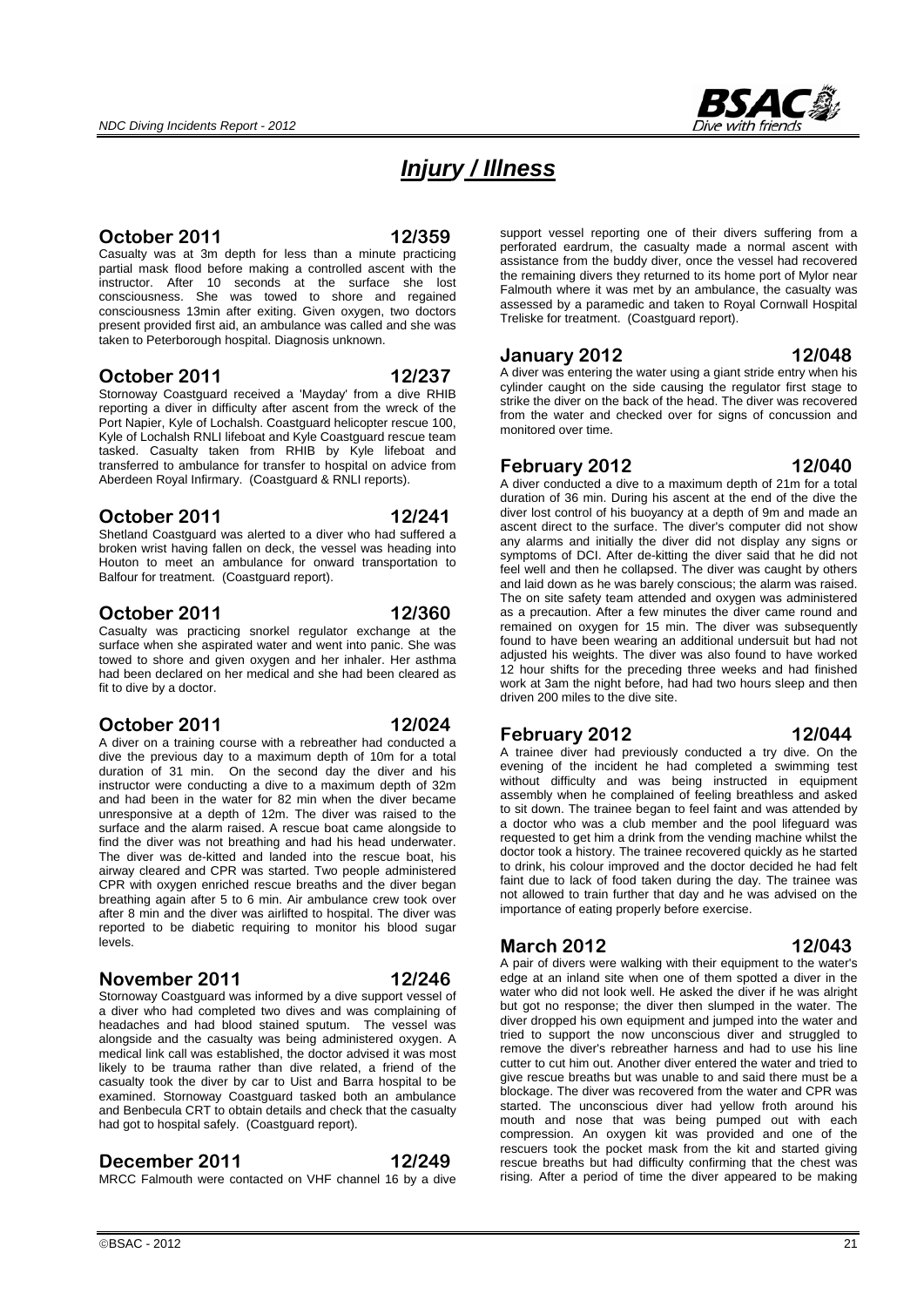

efforts to breathe and so chest compressions and rescue

breaths were halted and the diver was given oxygen from a demand mask which was purged to assist breathing effort. The diver's suit was cut open from the neck to the navel to reduce restrictions. An ambulance arrived and transported the diver to hospital where he was kept in over the next two nights and was due for further tests on the third day. The diver was reported to have been pulled out of the water at the same site with breathing difficulties some five months previously.

### **March 2012 12/215**

Three divers entered the water for a shore dive from a shallow beach. The three swam out on the surface using snorkels and found the visibility to be poor at around 1.5m and so swam out further on the surface until the visibility improved to around 2m approximately 100m from shore. The group descended and stayed at a depth of 5m for a few minutes before one of the divers noticed a slight swell. As the diver was susceptible to seasickness she began to feel queasy. After 15 min the group changed direction and reached a maximum depth of 11m. Approximately 19 min into the dive the group decided that the visibility was too poor and thus they would return to shore. As they turned the diver who felt seasick knew she was going to be sick and signalled to ascend. The three started to ascend and, at around 6m, one of the others in the group ascended quicker than the other two. On surfacing they asked if the diver who had ascended quickly was alright but she was already heading back to shore and said she was fine. As they were swimming back the seasick diver was sick, which she attributed to the effect of the swell and the salami sandwich she had for lunch. Total dive time was 23 min.

#### **March 2012 12/069**

An instructor and two students entered a swimming pool for a training dive with both students using new equipment. One of the students was of a very slight frame and had previously been using a child size BCD with a 7 lt cylinder. She was using a wing style BCD that had been bought second hand and had a 10 lt cylinder fitted. The group checked their weighting and descended to the bottom of the pool at a depth of 4m. All signalled OK and then the instructor demonstrated a fin pivot and asked the student to mimic this. The student indicated that she wasn't happy and pointed to her forehead. The instructor presumed this was a sinus problem and led the group up to a depth of around 2m and settled there. On checking, the student appeared uncomfortable in her BCD and had risen slightly. She then flipped forward forcefully to try and adjust the BCD and to descend to the other pair. The student's cylinder flew up her back and the regulator first stage struck the student on the back of her head knocking her unconscious. The instructor responded immediately and raised the diver up to the surface using a controlled buoyant lift and the second student followed them up. The student was recovered to the side of the pool and lifted from the water. Her equipment was removed whilst the instructor secured the second student on the surface. The student recovered consciousness shortly after being recovered from the water and was placed in the recovery position by the pool lifeguards. The student was upset and embarrassed and suffering slight vision problems. An ambulance was called and the student was taken to hospital where she was checked out and discharged a few hours later. Inspection of the BCD confirmed a fair degree of movement between the tank and jacket and the jacket was a little large for the student. The problem has since been rectified by wearing additional clothes and adding releasable crotch straps.

### **March 2012 12/074**

A group of three divers conducted an uneventful dive to a maximum depth of 17m and a total duration of 43 min including a safety stop of 3 min at 6m. After exiting the water one of the

divers complained of feeling unwell, lightheaded and nauseous. The diver was laid down and give oxygen via a non-rebreather mask. The diver experienced an improvement in symptoms although admitting to not feeling 100%. Planned further dives that day were aborted.

### **April 2012 12/234**

Ten days after the incident in report 12/233 an instructor conducted an uneventful dive to a maximum depth of 23m for a total of 22 min. The instructor had deployed a DSMB after 10 min and the pair had planned practice safety stops at 12m for 1 min, 9m for 1 min and completed a 3 min safety stop at 6m. After agreeing to ascend the pair started to swim upwards but, after two turns of the reel the instructor became disorientated, felt nauseous and suffered spinning vertigo. She began retching through her regulator and vomited a small amount of phlegm. The instructor managed to surface slowly and then vomited once on the surface. Her buddy asked what the problem was and once she explained he took hold of her and turned her to face the approaching RHIB. The diver was assisted to de-kit and recovered into the boat and, although the diver felt sick, the boat handler seemed only concerned with handing over control of the boat so he could go diving. The instructor reluctantly took the helm and deployed divers. The instructor's buddy took over the boat for practice whilst divers were in the water then the instructor took control again for the diver recovery. On returning to shore the instructor declined to go out on the boat again and went to her car and slept for around an hour. She continued to feel nauseous and off balance for approximately 2 hours 30 min before the symptoms subsided. Oxygen was not provided. The next day on the return journey home crossing a high moor the instructor cleared her ears and again became dizzy and off balance with symptoms lasting around 30 min. Two days later the instructor became dizzy and off balance on getting out of bed in the morning and visited her GP the next day who referred her to an ENT specialist. Whilst waiting for an appointment the instructor continued to experience episodes of dizziness and nausea every three to four days for an eight week period. She was diagnosed with a traumatic perilymphatic fistula of the right ear almost certainly caused by the ascent in 12/233. The instructor was referred for an operation to close the fistula in order to allow her to fly and dive again. She had the operation and was awaiting a three month post surgery final test for clearance to resume diving.

### **April 2012 12/068**

A pair of divers entered the water for a planned dive to a maximum depth of 25m. The pair descended and one of the divers' mask kept flooding and he had to keep clearing it. The pair reached a depth of 26m and the diver continued to clear his mask; the buddy swam towards a gully taking photographs. After around 15 min the diver felt himself ascending so he dumped gas and settled onto some rocks and managed to clear his mask. He checked his computer which showed a depth of 23m. The diver felt he couldn't breathe, could not see his buddy and felt disoriented, visibility was reported to be around 6m. His buddy reappeared and asked if he was OK to which the diver indicated he wasn't and signalled his difficulty breathing. The buddy held onto the diver and the pair continued the dive. After 22 min the pair decided to ascend and the diver assisted his buddy to deploy a DSMB. The pair ascended to 6m and completed a safety stop for 3 min although the diver was still having difficulty breathing. Once the pair surfaced the diver removed his regulator but still found he could not breathe easily. The cover RHIB came alongside and at that point the diver swallowed some seawater. The diver managed to climb into the RHIB, drank some fresh water and was sick almost straight away. Other divers surfaced and were recovered and two of them began to assemble the oxygen kit but discovered it was empty. The diver was returned to shore and given nitrox 40 to breathe from one of the divers on the shore. The diver was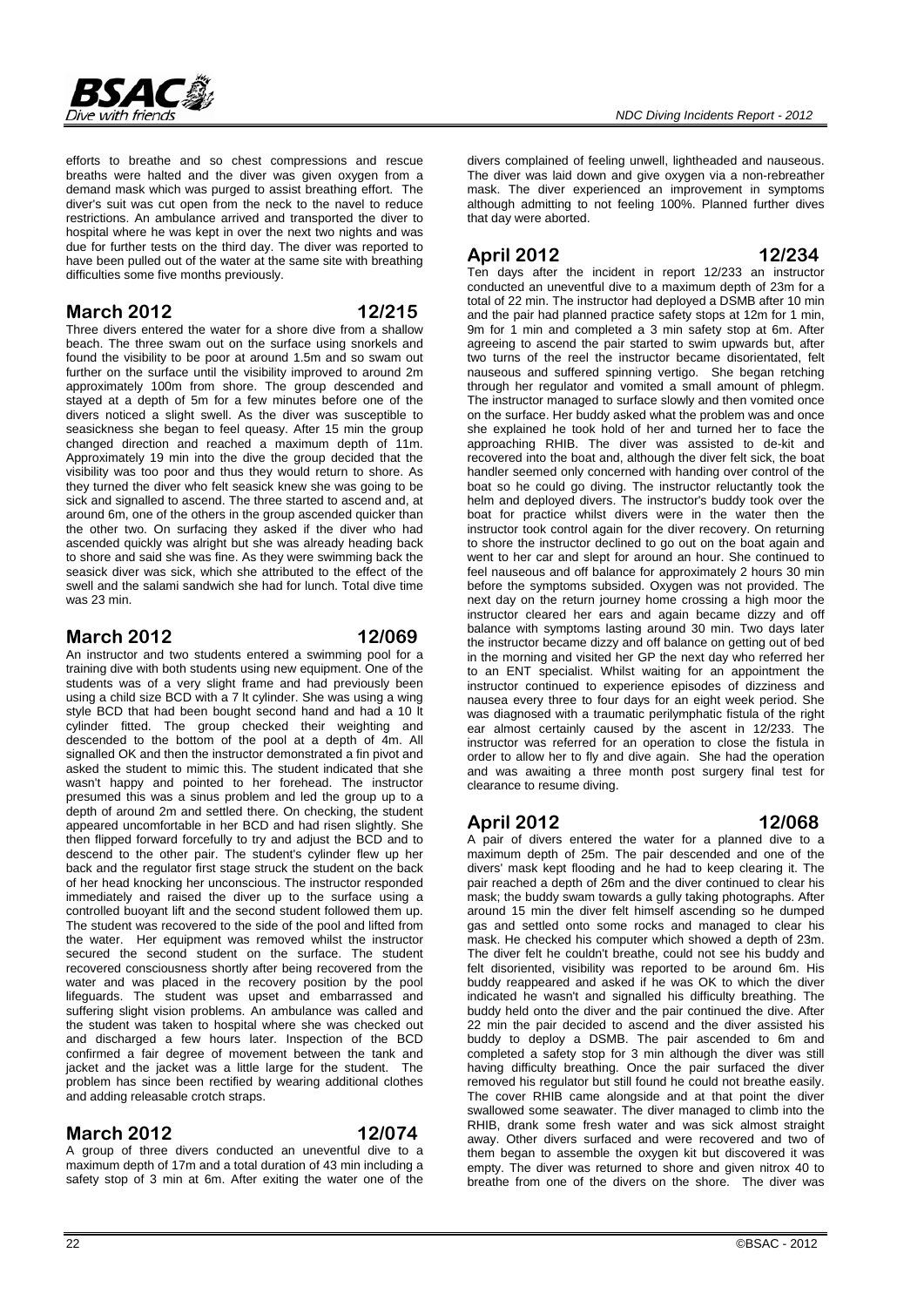#### diver was admitted and given oxygen and given a series of tests including ECG, blood tests and a chest x-ray. The diver was then transferred to another hospital for observation and further tests.

*NDC Diving Incidents Report - 2012* 

had no energy for the following week.

#### **April 2012 12/202**

A student diver on a training dive experienced pain in both ears at 3m during descent and again at 6m whilst static on a platform; he was able to equalise on both occasions. The student conducted a number of skills. The dive was terminated after maximum dive time of 15 min due to buoyancy problems. On ascent the student could hear his ears 'bubbling' but experienced no further pain. On the surface the student noticed his hearing had been affected, he could hear others clearly but his own voice sounded dull and muffled. The student had planned two further dives that day but decided not to. He visited his doctor the following day who diagnosed ear barotrauma.

advised to go to hospital to be checked over. On route to hospital the diver lost some use of his legs. On arrival at hospital the

The diver was discharged the following day and felt lethargic and

#### **April 2012 12/092**

A trainee was involved in alternative source training at a maximum depth of 8m. She completed three controlled ascents. During the dive her mask kept flooding and she had to continually clear it. During the final ascent the trainee was the recipient and she became breathless and panicked a little at the start. After the third ascent they descended once more to continue with the dive. At the bottom the trainee felt pain in her ears and then began to feel dizzy and to experience visual disturbances. She then felt nauseous and had a strong pain in her head. She began shaking and breathing rapidly. She signalled to abort the dive. The diver was wearing a semi-drysuit and was cold. Once back in the boat she was given a warm drink and then stated that she felt dizzy and unwell. She was placed on oxygen. She was taken to the shore, the Coastguard was alerted and diving medical advice was sought. She felt 'pins and needles' in her feet and fingers and felt very tired. The diver was moved into a sheltered area and changed into dry clothing. The diver was airlifted to a recompression facility but no treatment was needed.

#### **April 2012 12/075**

A pair of divers conducted four dives in a day of 29m for 47 min, 23m for 44 min, 21m for 39 min & 8m for 29 min with around 2 hours surface interval between dives and all safety stops advised by computers followed. Approximately 3 min after surfacing from the final dive, one of the divers experienced numbness and tingling in his right calf muscle and mild aches in the joints of his fingers in both hands. During the final dive the diver had experienced cramp in the same right calf muscle, which had been relieved by stretching. The diver also had a history of juvenile rheumatoid arthritis, which he had not received treatment for in around 12 years but which infrequently caused him to experience mild joint pain without any clear trigger. After explaining his symptoms the diver was placed on oxygen and a diving doctor was called for advice which was to attend the nearest A&E to be checked out by a physician. The diver remained on oxygen during transport to hospital and after assessment the diver was discharged after 90 min. The diver was advised to seek screening for a PFO.

#### **April 2012 12/218**

A group of three divers, a dive leader, a trainee and a sports diver, entered the water from the shore for an evening dive with no training involved. The group descended to a maximum depth of 15m. After 10 min the dive leader became disorientated and was unable to focus on his compass. As the silt was becoming disturbed the leader signalled for the group to surface to regain

# **BSAC&**

their bearings and the three made a controlled ascent to the surface. On the surface the trainee had a small amount of blood coming from his nose and the leader remarked on this but was told it was normal. He asked both divers if they were happy to continue and they agreed. During the descent the trainee experienced a sharp uncomfortable pain in his ear. At this point the trainee was seen to dump all his air from his BCD and sink rapidly. At the same time he managed to clear his ears and the pain disappeared. The party regrouped on the bottom, exchanged OK signals and continued with the dive. They surfaced after a total dive time of 30 min. After surfacing the trainee noticed a 'squelching' in his right ear and there was a muffled ringing noise. The trainee held his ear and when the dive leader noticed this he asked what the problem was and, after establishing what the trainee was experiencing, advised him to contact his own doctor and a diving doctor.

#### **May 2012 12/367**

An instructor and an assistant took two students on the deep dive. The casualty first needed extra weight to descend, then felt discomfort during the descent but managed to equalise down to the bottom. During the ascent, the instructor helped the casualty to adjust his buoyancy at which time both dropped by 4m before resuming ascent. The casualty tried to equalise his ears during the ascent, the instructor signalled him not to. At the surface, the casualty reported that his ears 'felt funny'. Over the next 2 hours there was some improvement. Suspected burst ear drum.

#### **May 2012 12/213**

A diver on an instructor training course was entering the water down a series of steps constructed from gravel retained behind railway sleepers. On one of the steps the gravel had been washed out leaving a large hole in the step. The diver's right foot and complete fin went into the hole and she fell and bruised her lower right leg. The dive was aborted and first aid was provided but no hospital treatment was required. The entry point was closed and remedial work was undertaken.

#### **May 2012 12/344**

Diver experiencing medical problem, second diver missing. (Coastguard report).

#### **May 2012 12/368**

The instructor sent a buddy pair away to complete a navigation skill. One of the buddy pair returned alone looking concerned. The diver signalled that he had lost his buddy who had ascended on his own. The instructor ended the dive and began an ascent with the group. At 15m they could see the missing diver on the shotline. They joined the missing diver and asked if he was alright. He signalled that he had a problem with his wrist and a free flow had left him low on air. They made a 3 min safety stop and following this the diver still had a problem with his wrist. The instructor provided an alternate source and extended the safety stop for a further number of minutes. (19 min total). Their maximum depth was 35m. On the surface the diver explained that he had had a free flow and thought that he had ascended too quickly. He complained of a tingling wrist so first aid and oxygen was administered. They used a full cylinder of oxygen but the diver still experienced tingling and was shivering so they called the emergency services. The diver was taken to the hospital for further assessment but did not require treatment.

#### **June 2012 12/283**

Dive vessel brought an injured diver ashore after a twin air set had toppled onto his foot possibly breaking a metatarsal. The vessel arranged an ambulance for the casualty, no Coastguard involvement. (Coastguard report).

#### $\odot$ BSAC - 2012  $\ddot{\hspace{1cm}}$  23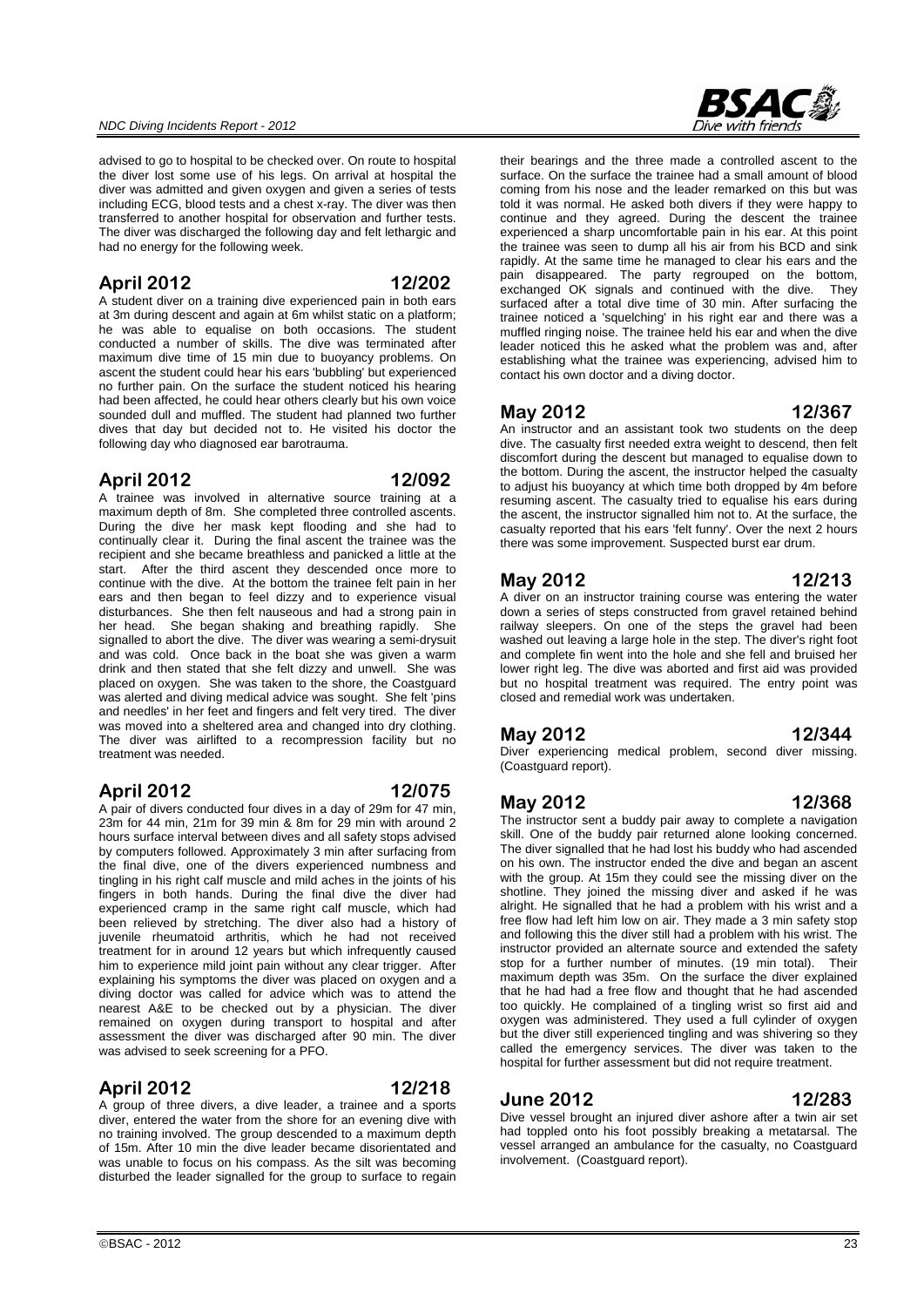

#### **June 2012 12/126**

Two instructors and two trainees were engaged in an exercise to practice ascents using alternative sources from a depth of 6m. The first ascent involved one of the trainees as the recipient. After this they descended again. Once back on the seabed this trainee felt dizzy and had spinning sensations. She felt sleepy and disorientated and was unresponsive to signals. One of the instructors brought her to the surface and she was towed to the shore. Once ashore she quickly recovered. No subsequent ill effects were experienced. Underwater visibility had been low and there had been water movement as a result of swell.

#### **June 2012 12/369**

The casualty was the instructor on an open water course with one student. He had his student complete a mask skill during which the student panicked and made for the surface. The instructor slowed his ascent but still exceeded the recommended limit. After this ascent, they dropped down again for a couple more skills, then the student exited the water and instructor helped out another instructor with their student for underwater skills. When the instructor exited the water, he felt dizzy and later vomited. Oxygen was provided, he was taken to hospital by car, where they put him on oxygen for 6 hours.

#### **June 2012 12/216**

A diver entered the water for a solo dive by descending pier steps and then walking backwards across the shore with fins fitted. The shoreline was made up of rocks and stones covered in seaweed and very slippery. The diver slipped on a large stone and suffered a sprain/strain of the muscle on his left leg. On entering the water the diver finned on the surface to deeper water and then descended to a maximum depth of 3m for a dive lasting a total of 27 min. On surfacing the diver retraced his surface swim back to the uneven beach and walked with difficulty back to the pier steps. The diver requested assistance from a passer-by to climb the steps and returned to his car to dekit. His left calf muscle swelled up and the diver sought medical attention the following day at hospital.

#### **June 2012 12/128**

A diver completed a 33 min dive to a depth of 14m, then, after a surface interval of 5 hours 37 min, to 14m for 30 min. The following day he dived to 18m for 30 min. Following this dive he complained of a pain in his right side when breathing. Diving medical advice was sought and the problem was not thought to be diving related. He had a chest X-ray but no abnormality was found.

### **June 2012 12/370**

The casualty tagged along on a drysuit course to test his new drysuit. He experienced buoyancy problems and stated that he perforated his ear drum during a depth fluctuation during the ascent. Doctor's examination revealed redness on the ear drum and possibly a small hole.

#### **June 2012 12/106**

Two divers conducted a 25 min dive to a maximum depth of 33m. The divers descended a shotline to the seabed and followed a line that had been laid a few metres to a wreck. Following an uneventful dive the pair relocated the bottom line to regain the shot. One of the divers found she was unable to ascend the shotline because her fin had become entangled in the bottom line. As she tried to free her foot she kicked up the silt reducing visibility. She tried to signal the problem to her buddy but this was misunderstood and so she reached for the knife on her leg to cut herself free. In doing so she dislodged the regulator from her mouth and took the primary regulator from her buddy's mouth; he switched to his pony regulator. The buddy

attempted to lift the diver using a controlled buoyant lift but was unable to lift her. The diver's own main regulator was free flowing also reducing visibility and her buddy was unable to stop it. The diver was becoming very agitated and the buddy checked around the diver's body, found the line entangling the fin and cut it. During this manoeuvre the diver was without a regulator for a short period but signalled OK and the pair started their ascent. During the ascent the diver had a high breathing rate and on a number of occasions took the regulator from the buddy's mouth. Towards the end of the ascent the diver lost consciousness and her buddy brought her to the surface. Both divers were recovered onto their RHIBs, one on to each boat. Resuscitation techniques were applied to the unconscious diver and she quickly responded. Both divers were placed on oxygen and the Coastguard was alerted. A lifeboat and a helicopter were tasked to assist. The RHIB headed back to harbour but ran into fog. They stopped at this point to allow the lifeboat to locate them. Both divers were taken by lifeboat and then helicopter to a recompression chamber for treatment. The rescuing diver was discharged later that day and the other diver was kept in hospital for observation due to inhaled water in her lungs and was discharged the following afternoon.

#### **June 2012 12/172**

An instructor and 2 student divers were practicing controlled buoyant lift drills from a depth of 12m when one of the divers experienced a leak in his drysuit and took on water. Total dive time was 9 min and, on surfacing, one of the students experienced ear pain, chest discomfort/pain and coughed up blood. The student was given oxygen, an ambulance was called and advice sought from a recompression chamber. The diver was taken to hospital by ambulance and remained in hospital for observation for thirteen days. The diver was diagnosed as having suffered from previously undiagnosed medical problems, not diving related.

### **July 2012 12/371**

A group of young divers aged 14 to 16 were at an event where they could try scuba diving in a swimming pool. A group of students were briefed then entered the water and put on their kit. On the surface they had a further briefing and then they descended in the shallow end and continued to dive around the swimming pool playing games with a ball. The casualty didn't realise he was nearly out of air, and when he ran out he swam directly to the surface for help. The instructor came and helped him to the side of the pool. When he was changed the casualty complained of chest pain. He was monitored and the emergency services were called for advice. They sent a paramedic who decided that the casualty did not need further medical treatment. He was advised to rest and have a further check-up if the pain persisted.

### **July 2012 12/173**

A student and an instructor conducted controlled buoyant lift training drills at a maximum depth of 7m on a platform. After a surface interval of 15 min they descended for an exploratory dive. The student reported subsequently that he had felt anxious and breathless following the first dive but had not reported this to the instructor. After reaching a maximum depth of 18m the pair were at a depth of 16m; the student moved behind the instructor and when the instructor turned she saw the student heading upwards. The instructor took hold of the student who then indicated that all was not well and that he wished to surface; he started to make an ascent. The student was above the instructor who was then unable to reach any of the student's dump valves to prevent a fast ascent. On surfacing the instructor towed the student to shore and assisted him from the water and to de-kit. The student reported shortness of breath and a tight chest. The student was put on oxygen and laid down and the incident reported to the dive centre staff who monitored the student for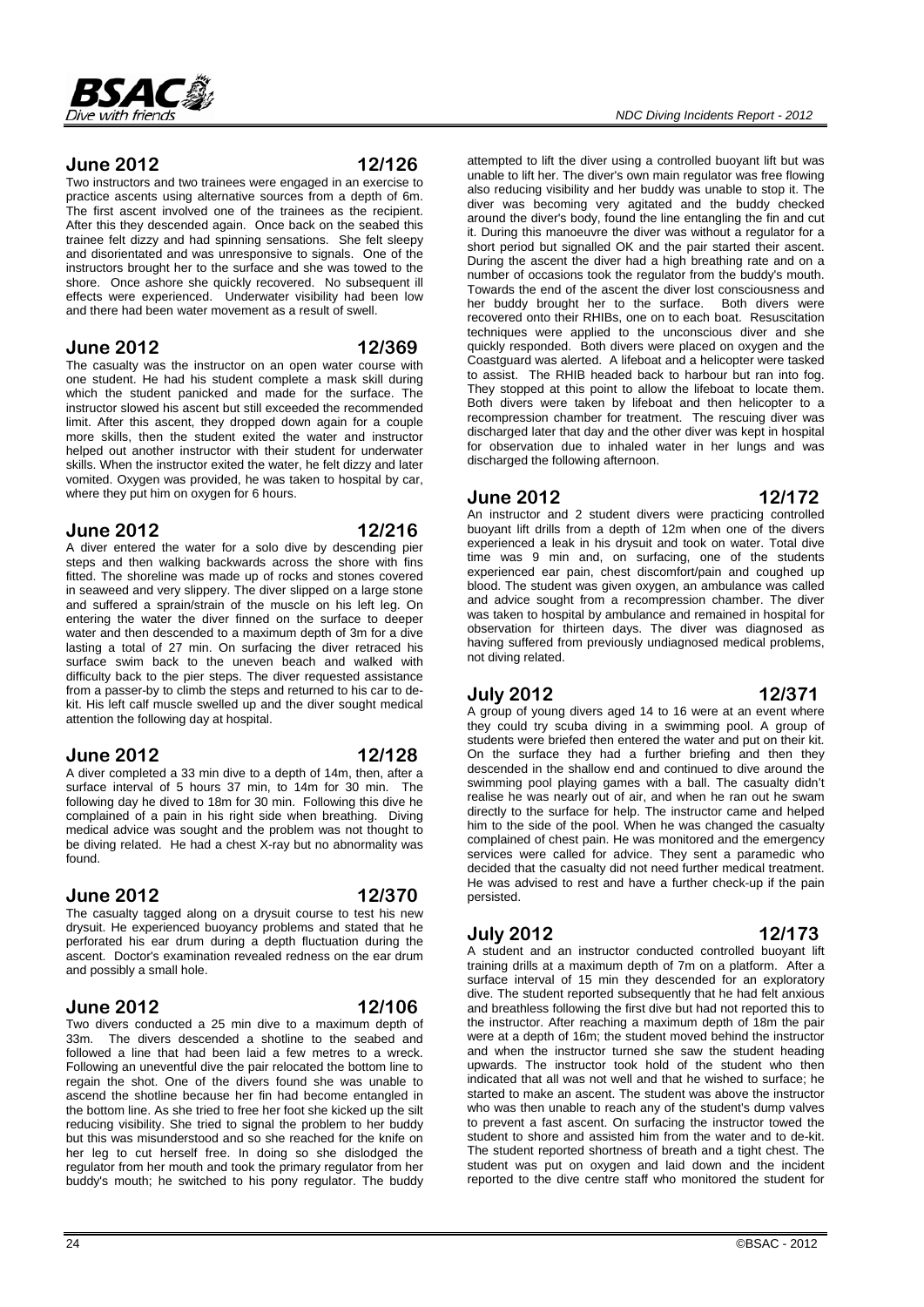

30 min before releasing him. The student suffered no long term effects and has resumed his training.

#### **July 2012 12/208**

A group of five divers and a coxswain left harbour in a RHIB. Two of the divers had brought air with them whilst the other three had purchased air from a local dive centre. On the first dive one diver complained of a bad taste from his mouthpiece but attributed this to it having been in the boat's bilge water. Another diver thought his air had an unusual taste but his buddy checked it and did not think it did. Following the dive nothing unusual was reported and the RHIB moved to the second site. 30 min after the second dive one of the divers started to vomit and complained of a headache but this was attributed to seasickness and the effects of a late night and an early start with no breakfast. All other divers reported no problems although one had conducted 11 min of stops and opted not to conduct the planned third dive. The diver with seasickness considered he was well enough to dive and hoped that the dive would improve his sickness but it did not. On return to shore one of the group felt unusually tired and developed a cough. Another in the group found it hard to motivate himself to leave for dinner, an unusual occurrence. All three attributed the symptoms to a long day's diving and, for one diver, residual seasickness. The following morning the seasick diver felt only slightly better, another had nausea and diarrhoea despite limiting his alcohol intake the night before. The third diver now had a headache despite he and the seasick diver not having taken alcohol. Only the two divers who had brought their own air felt fine and it was decided to miss the first planned dive of the day and to start diving in the afternoon. Whilst loading the boat for the afternoon dive the group noticed a local charter boat returning early. The divers onboard indicated that they had received bad gas fills from the local dive centre. On checking the cylinders on the dive RHIB all were found to have a significant odour. The divers who had been feeling unwell now went on oxygen, drank water and contacted a diver helpline who advised attending A&E. After tests all were discharged from hospital, although still feeling unwell. The dive centre closed the filling station, cleaned the system, apologised to the divers and agreed to oxygen clean and refill the affected cylinders at no cost.

#### **July 2012 12/155**

A diver conducted a number of dives over several days. Her last dive was to 25m for 30 min with a 3 min safety stop at 6m. During this stop she began to feel breathless. She had 60 bar remaining but switched to her pony regulator as she knew that this was easier to breathe from. She indicated the problem to her buddy. At the surface she felt very weak and her buddy helped her onto the diver lift. A crew member helped her to a seat and she was helped to de-kit. She was struggling to breathe and going blue so she was placed on oxygen. She developed a 'rattling' noise as she breathed. The boat returned to the shore and medical advice was sought. She was diagnosed with fluid on her lungs and she was transferred on oxygen, by ambulance, to hospital. Tests verified that she had fluid on her lungs and salt water aspiration syndrome was diagnosed. Her condition progressively improved.

### **August 2012 12/220**

During pool training a student developed a skin irritation which was itchy on his wrists and ankles. The diver conducted two open water dives on day three of his course and noticed that the irritations were becoming a little worse. A duty doctor was contacted and the student advised to change his diving suit and continue diving. Following a dive on day four to 18m for 27 min the diver reported worsening conditions with severe rashes spreading up his arms and his hands were swollen. On advice from the duty doctor the student was placed on oxygen, given fluids and driven to a recompression chamber for assessment.

The student was diagnosed as having a strong dermatological reaction to something, possibly neoprene, and was given medication and discharged.

#### **August 2012 12/372**

While getting into the water, the casualty slipped on a rock and broke his ankle. He was helped out of his drysuit by training staff and taken to hospital by ambulance.

#### **August 2012 12/356**

Two lifeboats launched to assist injured diver. (RNLI report).

#### **August 2012 12/168**

An instructor, two trainees and an assisting instructor were engaged in a series of training exercises. They descended to a depth of 2m and practiced buoyancy control and mask clearing. They resurfaced and were planning to surface swim to a location where they could dive to 6m. One of the trainees said that he felt over-weighted and he swam to the entry point. He complained that he could not get his buoyancy under control. It was found that his BCD direct feed did not work even though it had when he practiced buoyancy control. The problem could not be resolved and they agreed that the trainee would conduct the next exercise using his drysuit buoyancy alone. They dived to 6m and again, successfully, conducted buoyancy control practice. They then commenced an exercise to practice ascent using an alternative source. The diver who had had the BCD problem acted as the donor and the other trainee as the recipient. The ascent progressed well and air was seen coming from the shoulder dump of the donor diver. At the surface the donor diver was unable to make himself buoyant and he became stressed. The instructor tried to inflate the troubled diver's drysuit but could not. The diver panicked; he was just below the surface and he took his regulator out of his mouth. instructor tried to give him her octopus regulator but he resisted. The other trainee then successfully put his octopus regulator into the troubled diver's mouth and held it there. They then towed the diver to the shore. Once ashore the diver was unresponsive, he was very pale, hyperventilating and his pupils were dilated. He was removed from the water and placed on oxygen. The diver was very lethargic and seemed slow to recover. The emergency services were alerted and an ambulance and helicopter attended. The diver was airlifted to a recompression facility but was not recompressed. He was released later that day, fully recovered. It was later concluded that the problem was due to the diver's drysuit dump valve being fully open, making it impossible for him to gain positive buoyancy at the surface.

### **August 2012 12/188**

The previous night students had been involved in rescue skills training in a pool with all students acting as both rescuers and simulated casualties. The following morning one of the students complained of a painful neck. The student thought this may have been due to the strain of being extended too frequently during training. During training it had not hurt and she had not indicated there had been a problem until the following day. Expecting the pain would pass with time the diver did nothing but the pain increased over the weekend and she consulted her doctor the following Monday. The doctor determined that some of the discs in her neck had been displaced and advised that she should not continue to dive until the pain had gone. The diver had to wear a soft collar and was referred to a physiotherapist.

#### **August 2012 12/153**

Two divers were sitting on the side of a large dive boat ready to enter the water. One diver was about 1.5m forward of the other. The skipper indicated that the divers should enter but this was only heard by the forward diver. This diver rolled backwards into the water. The instruction was repeated and the second diver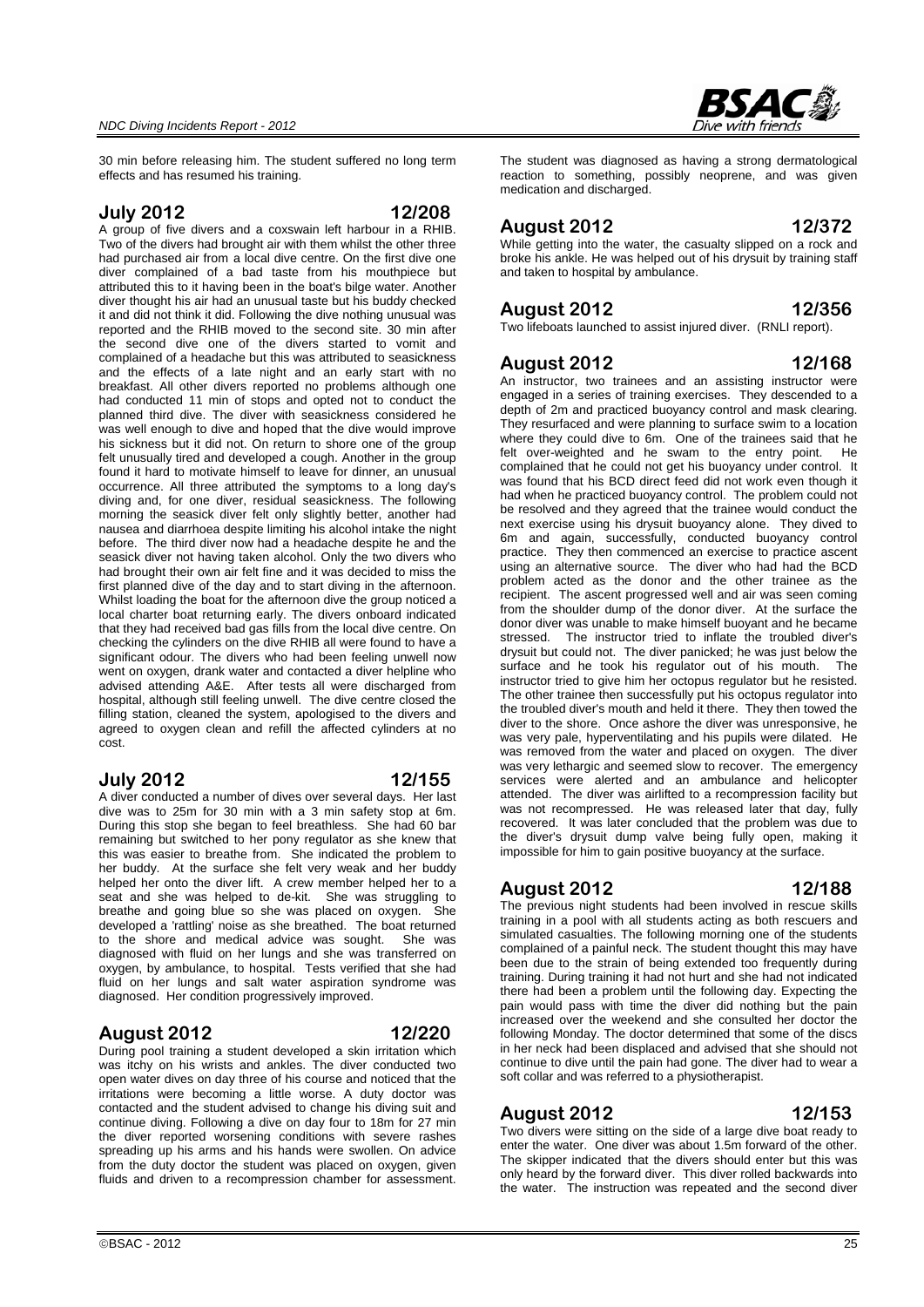

started to roll backwards. The boat had moved forwards in the water placing the first diver directly under the second. A warning was shouted but it was too late and second diver's twin cylinders struck the top of the first diver's head. The boat had significant freeboard resulting in a serious impact. The diver received two large and one small cuts to his head, abrasions to his left cheek, a black eye, bruising and a whiplash injury to his neck. It was reported that a similar incident had occurred previously.

### **August 2012 12/174**

Following a dive earlier in the day on a wreck to a maximum depth of 28m for an unknown duration but including stops of 1 min at 6m and 6 min at 3m a pair of divers conducted a second dive after a 3 hour surface interval. After reaching a maximum depth of 32m the pair were at a depth of 28m when one of the diver's regulator stopped working. The diver switched to his buddy's alternate source and the pair started to ascend. At a depth of 20m, during the ascent, the buddy's cylinder had been fully depleted. The buddy inflated his suit and the pair made a buoyant ascent direct to the surface without completing any safety stops. On returning to the boat the buddy told others of the situation and to be aware of any problems that might develop. The buddy had a slight pain in his right ear but no other symptoms developed. The following day the diver with the faulty regulator was advised not to dive until the regulator was checked. The buddy joined another pair for a wreck dive but after descending to 2-3m his ear started to throb and he terminated his dive and returned to the boat and returned home later that day. The following day the diver awoke to find blood and mucus coming from his right ear and he experienced a headache, nausea and dizziness. The diver contacted the Coastguard who dispatched an ambulance, which took the diver to hospital where he was diagnosed with a ruptured eardrum with water ingress that had caused an infection. The diver received treatment for his ear infection. The faulty regulator had previously been converted by the manufacturer for left hand delivery and had been used on three previous dives without problem. The regulator has been returned to the manufacturer for assessment.

#### **August 2012 12/147**

A 12 year old diver was trying to help when a trailer was being positioned to recover an RHIB. He slipped and fell under the wheel of the unloaded trailer. The trailer ran over his left shin causing him serious pain. He was taken to the nearby RNLI boathouse and then to the local A&E. No fracture was found, just some bruising. After a while he was able to put weight on this leg normally.

#### **August 2012 12/319**

Solent Coastguard received a 'Mayday' from a dive support vessel on ch16 reporting an unconscious diver. The casualty had surfaced from a 50m dive having missed no stops, boarded the dive boat, had a cup of tea, and then collapsed unconscious. This was his first dive of the day and he was not accompanied by a buddy. Last dive 19th August. The dive boat skipper immediately administered oxygen and the diver came round very quickly. The diver was responsive and not suffering from any aches or pains but did have a nose bleed. Coastguard rescue helicopter R-104 was tasked. The Duty Dive Medical Officer was contacted and alerted St. Richards hospital Chichester, Casualty airlifted and taken to St. Richards hospital. (Coastguard report).

#### **September 2012 12/373**

#### As an instructor walked down a set of uneven step towards the water with a cylinder on his back, he fell, trapped his ankle and twisted it as he slipped down the steps. He was taken to hospital.

### **September 2012 12/327**

Brixham Coastguard tasked Plymouth RNLI all weather lifeboat and rescue helicopter from RMB Chivenor R-169 proceeded to a dive boat after they called for assistance for a diver with head injuries, The casualty was losing consciousness but became distressed upon the arrival of the helicopter. The casualty was taken by lifeboat to Millbay, Plymouth where he was transferred by a waiting ambulance to Derriford hospital. (Coastguard report).

#### **September 2012 12/152**

A diver conducted a dive to 35m for 40 min with a 12 min stop at 3m. 2 hours later he dived to 42m for 37 min with a 10 min stop at 3m. On surfacing he felt dizzy and nauseous. He had a pressure imbalance and a ringing in his right ear. He suffered from sickness throughout the return boat trip. Once ashore diving medical advice was sought; an ear problem was diagnosed and the diver was advised to attend a recompression facility. The conclusion was that the diver had suffered a barotrauma to his ear and he was taken by ambulance to hospital for overnight observation. The symptoms slowly hospital for overnight observation. resolved and it was thought possible that the onset of a cold may have contributed to the incident.

#### **September 2012 12/374**

During a swimming pool training session, at a maximum depth of 2m, a trainee was struggling with snorkel regulator exchange and regulator recovery so one of the instructors took him on a one to one basis. The trainee and the instructor practiced alternate source use with the instructor being donor. 20 seconds into the skill, the trainee lost consciousness but kept the regulator in his mouth. The instructor took him to the surface, he was lifted from the water, at which point he regained consciousness. Care of the trainee was taken over by the pool's teaching staff.

#### **September 2012 12/228**

Prior to a day's diving a diver explained to others in his group that he normally used nitrox because he regularly suffered from headaches following a dive. A discussion took place regarding skip breathing and how CO2 build up may be a problem. The diver conducted a dive to a maximum depth of 18m for 36 min and then 3 hours 25 min later conducted a dive to a maximum depth of 20m for a total of 37 min. The diver was seen after the dive to have removed his kit and partially taken off his drysuit and looked a little pale. On checking, the diver reported that he had a headache that had started during the dive and that he was feeling nauseous. Others in the group went to assist recovery of his equipment to a site transport bus. The diver appeared very unwell and was not engaging with others but the group's oxygen set was in the car park at the top of the slope. In reassuring the diver that oxygen was available at the car park another diver, not associated with the group, overheard and offered his own oxygen equipment which the diver breathed. Shortly after this another diver, who was a doctor approached, and offered to conduct a neurological examination which he did and found no evidence suggesting DCI. After 15 min on oxygen there was some improvement and the diver agreed to travel to the car park on the bus. The diver remained on oxygen for a further 30 min and the symptoms improved and then got worse in waves and so an ambulance was called. The diver was taken to hospital by ambulance.

#### **September 2012 12/167**

A group of divers were engaged in a training day with the local RNLI. Four divers entered the water and were covered by their RHIB. The divers dived to the seabed at a depth of about 8m and then surfaced after about 9 min. They then floated at the surface to allow two lifeboats to practice a search and rescue

#### 26 ©BSAC - 2012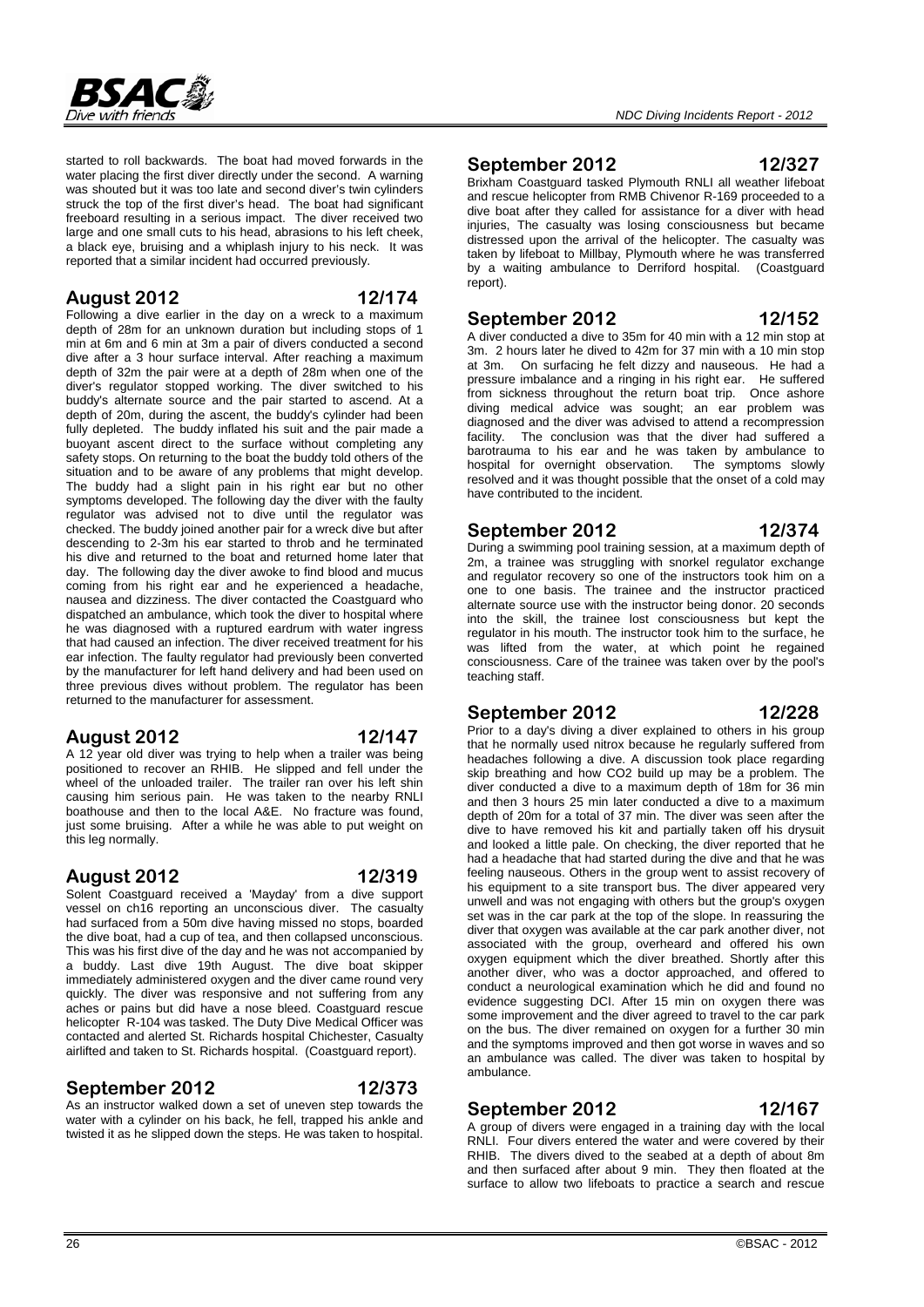

scenario. All the divers were recovered and returned to the larger lifeboat. Sea conditions were worsening so they moved closer to the shore to transfer the divers back to their RHIB. During the return journey one of the divers complained of 'pins and needles' in his arm and hand and was placed on oxygen. The Coastguard was alerted and the diver was airlifted to a

recompression facility. It was determined that he was not suffering from DCI, but that hyperventilation may have been the cause. No subsequent ill effects were experienced.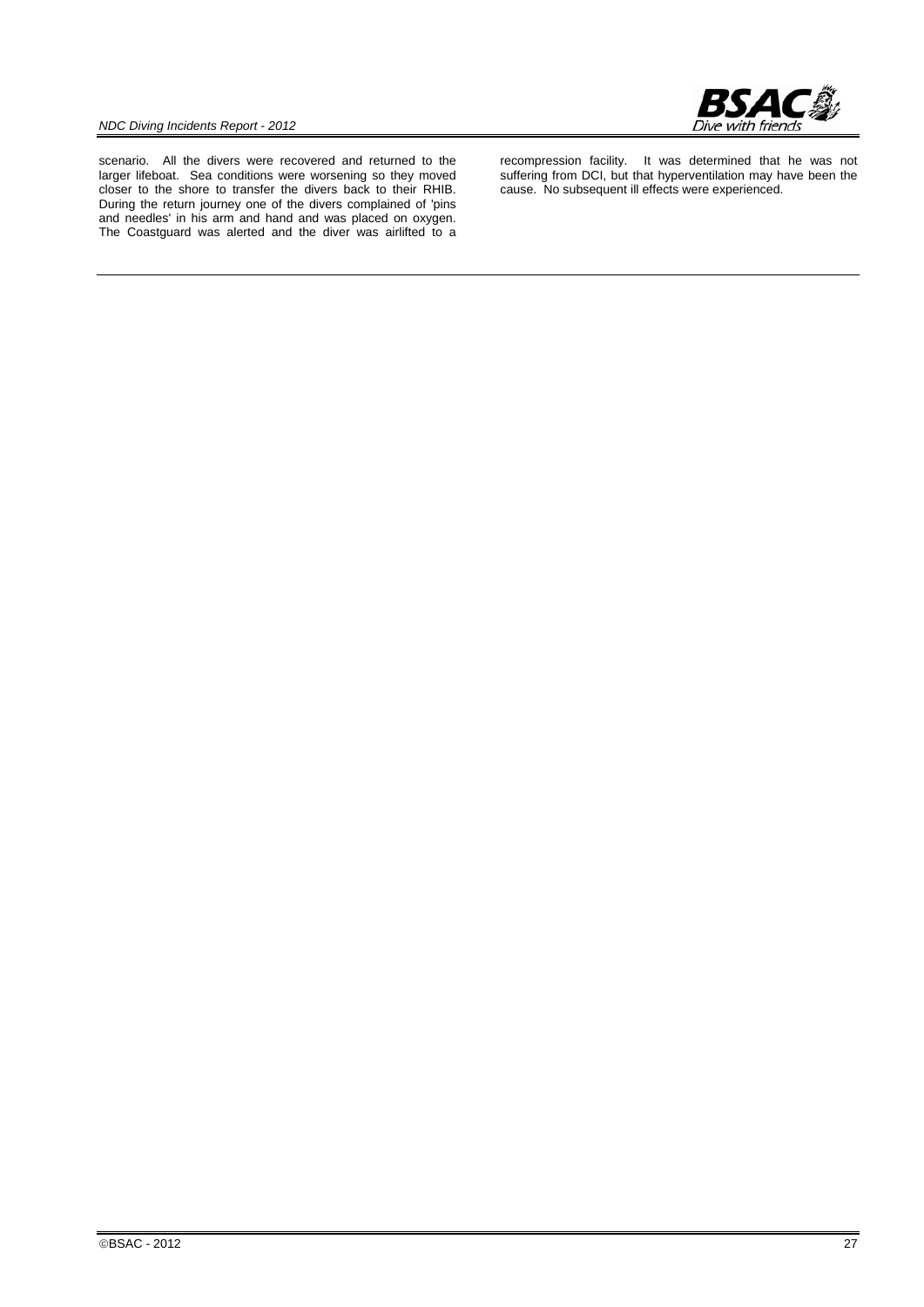# *Boating & Surface Incidents*

# **October 2011 12/239**

Belfast Coastguard received a 999 call reporting persons in the water at the entrance to the river Bann. Portrush RNLI all weather and inshore lifeboats were tasked, Irish Coastguard rescue helicopter 118 scrambled from Sligo and Coleraine Coastguard rescue team tasked. Six persons recovered from water and upturned vessel by lifeboats. Persons and dive RHIB recovered to Portrush Harbour where Coleraine Coastguard team met them on arrival. Coastguard helicopter R118 stood down. (Coastguard & RNLI reports).

## **October 2011 12/240**

Liverpool Coastguard was alerted to a broken down dive vessel that had suffered gearbox failure, Liverpool immediately tasked Douglas IOM lifeboat to assist, the lifeboat towed the stricken vessel to shore and safety. (Coastguard & RNLI reports).

### **October 2011 12/242**

Solent Coastguard was alerted to a broken down dive vessel with divers in the water and due to ascend in approx 20min, there were four divers in the water who had gone down on a shotline and were due to come up on DSMB. Solent Coastguard tasked Newhaven lifeboat, which arrived on scene and recovered the divers, then towed the vessel to Newhaven. (Coastguard & RNLI reports).

### **November 2011 12/244**

Clyde Coastguard received a 999 call from a diving official that a vessel was possibly going to collide with two divers in the water off Connell. Clyde Coastguard immediately identified the vessel and called the vessel on the radio. The vessel vessel and called the vessel on the radio. responded but was unable stop before it went over the position of the divers. Fearing for the safety of the divers, Clyde Coastguard requested the pilot launch to alter course to investigate and tasked Oban RNLI lifeboat and Oban Coastguard rescue unit. Units arrived on scene quickly and located the divers who thankfully were uninjured. This incident highlights the need for all divers to show the appropriate warnings signals, and that vessels know that there are divers under the water. (Coastguard & RNLI reports).

### **November 2011 12/245**

Aberdeen Coastguard received a 999 call reporting a diver overdue or missing, at Cove Harbour 3.5 miles south of Aberdeen. The diver was found safe and well ashore by other divers, no medical attention required. (Coastguard report).

### **November 2011 12/026**

A club boat with seven people onboard, six divers and a nondiving cox, deployed two pairs of divers in the vicinity of two offshore rocks. The two pairs were deployed approximately 5 min and 30m apart. Both pairs were using fixed SMBs with rigid A flags on them. One pair remained approximately in the same location as dropped whilst the other pair drifted in the expected direction to the east. The wind was steadily increasing but the boat managed to keep both SMBs in sight until the first pair surfaced and were recovered. The third pair of divers were then deployed and, at that point, sight of the second buoy was lost. An attempt was made to calculate their anticipated drift pattern and the boat moved in that direction but was unable to locate the missing SMB and after 10-15 min the Coastguard was notified of the missing divers. The Coastguard issued a 'Mayday' call and tasked two lifeboats and a fixed wing fisheries spotter plane along with other craft. The dive boat requested the Coastguard use their SARSYS software to calculate the likely drift of the divers and requested another boat in the area monitor their third pair of divers. The Coastguard provided a predicted direction for the first pair's drift. The dive boat began searching in the predicted direction and located the SMB within 3 min of starting the search. The divers were recovered with no ill effects.

### **November 2011 12/025**

A pair of divers entered the water from a charter vessel for a drift dive using a DSMB as a marker which had been inflated on the boat before entering the water. The divers then dived to a maximum depth of 22m for a total dive duration of 38 min including stops at 12m for 1 min and 6m for 3 min. On surfacing the divers could see the charter boat at a distance of around half a mile. Sea conditions were rough and the boat was only visible from the top of the waves. The divers waved their DSMB and deployed a flag as well. After approximately 20 min the pair lost sight of the charter boat. The divers looked towards the shore for a suitable point to swim towards and land but the shoreline was mostly rocky and unsuitable. Then they saw a strip that looked like a beach and could be suitable to land and they started to swim towards it. After swimming for approximately 10 min the divers discovered that they had already drifted past the beach. At this point the sea was getting rougher and the waves were starting to break behind them. One wave was so strong it took the pair underwater and one of the divers lost his mask and flag. Both divers had spare masks but the diver took 5 to 10 min to settle his breathing down sufficiently to fit his spare mask. The pair decided to ride out the waves and a short time later spotted a rescue helicopter that was apparently searching for them but it was a distance away. At one point the helicopter flew near their vicinity but despite their waving of the DSMB, arms and signalling with their torches they were not spotted. Around 15 min later the divers drifted out of a tidal race and the helicopter approached again and this time sighted them. A winchman was lowered and advised them a lifeboat was on its way and asked if they wanted to await recovery by boat. The divers indicated they wanted to be recovered by the helicopter and were airlifted, followed by the their equipment and returned back to shore. Neither diver suffered any ill effects.

### **December 2011 12/033**

A pair of divers planned to do a scenic shore-based night dive on a shelving site at dusk with clear weather and calm sea. They were part of a small group of four divers plus four as shore cover. The pair got separated on descent and after a short search for the respective buddy, both ascended to the surface at normal rates. One of the divers returned immediately to shore and on not locating his buddy alerted the shore cover to the fact that the other buddy was missing. A dark indistinct object at the surface could be seen and was believed to be the missing diver but it was too dark to confirm the identity visually and there was no light signal reply from this position. The object seemed to be drifting away from shore. The dive manager assumed the role of rescue manager and delegated getting more torches and the oxygen kit closer to the shore. Another dive party was on site having their Christmas bonfire and BBQ. This group had many more divers entering and exiting the water while enjoying the party on shore but they did not seem to have a dive manager immediately available who was able to say how many divers the other party had in the water. A couple of divers were sent to surface swim to the position of the object singled out previously and they confirmed that it was the missing diver. The diver had

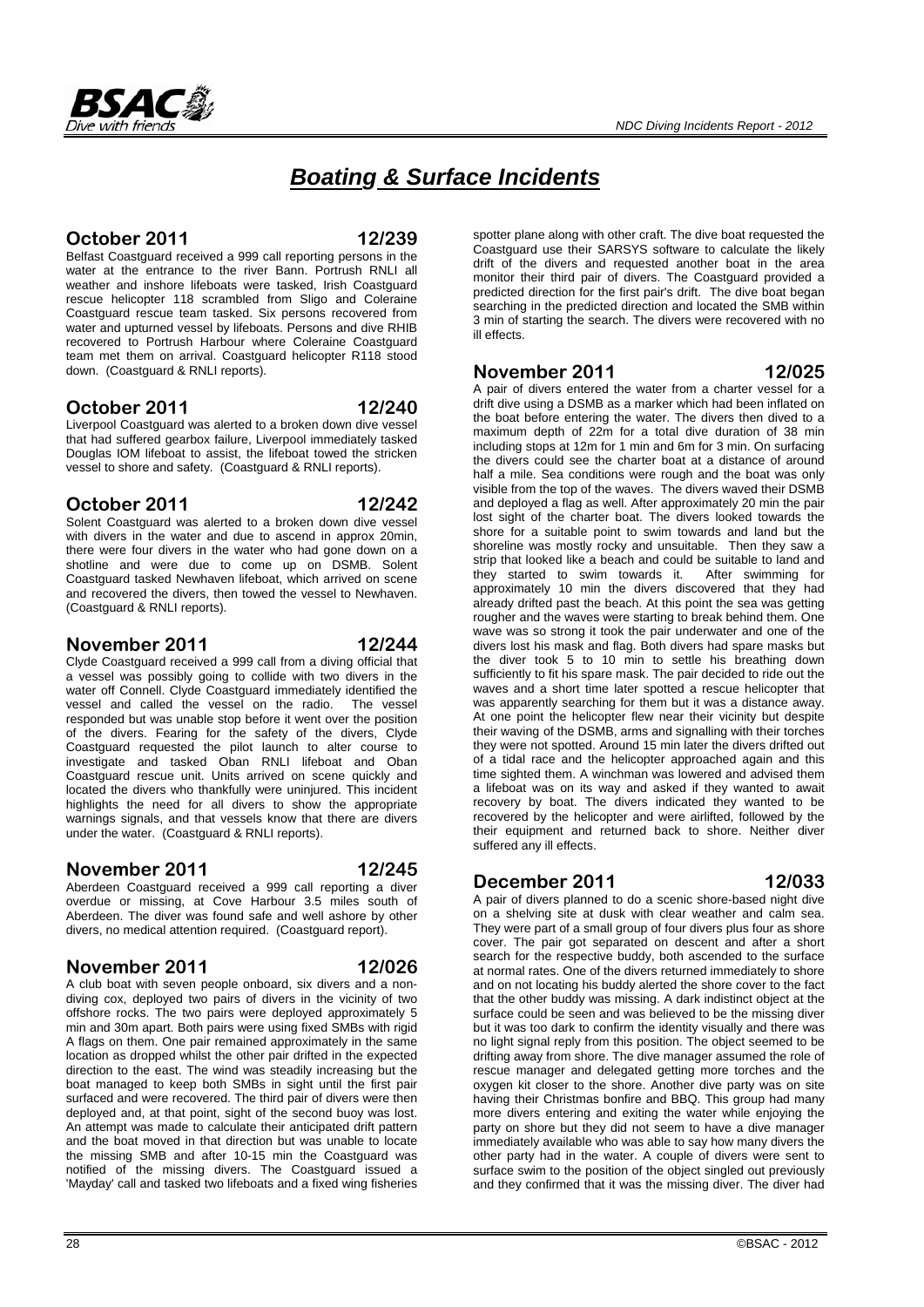been searching at the surface for the buddy and had been pointing their torch away from shore while being unaware of drifting in a slight current. Neither diver suffered any ill effects and the manager concluded that next time their small dive party would move to a less busy site.

#### **January 2012 12/034**

Two pairs of divers entered the water for a drift dive on a scallop bed and possible wreckage site. The staring point of the dive was marked by the dive RHIB as a waypoint on the GPS. One pair of divers deployed a DSMB part way through the dive to mark the wreckage site and then deployed and ascended a second DSMB after 30 min dive time. The other pair had not deployed a DSMB by this stage and so a search for them was initiated. By this time the tide had turned and had started to run NE at 1-2 knots. After several searches down-tide and crosstide a squall blew in with driving rain and causing a 1m swell. A call was made to the Coastguard for assistance. The Coastguard tasked two lifeboats and when they came alongside one of the divers transferred to one of the lifeboats with the dive slate and starting waypoint to provide information. The dive boat remained on station at the starting waypoint whilst the lifeboats conducted searches down-tide. The divers were located approximately 25 min later 2 miles from the original location. The divers were recovered by lifeboat and returned to shore whilst the dive boat returned to port. The divers had become engrossed in the dive and lost track of time and the distance they had travelled. On surfacing under a DSMB they had been out of sight of the RHIB. The divers had deployed two DSMBs and a flag and had dumped weights to ensure surface buoyancy. When the lifeboats came into sight they had used torches to attract attention and had been recovered shaken but with no ill effects.

#### **January 2012 12/250**

Clyde Coastguard received a report of a missing diver last seen entering the water at 14:45 hours, the diver was wearing a black diving suit and had an orange inflatable surface marker. Caledonian Macbrayn ferry, Rassay and Tobermory lifeboat were tasked to search, also R 100 was tasked, Clyde put out a broadcast 'Mayday' for the missing diver, he was found and recovered to the helicopter, after examination it was found he did not require any medical treatment. (Coastguard report).



#### *Analysis of boating & surface incidents*



#### **February 2012 12/251**

Shetland Coastguard received a report from a dive support vessel of a missing diver last seen at 18:00 Local in position 59 00 N 002 49.49 W. This position is east side of Haco's Ness Shapinsay Orkney. The diver was recovered safe. (Coastguard & RNLI reports).

#### **February 2012 12/252**

Two inshore lifeboats were launched to assist a disabled dive boat which was unable to recover its divers. (Coastguard & RNLI reports).

#### **March 2012 12/055**

A group of nine divers had completed diving from a club RHIB with a non-diving coxswain. Shortly after recovering the divers the engine began misfiring and became progressively worse until the it finally stopped. All possible checks were made and it was identified that no fuel was reaching the cylinders. Whilst conducting checks the Coastguard was notified. Once it became apparent that it was not possible to fix the engine the Coastguard was notified again and they instituted a 'Pan Pan' call which was responded to by a small fishing boat. The fishing boat took the RHIB under tow and returned them to harbour. The fault was found to be due to a fuel pump failure that could not have been repaired at sea. The boat engine had been regularly professionally serviced from new at designated intervals.

#### **March 2012 12/186**

15 miles offshore in a busy shipping channel a diver was spotted in the water by a passing vessel which reported the diver to the Coastguard. 20 min afterwards a dive support vessel reported a missing diver. The diver had been diving alone and had surfaced and been carried away by the tide. Two lifeboats and a rescue helicopter were tasked and, 50 min after the alert, one of the lifeboats located the diver aided by directions provided by a container ship in the area. The diver was recovered by the lifeboat and, 10 min later, the lifeboat located his dive boat, which was 2 miles away from where the diver was recovered. The diver was transferred to the second lifeboat for return to harbour and checked over and found to be alright. The dive boat was escorted back to harbour and the diver was again checked over by paramedics and found to have no lasting effects.

#### **March 2012 12/255**

Solent Coastguard tasked Bembridge RNLI all weather lifeboat to a dive RHIB which had suffered engine failure off Bembridge Ledge, Isle of Wight, and was unable to recover divers who were drifting on the surface. After recovering the divers to the lifeboat, the RHIB was towed to her home port of Portsmouth harbour where she received safety advice from Portsmouth Coastguard rescue officers. (Coastguard & RNLI reports).

### **March 2012 12/256**

Portland Coastguard rescue helicopter 106 was scrambled following a report of two divers who had been observed to be drifting out to sea west of Portland Bill by Portland Bill Coastguard rescue officers who were training on the cliffs at the time. The divers were from a local dive boat which had suffered a temporary VHF radio failure and had been unable to alert the Coastguard. Communications were finally established and the Coastguard rescue officers guided the dive boat to the drifting divers. They were recovered to the vessel safe and well. The rescue helicopter was stood down. (Coastguard report).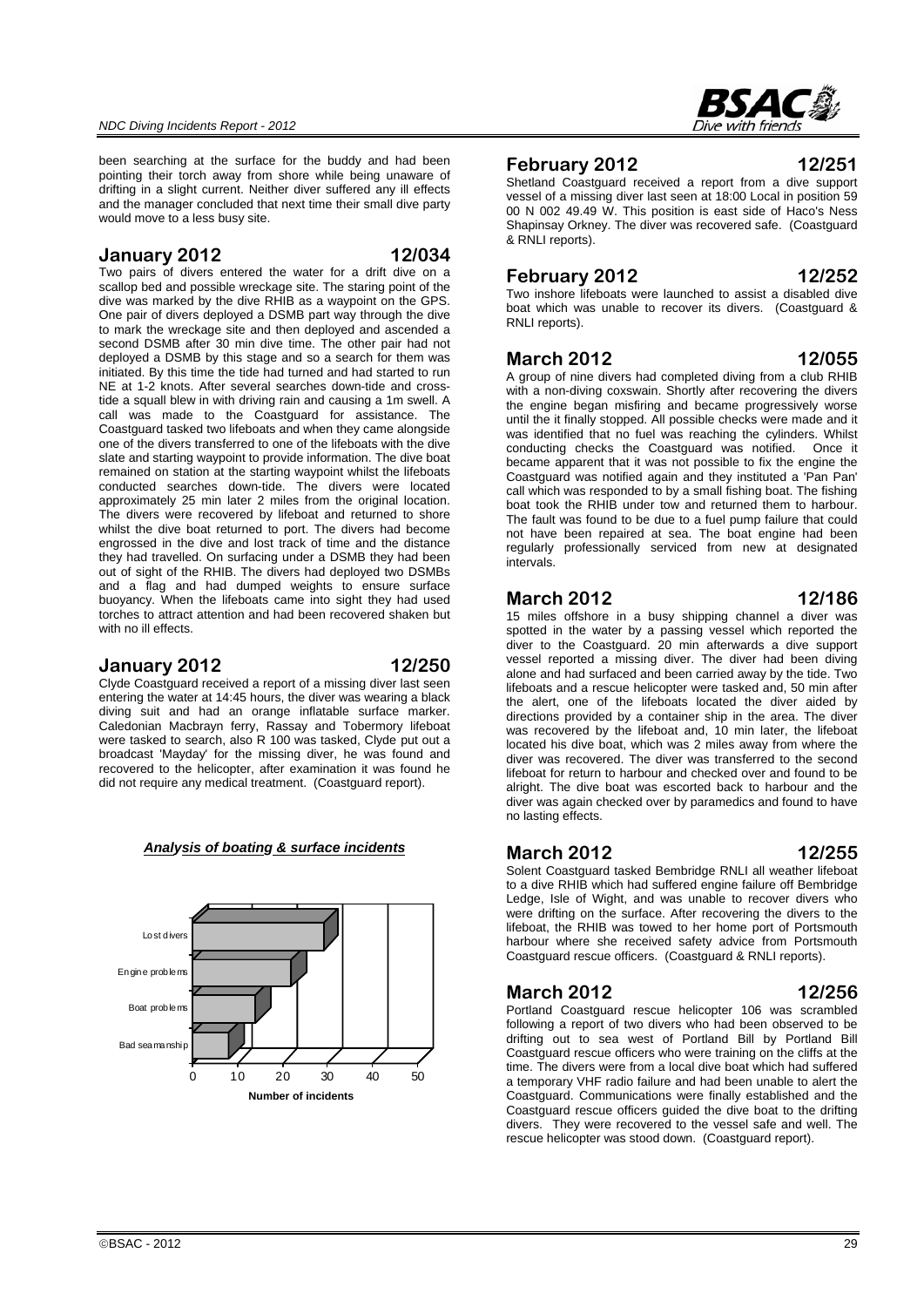#### **March 2012 12/187**

A pair of divers were reported missing by a member of the public who stated that they had failed to return by the planned time. The Coastguard tasked two lifeboats to search and they were joined by a fishing vessel that was in the area. As the lifeboats began searching the Coastguard was informed that the divers had been located ashore safe and well. The search was called off and all units stood down.

## **March 2012 12/347**

Lifeboat launched to assist divers. Two persons recovered. (RNLI report).

### **April 2012 12/258**

A 999 call was received from a member of a sub-aqua group reporting three of their divers struggling to get back ashore at Thornwick Bay. Bridlington CRT was tasked from exercise along with Flamborough ILB. The divers were recovered by the ILB and brought back to the boathouse where an ambulance was waiting to treat them. (Coastguard report).

#### **April 2012 12/260**

Holyhead Coastguard received a call from a member of the public reporting seeing a dive boat with three POB aground. One person was walking around the boat completely high and dry at Fryas Bay, the vessel eventually refloated. (Coastguard report).

### **April 2012 12/070**

A group of divers had been deployed in a number of waves from two RHIBs. Following the first wave of dives, one of the divers switched boats and took over the role of dive manager. The group had been using a shotline deployed by a charter boat as it had not been safe to deploy their own shotline due to the number of divers already on the site. One of the RHIBs had recovered all of its divers and returned to harbour. The second RHIB remained on station until they recovered four of their divers and then returned to harbour forgetting that they still had two divers still in the water. The two divers subsequently surfaced under a DSMB and could not see their cover boat so they inflated their BCDs and waited for recovery. The divers were spoken to by another club RHIB in the vicinity asking if their boat could be seen and were told that it had departed the site. The RHIB went to deploy its own divers on the wreck and then returned to check if the divers wanted recovering. They declined and opted to stay in the water to await recovery but requested that a VHF radio call be made to their boat to return. Shortly afterwards a large RHIB was seen coming around the headland at speed and the club RHIB signalled it because they had drifted quite a distance from the wreck site. The divers were recovered after being on the surface for approximately 15 min with no ill effects.

### **April 2012 12/348**

Lifeboat launched to assist stranded or grounded dive boat. (RNLI report).

### **April 2012 12/265**

Falmouth Coastguard received a call from a dive boat reporting that two divers were overdue by 10 min 0.5 nm south of Pendennis Point. Falmouth ALB and Royal Navy helo R-193 were on exercise in the area and were tasked. R-193 located both divers on the surface within 2 min of alert, both well, recovered from the water by dive boat. (Coastguard & RNLI reports).

### **April 2012 12/267**

Solent Coastguard received a call from a dive support vessel which had broken down at the entrance to the Hamble river at the south cardinal mark, with six divers onboard, the boat suffered engine failure and was drifting, the dive boat anchored. The vessel was towed back to port by Hamble lifeboat. (Coastguard report).

### **May 2012 12/087**

An RHIB was monitoring the progress of a trio of divers when a large vessel arrived close by and proceeded to drop its anchor. Having dropped the anchor the boat then reversed to lay out the anchor chain. This manoeuvre brought the vessel close to the divers. At this point the divers deployed a DSMB signalling that they were about to surface. One of the divers was then seen at the surface by the shot buoy. Two yachts passed close by and the RHIB was positioned to protect the divers. Those in the RHIB then attempted to pull gently on the SMB to guide the divers, who were still underwater, away from the large vessel. The divers underwater thought that this was the action of surface wind and they let out more line. 2 min before the divers finally surfaced the large vessel stopped its engines. All divers were safely recovered. The divers had previously been granted permission by the local port authority to dive in the area. They were displaying a large 'A' flag. No lookouts were seen on the large vessel and no radio contact was made.

# **May 2012 12/083**

During a boat handling course, on two separate occasions, two individuals fell into the water. In one case the boat hit a wave during a fast turn and a passenger fell out. In the second case, again during high speed turns, the trainee cox got the outboard tiller stuck behind him and he opened the throttle. This caused him to fall over the transom. He was wearing a kill cord and the boat stopped immediately. In both cases the individuals were recovered without ill effects.

### **May 2012 12/275**

A dive RHIB called 'Mayday' after suffering engine failure off the Cherry Stones, Mumbles Head with divers still in the water. A vessel responded to the 'Mayday' and was on scene in 2 min of the 'Mayday' call. The casualty vessel then managed to restart its engines and both divers were recovered uninjured and no further assistance required. (Coastguard report).

### **May 2012 12/204**

A RHIB with six divers onboard was leaving harbour for a second dive of the day when the engine cut out. The symptoms were similar to a kill cord having been pulled out. The coxswain ran through all standard checks but could not restart the engine. An anchor was deployed but before the Coastguard could be informed a local charter boat came alongside and offered a tow back to harbour. The boat was returned to a service agent who identified a blown fuse as the cause of the problem but could not identify any underlying reason for the cause of the blown fuse. This was the same boat as in incident 12/205.

# **May 2012 12/277**

Ministry of Defence police launch Paul Travers went to the aid of a dive vessel with twelve persons who had broken down at the western end of Plymouth breakwater. The police launch took the vessel under tow to commercial wharf Cattedown. (Coastguard report).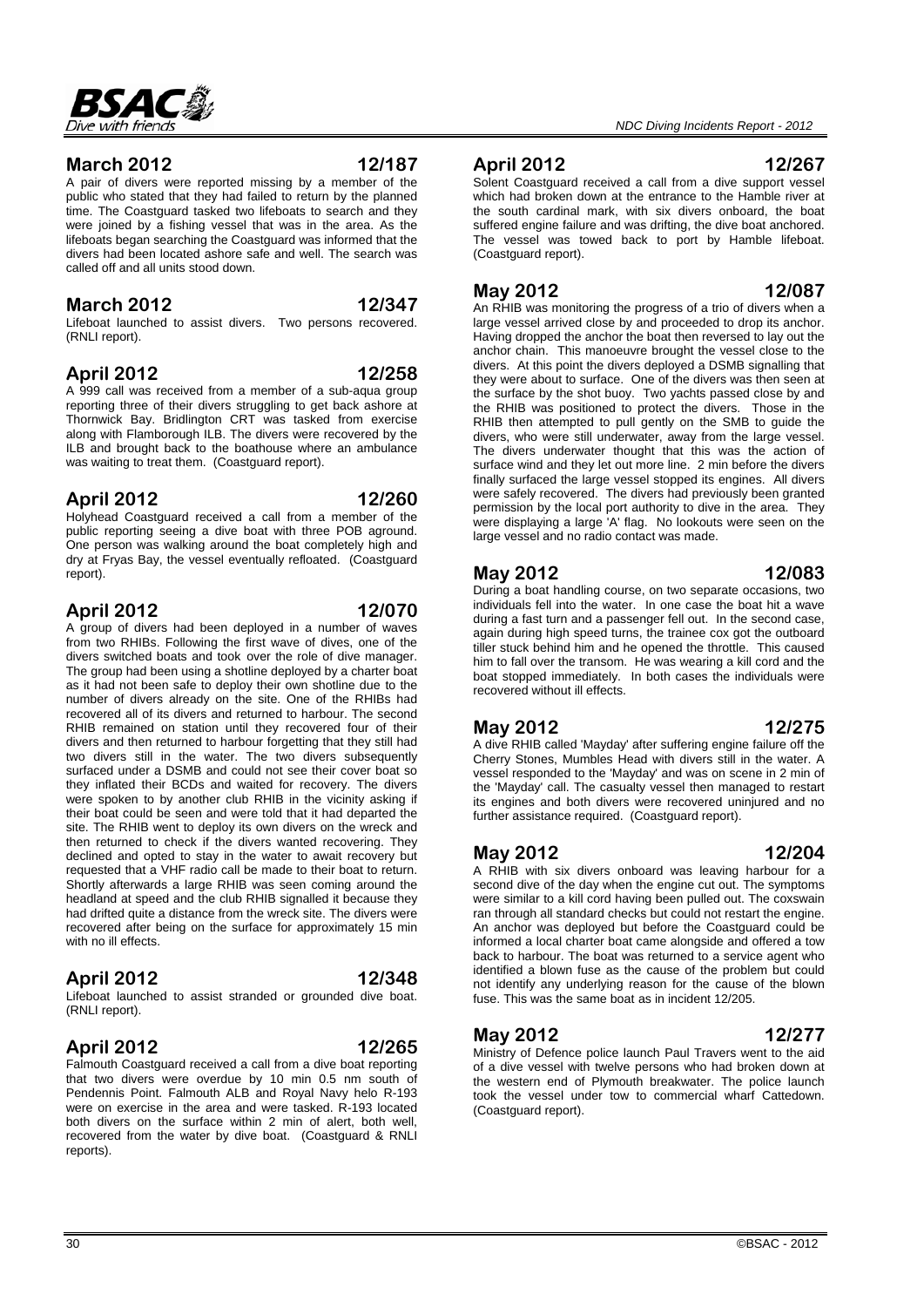**May 2012 12/103**

A group of divers travelled to a dive site in rough conditions and found a sheltered site in the lee of a small island. The depth was about 10m. Two pairs of divers entered the water 5 min apart. After about 45 min the second pair surfaced using a DSMB but there was no sign of the first pair. The boat party started a search for the missing divers, extending their search into the rough water area. When the divers were 30 min overdue the Coastguard was alerted. Two lifeboats, and MOD police launch and then a helicopter commenced a search for the missing pair. Within 10 min they were located 1 mile from their start point. The divers were recovered, safe and well, by the lifeboat. The divers had strayed from the lee of the island and their DSMB acted as a sail in the strong winds. They had surfaced about 100m from the boat but rough seas, strong winds and bright sunlight reflecting from the water had prevented them from being seen or heard. The wind drove them further away. The made themselves buoyant, secured themselves together and awaited rescue.

#### **May 2012 12/279**

Humber Coastguard tasked Hornsea rescue; both Bridlington lifeboats were alerted as well as Hornsea Coastguard to a report of a vessel that was taking on water off Hornsea. Hornsea rescue got alongside the vessel and towed back it into Hornsea, where Hornsea Coastguard offered safety advice. (Coastguard report).

#### **May 2012 12/190**

Portland Coastguard received information from a dive vessel in a position south east of Portland reporting two divers whose SMB had disappeared in the fog. Initial details were taken and Weymouth RNLI lifeboat, which was already afloat, was tasked but the divers were recovered, safe and well, a few minutes later. (Coastguard report).

#### **June 2012 12/284**

An all weather lifeboat was launched to assist a broken-down boat with divers in the water (Coastguard & RNLI reports).

#### **June 2012 12/189**

The Coastguard was alerted on VHF by a dive boat reporting two divers missing whilst conducting a drift dive. The Coastguard broadcast a 'Mayday' relay and three lifeboats and a helicopter were tasked to search. Another vessel on scene located and recovered the divers and they were later transferred to one of the lifeboats. They were assessed by a medic from the helicopter who had been winched down to the lifeboat. The divers were taken to hospital where they were found to be fit and well.

#### **June 2012 12/285**

Brixham Coastguard received a call from a dive support vessel reporting an overdue diver. The diver was located by another dive vessel and recovered safe and well. (Coastguard report).

#### **June 2012 12/205**

#### A dive RHIB with seven divers and a coxswain onboard was travelling out to a dive site. After a journey time of 30 min the engine cut out and would not restart. The Coxswain called the Coastguard and the RHIB was met by a fire and rescue boat, which happened to be in the area, and towed back to harbour. The group had a second boat available and so diving was able to continue. The boat was returned to the dealer and after an exhaustive investigation a 0.5 mm wire in the wiring loom was found to have shorted to the engine casing. This was the same boat as in incident 12/204.

**June 2012 12/150**

Two divers conducted a 19m dive for a duration of 37 min with a 1 min stop at 6m. On surfacing they were surprised to see that their boat was much further away than expected. The divers had been carried away by a current. They waved an inflated DSMB and shouted but, due to the sea conditions, they were not seen nor heard. The boat party realised that they were missing, conducted a brief search and then alerted the Coastguard. Three lifeboats and a helicopter were tasked to search and the divers were found quite quickly, by the helicopter, about 2.5 km from their starting point. The divers were recovered by a lifeboat and taken ashore. They were met by an ambulance crew. The divers exhibited no adverse effects and no further action was required.

#### **June 2012 12/349**

Lifeboat launched to assist stranded or grounded dive boat. (RNLI report).

#### **June 2012 12/098**

A newly purchased dive boat was taken on a trip to check its seaworthiness. During this trip the steering failed. The boat was anchored and the failure investigated. The crew concluded that they could not solve the problem at sea and they alerted the Coastguard. A nearby dive boat heard the radio call and offered help. The dive boat towed them back to the harbour. Subsequent examination revealed damaged steering gear and cable which had to be replaced. This boat had been recently refurbished and serviced.

#### **June 2012 12/095**

A group of divers planned a dive down the side of an isolated rock. The sea conditions were rough and they positioned themselves in the lee of the rock. Two divers descended to a maximum depth of 21m. They found themselves in a strong current that was running in the opposite direction to that expected. They tried swimming against it for a while and then turned and went with the current. They remained at 18m for a while, but became concerned that they were being carried away from the planned dive site. They struggled against the current and used ropes on the seabed to pull themselves along. After 28 min, at a depth of 12m they decided to finish the dive. They deployed a DSMB and started their ascent. They were carried upwards; one diver was able to stop at 5m the other was carried to the surface. The diver who had surfaced re-descended and they completed a 4 min safety stop. Once at the surface they spotted a fishing buoy close by and attempted to swim to it. They were unable to make way against the current and they stopped trying. They secured themselves together and ditched their weightbelts. They attempted to attract the attention of their boat but were not seen. The boat party realised that the two were missing and alerted the Coastguard. A search was initiated involving a helicopter, four lifeboats and other local craft. The divers were located by one of the lifeboats after 2 hours, 1.5 miles from the rock. They were taken by ambulance to hospital but neither experienced any ill effects.

#### **June 2012 12/096**

A group of divers were engaged in a training event. One of the attending RHIBs heard a 'Pan Pan' relay message concerning a disabled pleasure cruiser in their vicinity. The RHIB's crew arranged for other boats to tend their divers and they went to assist. They discovered that the boat was being blown ashore and in imminent danger of hitting rocks. They took the boat in tow and moved it to safe water. Heavy radio traffic hindered their attempts to inform the Coastguard of their actions. A lifeboat arrived and took over the rescue. In their rush to assist the RHIB party forgot to lower their 'A' flag and this caused

# RSA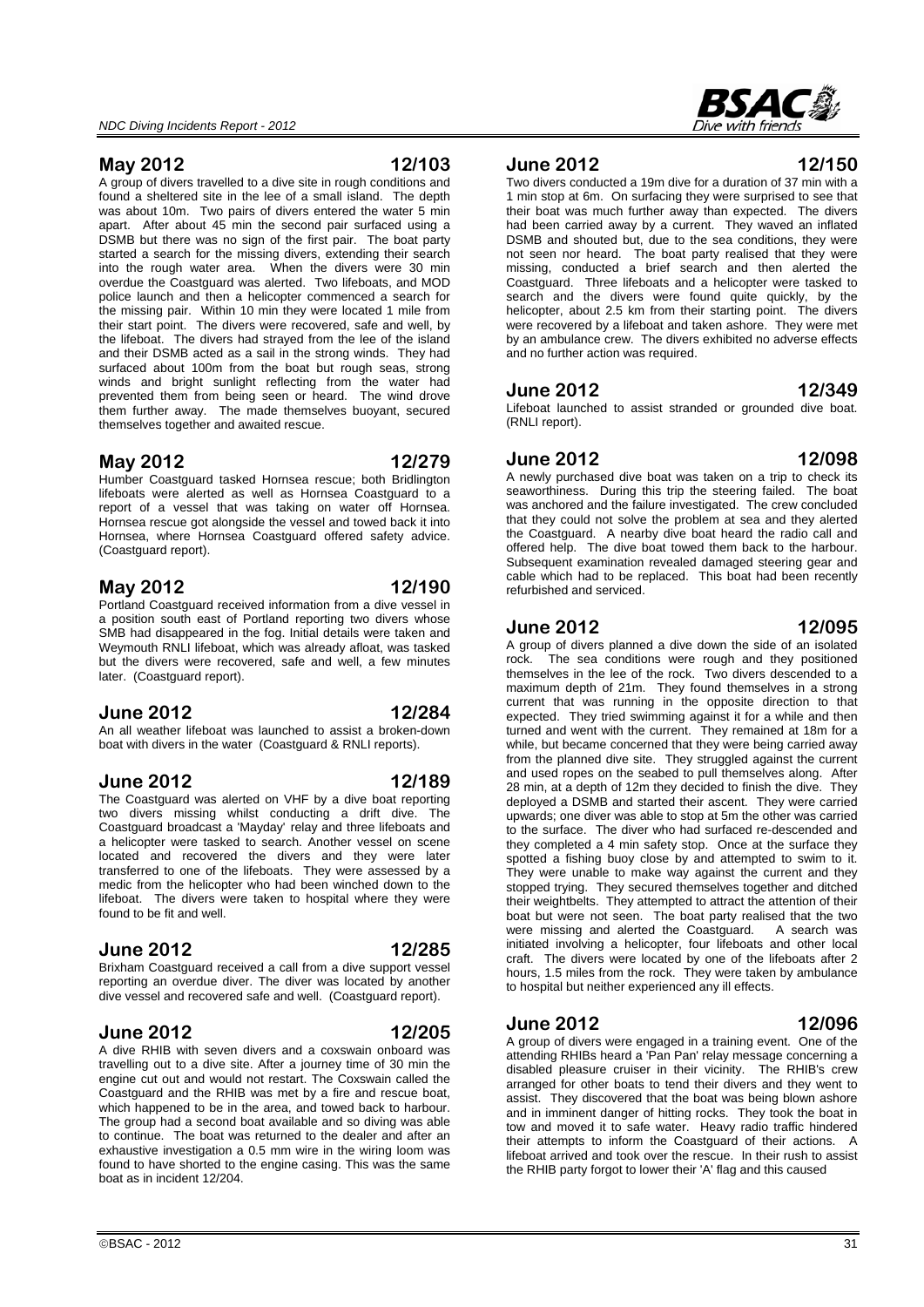#### *NDC Diving Incidents Report - 2012*

distance line to the anchor. The divers swam off the wreck onto the seabed. After about 15 min the diver who was not carrying the distance line lost sight of his buddy and the line. He quickly searched the local area but was unable to relocate his buddy. He deployed his DSMB and made a normal ascent including a safety stop at 6m. The other diver made his way back to the anchor, using his distance line. He then ascended the anchor line, making a normal ascent. Once back in the boat he alerted the party to the separation. The DSMB of the other diver had not been noticed by the surface party. Surface conditions were poor making it difficult to spot the missing diver. Eventually he was seen about 400m away. The boat moved to him and he was safely recovered; exhausted but otherwise well.

### **July 2012 12/351**

Lifeboat launched to assist dive boat with engine problems. (RNLI report).

#### **July 2012 12/352**

Lifeboat launched to assist diver in distress in the water. (RNLI report).

#### **July 2012 12/297**

Lifeboat launched to assist broken down dive boat. (Coastguard & RNLI reports).

### **July 2012 12/298**

Milford Haven Coastguard tasked Little Haven RNLI inshore lifeboat to assist a dive RHIB with four POB into St. Bride's Haven after running out of fuel. Communications were relayed via the National Coastwatch Institute Wooltack Point as the MRCC could not hear the call for assistance. Dale Coastguard rescue team obtained details. (Coastguard report).

### **July 2012 12/300**

Milford Haven Coastguard tasked St David's Coastguard rescue team to investigate a report from a member of the public of a dive RHIB overdue at Porthclais harbour. St David's lifeboat located the RHIB with five POB, safe and sound but with VHF radio problems. St David's Coastguards met the RHIB to take details and offer safety advice. (Coastguard & RNLI reports).

### **July 2012 12/302**

Yarmouth Coastguard tasked Lowestoft lifeboat to investigate a report of a dive boat in difficulties; the dive boat sank east of Littlehampton with one person onboard; the remaining eleven were in the water. The dive boat was recovered from the water by the Vos Earl and taken to Lowestoft. The person remaining onboard the vessel was checked out in hospital for any ill effects. There was a small amount of pollution. (Coastguard report).

### **July 2012 12/210**

A lifeboat was returning to station following a training exercise when they saw a diving boat beginning to sink, half a mile from harbour. The boat had eleven people onboard and was seen to be down at the stern and people onboard were bailing. As the boat sank three people onboard were trapped in the wheelhouse and their faces could be seen in the glass. The people in the wheelhouse managed to escape by swimming down and out through an open window. The lifeboat recovered all eleven people from the water and returned them to harbour. All had been dressed in undersuits only and none had time to don lifejackets before the boat sank. Four of the crew were taken to hospital to be treated for ingestion of diesel fuel and shock. The boat remained floating with the bow above water

#### concern with the lifeboat crew when they arrived on the scene as they thought there might be divers in the water.

#### **June 2012 12/350**

RSAC&

Lifeboat launched to assist dive boat with engine problems. (RNLI report).

#### **June 2012 12/288**

False alert with good intent. All details were taken when a dive vessel reported that he had lost sight of one of his divers in choppy sea off Peveril Ledge near Swanage. As CG helicopter R-106 was being briefed the diver was located. (Coastguard report).

#### **June 2012 12/290**

Plymouth RNLI lifeboat towed a dive boat into Sutton Harbour after it broke down near Plymouth breakwater. (Coastguard report).

#### *Boating & surface incident report source analysis*



### **July 2012 12/292**

Solent Coastguard received a call from a dive support vessel that had lost both engines and had divers in the water, the vessel was drifting away from the shotline, with two divers still in the water. Solent CG put out a broadcast and tasked R-104, Littlestone lifeboat, and Rye Aby ILB. Also Lide range control boat responding & a dive boat. The divers were recovered and the vessel was towed to shore. (Coastguard & RNLI reports).

### **July 2012 12/293**

Clyde Coastguard received a call from a broken down dive support anchored just off the south of the Beagle with engine failure, no divers in the water, safe and well but require tow. Largs lifeboat was tasked and towed the stricken craft to harbour. (Coastguard & RNLI reports).

#### **July 2012 12/131**

Two divers conducted a dive on a wreck at a depth of 29m. Underwater visibility was low and one of the pair attached a

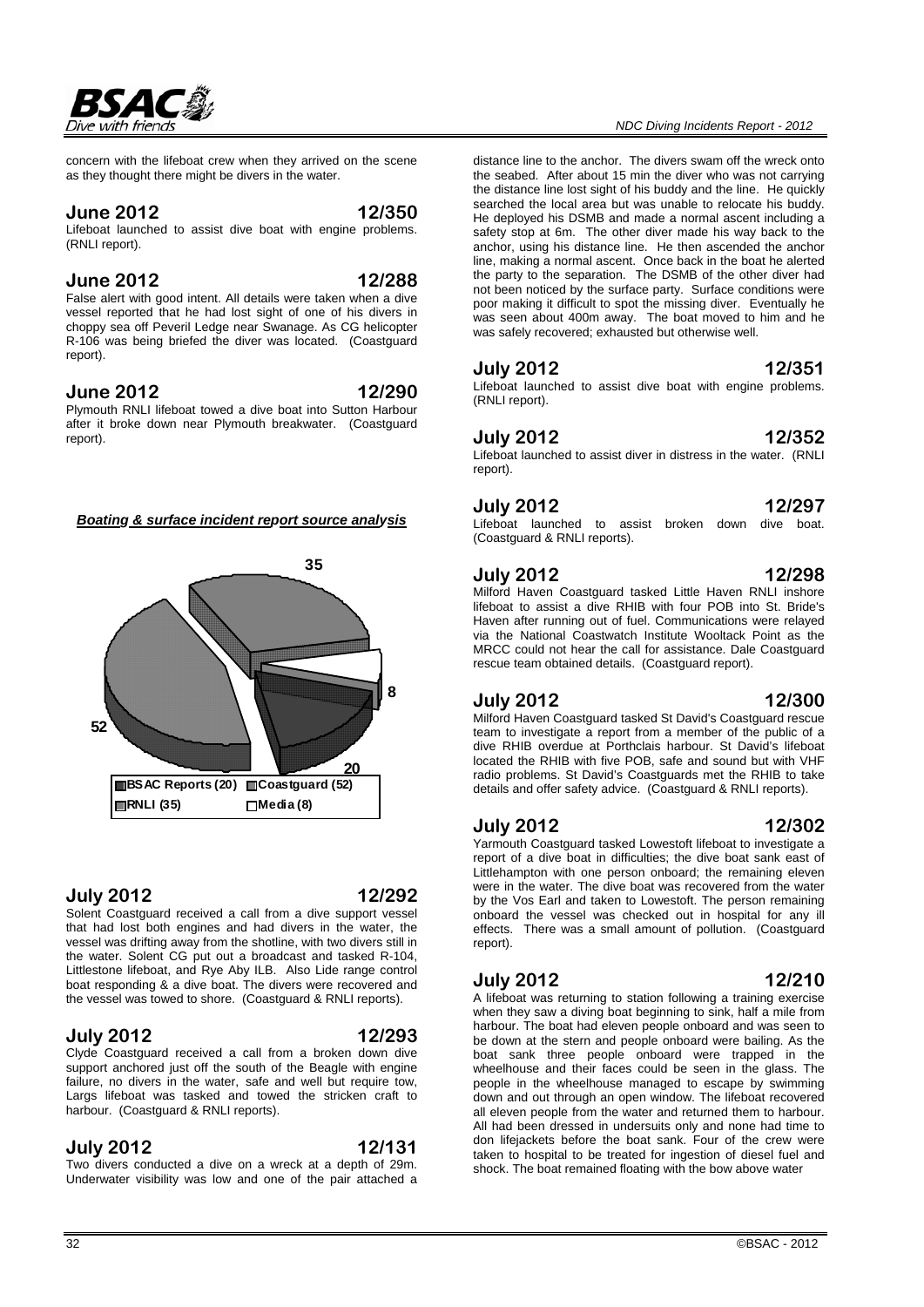# lifeboat arrived. **July 2012 12/355**

Lifeboat launched to assist dive boat with engine problems. (RNLI report).

threw a rope to one of the divers and he was pulled towards the boat whilst finning in. The diver managed to free the prop within the water. The RHIB was then able to recover the divers as the

and continue to drift until it was taken under tow by a recovery vessel, returned to harbour and recovered from the water.

**July 2012 12/304** Humber Coastguard tasked Flamborough lifeboat to recover a shore diver reported in difficulty off North Landing Flamborough. Bridlington Coastguard proceeded and met the casualty as he came ashore; no medical aid required, the diver, from a party of five, had just become separated. (Coastguard report).

**July 2012 12/203** A dive RHIB had six divers in the water. Two minutes before the divers were due to surface the RHIB propeller became entangled in a submerged pot line and the coxswain was unable to free it. Two pairs of divers surfaced but began to drift away from the RHIB. The coxswain called the Coastguard for assistance and the Coastguard tasked a lifeboat. Before the lifeboat arrived the final pair of divers surfaced approximately

Portland Coastguard tasked Coastguard rescue helicopter R-106, Lulworth Coastguard rescue team, and Weymouth lifeboat to a dive vessel off Lulworth Cove reporting two divers overdue. Whilst units were proceeding, the divers were found safe and well. (Coastguard report).

#### **August 2012 12/309**

Portland Coastguard received a call from a yacht reporting seeing five persons in the water approximately 1.2 miles east of Old Harry. Condor Express, MCA Osprey, Swanage lifeboat responded along with other vessels in the local area. On arrival it was found that the persons in the water were divers that had become separated from their boat. On being located the divers were able to be recovered into their dive boat. (Coastguard & RNLI reports).

#### **August 2012 12/312**

Brixham Coastguard was alerted to a missing diver. Two RHIBs responded to a report of a shore diver missing off Fort Bovisand. One RHIB located the diver safe and he was taken ashore without further assistance being required. Plymouth RNLI lifeboat was called but stood down prior to launch. (Coastguard report).

### **August 2012 12/313**

Portland Coastguard tasked Swanage RNLI lifeboat to a dive vessel which was taking water in a position about 6.5 nm south of Christchurch Harbour entrance. There was one person onboard and seven divers in the water who were recovered by two other vessels. The boat was accompanied into Poole harbour where it was lifted out of the water and found to have sustained considerable damage to the hull somehow. (Coastguard & RNLI reports).

#### **August 2012 12/139** A group of divers were diving on a wreck which was 100m from

the shore. They were diving from a boat and had secured the boat to a visible part of the wreck. They put two pairs of divers into the water. They then noticed other divers swimming, on the surface, towards the wreck from the shore. There was a current running and these divers were being carried down-current. The boat moved to these divers to check that they were alright; they said they were. At this point one pair of the boat's divers became separated and they both surfaced. The boat moved back to pick them up. Having recovered their divers the boat party noticed that a third pair of shore divers seemed to be in difficulties. One of these divers shouted for help and the boat moved towards them. They took hold of the troubled diver and he calmed down. They helped these divers to remove their kit and then got them into the boat. The panicked diver had lost a fin; his buddy said he felt sick. The boat's second pair of divers then surfaced on the shotline. This pair agreed to wait while the boat returned the troubled divers to the shore; two of the boat party assisted them ashore. On their return to the wreck they found another shore diver at the surface; he had lost his buddy. The buddy had remained underwater and swum ashore. Once the buddy was spotted ashore the lone diver also swam back to the beach.

#### **August 2012 12/316**

Humber Coastguard tasked Cullercoats lifeboat, Tynemouth lifeboats and Tynemouth volunteer life brigade, rescue R-131 and Longsands lifeguards to a report of a diver missing at Longsands. Broadcast action was initiated, information was gained that the swimmer was ashore and reunited with the other party of five divers. (Coastguard report).

#### **August 2012 12/357**

Lifeboat launched to assist dive boat with engine problems. (RNLI report).

#### **August 2012 12/317**

A group of divers had been conducting a shore dive when one of the group was caught out by a strong current and taken out to sea. The alarm was raised and a lifeboat was launched and proceeded towards the scene. Resources tasked, D99 police launch, Dover harbour launch, Dover AWLB. The diver was located, before the lifeboat arrived, by a harbour board patrol boat, which returned the diver to the RNLI station. The other divers in the group returned to the beach safely.

### **August 2012 12/322**

Brixham Coastguard was contacted by a dive boat reporting two divers missing; the divers were found by a passing yacht and reunited with their parent vessel safe and well. (Coastguard report).

### **September 2012 12/170**

The Coastguard was alerted when two divers became overdue. Three lifeboats and a helicopter were tasked to search and other vessels, including a warship, assisted. The divers fired two flares which were seen by one of the assisting vessels and this allowed the search area to be narrowed. The divers were safely recovered into their own boat. No subsequent ill effects were reported.

### **September 2012 12/199**

A group of six divers were dropped on an offshore rock by a dive boat with the intention of making their own way back to shore after a 90 min dive. Underwater visibility was poor and some of the divers became separated. Three divers surfaced at

(Media report only).



**July 2012 12/307**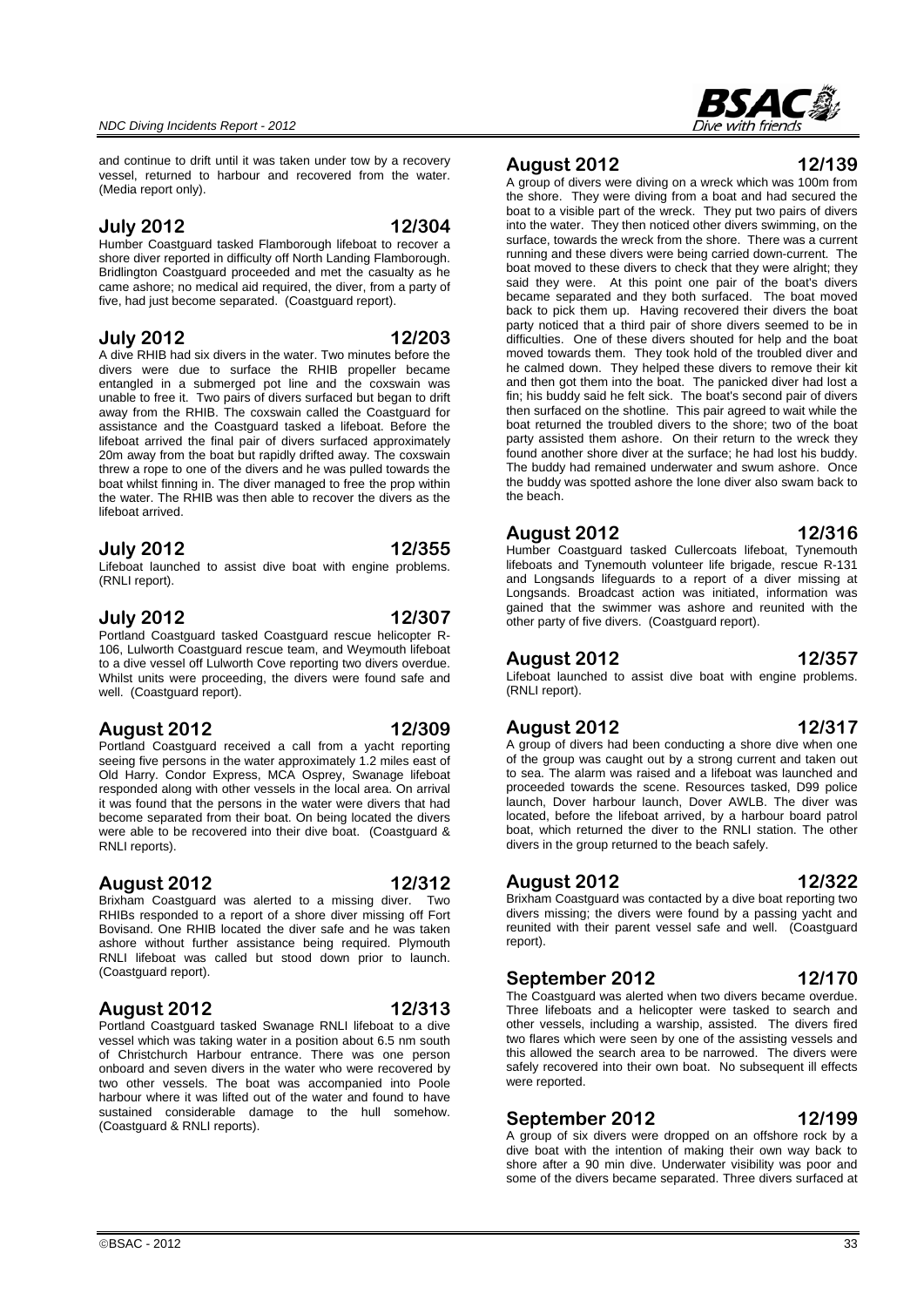

the end of their dive intending to swim to shore on the surface. Conditions were choppy and they were being carried further out. One diver did not have a snorkel and used his regulator until he ran out of gas and then started to panic. He was spotted from the shore by members of the public who raised the alarm with the Coastguard. A teenage boy paddled out to the diver in his kayak and assisted him back to the shore. The other two divers decided to descend and swim back to the shore underwater. The Coastguard initiated a search for the remaining divers involving an inshore lifeboat, Coastguard teams, police and ambulance teams and an inflatable from a warship. All the remaining divers returned to shore without incident. The last diver to return surfaced with a large haul of fish in tow and was surprised by all the attention.

#### **September 2012 12/336**

Aberdeen Coastguard was contacted by a dive boat with four POB, they reported on channel 16 to Aberdeen MRCC no power off Rosehearty harbour. A nearby creel vessel towed the vessel into Rosehearty harbour where they were met by Fraserburgh Coastguard team. (Coastguard report).

#### **September 2012 12/339**

Swansea Coastguard tasked Porthcawl inshore lifeboat, Mumbles all weather lifeboat and RAF rescue helicopter R-169 to a dive vessel with two POB reporting that it was taking water just south of the Scar Weather sand bank and required immediate assistance. SAR units arriving on scene accounted for all crew and water ingress was controlled by the use of pumps before Mumbles lifeboat towed the vessel back to Swansea marina. Mumbles Coastguard rescue team were also in attendance. (Coastguard report).

#### **September 2012 12/376**

Three divers surfaced after an uneventful dive and signalled their boat which was picking up other divers. While waiting for pick up they saw a speedboat approaching them very quickly. They signalled to the speedboat but it continued to approach. The dive boat, having recovered the other divers, was able to position itself between the speedboat and three divers in the water and it sounded its horn. At a distance of only 50m from the divers, the speedboat turned away and slowed. Those on the dive boat shouted to the speedboat driver to make him aware of the situation. The divers were recovered unharmed.

#### **September 2012 12/340**

Dive RHIB suffered grounding with six divers aboard, the vessel suffered propeller damage. Clyde Coastguard kept a communications schedule with the vessel as it made slow progress back to harbour. (Coastguard report).

### **September 2012 12/175**

A dive RHIB had been left on a mooring in a sheltered bay. The weather forecast was for winds to increase overnight from the SE and the mooring was protected from the SE by a natural barrier of a rocky reef. The RHIB was secured to two moorings via three painter lines from two independent strong points on the boat. During the following morning the weather worsened and around midday a large swell was observed breaking over the rocky reef. The vessel was still riding well on the mooring but was beginning to take on some water over the transom and side tubes. As the winds increased the vessel started to be hit broadside by the waves and one of the bow lines appeared to fail. A decision was made to deploy a swimmer to swim out to the boat and either secure another line to the vessel or board the boat and move it to harbour 8-10 miles away. The swimmer tried to reach the boat which was now being hit by large waves but he was unable to reach the boat and was washed back into the surf and was subsequently being dashed onto rocks. The shore party called 999 and an emergency call to the Coastguard was made. A rescue helicopter, cliff rescue team and lifeboat were all tasked to assist. The swimmer was rescued by the helicopter crew and landed nearby. Shortly afterwards the RHIB was seen to be struck by four consecutive very large waves, turned broadside, inverted and it broke away from its moorings and was subsequently smashed onto rocks. Approximately 2 hours later the sea state subsided and a shore party started to make an attempt to recover any wreckage. The RHIB tubes were recovered and small parts of the seat and bottle rack were located and recovered the following day. Extensive underwater and shoreline searches failed to recover any further wreckage.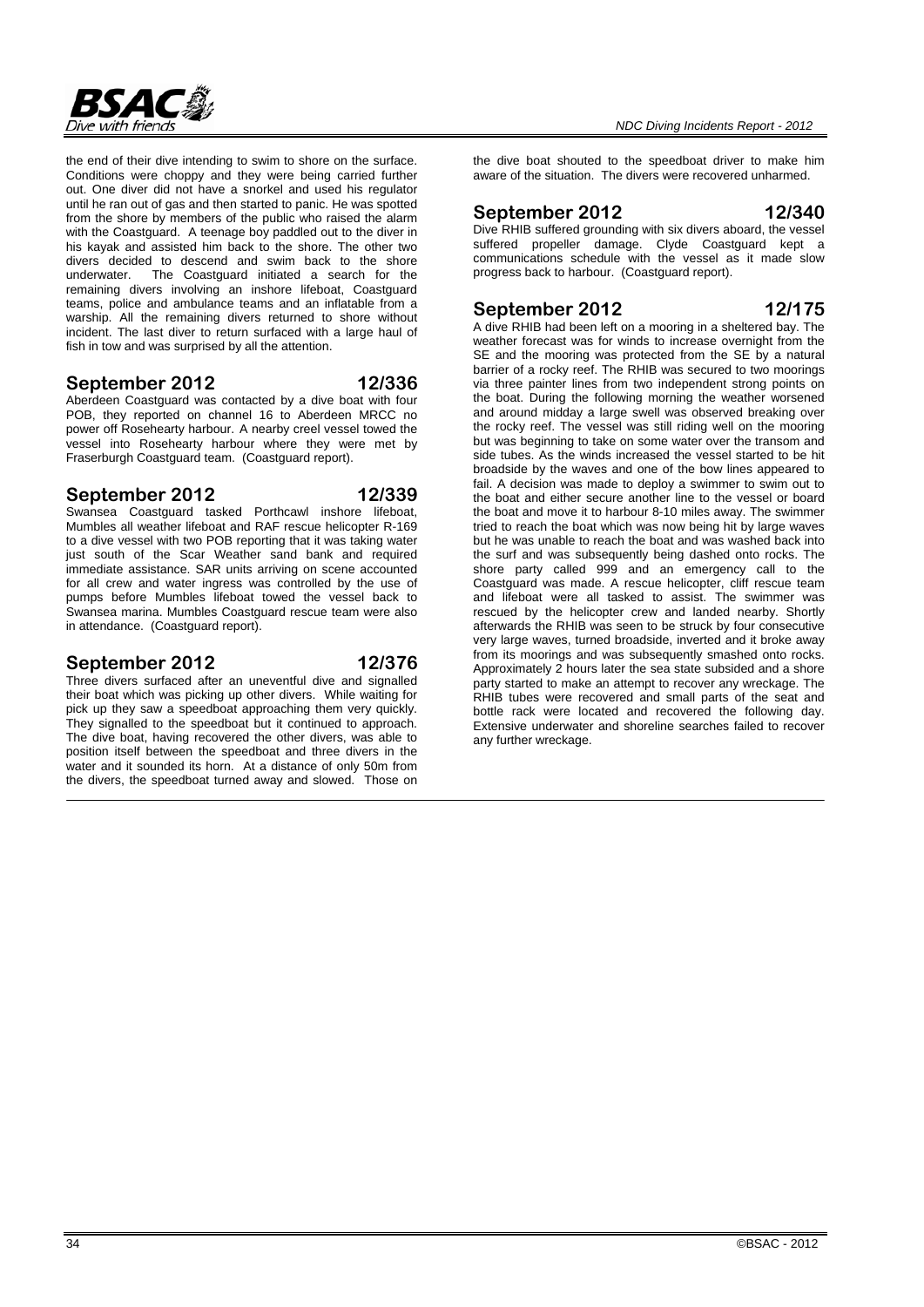

# *Ascent Incidents*

### **October 2011 12/084**

A diver conducted a dive to a maximum depth of 35m. At a depth of 20m she started a rapid feet first ascent to the surface. At the surface she lost her regulator and swallowed some water. She was recovered into the boat and given oxygen. She was then taken to a recompression facility where she was kept under observation for a brief period before being discharged.

#### **October 2011 12/005**

On the first dive of a week long trip a diver had descended to a maximum depth of 26m using nitrox 32 for a no stop dive monitored by a dive computer set to 32% nitrox. After approximately 47 min the diver and his buddy started an ascent up the side of the wreck to approximately 20m. The diver's buddy started to deploy a DSMB but the diver found he was unable to hold his depth and began ascending towards the surface. The diver tried to grab hold of the wreck to prevent his ascent but was unable to and made a slow ascent to the surface in 2 - 3 min but was unable to conduct any safety stops. His buddy was unable to assist in controlling his ascent. The buddy made a normal ascent including safety stops. On surfacing the diver signalled the charter boat that he was OK but was not picked up until after his buddy had surfaced. On recovery into the boat the diver reported what had happened. He was assisted out of his drysuit and taken into the wheelhouse. The diver was given oxygen and fluids and the emergency services were informed. The diver was returned to shore and taken by ambulance to a recompression facility where he was placed on oxygen for 4 hours but not recompressed. No symptoms of DCI where identified and the diver was released. He was advised not to dive the next day and to monitor himself for symptoms that may present themselves. No symptoms were apparent and the diver returned to diving two days after the incident and dived the remainder of the week without incident. On checking his equipment the diver found that his weightbelt was 2 kg under the required amount.

### **October 2011 12/018**

#### Following a dive at an inland site to 7m for 49 min, three divers entered the water again after a surface interval of 92 min. The divers had planned to conduct a further buoyancy check at 7m but because they had not altered their equipment they decided not to bother. The three spent around 10 min between 7 and 10m and then descended to 22m. They swam to an underwater feature and took some photographs before moving on to another feature and taking some more shots. One diver in the group signalled that he had only 50 bar remaining whilst the other two had 120 bar remaining. The group stayed close and looked for the shotline which they knew was nearby. Shortly after the third diver had virtually no air left and so the group abandoned their search and made a normal ascent to 5m for their safety stop. Around 7m during the ascent the second and third divers started to descend again and dropped below the first diver. She became confused by the exhaust bubbles of the others and made a fast ascent to the surface. On the surface she inflated her BCD and monitored the other divers. The other two divers were seen to ascend and descend a number of times between 8 and 4m. The diver on the surface decided to descend and assisted them to the surface. The second diver orally inflated the third diver's BCD and then all three rested for a minute before making their way back to shore. The third diver was found to have a nose bleed and a cut on the bridge of his nose. The second diver experienced no problems and the first diver felt 'a little achy' and contacted a diver helpline. The third diver began to feel dizzy and was advised to contact a local

chamber.

#### **October 2011 12/243**

Liverpool Coastguard was informed of a female diver having made a rapid ascent from 10m, not missed any decompression stops, suffering no other symptoms except a nose bleed, she was being treated for shock and was on oxygen, no need for ambulance she says she is fine, will refuse medical assistance, the boat will keep treating her. (Coastguard report).

#### **November 2011 12/248**

Holyhead Coastguard was alerted to a diver who had made a rapid ascent from 3m, the diver had inadvertently used his pony cylinder rather than his main cylinder, when this smaller cylinder became empty he panicked and finned to the surface without breathing out. The dive vessel was met by an ambulance and the diver was taken to Ysbtyty Gwynedd for treatment. Murrayfield chamber were in contact with the hospital. (Coastguard report).

#### **February 2012 12/038**

# A trainee diver and her buddy were conducting the final dive for their entry level qualification under the supervision of an

instructor. The group descended a shotline to a wreck at a maximum depth of 17m. The diver's ears took some time to clear and she held onto the shotline during descent and did not adjust her buoyancy as she was concentrating on clearing her ears. Once down the diver adjusted her buoyancy and proceeded with the dive. At times the diver lost some control of her buoyancy and used her hands to try to compensate before realising and adjusting her buoyancy again. After approximately 20 min the pair checked each others gas contents and signalled their agreement to ascend. At this point the diver was swimming down slightly to try and hold station with her buddy, allowing her legs to rise. The diver appeared to realise she was becoming positively buoyant but was slow to react and as she was now horizontal could not dump gas effectively from her drysuit. The diver started to ascend and the instructor grabbed hold of her fins to slow the ascent and to allow control to be regained after rising 3-4m from 12m. The pair descended back to 12m and regained control and checked gauges again. The group then ascended normally to 6m and a safety stop was signalled. Although the diver signalled back to agree to this she was seen to slowly drift up to the surface without stopping. The instructor and the other student made a normal ascent omitting safety stops. At the surface they assisted the buoyant diver who was struggling on the surface because a fin had become dislodged. The fin was recovered, refitted and the group was recovered to the cover boat.

### **February 2012 12/045**

An instructor and student were exploring some wreckage at a depth of 20m 6 min into a dive. There was some confusion that led to a fast ascent by both student and instructor. On surfacing the pair were seen by the staff on site. Both declined oxygen. No injuries were indentified although both were apparently shocked.

### **February 2012 12/047**

A pair of divers had conducted a dive to a maximum depth of 36m. On returning to a depth of 20m, after 25 min, one of the divers experienced a free flow from his regulator resulting in a fast ascent to the surface. Oxygen first aid was offered but declined by both divers.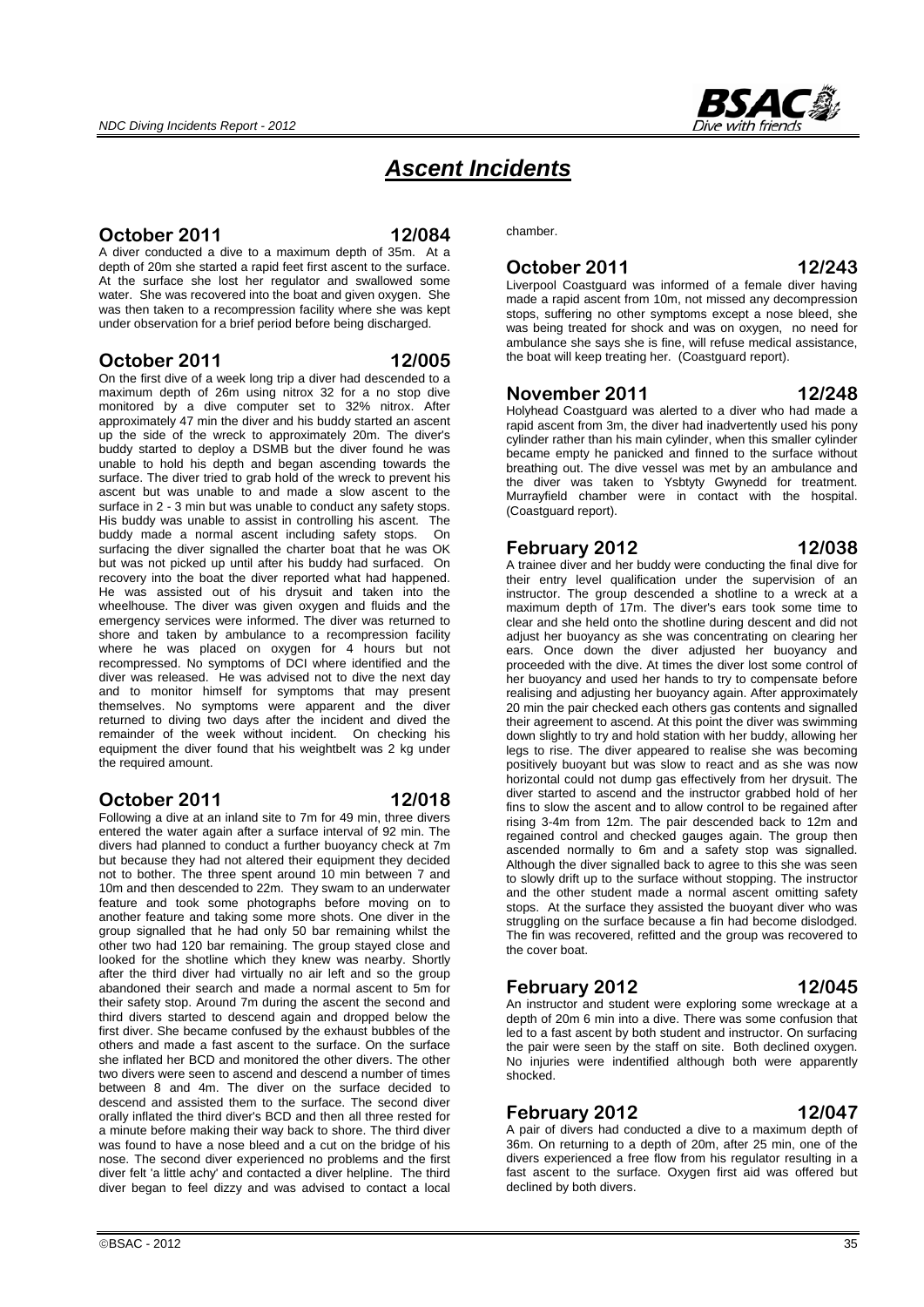

#### **March 2012 12/142**

Six divers using air were at a depth of 31m when one of their regulators began to free flow. The diver took the octopus regulator of one of the other divers and this also began to free flow. They made a fast ascent to the surface. Their dive duration was 16 min. The other divers surfaced safely. Oxygen was declined and no ill effects were reported.

### **March 2012 12/363**

During the first open water dive of a drysuit course, at a depth of 13m, the casualty experienced an inversion, rose to the surface and lost her regulator in the process. She was assisted out of the water by three experienced divers who were present in the area and administered oxygen. A doctor present immediately examined her and an ambulance took her to a recompression chamber. Tests concluded that she did not require treatment.

#### **March 2012 12/054**

A diver was diving on a wreck at a depth of 32m. This was the diver's first sea dive of the year but he was reported to have dived in freshwater quarries during the winter. The diver was using an open circuit system and he also carried a 7 lt steel stage cylinder with nitrox for accelerated decompression. During the dive the decompression stage became detached and the diver did not notice. The cylinder was subsequently collected by another member of the group, not the diver's buddy. Once the diver started to ascend he was unable to control his buoyancy due to the loss of the steel cylinder and he made an uncontrolled ascent direct to the surface. The diver was recovered onto the charter boat by tail lift. He complained of tingling in his hands and arms. The diver was given oxygen and the Coastguard called. It was decided to take the diver back to shore for transfer to hospital by ambulance. Another RHIB in the area stood by to collect the remaining two rebreather divers. The diver was transferred to a recompression facility to be checked over but was found to be suffering from shock but otherwise alright and no recompression treatment was required.

#### **March 2012 12/364**

On the third dive of a deep diving course and first dive of the day. As the group were ascending from 40m, the casualty lost control of the ascent and went up rapidly. Surface cover helped him exit the water, and to remove his BCD and drysuit. He was pale and shaking and mentioned the loss of his weightbelt at 20m. He had made a rapid ascent so he was put on emergency oxygen. The instructor surfaced after his safety stop, then helped surface cover with rescue. The casualty was then transported to a hyperbaric chamber.

### **March 2012 12/053**

An instructor and a student with a third diver entered the water to practise a controlled buoyant lift on the first dive of the day. Visibility in the surface layer was poor due to rain runoff. Following a short surface swim a datum line was deployed and the three started to descend. Due to a slight current the third diver drifted away from the shotline in the poor visibility at a depth of around 2m. The student continued his descent to the seabed without waiting for the instructor. The instructor had resurfaced following the separation and could clearly see the bubbles of the third diver moving away from the shotline at about 20m distance and then turned, moving back towards the shotline. The instructor tugged on the shotline and the student ascended and reported he had been waiting at a depth of 7m. After a further 2 min the third diver surfaced and reported that he had been to a maximum of 15m depth and that the visibility was clearer down there. The group re-descended and settled on the bottom at a depth of 16m. The third diver then acted as a

simulated casualty as planned for the controlled buoyant lift and the student began a rescue. After ascending 3-4m off the seabed the student was unable to control the ascent as he was unable to dump gas quickly enough. At a depth of 11m the instructor noticed the ascent was too fast and managed to grab hold of the student's fin at around 8m to try and control the ascent but it was too late and the student and third diver made a fast ascent direct to the surface. The instructor managed to slow his own ascent slightly but still made a faster than normal ascent. On surfacing the instructor requested the shore party to prepare the oxygen, whilst a standby diver swam out and assisted the student and third diver back to shore. The student and third diver were placed on oxygen and the instructor continued to breathe from his nitrox 37 for 5 min. No ill effects were experienced and the three divers refrained from diving for the rest of the day.

#### **March 2012 12/121**

Two divers descended a shotline to a wreck in a maximum depth of 30m. The dive leader reached the deck of the wreck at a depth of 24m and saw the other diver above him. He thought that this diver might be experiencing buoyancy problems and he took hold of the shotline and ascended to take hold of the other diver. He turned to grasp the other diver but she was nowhere to be seen. He looked around for her and then made a normal ascent. The other diver was inexperienced in drysuit use and reported that the dump on her drysuit was obscured by her BCD. She was an experienced diver but with limited experience of UK diving. She struggled to control her buoyancy, became inverted and made a buoyant ascent to the surface. Once at the surface she was recovered by another boat. She was placed on oxygen, the Coastguard was alerted and the diver was airlifted to a recompression facility where she received precautionary recompression treatment. She was asymptomatic throughout.

#### **March 2012 12/060**

A diver and his buddy were preparing to dive when his buddy noticed that the diver did not have a drysuit inflator fitted. The diver de-kitted, fitted a hose and then kitted up again. The diver had hurried and had become a little hot and flustered. After allowing him a minute or so to calm down the pair entered the water and after a further couple of minutes on the surface they descended to a maximum depth of 11m. Part-way though the dive the buddy noticed that the diver's alternate source was leaking and indicated this to the diver who sorted it out. The pair then headed back towards their starting point. At this point the diver was down to 70 bar and so began to deploy a DSMB. On deploying, the DSMB pulled the diver up a couple of metres and his buddy grabbed him and pulled him back down from around 7m. The diver had let go of his DSMB and so the buddy deployed his. The pair had no mandatory stops to do but paused at 6m to conduct safety stops. The buddy's computer was jumping between 6 to 3m even though he wasn't moving. The diver suddenly shot up to the surface from a depth of 4-5m. On recovery to the boat the diver was placed on oxygen as he was complaining of tingling to the face and lips. After 20 min on oxygen the tingling had ceased.

# **April 2012 12/063**

Following two dives the previous day a diver conducted a dive using nitrox 32 on a wreck at a maximum depth of 18m. 17 min into the dive she started to experience 'floaty feet' due to gas in her drysuit boots. The diver ascended to 15m before she could regain control. At this point she could not locate her buddy and so started to ascend. Her feet again became buoyant and, whilst attempting to get the air out of her boots and dump air from her BCD, she lost control and made a fast ascent to the surface. The diver signalled the cover RHIB and was picked up and placed on oxygen straight away. Her buddy was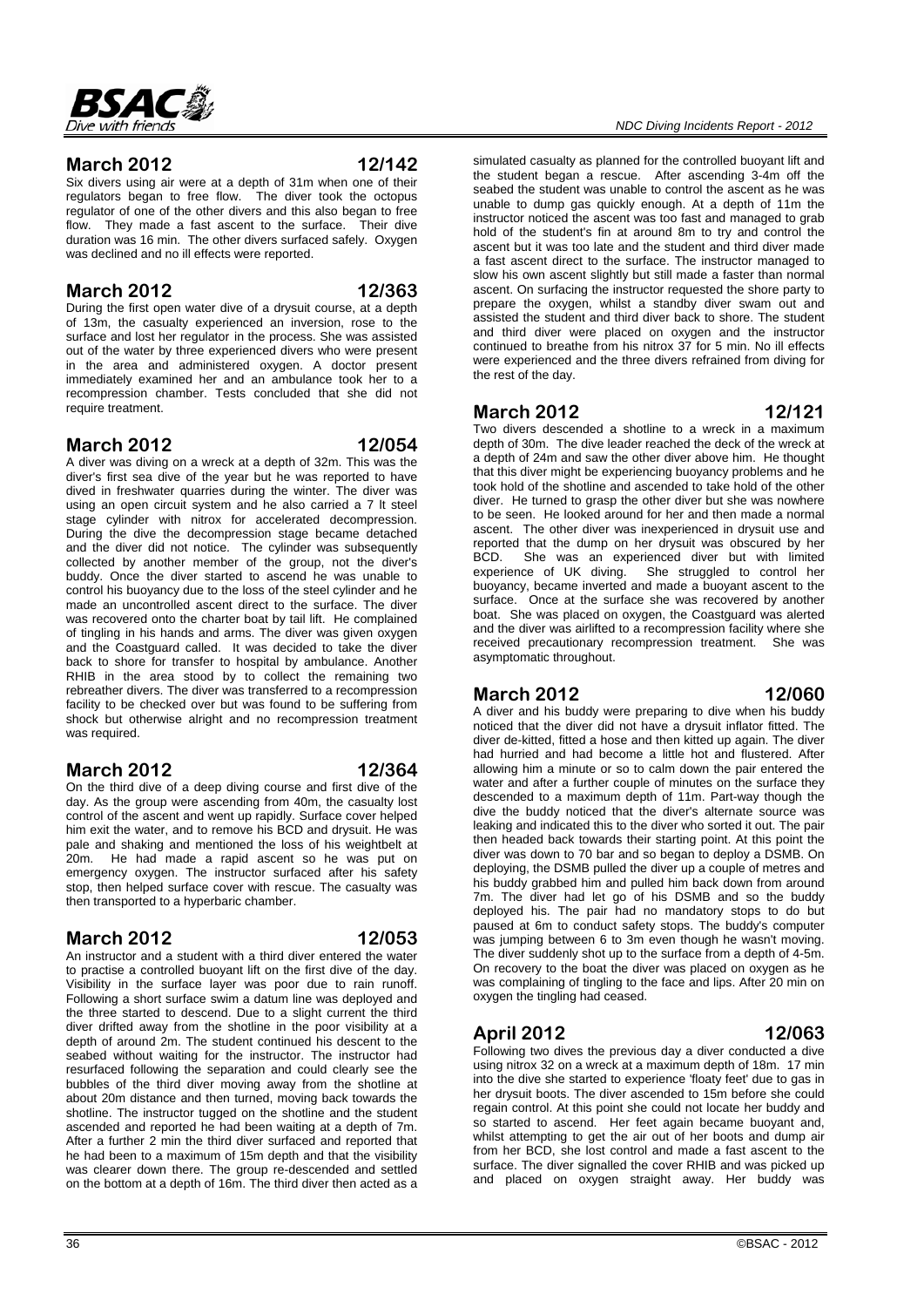### *NDC Diving Incidents Report - 2012*

subsequently recovered. Two other divers on the boat had also had a fast ascent (Incident no. 12/064) and so the oxygen equipment was being shared between the three divers who were breathing from it for one minute each whilst waiting for the remaining divers to surface. As the oxygen began to run low the skipper contacted a charter boat in the area which provided an additional oxygen set which the three divers then shared between them. On returning to shore the diver was placed on oxygen from her own club. The Coastguard had been contacted and a helicopter was tasked to airlift the three divers to a recompression chamber. At the recompression chamber the diver was monitored but no symptoms of DCI developed and the diver was released and advised not to dive for 24 hours.

#### **April 2012 12/081**

Two divers descended a shotline to a depth of 16m and then followed the seabed down to 27m. At this point, one of the divers indicated that he was becoming buoyant. His buddy indicated that they should ascend using a DSMB. The buoyant diver then started an uncontrolled ascent. Despite his efforts to prevent it, he was carried to the surface. He suffered no immediate ill effects but, about five days later, he went to his doctor with ear problems. He was referred to his local hospital and they diagnosed nerve damage due to barotrauma. He attended a recompression facility for further tests. The final conclusion was that the ear problem was not diving related.

#### **April 2012 12/262**

A diver made a rapid ascent from max depth of 25m. The diver ascended 25 to 9m uncontrolled, went back to 22m then lost control again, the diver felt dizzy, nauseous and lightheaded, was not given oxygen. The dive vessel was met by a paramedic and the casualty taken to hospital.

#### **May 2012 12/076**

A pair of divers conducted a dive to a maximum depth of 26m. Towards the end of the dive one of the divers deployed his DSMB without tying off the reel and was immediately too buoyant. The diver struggled to press the catch to release the DSMB. His buddy grabbed his BCD to try and pull him back down but lost his grip after being pulled up as well. The buoyant diver dumped all the air from his BCD but was unable to operate his drysuit shoulder dump and so pulled open his neck seal to perform an emergency dump but by this time he had surfaced. His buddy surfaced beside him having forgotten to dump the gas from his BCD. Neither diver suffered any ill effects but decided not to conduct a second dive.

#### **May 2012 12/086**

Three divers entered the water and descended to the seabed at a depth of 10m. They set off following a compass heading. The dive leader checked on a number of occasions to ensure that they stayed together. Shortly into the dive the dive leader became separated from the others when they encountered a current. The dive leader prepared her DSMB. In the process her regulator began to free flow and she could not stop it. She made a quick ascent to the surface breathing from the free flowing regulator. At the surface she met up with the other two divers. Her 12 lt cylinder was down to 20 bar. The diver was safely recovered from the water and the other two continued their dive. The regulator had been serviced very recently.

#### **May 2012 12/177**

Following two dives without incident the previous day, two divers conducted a wreck dive to a maximum depth of 15m for a duration of 27 min with one diver using nitrox 32 and the other using air. At a depth of 14m, nearing the end of the dive, the nitrox diver indicated that she had a problem with her regulator and required assistance. The diver had bitten through her **BSAC&** 

mouthpiece during the dive and it was allowing water to enter her mouth. Her buddy donated his alternate source and the diver purged it before putting it in her mouth but was concerned by the bubbles and thought there was something wrong with it. As a consequence she replaced her own regulator back into her mouth but continued to get water, started to panic, took the regulator from her buddy's mouth and started to ascend quickly to the surface. Her buddy saw the diver's own alternate source dangling and took this to replace his own lost regulator. The pair ascended quickly to the surface although not excessive because the buddy had dumped his buoyancy at the start of the incident. The buddy also noticed that the diver's mask was flooded. On recovery into the boat both divers were placed on oxygen and the emergency services were called by the charter boat skipper. The boat returned to harbour to be met by an ambulance that took both divers to a recompression chamber where they were assessed but found not to be displaying any symptoms of DCI. Both were discharged without treatment.

#### **May 2012 12/080**

An instructor and a trainee were conducting mask clearing training at a depth of 5m. Suddenly the trainee panicked, pulled her mask off and took the regulator out of her month. In the process she dislodged the instructor's mask a little. The instructor offered his alternative source and attempted to adjust his mask. The trainee had her eyes shut and rushed towards the surface. The instructor went with her and continued to offer his regulator, which was refused. At the surface the trainee was distressed, but breathing normally and able to speak. The instructor signalled distress and towed the trainee to the shore. The trainee recovered with no subsequent ill effects.

#### **May 2012 12/274**

Shetland Coastguard received a call from a dive support vessel reporting they had a diver aboard who had missed stops. The diver showed no sign of symptoms; a diving doctor was requested to meet the vessel when it arrived in harbour. Shetland CG arranged an ambulance and doctor to meet them. The diver had made a rapid ascent from 18m and missed 4 min of decompression stops. The diver was taken to hospital in Stromness. (Coastquard report).

#### **May 2012 12/089**

An instructor and two trainees dived to a maximum depth of 20m. After 15 min they returned to a depth of 15m and conducted mask and regulator clearing drills. They then conducted alternative source ascents from 10m to 6m. During this practice one of the trainees descended too quickly and experienced pain in his ears. They separated and the other trainee, who had been receiving air, put his own main regulator back into his mouth. However, when he tried to breathe from it he just got water. He took the regulator from his mouth and made a rapid ascent from 8m to the surface, swallowing water on the way. At the surface he shouted for help. The instructor surfaced soon after and guided the troubled diver to a buoy to hold on to. Two other divers entered the water to swim to their assistance and the other trainee towed the troubled diver to the shore. The diver was placed on oxygen and an ambulance was called. The other trainee stated that he too had made a rapid ascent. Both were taken to hospital for examination. No adverse effects were experienced and both were discharged that evening. It was found that the diver who had suffered the initial problem had no air left in his cylinder.

#### **May 2012 12/276**

Portland Coastguard tasked Coastguard rescue helicopter R-106 to airlift a diver from a dive support boat following a rapid ascent. Three other divers from dive boat should have surfaced 20 min ago while dive boat was off dive position - the diver's

#### $\odot$ BSAC - 2012  $\ddot{\hspace{1cm}}$  37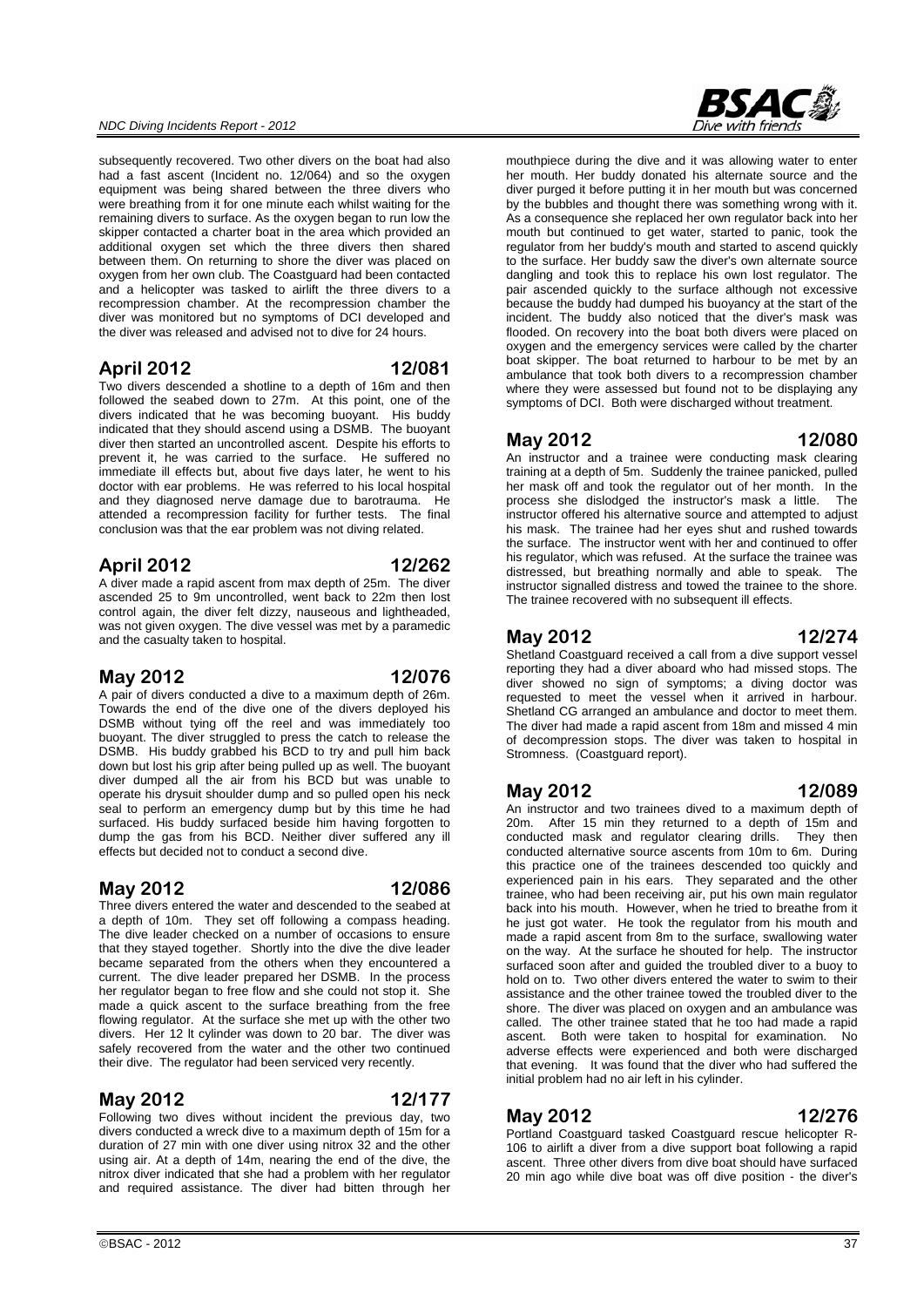

position was initially unknown. All three were recovered safely. (Coastguard & RNLI reports).

#### **May 2012 12/144**

Two divers were at a depth of 22m when one of them suffered a panic attack and made a fast ascent to the surface. His dive duration was 12 min. He felt that he couldn't gain buoyancy in his drysuit and was struggling to breathe. He was placed on oxygen and given fluids to drink. No symptoms were apparent and no further action was taken.

#### **May 2012 12/102**

A pair of divers were decompressing on a shotline after a dive to a maximum depth of 32m. One of the pair then surfaced rapidly and arrived at the surface with his computer sounding an alarm. He had missed 7 min of a 10 min stop at 6m. The conditions were calm and the dive manager sent the diver back down to complete his stops. Once back in the boat he was placed on oxygen for 30 min and given fluids. He was monitored for symptoms but none were found. The diver reported that he had been concerned that he was running out of air. The diver was know to become 'anxious and flustered' in stressful situations.

#### **May 2012 12/099**

A diver conducted a dive to a maximum depth of 23m. During the ascent, at a depth of 10m, the cuff dump on his drysuit jammed closed. The diver made a rapid ascent to the surface. His total dive duration was 30 min. No subsequent ill effects were reported.

#### **June 2012 12/282**

Brixham Coastguard was contacted by the beach master at Livermead beach who reported one female shore diver had surfaced in a panic. Two others in the party remained unaccounted for. It was established the female diver had ingested water and surfaced quickly, panicked but was otherwise unharmed. Two other divers surfaced safely on completion of the dive. FAGI. (Coastguard report).

#### **June 2012 12/097**

Two divers entered the water and started their descent. One diver was under-weighted and his buddy returned to the boat for an extra 2 kg weight which the diver put in his BCD pocket. They dived to a maximum depth of 26m and then made their ascent. At about 15m, during their ascent, they both deployed DSMBs. At this point the diver who had been under-weighted lost control of his buoyancy and was carried directly to the surface. His buddy watched from below as the diver was recovered into the boat. The buddy made a normal ascent with a 3 min safety stop. The diver who had made the rapid ascent was monitored for the rest of the day. No symptoms were apparent. It was subsequently found that the diver thought that he had put the extra weight in an inner BCD pocket when in fact it had been in an outer pocket. When he deployed his DSMB the weight was dislodged and fell away; this resulted in the uncontrolled ascent. The diver suffered no subsequent ill effects.

#### **July 2012 12/133**

A pair of divers conducted a dive to a maximum depth of 28m. During the descent one of the pair noticed that he had air in the legs of his drysuit and this made it harder for him to get down. Their ascent went to plan until they reached 6m. At this point the diver who had had buoyancy problems lost control of his buoyancy and was carried to the surface missing stops. His buddy was unable to stop him. The Coastguard was alerted and the diver was airlifted to a recompression facility for

#### treatment. No symptoms of DCI were reported.

### **July 2012 12/303**

Falmouth Coastguard received a 999 call from a dive boat stating that one of their divers had made a rapid ascent from 22.4m from the wreck of the ALICE just off Penzance harbour. The vessel was connected to DDRC doctor who recommended evacuation to the hyperbaric unit. Rescue helicopter R-193 was tasked and carried out the evacuation. The dive boat was met by Penzance Coastguard team on arrival back at Penzance and safety advice passed. (Coastguard report).

#### **August 2012 12/310**

Shetland Coastguard tasked an ambulance to take two divers who had missed stops to Stromness chamber; there were no ambulances or taxies available so they were taken by a private vehicle, the divers were treated at Stromness. (Coastguard report).

#### **August 2012 12/148**

A diver conducted a series of dives over a number of days. The day before the incident he dived to 21m for 57 min with a 3 min stop at 5m. Then, after a surface interval of 2 hours 43 min, he dived to 21m for 56 min with a 3 min stop at 5m. The following day he dived, with his buddy, to a depth of 19m. His BCD strap was loose and, as he turned, his cylinder and pony cylinder moved to one side unbalancing him. Air migrated to the feet of his drysuit and his legs started to rise. He was not wearing ankle weights. He tried to swim back down and to right himself but he was unable to do so. His regulator came loose and he replaced it correctly. He then made a feet first ascent to the surface. At the surface he was hyperventilating and felt weak and he was unable to keep his face out of the water. He signalled to his boat then inflated his BCD and managed to regain a vertical posture. He was assisted into the boat and placed on oxygen. His dive duration was 8 min. His buddy surfaced normally. The boat was in a location that prevented contact with the Coastguard. Once other divers had been recovered the boat moved and the Coastguard was alerted. The boat returned to the shore and the diver was taken by ambulance and helicopter to a recompression facility. Examination revealed no symptoms of DCI, and no further action was required.

# **August 2012 12/138**

Two divers descended to a depth of 21m. One of the pair had some difficulty getting down and her buddy assisted her; once underwater the problem seemed to be resolved. With 4 min no stop time remaining one of the pair deployed a DSMB using her octopus regulator. This regulator began to free flow and the DSMB reel jammed. She held onto some wreckage and sorted out the reel and then used the free flowing regulator to make her ascent. The diver decided to miss out a safety stop because her air supply was getting low. At around 4m the other diver became buoyant again and they made a fast ascent to the surface. The diver with the free flow had just enough gas to inflate her BCD. No computer alarms were activated. The diver with the free flow had a PFO and was using nitrox 40 and air tables. No subsequent ill effects were reported.

### **August 2012 12/315**

Solent Coastguard received a report of a diver having missed stops following a dive to  $33m$  for  $35$  min, there were problems with SMB, and a slow ascent to 6m then missed 20 min of stops, no symptoms had developed, as a precaution the casualty and buddy were transferred to Chichester HLS by R-104, medical advice was obtained. (Coastguard report).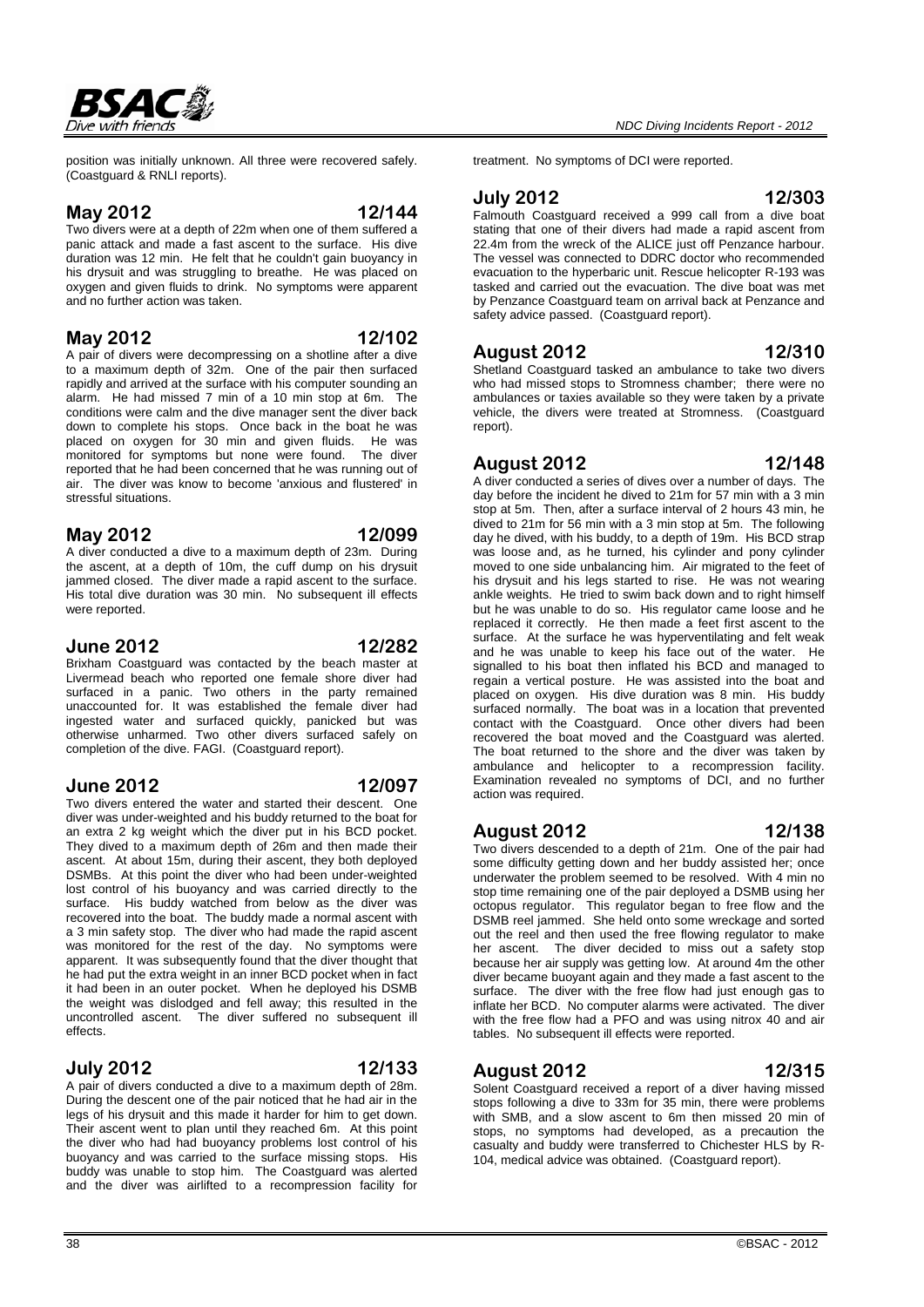#### **August 2012 12/318**

A diver felt unwell the day after a dive. "Had an abnormal ascent on a dive on Saturday. Severe headache and pain stretching round my jaw and has been getting considerably worse. Depth dived 32m. Keep feeling dizzy and falling asleep not taken any pain killers. Have been to see my doctor and he has given me antibiotics and an ear spray to be taken three times a day. Have had blood coming out of my ear, my head feels like it's going to explode!" The casualty was taken from home address to hospital by ambulance. (Coastguard report).

#### **August 2012 12/230**

A diver was preparing to dive from a RHIB and whilst kitting he accidentally dropped one of his weight pouches of 7 kg over the side of the boat. He replaced the weight with 5 kg of spare weights from a second RHIB. The diver entered the water with his buddy and did a weight check and was then able to descend easily. Both divers were using nitrox 32 and conducted an uneventful dive on a wreck for a bottom time of 27 min and a maximum depth of 35m. The pair ascended and conducted a deep stop at 17m for 1 min followed by stops required by their computers of 3 min at 9m and 3 min at 6m; these stops were completed without any difficulty. As the pair started to ascend for a safety stop at 5m the diver who had lost his weight was unable to control his buoyancy and made a direct ascent to the surface missing an indicated 1 min of further stops. The diver was recovered into the RHIB and, as his computer was signalling SOS, he was placed on oxygen. His buddy completed his remaining safety stops and surfaced a short time later without incident. After being on oxygen for 11 min there were no symptoms of DCI and oxygen was discontinued. The diver did not dive again that day and experienced no further problems.

### **August 2012 12/324**

Brixham Coastguard tasked Plymouth RNLI lifeboat to meet a dive boat en route to Plymouth from a dive in Bigbury Bay to transfer a diver who had experienced a rapid assent. The diver was met by west country ambulance and taken to DDRC Plymouth (Coastguard report).

#### **September 2012 12/328**

Shetland Coastguard was alerted to two divers that had made rapid ascent from dive, asymptomatic but had missed decompression stops. First diver 8min stops, second diver 14min stops. Shetland Coastguard alerted the duty doctor at Stromness. The vessel was met by Stromness Coastguard team and an ambulance. (Coastguard report).

### **September 2012 12/166**

A pair of divers were diving in the lee of an island. After about 8 min they felt the pull of the current and tried to swim against it back into shelter behind the island. This was hard work so they drifted with the current. A little later one of the divers attempted to attract the attention of the other to signal that they had reached their maximum depth of 30m. This diver was ahead of the other and rather than swim back she took her regulator out and shouted. The other diver swam to her. He found that she was experiencing difficulties replacing and purging her regulator. He saw that she was becoming distressed, took hold of her BCD and gave her his alternative source. They had started to rise and their SMB line was above them and slack; the troubled diver dropped the reel to avoid entanglement. The rescuing diver dumped air from their drysuits to slow their ascent and then realised that they were sinking again. He used the distressed diver's BCD to lift them rapidly to the surface. At the surface he indicated distress and they were quickly recovered into the boat. The troubled diver was placed on oxygen but no symptoms developed and no further action was taken. Their dive duration was 17 min.

#### **September 2012 12/161**

A pair of divers were engaged in a drift dive at a maximum depth of 11m. The SMB line became entangled around the cylinder valve of one of the pair. The diver thought that the line had gone taut and he tugged it and let out more line. The action of pulling on the line partially closed the valve. The extra line that he released then became tangled on his fin's quick release clip. Whilst trying to resolve these issues the diver floated quickly to the surface. The diver re-descended to resolve the problem. His buddy assisted and took the SMB line. The partially closed valve caused his cylinder pressure gauge to fluctuate. His buddy gave him his octopus regulator and they made a safe ascent to the surface. No subsequent ill effects were experienced.

# **September 2012 12/334**

Solent Coastguard received a call from a dive support vessel reporting that a diver had made a rapid ascent following a dive to 52m; the diver was placed under observation and administered oxygen, no assistance required at this time. (Coastguard report).

## **September 2012 12/375**

Three divers conducted a dive to a maximum depth of 20m. Approximately 30 min into the dive, one of the three indicated that he wanted to ascend. A DSMB was deployed and they began their ascent. At about 10m the diver who had indicated that he wanted to ascend lost control of his buoyancy. He made a rapid inverted ascent to the surface. He was recovered into the boat. He was cold and then complained of a headache. He was placed on oxygen. Diving medical advice was sought and the diver was taken by ambulance to hospital from where he was discharged 3 hours later.

# **September 2012 12/209**

Following a previous dive to a maximum depth of 21m and a total duration of 31 min three divers conducted a dive to a maximum depth of 21m. 11 min into the dive one of the divers noticed it becoming harder to draw gas from his regulator and, after five or six breaths, he was unable to gain an adequate supply of gas even though his 15 lt cylinder was reading 180 bar contents. The diver switched to his 3 lt pony system, which was charged to 200 bar and informed his buddy that he had a problem and needed to surface. His buddy returned an OK signal and the diver started his ascent from approximately 19m. At 17m the diver noticed that his pony cylinder contents was reading just above zero and believed this was due to his excessive breathing rate. Believing he was now out of gas the diver decided to swim back down to his buddy and take his alternate supply. After taking a few breaths the diver signalled that the pair should surface immediately and all three divers ascended. During the ascent, at 15m, the diver's computer indicated that they were ascending too fast and in dumping gas the pair started to descend again and they sank back to 19m. The diver's buddy tried to inflate the diver's BCD but there was no gas available, however the pair eventually managed to start to ascend again. The pair ascended normally until reaching 9m and then the diver became positively buoyant and surfaced too quickly. On the surface the divers checked each other and found all to be OK. The diver checked his regulator again and

found it to be working and that he could now put air into his

BCD. Total dive time was 15 min.

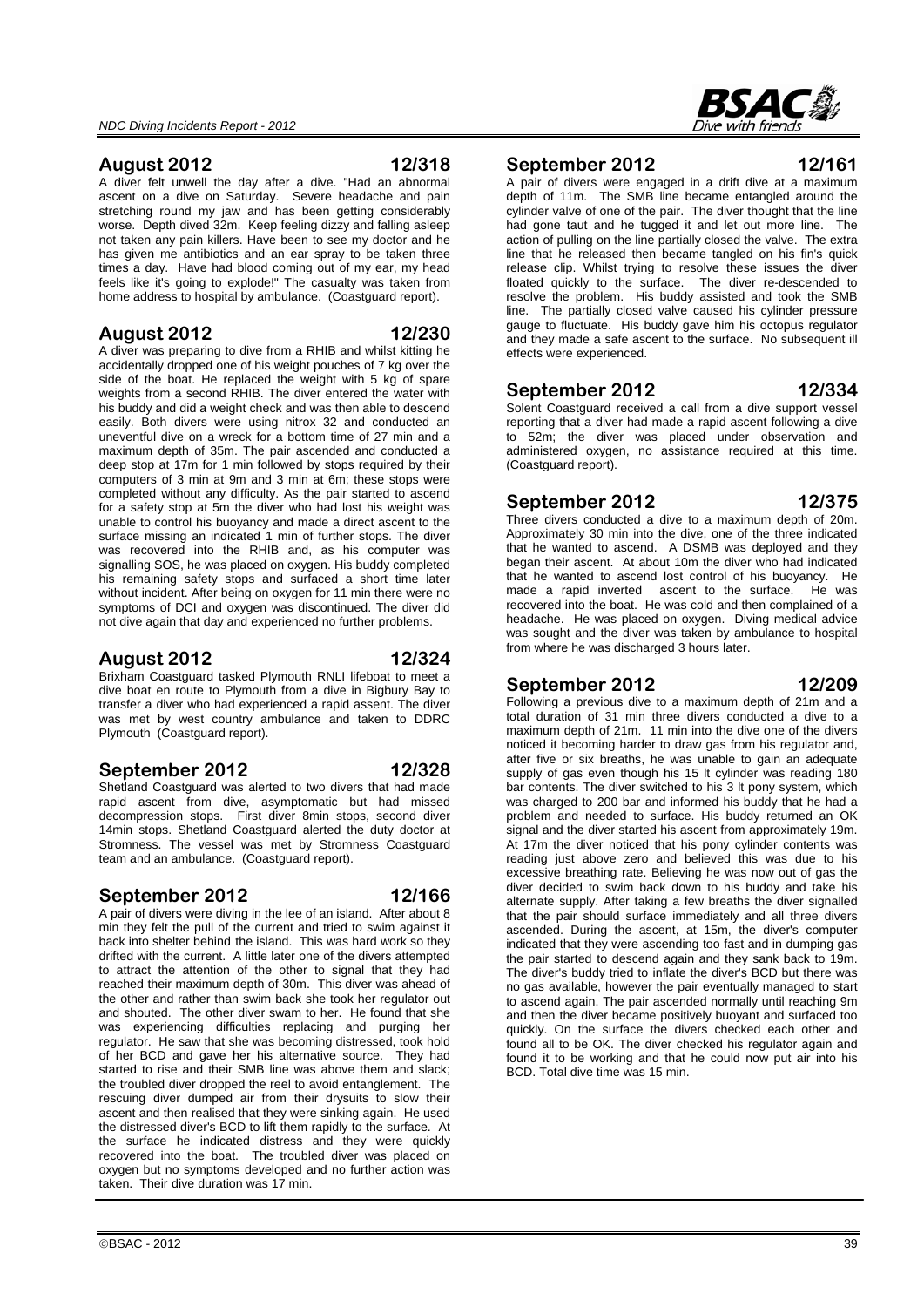# *Technique Incidents*

### **November 2011 12/031**

A pair of divers descended to a wreck at a maximum depth of 24m. Visibility on the site was described as poor at 2m. The lead diver sent the shotweight to the surface as they would have been unlikely to have found it again and they planned to ascend on a DSMB. There was a slight ground swell on the site but nothing the divers had not experienced previously. The dive went well and despite the poor visibility the pair explored most of the wreck. At 18 min into the dive the less experienced diver showed her buddy her cylinder pressure gauge which was at 100 bar. The pair continued to explore the stern section and at 24 min the gauge was at 70 bar. The pair agreed to ascend at that time and the diver deployed her DSMB using her own gas source even though the lead diver had offered his own alternate source for the purpose. The pair ascended face to face and at 9m the lead diver checked his buddy's gas contents and noted it was around 20 bar. He showed the gauge to his buddy and offered her his alternate source which she took and breathed from. The pair made a controlled ascent to the surface and the low gas diver was able to inflate her own BCD. The divers were recovered into their cover boat and the low gas diver was found to have 10 bar remaining in her cylinder. Her buddy had 70 bar remaining.

#### **January 2012 12/361**

Casualty was on the surface in the swimming pool, using a drysuit for the first time. She had her regulator and mask in place. Her feet floated up as the air had migrated to the drysuit boots and the diver went into a horizontal position. The instructor was holding onto her first stage and allowed the casualty to try to right herself as she thought the casualty could breathe with the regulator in place. The casualty struggled to roll over and then panicked. She dropped her weightbelt and turned upright on the surface. The trainee aspirated water.

#### **April 2012 12/100**

Three divers using open circuit equipment entered the water and started their descent. Separately a rebreather diver also began his dive. Visibility was low and one of the three divers became separated from the other two. The two divers continued. The lone open circuit diver then began to follow the solo rebreather diver. They were diving on a wreck in a maximum depth of 29m. After about 25 min the rebreather diver found the open circuit diver following him and when he checked this diver's air supply he found that he only had 70 bar remaining. The open circuit diver's computer indicated a few minutes of stops. The rebreather diver signalled that the open circuit diver should start his ascent and he moved to the top of the wreck. The open circuit diver followed and the rebreather diver again indicated that he should ascend. The open circuit diver had a DSMB but no reel. The rebreather diver deployed his DSMB and assisted the open circuit diver, who was now struggling with a slipping weightbelt, to ascend. They encountered the shotline and conducted a safety stop at 6m. They surfaced with a total dive time of 40 min and the open circuit diver had just 5 bar remaining in his cylinder. After the dive the open circuit diver stated that this was his first dive in UK waters, all his previous experience had been in warm waters. He had had a reel at the start of the dive but it had become snagged at some point during the dive and lost. His contents gauge hose was also found to be relatively short making it difficult to read the gauge. It is suggested that narcosis may have affected this diver.

#### **May 2012 12/078**

A diver who had previously conducted ten dives in a membrane drysuit with a cuff dump had purchased a new drysuit with a shoulder dump. She was keen to practice with it before joining a planned club trip on a bank holiday weekend. After a thorough pre-dive check and discussion on how to use the valve, the diver entered the water, with an instructor, and descended to a platform at 6m where they practiced a number of drysuit drills. The diver indicated she was comfortable and so the pair continued to a maximum depth of 17m. The diver indicated that she was enjoying the dive and that the suit was good but later, around 15 min into the dive, she felt she was ascending. She then lost confidence and was no longer able to remember how to operate her shoulder dump valve and was at one point seen trying to dump gas from her non-existent cuff dump. The diver held onto some rocks on the bottom and became inverted and was too scared to let go the rocks to signal her distress. Her buddy opened the shoulder dump and then pulled down her legs and assisted her back to the surface. A controlled ascent was conducted and neither diver suffered any ill effects. A subsequent dive later the same day to a maximum depth of 8m involved no significant incidents other than minor buoyancy control issues. The diver has subsequently had a cuff dump fitted to the suit and conducted dives without any buoyancy issues.

### **June 2012 12/217**

A pair of divers entered the water by stride entry from a pier for a second dive of the day. The pair exchanged OK signals and descended to 7m and again exchanged signals. They repeated this around 11m and one indicated his intention to descend further to which his buddy responded in a positive manner. At a depth of 20m the diver began inspecting an object on the seabed and after circling it he noticed that his buddy was not in his vicinity. The diver switched on his torch and rotated through 360 degrees a number of times including looking and signalling above him but found no sign of his buddy. After 2 min of searching the diver started to ascend and on reaching 3m there was still no sign of his buddy in the water or on the surface and so he surfaced omitting his optional 3 min safety stop after a total dive time of 9 min. On the surface there was no immediate sign of his buddy and the diver waited a further 2 min scanning for bubbles on the surface before exiting the water and dekitting. The diver climbed to a higher observation point and searched the surface and shoreline for a further 8 min before retrieving his mobile phone from his car and calling the Coastguard. The missing diver surfaced approximately 25 min later after a total dive time of around 47 min to be met by the Coastguard team who had arrived by that point. The Coastguard stood down a lifeboat and rescue helicopter which had been tasked and shortly after the police arrived and took statements.

### **July 2012 12/132**

A pair of divers conducted a quarry dive to a maximum depth of 18m. For one of the pair it was her first dive after a long lay-off. They carried out some drills in shallow water and then continued the dive. After a while the diver indicated to her instructor that her fin had come loose. The instructor found that the heel strap had slipped and that her foot had ridden up inside the leg of her drysuit. The instructor attempted to resolve the problem and then decided to terminate the dive. They followed a slope upwards. The diver then indicated that her fin had come off completely; they searched but could not find it. They continued to follow the slope; the diver then lost the other fin. At this point the instructor used a controlled buoyant lift to raise

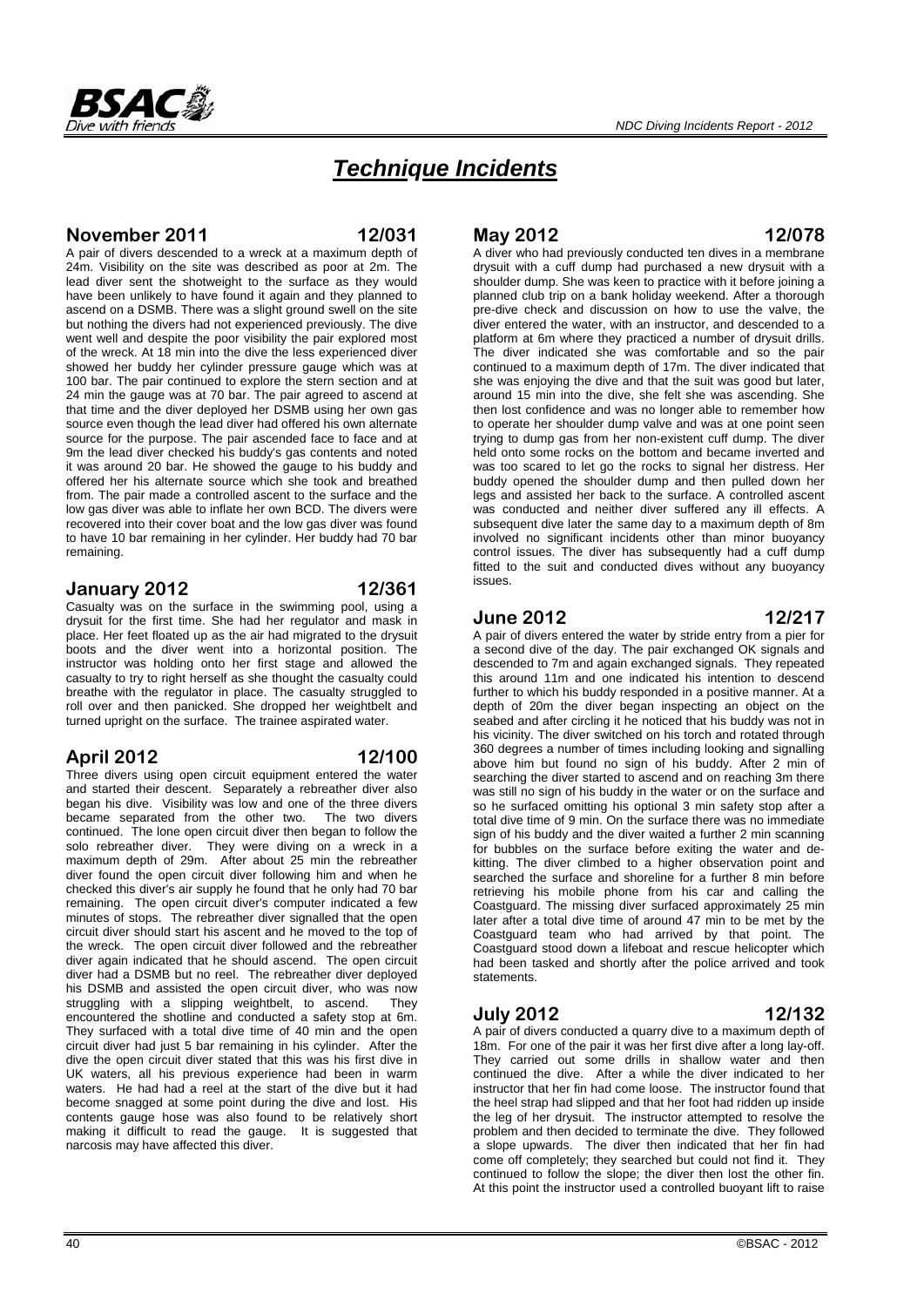

her to the surface. She was assisted from the water and suffered no subsequent ill effects.

#### **August 2012 12/140**

An instructor and a trainee completed some training drills. At this point the trainee had 85 bar. They then followed a line down to a depth of 18m. The water was cold and dark and the trainee became a little anxious. The instructor led her to shallower, warmer and lighter water. After 10 min the trainee signalled that she was out of air. She took the instructor's

alternative source. They moved to a shotline and made a controlled ascent to the surface missing a planned safety stop. No subsequent ill effects were experienced.

#### **August 2012 12/323**

Brixham Coastguard tasked Berry Head Coastguard to pass safety advice to two divers diving at Oxen Cove Brixham, the divers were in an area of heavy surface traffic with no surface marker buoy. (Coastguard report).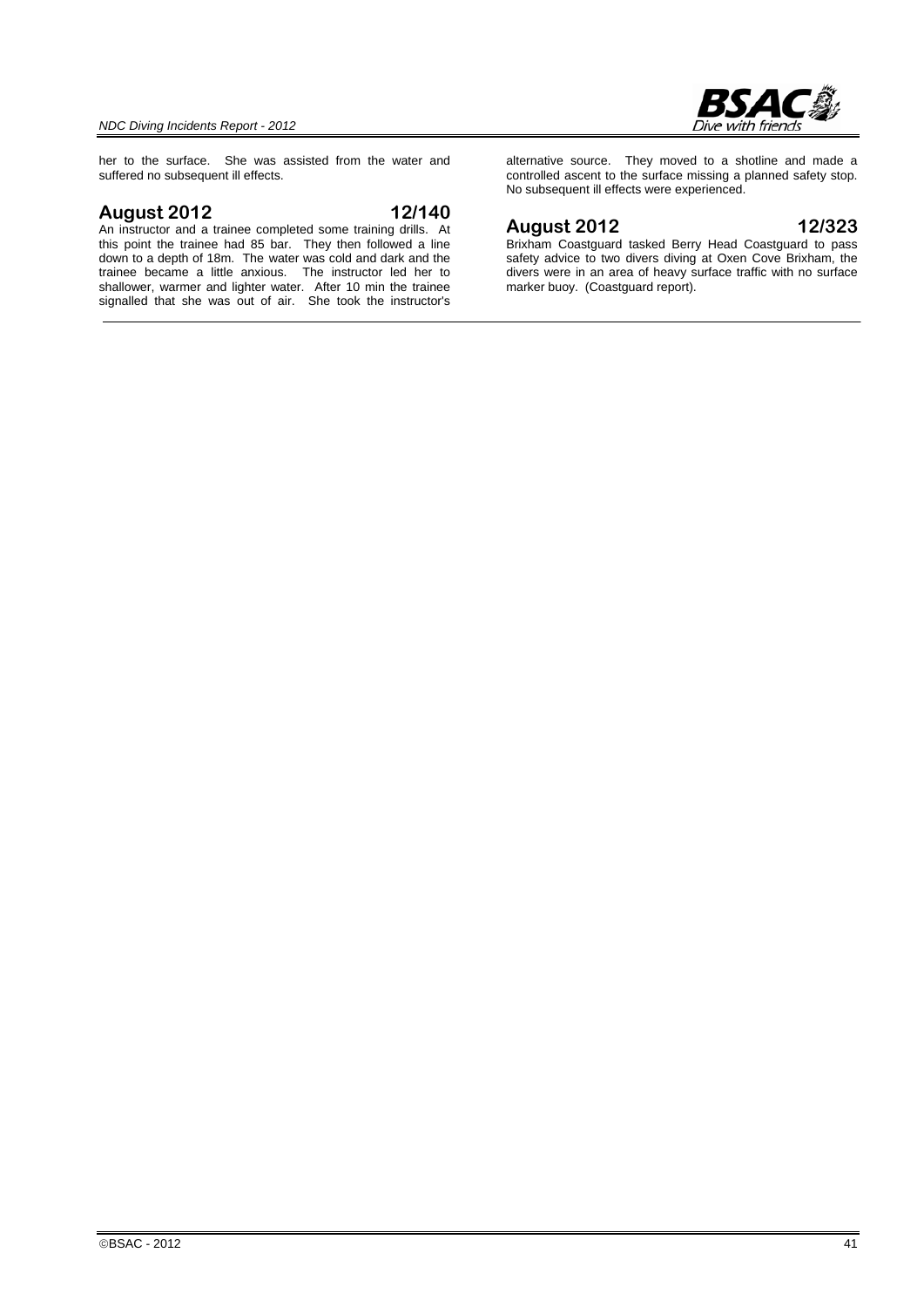

# *Equipment Incidents*

### **October 2011 12/223**

A pair of divers conducted a dive to a maximum depth of 55m using trimix 18/40 as bottom gas. During ascent, at a depth of around 38m, one of the divers experienced his regulator becoming tight indicating a problem. The diver changed to his second regulator on his manifolded twin-set which did not appear to be delivering gas. The diver then switched to his buddy's spare regulator. The pair then ascended to their first decompression stop at 32m where the diver switched to his nitrox 32 decompression mix. The diver and his buddy completed all decompression stops including an additional 5 min at 4.5m using nitrox 80. After exiting the water the diver checked his equipment and found that his manifold valve was not open enough to allow gas to flow between the cylinders and one cylinder was empty. On opening the valve gas flowed into the open cylinder. The diver tested his spare regulator on a second dive and found it hard to breathe from in the minus position but much easier once in the plus position. The diver concluded that he had not fully switched it to the plus position when changing regulators. Neither diver suffered any ill effects.

#### **October 2011 12/007**

Two trainee divers with their instructor and a supervising diver were conducting a training dive at a depth of 6m. After a duration of 28 min one of the students experienced a free flow from his BCD inflator hose. The supervising diver took him to the surface using a controlled buoyant lift and then they both returned to shore. The instructor surfaced with the second student and also returned to shore. The BCD was changed for a spare one and the group returned to the water to compete a weight check and weightbelt removal. On inspection the low pressure inflator was found to have lost a retainer nut allowing the spigot 'O' ring to fall out causing the free flow.

### **October 2011 12/046**

A pair of divers were at a depth of 30m during a dive where they had reached a maximum depth of 32m. One of the divers experienced a flooding of the loop of her rebreather. The diver switched to her stage cylinder but during this process her mask was dislodged and she was still taking in water. The diver ascended as slowly as possible. Total dive time was 40 min. The diver was given oxygen by the onsite rescue team, which she breathed for 20 min. No ill effects were reported.

### **October 2011 12/021**

During training for an advanced decompression course a diver was on the second dive of the day after a 2 hour surface interval. Towards the end of the dive to a maximum depth of 22m the diver prepared to perform a mid-water DSMB deployment as part of the course. Having ascended from 18m to 15m the diver removed her DSMB from stowage and proceeded to deploy it using her octopus. The octopus stuck and started to free flow; attempts to stop it by turning the mouthpiece down and breathing from it did not work. The diver took the instructor's alternate supply and the instructor turned off the diver's cylinder and then turned it back on again. This stopped the free flow and, after checking gas contents, the diver switched back to her main supply and then completed the exercise including simulated decompression stops at 6m.

### **October 2011 12/116**

A pair of divers were diving on a wreck in a maximum depth of 26m. One of the pair then felt buoyant and realised that her weightbelt had fallen off. She started a buoyant ascent but was able to stop herself by holding onto the wreck. She was then able to get under a large metal plate. She indicated to her buddy what had happened. The buddy secured a line to the wreck and went to look for the weightbelt. Unable to find it he ran the line back to the shotline and secured it to the wreck along the route. The pair then made their way back to the shotline with the buoyant diver holding on to the line. She was able to use the shotline to control her ascent and they made a safe return to the surface.

#### **December 2011 12/029**

A pair of divers were conducted a training drill for a diving course at a freshwater quarry. The student diver had previously completed a lift and shift exercise without incident. The pair then ascended from their maximum depth of 14m to 10m to practise deploying a DSMB mid-water. The student deployed the DSMB successfully without incident but then, as he went to stow his alternate source, it began to free flow. The student attempted to stem the free flow by breathing off it and pressing the purge button. The free flow would not stop and so the pair made a direct ascent to the surface, with the instructor making his alternate source available if required. At the surface the student inflated his BCD. On surfacing the student had 30 bar remaining in his cylinder and this ran out whilst they swam back to the shore.

#### **December 2011 12/032**

An assistant instructor and student entered the water to conduct training for a simulated decompression dive. Following a dry run on shore the pair descended a shotline to 10m. The instructor then demonstrated the use of a reel for a distance line. During deployment the line became entangled in the reel. The line was untangled without the need to cut the line and the lesson was aborted. The divers continued with an uneventful scenic dive.

#### **January 2012 12/051**

A pair of divers conducted a dive to a maximum depth of 48m. One diver was using a single 15 lt main cylinder with a 3 lt pony both of which were charged to 232 bar. His buddy was using independent 300 bar 10 lt cylinders and carried a 7 lt stage with nitrox 63. After 6 min at their maximum depth, spent taking pictures, the pair started to ascend at an angle up a wall. At a depth of around 45m the first diver's regulator began to free flow, slowly at first but becoming progressively worse. The diver switched to his alternate source from the same first stage and both started to ascend. The diver's buddy released the diver's pony regulator and got him to switch to it. He then turned off the main cylinder and after waiting a short while turned it back on again but it continued to free flow and so it was turned off again. At around 30m the diver switched to his buddy's spare 10 lt regulator. As the pair cleared the wall at a depth of around 25m they swam to a shotline a short distance away. At 18m the buddy indicated to stop to allow him to complete a deep stop required by his computer then both continued to ascend to 5m to conduct a 3 min safety stop. At this stop the buddy handed over his 3 lt stage which the diver switched to. The buddy then switched from his primary cylinder, which was now down to 60 bar, to his secondary that the diver had been using, which had 160 bar remaining. The pair then surfaced and the diver orally inflated his BCD whilst his buddy supported him. Both divers signalled OK and swam back to the shore, neither suffered any ill effects. The affected regulator was swapped and a subsequent dive carried out without incident.

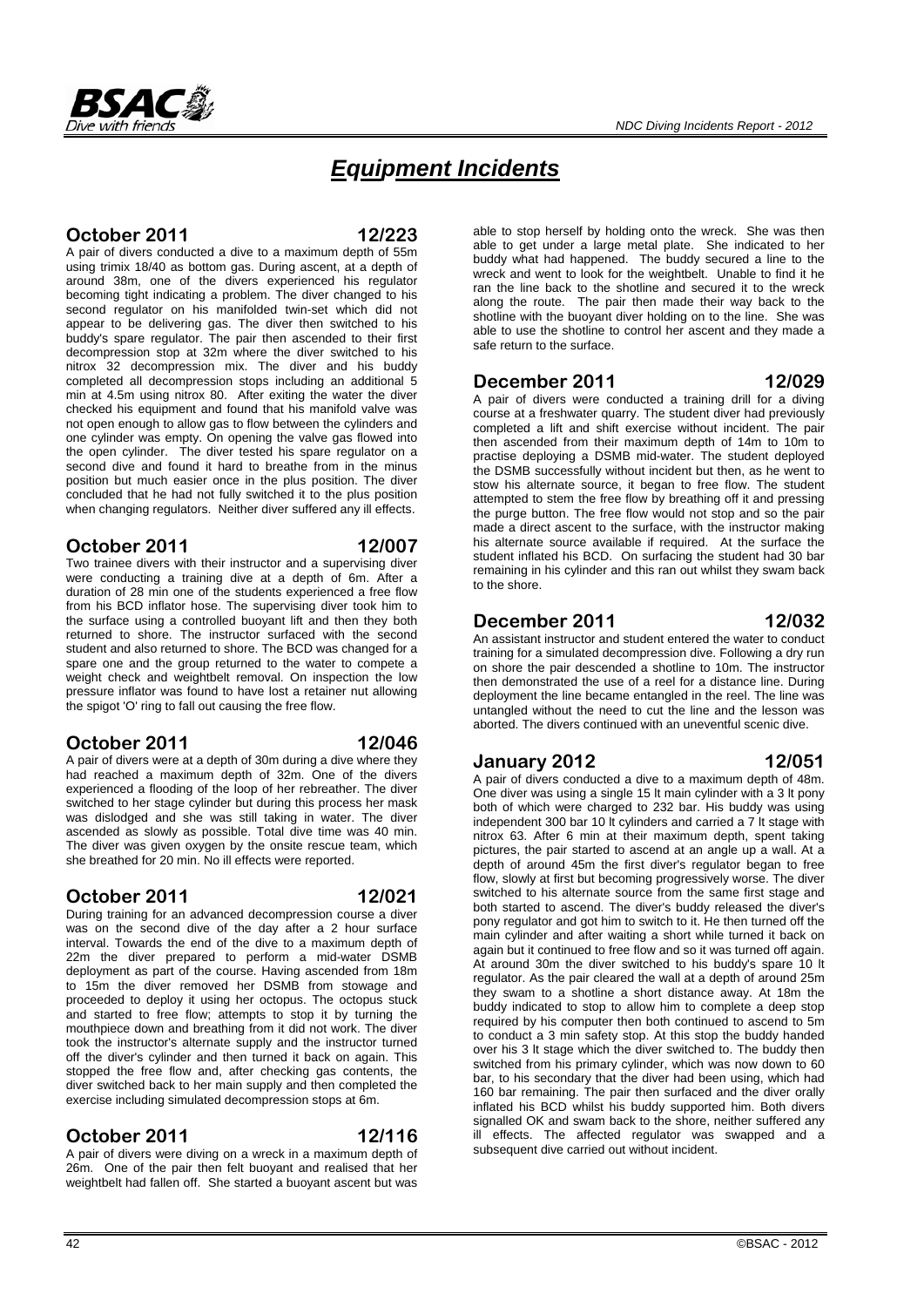#### **February 2012 12/039**

A pair of divers were at the deepest point of their dive at 19m when one of the divers experienced a free flow. The diver attempted to stop the flow by breathing out and hitting the regulator but neither worked. The diver checked his gas contents at that time which read 150 bar and shortly after this had reduced by 10-20 bar. The diver took his buddy's alternate source and the pair conducted an ascent to the surface. The ascent was a little fast at first and then the pair descended again. The re-descent caused the divers' computers to require a decompression stop at 6m. The pair started to ascend again and had drifted to a fixed line and so used this to help to control their ascent. The pair also experienced problems with the donated alternate source as the hose was too short. The short hose made access to the BCD controls more difficult and resulted in the mouthpiece almost being pulled out on more than one occasion, adding to the divers' discomfort. The pair reached 6m and conducted the required decompression stop plus a 3 min safety stop. They then surfaced, the free flowing cylinder was switched off and the diver's BCD inflated orally. The diver's cylinder contents read zero but there was still some residual pressure remaining in the cylinder and the regulator first stage had not flooded. The buddy's contents read 100 bar at the conclusion of the dive. Total dive time was 18 min.

#### **March 2012 12/059**

Following an uneventful first dive, on a wreck, to a maximum depth of 24m for a total duration of 40 min, including a safety stop at 6m for 3 min, a pair of divers entered the water, after a surface interval of 2 hours, to dive an offshore pinnacle. The pair descended down a wall to a maximum depth of 32m and, after a few minutes, ascended to around 25 to 22m for approximately 15 min. One of the divers started to notice increased buoyancy and that the shoulder dump on her drysuit was continually dumping gas. She also noticed that she had less gas remaining than she expected. The diver had recently had her suit serviced and so did not consider that it could have been the problem at the time. The pair decided to ascend and at 12m the diver struggled to control her buoyancy, she was also being affected by a heavy surface swell. At this point her gas contents was down to 60 bar. The diver tried to deploy her DSMB but abandoned it when her gas supply went to zero. She went to switch to her pony regulator but found that there was no gas available from that either and so she finned for the surface. On surfacing the diver started to panic because she felt she had no means of inflating her BCD, forgetting that she had an emergency cylinder fitted. The diver signalled the boat which started to approach immediately. She tried to release her weightbelt but was unable to find the release because she was wearing new mitt style gloves, which she was unaccustomed to. The diver was unable to orally inflate her BCD because she was struggling to stay afloat and to breathe having taken in a little water on the surface. Once the boat was alongside she managed to climb onboard and was placed on oxygen for 30 min. The diver had missed 2 min of safety stops but, other than being shaken and exhausted, suffered no ill effects. Her buddy completed her safety stops and surfaced unaware of the problems experienced by her buddy. Subsequent examination of the equipment identified that the diver's drysuit inflator hose had not been included in the servicing and had been sticking on causing the buoyancy problems and unexpected depletion of gas. In the rush to enter the water on the pinnacle the pair had omitted a buddy check that could have identified that the diver's pony cylinder had not been turned on.

#### **April 2012 12/077**

A rebreather diver had taken a sabbatical from rebreather diving for 14 months due to problems obtaining oxygen cells and had returned to open circuit diving in the intervening period. The diver had done a number of build up dives having returned to

using his rebreather, both in the pool and then at an inland site, gradually building his experience back up to 40m in preparation for diving over Easter. The diver had prepared his rebreather the night before and completed a single dive without incident on the first day, including deploying a DSMB without assistance. Once back onboard the boat the diver did not have any problems other than feeling a little tired. He did not have any symptoms but was glad to be back onboard as he hadn't enjoyed the dive. On returning to his accommodation the diver stripped down his rebreather in order to change the scrubber material and dry out the unit head. In doing so the diver noticed that he had previously omitted to fit the scrubber canister O ring. This may have allowed some CO2 to bypass the scrubber during the dive. The diver had not encountered any headache, breathlessness or any other ill effects during the dive.

### **April 2012 12/101**

Two divers were at a depth of 21m when the regulator of one of the pair started to free flow. The diver was unable to stop the free flow. His buddy gave him his alternative source and turned off the relevant cylinder. When the valve was re-opened the free flow continued. The divers then made a normal ascent using the alternative source. No subsequent ill effects were experienced. The regulator had been recently serviced. The diver adjusted the regulator and conducted two further dives without problems. The water temperature was 7 deg C.

#### **April 2012 12/214**

A few minutes into a dive, at a depth of 10m, a diver began sucking in water through his regulator. The diver switched to his own alternate source but was unable to get any gas, although, after checking later, the alternate source worked correctly. The diver reached for his pony cylinder regulator but inadvertently picked up his main regulator again and again took in more water. The diver then signalled out of gas to his buddy who was only a metre or so away and she swam towards him and donated her pony regulator which the diver was able to breathe from. The diver continued to breathe from his buddy's pony until his breathing had settled and then the pair conducted a normal ascent and were recovered by their cover boat. On subsequent inspection the main regulator showed that the cover and diaphragm had parted company with the regulator. The alternate source was found to be working fine on the surface.

#### **April 2012 12/079**

An instructor was with a group of trainees at a depth of 16m. He noticed a diver from a separate party swimming by; this diver's weightbelt had slipped down over his hips and looked like it would fall off. He indicated the problem to the diver and the diver's own instructor came to assist. The belt slipped down to the diver's knees. They assisted him to a shotline and used this to make an ascent. During the ascent the weightbelt became completely detached from the diver. They made a safe ascent to the surface. It later transpired that the rescuing diver had assisted this same diver to adjust his weightbelt earlier in the dive.

### **April 2012 12/067**

A pair of divers conducted a dive to a maximum depth of 36m for a total duration of 33 min. One of the divers was using twin 12's setup Hogrithian style [sic] and the regulators had been lying unused for several months. The pair ascended from the maximum depth to a 6m shelf and the diver prepared to practice DSMB deployment as planned. The DSMB CO2 canister failed to fire and so the diver switched to his necklaced backup regulator to prepared to deploy using the long hose primary regulator. The primary regulator started to free flow and, after initial attempts to stop it failed, the diver shut down the right hand post and signalled the problem to his buddy. The

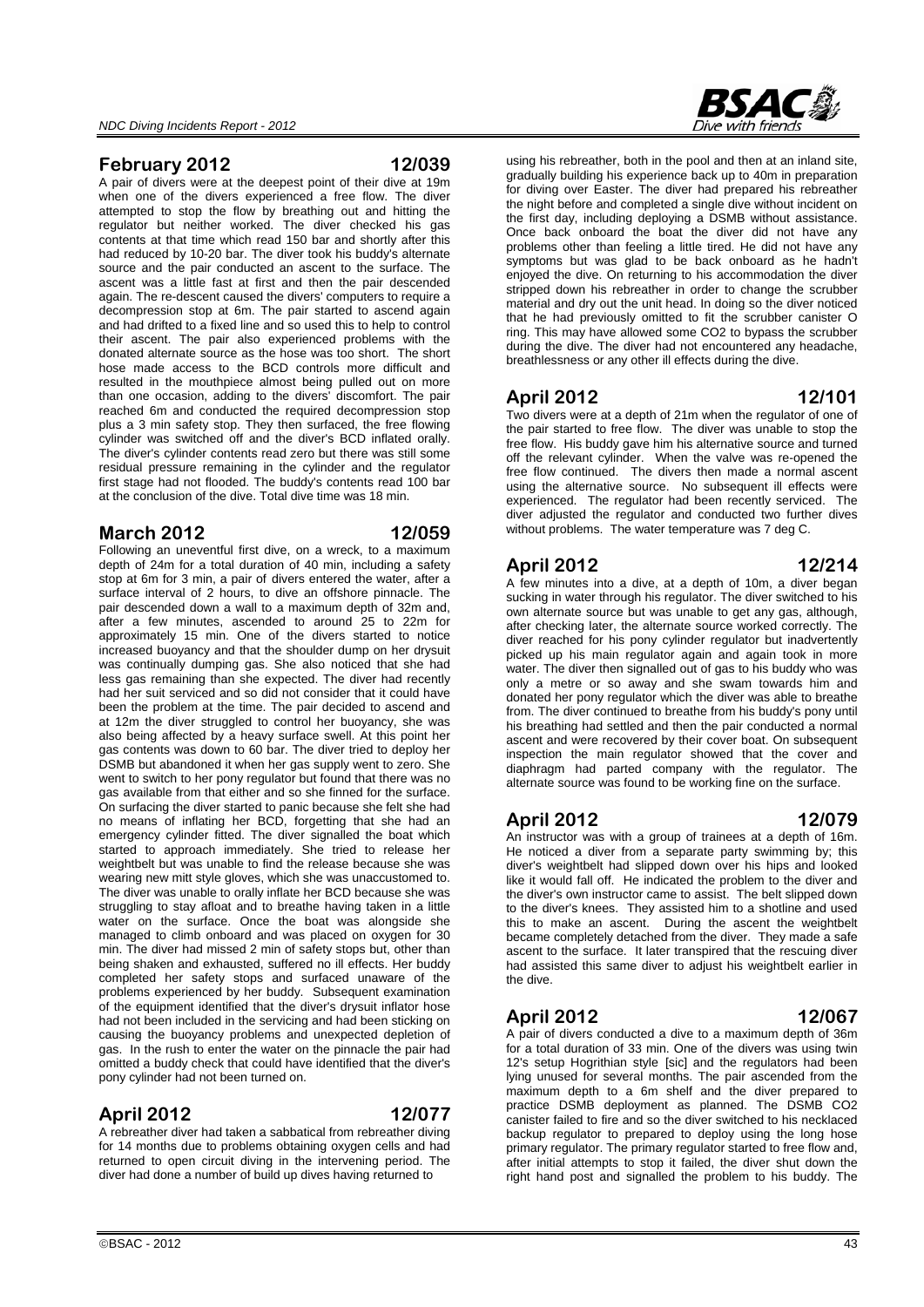

diver then sent up the DSMB using oral inflation and terminated the dive.

#### **June 2012 12/226**

A diver was preparing to dive and had kitted up on a bench. As he stood up his pony cylinder fell off the cylinder on his back and crashed to the floor behind him. There was a hissing of escaping air and so the diver de-kitted and waited for the hissing to stop before inspecting the damage. The A clamp was found to have taken the brunt of the fall and had been damaged allowed gas to escape. The diver packed away the damaged pony and regulator and continued the planned dive with his main cylinder only, which was undamaged. On further inspection the pony clamp was found to have a fault which meant that despite attaching with a secure sounding 'click' the lugs did not seat fully and the pony could slip out. The clamp was returned to the manufacturer who removed the design from sale and produced a more secure design. The diver was provided a replacement free of charge.

#### **July 2012 12/134**

A pair of divers conducted a wreck dive to a maximum depth of 23m. One of the divers had just under 50 bar remaining in his twin 10 lt cylinders as they deployed a DSMB for their ascent. This diver then noticed that his regulator was becoming hard to breathe from. He checked his pressure gauge and it read about 40 bar. He took his buddy's octopus and they ascended to 6m where they conducted a 3 min safety stop. The buddy switched to his pony cylinder to conserve his air supply. The diver switched back to his own regulator to see if he had in fact run out of air; the regulator was still hard to breathe from but it continued to supply air and the pressure gauge still indicated 25 bar when they reached the surface. No subsequent problems were experienced with this equipment and, when tested, the pressure gauge was found to under-read by 5 bar. No cause was given for the regulator problem.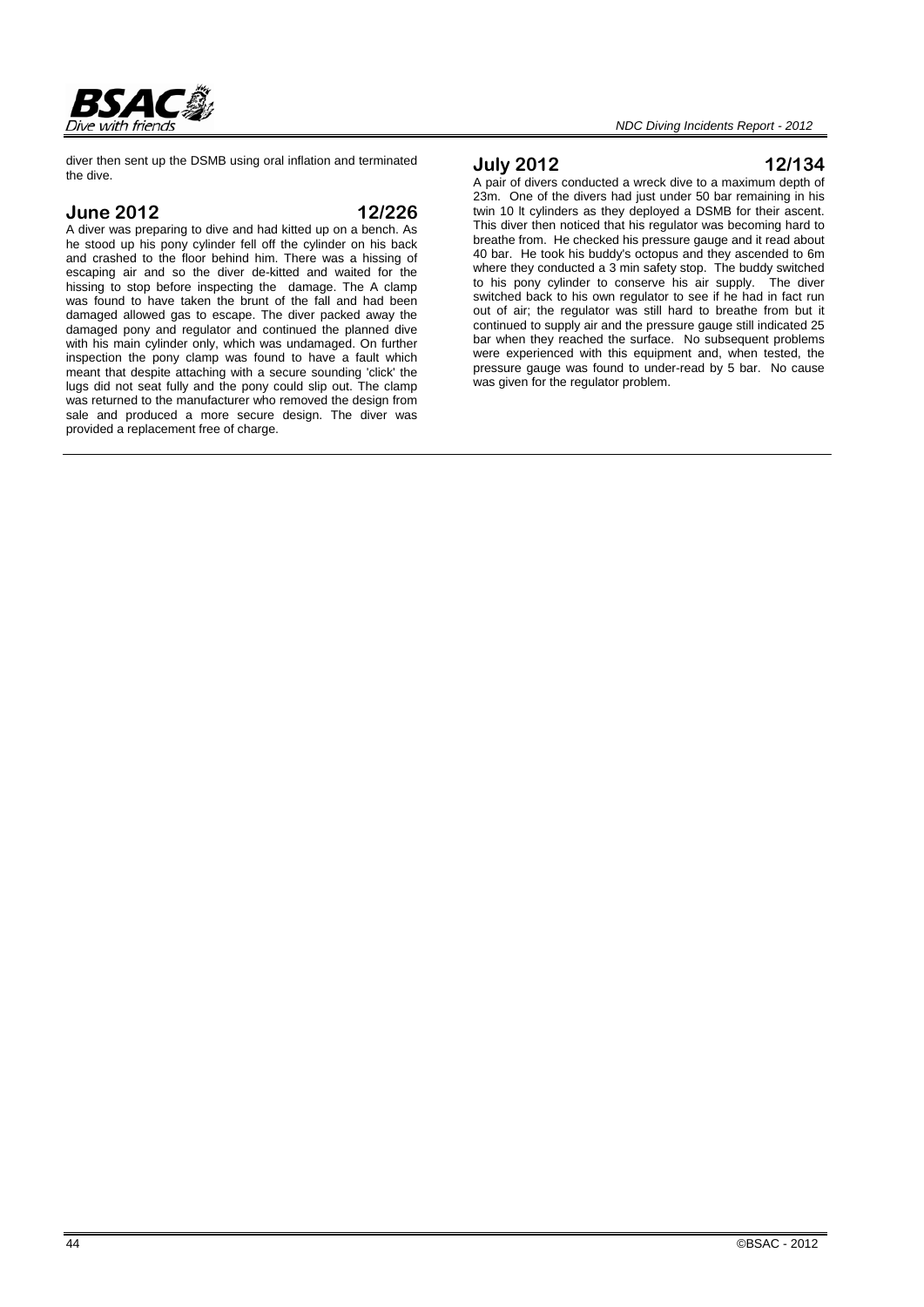

# *Miscellaneous Incidents*

#### **October 2011 12/236**

Clyde Coastguard received a call from a local vessel reporting seeing two divers south of Largs pier. The informant was just leaving the pier at Largs and just at the Gogo Burn south of Largs pier, he reported that "there are two divers with full kit going into the water they looked as though they were struggling a bit to get under, the wind is 20 knots in a south west direction here, the divers have no flags up, nobody on the shore, it's a very unusual place for divers to go into the water as there aren't any wrecks or anything there. Just a bit concerned perhaps you could get a Coastguard to have a look." Clyde Coastguard tasked Largs CRT to attend, when they arrived on scene two divers were safely ashore on the promenade, they advised them that they should have had a dive flag and informed Clyde Coastguard of their intention. They have taken the advice onboard, they intend to do another dive this afternoon around the Gourock area at Levan. (Coastguard report).

#### **October 2011 12/049**

A diver was on a training dive at a depth of 6m when his mouthpiece started irritating his teeth. The mouthpiece came out of his mouth and the dive was aborted.

#### **March 2012 12/346**

Lifeboat launched to assist dive boat. False alarm. (RNLI report).

#### **March 2012 12/254**

Portland Coastguard received a call from a dive boat to report that one of the divers was caught below the surface in fishing net. The diver managed to cut himself free and was recovered safely to the dive boat. (Coastguard report).

#### **April 2012 12/261**

Brixham Coastguard tasked Berry Head Coastguard and Torbay RNLI inshore lifeboat to a report of two divers possible overdue from a dive from Brixham Breakwater. The lifeboat located divers and confirmed both alright and unaware of the incident. FAGI. (Coastguard & RNLI reports).

### **April 2012 12/264**

Portland Coastguard received a call of a possible diver in difficulties; a vessel approached and recovered the diver. FAGI (Coastguard report).

### **April 2012 12/268**

Belfast Coastguard received a call reporting an overdue dive boat, which left Ballycastle to dive HMS Drake, the divers kitted up at 14:30 hoping they would be back at 18:00, the RHIB had eight to ten people onboard. The vessel returned to harbour. FAGI. (Coastguard report).

#### **May 2012 12/271**

Falmouth Coastguard was passed a 999 call which was originally received by MRCC Dover reporting a possible overdue diver at Mullion Cove, Cornwall. Porthoustock CRT was tasked to attend Mullion Cove and establish the safety of the party. Dover received a second call confirming the divers were all safely ashore, CRT made contact with the party and collected details. (Coastguard report).

### **May 2012 12/272**

Brixham Coastguard tasked Plymouth Coastguard, Plymouth RNLI inshore lifeboat and police launch Paul Trevis to search the surrounding area of Devil's Point after a diver SMB was picked up by angling vessel Tee Jay. Nothing untoward found. (Coastguard & RNLI reports).

#### **May 2012 12/120**

A group of divers were on their way to a dive site when they heard a Coastguard radio message asking for assistance for two canoeists who were in difficulties. They found them on some rocks. The sea condition was rough and divers entered the water to assist the canoeists to the boat. The water temperature was 11 deg C, the canoeists had no protective clothing and one lifejacket between them. Both were suffering from the cold and steps were taken to keep them as warm as possible. The Coastguard was informed and the canoeists were taken to the shore. The party were met by a paramedic who took over from the divers. A lifeboat arrived and recovered the swamped canoe.

### **May 2012 12/225**

A pair of divers descended to a wreck at a maximum depth of 35m. On reaching the wreck the divers noticed that the wreck had a large amount of fishing lines and ropes fouling it and visibility was poor at around 1m. One of the divers speculated afterwards whether they should have aborted the dive at that point but rationalised that they hadn't perhaps due to narcosis. The pair continued over the deck and slowly made their way around the superstructure. The pair came across a lifting bag attached to the shotline, which was floating above a hole in the deck that the shotweight had dropped into. Although not tasked to do so one of the divers decided to inflate the lifting bag and send the shotweight to the surface as they were close to completing their dive time. After doing so his gas contents had dropped to around 100 bar. The diver indicated to his buddy to ascend to which the buddy agreed. As the ascent started the diver discovered that the lanyard attached to his torch had become entangled in fishing line and removed his line cutter to cut it, assisted by his buddy. The diver then discovered that his fin had become entangled and he noticed the whole surrounding area was festooned with fishing line and rope. The diver's breathing rate began to increase, he lost buoyancy control and his mask flooded but his buddy was able to cut him free and he floated upwards. The diver then 'bounced' between 28m and 19m before regaining control at 20m. The diver looked around for his buddy but could not see him and decided to continue his ascent rather than risk increasing his decompression penalty looking for him in the poor visibility. The diver conducted 6 min of required decompression stops at 6m and surfaced after a total dive time of 29 min. The buddy had become entangled himself but had managed to cut himself free at the cost of the loss of his pony cylinder and he surfaced safely but was somewhat shaken. He was back in the boat by the time the other diver surfaced. The diver lost his torch as a result of the entanglement.

#### **June 2012 12/286**

Holyhead Coastguard was made aware of two divers who were apparently in difficulties at Trefor beach Gwynedd. The divers struck the pier, and were holding onto it in rough sea conditions, a vessel assisted one diver, the other made it to shore unaided, an off duty first responder assisted one of the divers who was taken to hospital for examination. (Coastguard report).

 $\circ$ BSAC - 2012  $\qquad \qquad \qquad$  45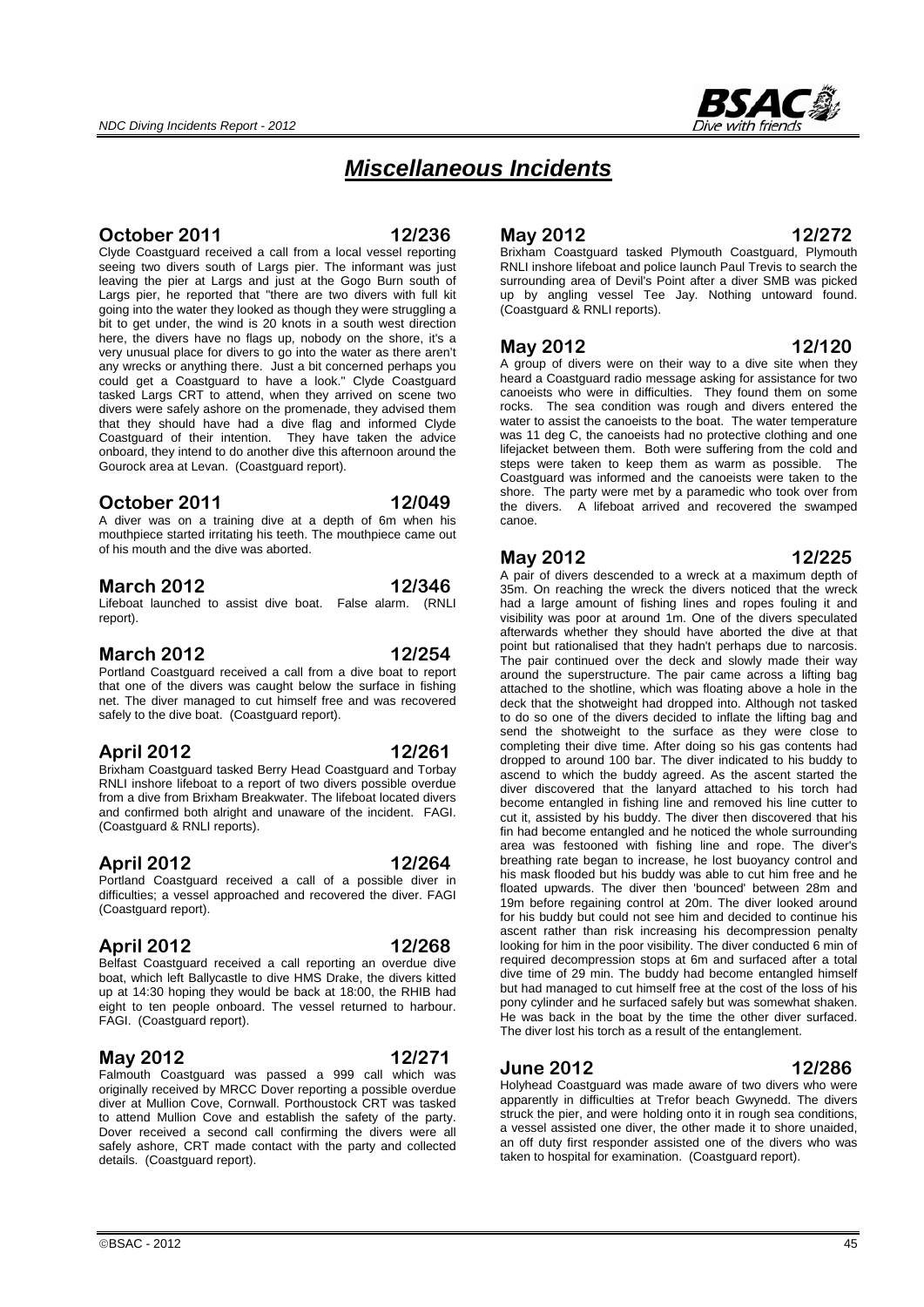# RSAC

#### *NDC Diving Incidents Report - 2012*

#### **July 2012 12/294**

Falmouth Coastguard tasked Penlee inshore lifeboat to a report from a shore contact that a dive RHIB had broken down off Low Lee buoy. The ILB arrived on scene and confirmed that there was no problem and that the RHIB had not broken down. FAGI (Coastguard & RNLI reports).

#### **July 2012 12/296**

Yarmouth Coastguard received a report from Sheringham lifeguard that two divers were having difficulty regaining the shore, a lifeguard on a paddle board went out and assisted them in, lifeguards did not require RNLI or Coastguard assistance. (Coastguard report).

#### **July 2012 12/353**

Two lifeboats launched to locate missing diver(s). False alarm. (RNLI report).

#### **August 2012 12/314**

Forth Coastguard was called by St Abbs inshore lifeboat to report they were self launching to a report of a diver in difficulty near St Abbs harbour. MRCC Forth dispatched Eyemouth Coastguard to assist and alerted ARCC for info. The lifeboat recovered the diver to shore and reported although exhausted, he required no medical attention. Evemouth Coastguard later confirmed this to be the case and ops terminated at 1228 UTC when units were stood down. (Coastguard report).

#### **August 2012 12/320**

Brixham Coastguard made enquiries and a Ministry of Defence launch was dispatched when two divers failed to notify their shore contact after their dive at Eastern Kings, near Smeatons Pass, Plymouth and were reported overdue. The divers arrived home prior to units arriving on scene. (Coastguard report).

#### **September 2012 12/156**

A dive boat heard a radio call concerning a climber in distress on the shore nearby; they offered assistance. On arrival they found the climber had dislocated his shoulder. He was about 5m up the cliff, above the entrance to a small cave. The climber's companions fitted him with a harness and he was lowered down into the boat. A helicopter arrived and the boat was directed to a small ledge where the casualty was picked up by the winchman and flown to hospital.

#### **September 2012 12/333**

Full set of dive gear found on wreck of the Ethel, condition indicated that it had been there for some time. (Coastguard report).

#### **September 2012 12/341**

MRCC Brixham tasked Torbay Coastguard to investigate the report of two divers possibly in difficulties off Hopes Nose, Torquay. Coastguards confirmed the two objects were marker buoys. False alert, good intent. (Coastguard report).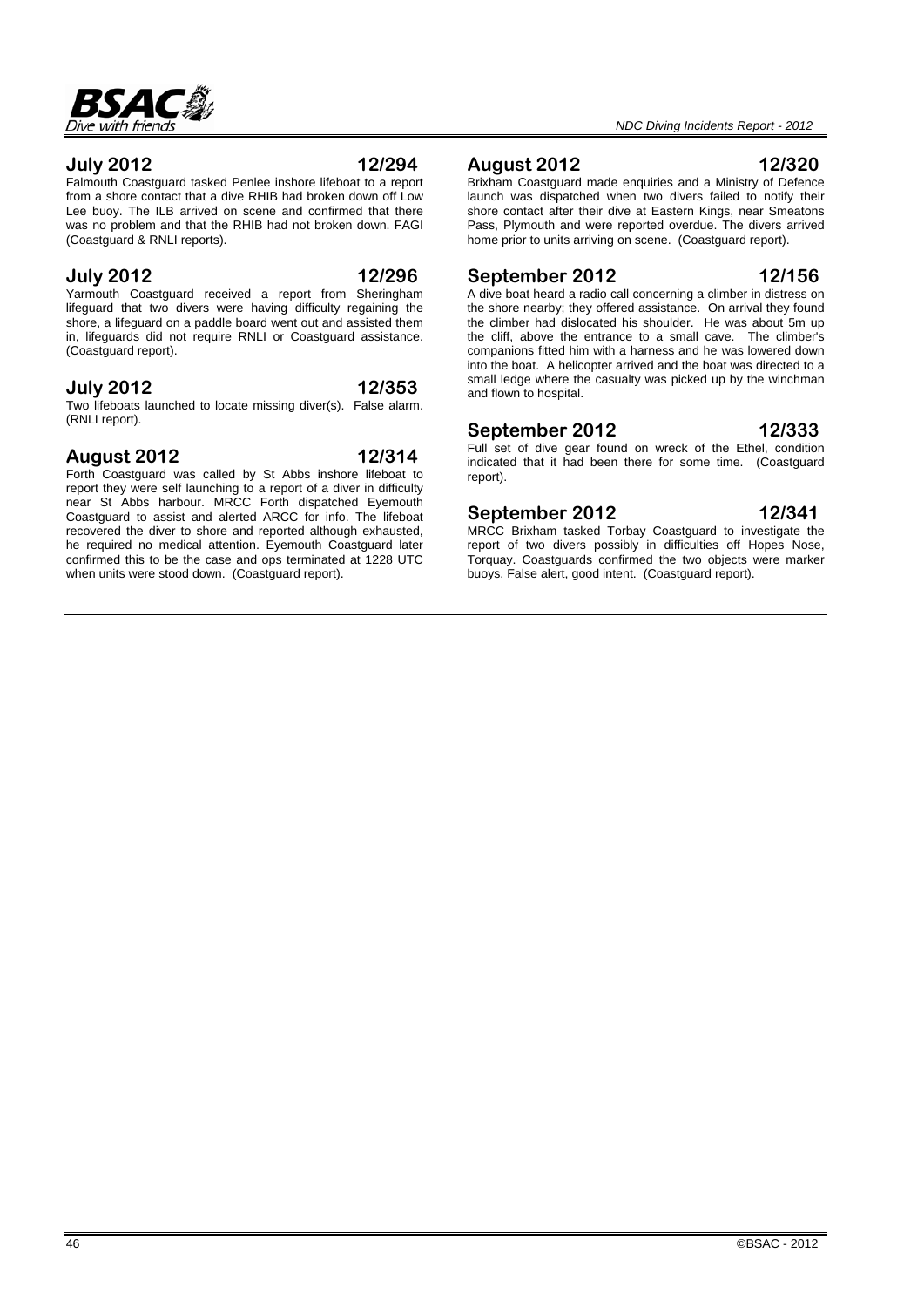

# *Overseas Incidents*

# *Fatalities*

#### **November 2011 12/088**

Three divers entered the water and started their descent. They planned to dive to 112m to the bridge of a wreck. One of the three experienced difficulty clearing his ears and they stopped at both 5m and 10m. This diver got to a depth of 15m, experienced more ear problems and ascended back to around 13m. At this point he signalled that he would abort the dive and that the other two should continue without him; this they did. The lone diver failed to return to the surface. It was some time before the party realised that this diver was missing. An extensive search was conducted involving boats and helicopters but the missing diver was not found. It is believed that this diver started his descent with nitrox 50 and would have switched to trimix 10/70 at around 20m. He was using a rebreather. There was a suggestion that he may have suffered hypoxia.

#### **January 2012 12/052**

Three divers completed a dive to a maximum depth of 30m and a total duration of 45 min including a 3 min safety stop at 5m. All three divers had used nitrox 32 with one diver having his computer set to 28% for additional conservatism; his buddies' computers were set to 32%. The three had descended the boat's mooring line and swum into a slight current for the first part of the dive and then drifted slowly back to the mooring line on their return; all had got slightly cold towards the end of the dive. After surfacing and regaining their boat they removed their equipment and the diver also removed his suit and re-entered the water to relieve himself which was his normal practice. All the divers dried themselves and changed into dry clothes. The diver took his thermos flask and went and sat on a bench for a cup of tea but subsequently fell over and became unresponsive. CPR was started and the oxygen kit prepared. The boat was released from the mooring line and an emergency call made whilst the boat headed back to harbour. CPR continued during the return to harbour and the boat was met by an ambulance. The ambulance crew came aboard and checked for vital signs asking for CPR to continue whilst this was being done and the diver was being prepared for evacuation. The diver was taken to hospital but did not survive. A subsequent post mortem identified that death had occurred from a burst artery close to the heart.

#### **March 2012 12/009**

A student on a rebreather course was at a depth of 30m with an instructor and a fellow student. 30 min into the dive the diver signalled that he had a problem and seemed to have trouble breathing. The diver was taken to the surface whilst continuing to struggle to breathe. The diver was made buoyant on the surface and shortly after lost consciousness. The diver was recovered back onto the boat where CPR was carried out whilst the boat returned to the shore (40 min approx.). The diver was taken to hospital but did not recover.

#### **April 2012 12/010**

A diver, who had not dived since gaining his initial qualification fifteen years previously, had been undertaking refresher training in the pool over the winter. The diver had conducted an uneventful and enjoyable dive earlier in the day to a maximum depth of 8m for 15 min. After a surface interval of 2 hours and 20 min the diver entered the water with an experienced buddy with a plan to dive to a maximum depth of 8m for 30 min. On entering the water some time was spent adjusting buoyancy before descending and commencing the dive. Approximately 7 min into the dive the diver was seen ascending slowly towards the surface whilst he was swimming along. His buddy followed him to the surface where the diver indicated that he was having difficulty breathing. The diver was advised to keep his regulator in whilst his buddy began towing him towards the shore. The buddy could initially hear the diver breathing from his regulator but after towing a short distance the sounds of breathing stopped. The buddy checked the diver who appeared to be unconscious and he began administering rescue breaths whilst towing towards the exit point and shouting for help. An RHIB in the area came alongside and offered assistance. The diver was recovered into the RHIB and given oxygen enriched rescue breaths with chest compressions and the emergency services were contacted. The diver was returned to shore where resuscitation efforts continued for 40 min until the arrival of a rescue helicopter. The diver was airlifted by helicopter to hospital but did not recover.

#### **July 2012 12/110**

A trainee diver conducted a solo dive from the shore. The maximum depth is thought to have been around 7m. He was later seen face down at the surface and the action of the waves washed his body towards the shore. A friend waded out and found him face down with his mask off and his BCD deflated. The emergency services were alerted and the casualty was airlifted to hospital where he was declared dead. There was some suggestion that a medical event may have been involved.

### *Decompression Illness*

#### **November 2011 12/036**

A diver conducted a series of dives on a diving holiday. He undertook a dive using nitrox 28, to a maximum depth of 36m, for a duration of 47 min with 16 min of stops at 3m to clear his computer; the computer was set for diving on air. Following the dive, the diver had lunch and felt progressively unwell including symptoms of migraine, headache, dizziness and tingling and numbness intermittently in his left buttock. The diver took paracetamol and went to bed for 2 to 3 hours by which time he felt better. Another member group had commented to others that the diver had been suffering stomach cramps and migraines. An examination of the diver was inconclusive but a history revealed that the diver had experienced the same symptoms following a second dive of the day ever since he had started diving in 2004 with symptoms starting within 30 min of surfacing. The diver was advised not to dive for the remainder of the holiday and to consult his GP and a medical referee on his return home. The diver was seen by a medical referee who advised referral for a PFO test. The test revealed the diver had a PFO and he was awaiting a closure.

#### **January 2012 12/037**

A diver had completed two dives the previous day on a diving holiday. On the second day the diver completed a dive to 27m for 55 min duration followed 86 min later by a dive to 22m for 56 min total dive time. 60 min after surfacing the diver became unstable and felt nauseous. The diver reported his symptoms to the dive guide and was immediately put on oxygen and given water to drink. A recompression chamber was contacted and

#### $\odot$ BSAC - 2012  $\ddot{\hspace{1cm}}$  47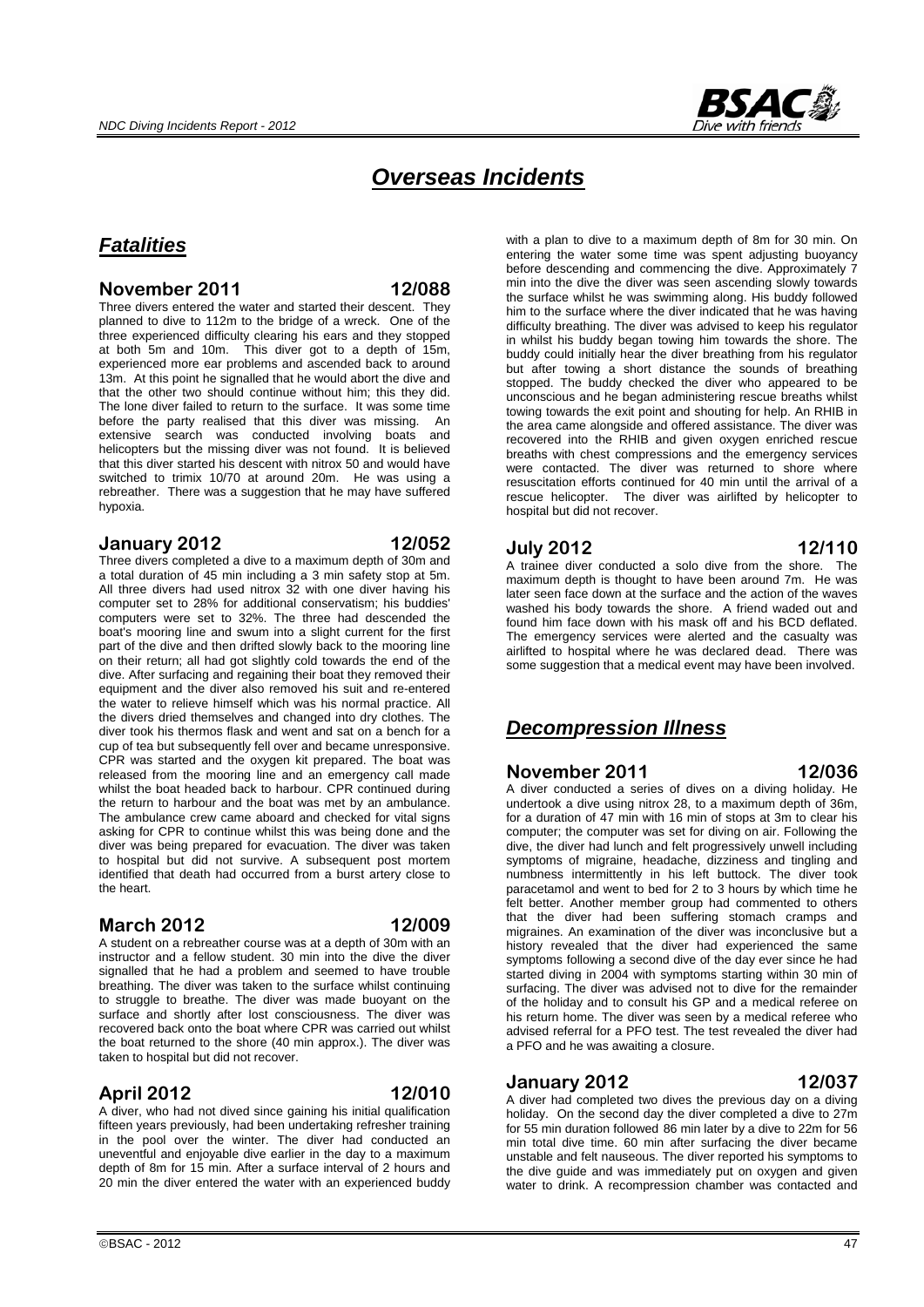

the diver was transported to the chamber arriving 75 min after the onset of symptoms. The diver spent 2 hours in a chamber where he received recompression treatment on oxygen with air breaks. The diver suffered no lasting effects.

#### **May 2012 12/085**

A pair of divers were diving a wreck at a depth of 66m. Both were using rebreathers and trimix and planned a run time of 20 min and total dive time of 60 min. Approximately 14 min into the dive the mouthpiece of one of the divers detached from the integrated bailout valve (BOV) and the loop fell away, it flooded and the diver inhaled water. The diver tried to reattach the mouthpiece and switch to the bailout open circuit supply but inhaled more water. He abandoned the BOV presuming he had not fully switched the valve and found the mouthpiece still in his mouth which he removed. The diver then switched to his alternate integrated BCD mouthpiece and, after a couple of attempts to reach it, managed to breathe from it but found it difficult as he was hyperventilating and felt it was very stiff. The diver signalled his buddy, who had seen the original problem and knew the diver had inhaled water, and he took the offered bailout regulator. This regulator had a free flow control device on it, which the diver was not aware of, and it was switched off so the diver was unable to obtain a breath from the regulator. The diver handed it back to his buddy for him to switch on, which he did, and returned it. The diver was now able to breathe but the added delay and further inhaled water meant he was breathing rapidly and starting to panic. Both divers were now concerned about the limitations of bailout gas available from the buddy's 7 lt bailout cylinder and so started an ascent. The diver began finning hard to initiate the ascent, whilst his buddy prepared to deploy a DSMB. The buddy dropped his DSMB and then took the troubled diver's DSMB but dropped this as well in the confusion as the pair were surrounded by a large amount of bubbles. The pair made an ascent direct to the surface missing 14 min of required decompression stops. The diver switched from his buddy's hypoxic bailout gas to his own oxygen bailout. The diver relaxed face down in the water trying to calm down but his buddy tried to lift him up. He signalled that he was OK and indicated for his buddy to go onto oxygen. The buddy then shouted for the cover boat and began swimming for it as he was experienced a burning pain in his shoulder and upper chest. The cover RHIB came alongside and recovered the divers. Oxygen and water were provided, a call was made to the Coastguard and the boat began to make way back to port. The buddy began vomiting shortly after getting in the boat and this prevented him from drinking and interrupted the breathing of oxygen. The shoulder and abdominal pain subsided within a few minutes. The RHIB returned to shore an the buddy was transferred to a rescue helicopter that had landed nearby. Both divers were transferred by helicopter to hospital where both divers were assessed. Both were found to have lowered core temperatures and the buddy had low oxygen saturation. The buddy then started to develop weakness and numbness in his legs and lower abdomen but was able to walk and had some pain around his right shoulder. The diver displayed no symptoms and so was not recompressed. The buddy was recompressed and the initial treatments were extended due to continued symptoms. At the end of the first treatment the buddy's condition deteriorated and so a further treatment was undertaken immediately. After several treatments over the next few days the buddy continued to suffer serious lower body detriment and he continued to receive treatment including physiotherapy.

#### **July 2012 12/154**

A diver conducted a 91 min dive to 71m including the following stops; 3 min at 15m, 5 min at 12m, 8 min at 9m and 34 min at 6m. 23 hours later he dived to 78m for 82 min with the following stops; 4 min at 21m, 4 min at 12m, 6 min at 9m and 25 min at 6m. 90 min later he conducted a dive to 56m for 89 min with

the following stops; 2 min at 15m, 4 min at 12m, 6 min at 9m and 40 min at 6m. Prior to this dive he felt tired. Towards the end of the dive at a depth of about 30m the diver and his buddy had to reposition the boat's anchor chain and a lifting bag and this involved hard physical work. The diver was using open circuit trimix 13/60. During the ascent, at a depth of 21m, he switched to nitrox 50. At this point he noticed a pain in his left knee and wrist but thought little of it. On surfacing the pain increased and he had a tingling on his skin which felt dry and rough; he sought diving medical advice. 7 hours 30 min later he received recompression treatment and his symptoms were resolved.

#### **July 2012 12/219**

A diver conducted two training dives in a day to 10m for 37 min and 2 hours 8 min later a second dive to a maximum depth of 15m for 34 min using nitrox 32. Some time after surfacing the diver complained to his buddy that he was feeling slightly dizzy. The buddy sat him down and gave him some water to drink (200ml). 40 min later the buddy conducted a casualty assessment as a precaution. It was discovered that the diver had a slight tingling sensation in his left fingertips. The duty medical officer was contacted and the diver was advised to go onto oxygen and be transferred to hospital. The diver was transferred to hospital by ambulance and he subsequently received treatment at a recompression chamber.

# *Illness / Injury*

#### **November 2011 12/023**

A student on an entry level diver training course had completed two dives on the second day of the course to 4m for 59 min and 3m for 31 min after an 80 min surface interval. At the end of the day the diver complained of earache. The following day the diver was seen by medical staff and was informed that he had a perforated ear drum and he was advised not to dive.

#### **November 2011 12/028**

A diver was completing his final sheltered water dive for his entry level course at a depth of 4m. After 24 min the diver indicated he had discomfort in his left ear on descent. The dive was terminated and the diver taken to a medical facility for treatment. The diver was advised not to dive until further notice.

### **January 2012 12/035**

A snorkeler had been snorkelling from a RHIB for 2 hours. On returning to the RHIB the practice was that the Coxswain would hold the diver's right arm, leaving the left arm free to grab the seat pod, and then pull on the count of three. The Cox had a habit of pulling on two and half. The RHIB also had a hard rubber grab handle on the sponson just above the rubbing strip. On being pulled into the RHIB the diver hit his left side on the grab handle cracking a rib. The diver experienced severe pain when sleeping on his left side for a period of two weeks and all pain subsided after six weeks.

# **April 2012 12/233**

Whilst preparing to dive a student diver discovered that the dump valve on her BCD had broken and she changed for a hire BCD. She had broken her mask the previous day and was also using a hired mask. The student and her instructor entered the water and swam through an open tunnel to the outside reef. Approximately 10 min into the dive the pair were at a depth of 18m when the student started to have a problem with her mask, she then suddenly turned to face the reef wall, inflated her BCD and started to ascend. Her instructor grabbed a 'D' ring as there

#### 48 ©BSAC - 2012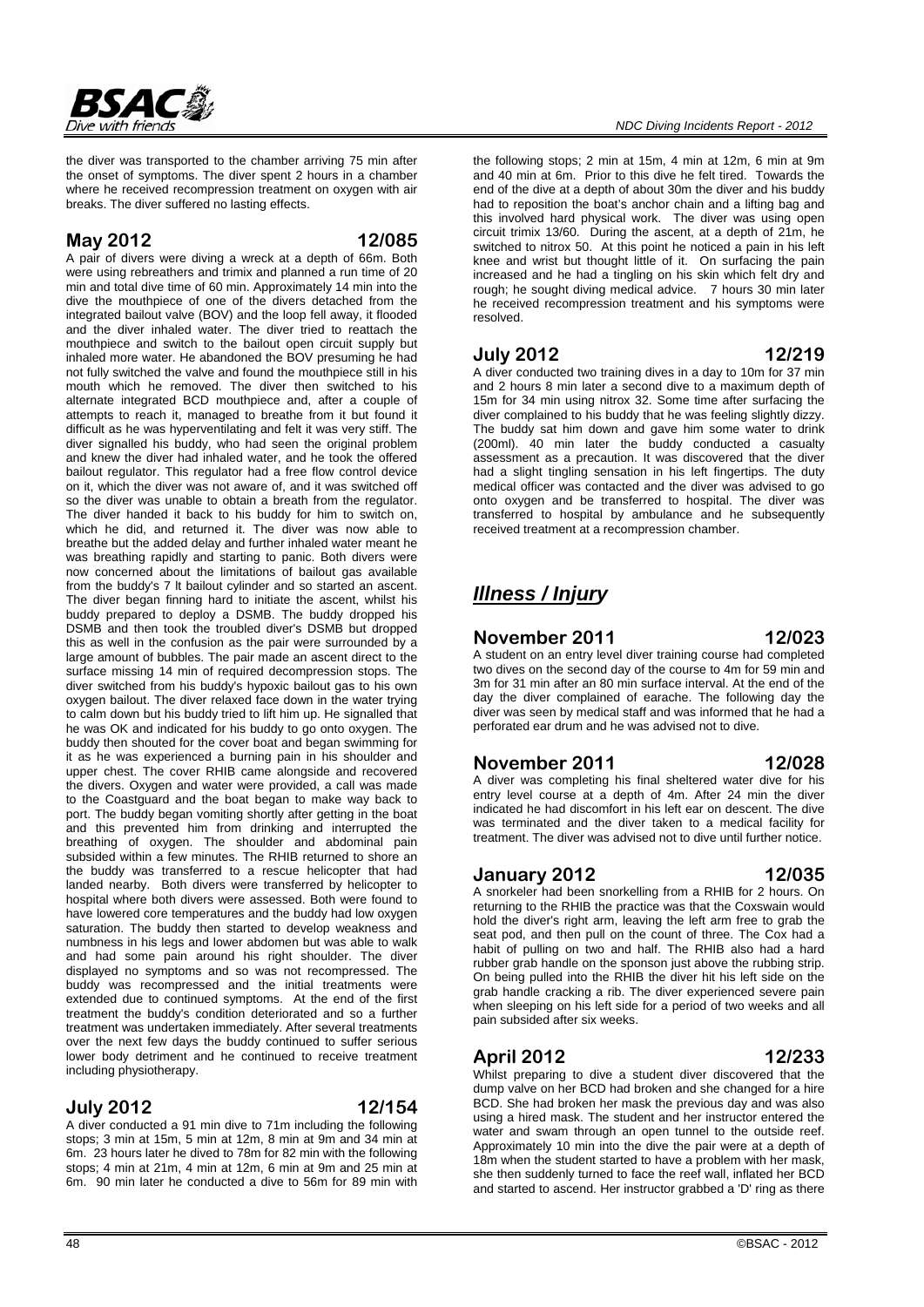#### *NDC Diving Incidents Report - 2012*

was no rear dump on the BCD and dumped her own gas in an attempt to slow the ascent. On surfacing the student said she couldn't breathe but this was due to an over-inflated BCD and once some gas was released she was able to breathe easily. The student explained that she had got mucus and water in her mouth as a result of the leaking mask and didn't know if she could or should swallow it and had panicked but apart from the rapid ascent had suffered no ill effects. The instructor had bloodstained mucus in her mask, sinus pain and pain and deafness in her right ear. The pair swam on the surface to the entrance to the tunnel but because of surface traffic had been advised to swim back through the tunnel underwater. The instructor gave the student her spare mask which fitted and the pair descended to 6m and swam back underwater. On descent the pain in the instructor's sinuses and ear was relieved but returned after their final ascent. The pair did not dive again that day and went sightseeing the following day before flying home the next day with no further problems. The injury to the instructor was implicated in incident number 12/234.

#### **April 2012 12/123**

An instructor and a trainee entered the water and descended a shotline to a depth of 4m. At this point the trainee experienced ear pain. The instructor aborted the dive and brought the trainee to the surface. Subsequent medical examination found no injury and the diver was able to continue with subsequent dives.

#### **April 2012 12/072**

During descent for a planned dive of 31 min to a maximum depth of 15m using nitrox 32, a student on a training course experienced difficulty clearing his ears at a depth of 12m. The student experienced severe pain in his left ear and signalled the problem to his instructor. The instructor terminated the dive and all three divers made a controlled ascent to the surface and were recovered to the boat. On returning to the shore the student sought medical advice and was diagnosed as having a perforated eardrum.

#### **August 2012 12/221**

A trainee diver conducted a training dive to a maximum depth of 4m for 35 min. On surfacing the diver reported having 'pins and needles' in her hands which lasted for 10 min. This was attributed to a tight wetsuit seal and she stated that she often got 'pins and needles'. After a surface interval of 90 min the diver completed a training dive to a maximum depth of 6m and total duration of 40 min without incident. On surfacing the diver reported a pain in her chest. After de-kitting she reported 'pins and needles' in her hands and feet. The diver was taken into shade, laid down and given oxygen. Contact was made with a recompression chamber doctor for advice and, although initially advising DCI was unlikely due to the limited depths, the group were advised to take the student to hospital for assessment. At hospital the student declined blood tests and IV fluids. An ECG and chest x-ray were conducted and showed no abnormalities and the diver was discharged. The diver was advised not to dive again until passed fit by a diving doctor.

### **September 2012 12/159**

Three divers conducted a dive to a maximum depth of 28m. Towards the end of the dive they started back to exit in the area of a sheltered cove. But a current carried them away from the cove and into rough water. They tried swimming underwater but made no headway. At the surface they could not use snorkels because of the breaking seas. They decided to swim to the nearest point on the shore. Once there they were repeatedly thrown against jagged rocks and were unable to climb onto the shore. Two divers eventually made it ashore and came back to assist the third. The third diver had sought

shelter in a small alcove, protected from the action of the sea, but was unable to climb out. Their shore party had seen their plight and called the emergency services. The trapped diver was eventually lifted to safety by a helicopter. This diver was taken to hospital and treated for bad cuts to her hands. Their diving equipment had protected them from more serious injuries from the rocks.

# *Boating and Surface*

#### **October 2011 12/006**

A coxswain covering three pairs of divers responded to another RHIB's coxswain who was waving for assistance. On moving alongside it was reported that the throttle handle had parted from the engine. The RHIB was taken under tow and the divers were subsequently recovered. The disabled boat was towed back to harbour without further incident. The throttle handle was repaired by securing it in place with a locking screw and glue. The repair was effective for the remainder of the trip.

### **October 2011 12/022**

A pair of divers entered the water from the shore for the third dive of the day, in late afternoon, intending to exit at dusk. There was a light swell as they entered over a rocky shore. The pair conducted an uneventful dive to a wreck at a maximum depth of 15m and a total dive duration of 54 min. Towards the end of the dive there was a noticeable swell at 9m and it was increasingly noticeable at 6m. On surfacing, a heavy swell could be observed hitting the shoreline. One diver attempted to exit

and was picked up by a wave and thrown onto rocks by the exit point but managed to hold onto a rail provided. The second diver attempted to assist the first to remove her fins. Whilst doing this the second diver was picked up by a wave and smashed face down on the rock and then swept off back into the sea. The diver checked his mask and regulator for damage; both were intact and functioning. The diver then exited the water and de-kitted himself and then went to assist his buddy from the water. The first diver lost her camera whilst in the swell as it broke away from the lanyard fixing. The second diver's camera was also damaged in the surf. Neither of the divers suffered injuries.

### *Ascents* **February 2012 12/042**

A diver on holiday was on a trip to dive offshore pinnacles for a drift dive with expected multiple shark sightings. She was buddied with an instructor and her student who was on a deep dive speciality course. The dive plan was for the diver to accompany the instructor and her student to a maximum depth and then transfer to join the main dive group as the instructor was to descend to 40m for a training exercise. The diver entered the water but had problems with clearing her ears and took time to descend to 5m where the instructor and the student were waiting for her. The three then continued their descent with the diver concentrating on the instructor but aware of the group in her peripheral vision. The diver saw a signal for her to separate and join the main group and was mildly surprised, on checking her gauges, to find she was at 36m and the main group were no longer visible. She remained close to the instructor and they reached a maximum depth of 40m where they stabilised in a current. The instructor then began a DSMB deployment exercise with her student and the diver looked around to inspect the coral and fish life. The instructor was using a reel with 50m of line and due to the prevailing current, 3 knots, on deployment she and her student were immediately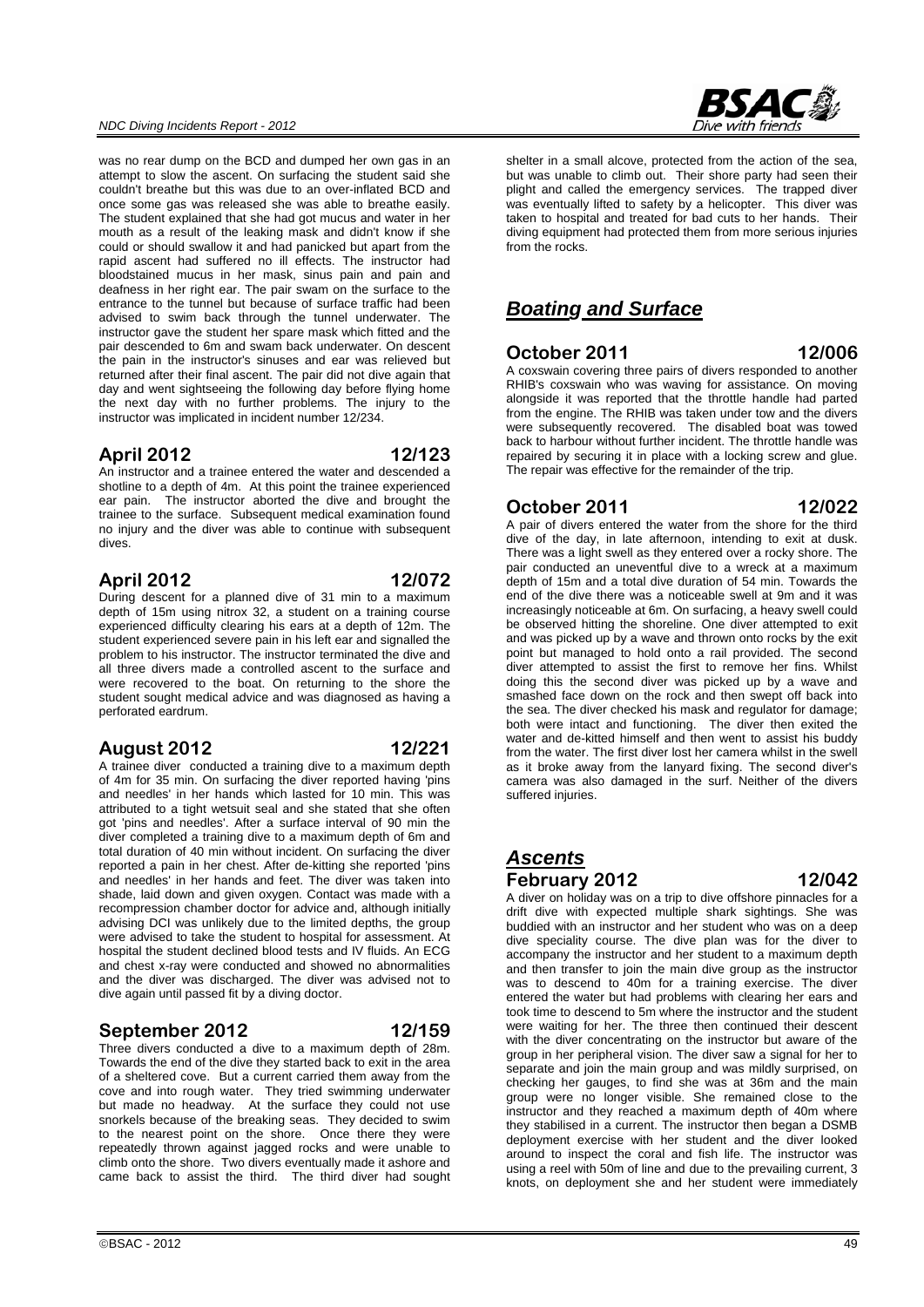

dragged up 10m so that when the diver turned back around she was alone and unable to see them. She ascended to 23m but, because she had not dived using a BCD for buoyancy before, she forgot to dump the expanding gas and had difficulty remaining at 23m and had to swim down. The diver saw a solo diver, a roving photographer from the main group, further along the reef and signalled her that all was not well but the diver turned and swam rapidly away. It later turned out she had been swimming in the direction of the main group but the diver had been unable to follow. The diver then made an uncontrolled ascent direct to the surface in 5-7 secs. On surfacing the photographer also surfaced and checked she was OK and then resumed her dive. The diver was recovered to the dive boat and placed on oxygen for 15 min. No ill effects were encountered.

#### **May 2012 12/124**

A diver under training conducted a dive to a maximum depth of 14m. At 6m he deployed a DSMB then he made a slow buoyant ascent to the surface. Despite signals from his instructor he then re-descended to conduct his missed safety stop before surfacing normally. His dive duration was 34 min. No subsequent ill effects were reported.

#### **May 2012 12/207**

A diver conducted a dive using nitrox 32, with her buddy, to a maximum depth of 27m and made a gradual ascent up the reef. After 25 min the pair were at 20m and reached the entrance to a tunnel which sloped steeply up. The pair had conducted the same dive the previous day and had been through the tunnel without incident. The diver had 80 bar of gas remaining and entered the tunnel first followed by her buddy. On exiting the tunnel at a depth of 12m the diver hit her cylinder valve on the roof of the tunnel and her contents gauge dropped rapidly to zero. Her buddy was behind her in the tunnel, was unaware of the problem and was not in a position to donate his alternate source, so the diver decided to ascend direct to the surface. Initially the diver was able to get some gas and so ascended slowly to around 5m before the gas delivery ceased and she made a faster than normal ascent, her computer indicating the ascent from 12m to the surface taking less than a minute. On surfacing the diver orally inflated her BCD and waved for assistance. An inflatable from the dive boat came to pick the diver up and she was able to signal her buddy from the surface that she was OK. He completed his safety stops at 6m before surfacing and returning to the boat. The diver was kept under observation for 24 hours but suffered no ill effects.

### **June 2012 12/090**

A diver conducted his second dive of the day. He dived, with a dive leader, to 20m for 20 min. The pair deployed a DSMB to make their ascent. At 6m the diver commenced a rapid ascent to the surface. At the surface he 'seemed rather flustered'. He was placed on oxygen for 10 min and seem subdued. On return to shore he had fully recovered and experienced no subsequent ill effects.

### **August 2012 12/136**

An instructor and a trainee were on a dive to increase the trainee's experience of depth. They descended a shotline to 20m and then followed the seabed down to 33m. Towards the end of the dive they made a slow, controlled ascent to 11m where the instructor deployed a DSMB. Prior to this point the trainee's buoyancy had been good. However, while the instructor was deploying the DSMB the trainee started to float upwards. He was unable to stop himself being carried to the surface, missing a planned 3 min safety stop. The instructor surfaced normally. Both were safely recovered from the water. Neither diver had had less than 5 min no stop time left at any point in the dive. No subsequent ill effects were experienced.

#### **September 2012 12/222**

Three students on an accelerated decompression course and their instructor conducted a dive to a maximum depth of 34m using nitrox 27. During descent the divers experienced very poor visibility of 2 to 3m, although they conducted a bubble check without problem. On reaching a depth of 25m the visibility improved considerably. The dive and training drills proceeded without problems and the group started their ascent at the planned time of 28 min. At a depth of around 26 to 28m all four divers took up positions slightly apart to avoid entanglement and deployed their DSMBs. The instructor was level with one student whilst another was slightly above him and the third student slightly below. At 25m the instructor lost sight of the last two students as he entered the poor visibility zone but knew they had been in close proximity and was confident they would regroup on their decompression stop. As the pair approached their decompression stop at 6m the instructor had already switched to his decompression mix of nitrox 50 and his remaining student was just about to switch. The pair were suddenly dragged upwards. The instructor managed to control his ascent and regain control of his buoy line, his student let her reel go. The pair had been momentarily dragged up to 3m and so decided to extend their decompression stops by 6 min and surfaced after a total dive time of 40 min. The instructor surfaced to find the other two students in the cover boat and breathing oxygen from two separate oxygen sets onboard. The deeper of the students had been using a finger spool for the DSMB deployment and he had stuck his gloved finger into the spindle hole of the spool instead of allowing it to spin free. During deployment this had created friction and the diver found himself being pulled upwards. He was unable to control his drysuit and BCD during the ascent and made a fast ascent direct to the surface, missing decompression stops. The shallower student got his fin and ankle knife tangled on the buoy line of the deeper student as it was deployed and was also dragged to the surface in a fast, feet first, ascent as he was unable to reach his BCD controls. Both divers did switch to their decompression gas whilst awaiting recovery on the surface. During their fast ascent it is believed they snagged the lines of the instructor and the other student resulting in them being pulled upwards. On the surface the instructor carried out a CNS examination of the two students on oxygen and found no signs or symptoms of DCI. A call had already been made to the local port authority and marine police in line with local practice. A police launch arrived shortly afterwards and transferred all three students back to harbour and on to hospital for treatment. The instructor remained onboard to assist with recovering a final pair of divers who were not part of the course. The three students were taken to hospital and, after having x-rays and blood tests taken, were transferred to a recompression chamber where they each received a 2 hour 15 min recompression treatment, all remained symptom-free.

# *Equipment*

#### **October 2011 12/019**

A pair of divers had conducted a first gentle drift dive to 16m for a maximum dive time of 45 min including a 3 min safety stop. One diver was using his own regulator and his buddy was using hired equipment. After a surface interval of 45 min the pair were joined by the dive centre owner for a second dive on a wreck at a maximum depth of 17m. After approximately 35 min the pair were asked for their cylinder pressures. The diver with the hired equipment showed the gauge to the dive guide at which point it exploded. The diver stopped to pick up the gauge whilst her partner picked up the console computer. The guide then provided his alternate source, which was taken by the diver who was a little confused as her regulator was still working well. The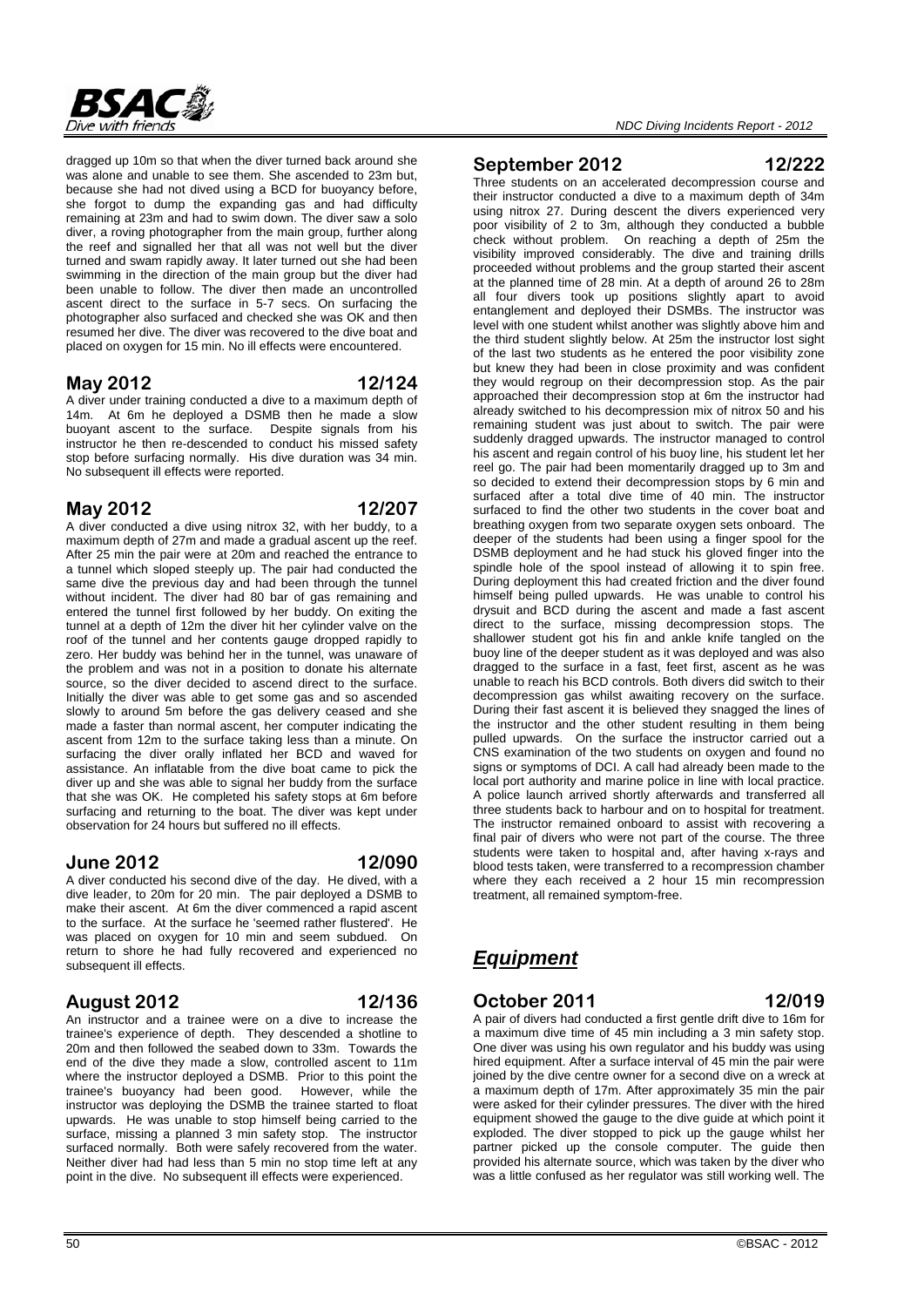

guide then tried to put his thumb over the end of the high pressure gauge hose but was unable to stem the flow of gas. The group ascended to 6m where they conducted a 3 min safety stop.

#### **April 2012 12/071**

During a training dive, at a depth of 4m, a student was practicing for a alternate source ascent with another student, under the supervision of an instructor. He took the donor's alternate source and experienced a very wet breath and appeared to be uncomfortable. The instructor aborted the drill and the dive was terminated after a dive time of 46 min. On inspection the exhaust valve of the alternative source was found to have become inverted and was not making a seal; the fault was rectified. The student had practiced the same drill with the same equipment on a previous dive that day without problem.

#### **May 2012 12/125**

During a training course an instructor was demonstrating the mid-water deployment of a DSMB. He heard a loud 'pop' and was surrounded by a mass of bubbles. He discovered that the hose to his pony cylinder's pressure gauge had burst. The dive was aborted and a safe ascent was made.

#### **June 2012 12/129**

A diver entered the water at the start of a dive. An air leak was seen near the shoulder dump of his BCD. The BCD was replaced and the dive continued normally. Subsequent examination revealed a failure of a welded seam of the inner bladder of the BCD. This fault was found on three other BCDs from the same manufacturer. The manufacturer was informed and they instigated a recall.

#### **July 2012 12/130**

A dive was aborted when a diver's pressure gauge hose was seen to be leaking.

#### **September 2012 12/163**

A number of divers were engaged in a training event. One diver lifted another from 20m using a controlled buoyant lift. During the dive a small stream of bubbles were seen coming the diver's cylinder valve. During the lift the 'O' ring blew out and a large air loss took place. The diver took his buddy's octopus regulator and the buddy closed the cylinder valve. They made a controlled ascent to the surface including a 3 min safety stop.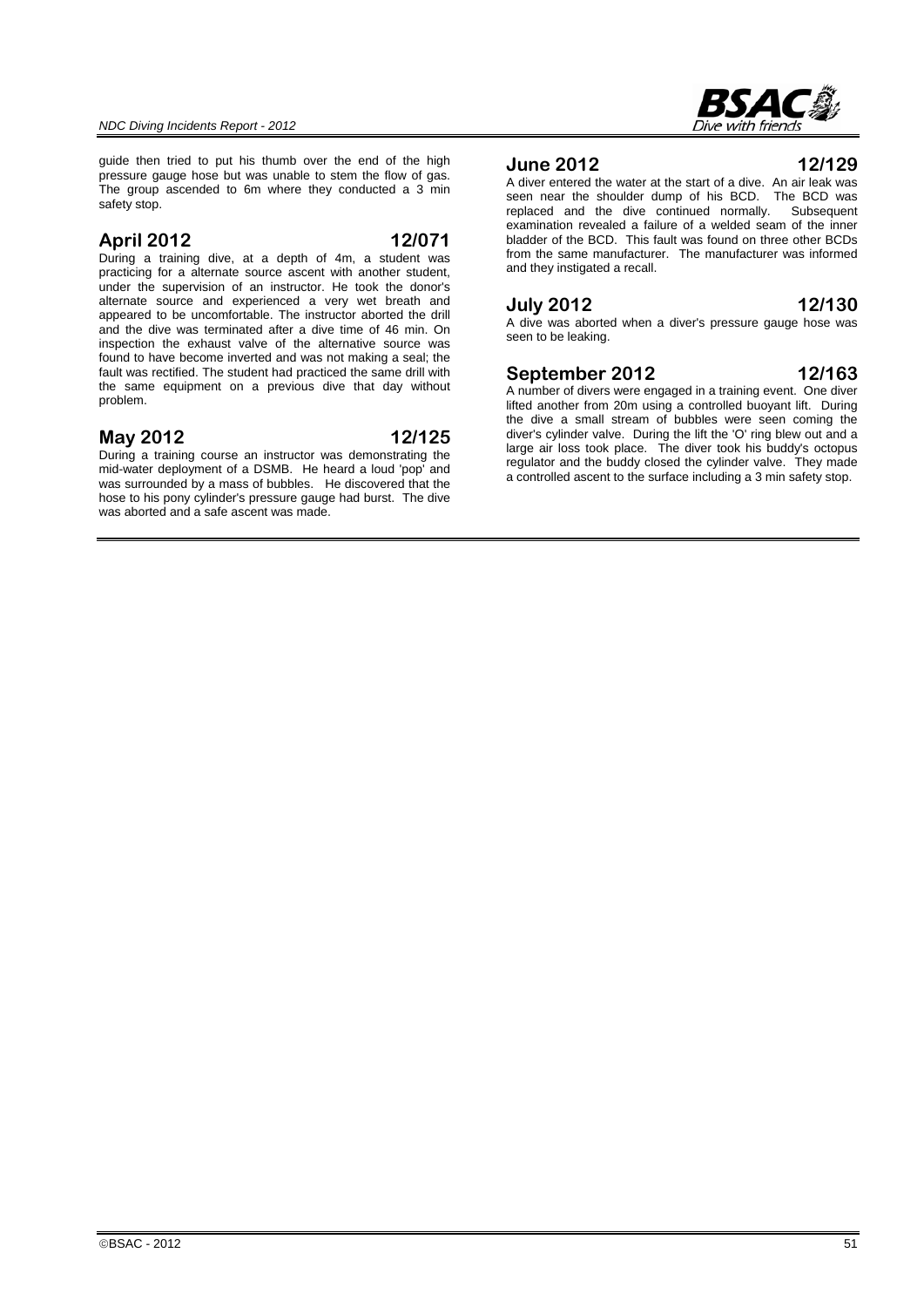

### **INCIDENT REPORTS**

If you would like to add to, correct or place a different interpretation upon any of the incidents in this report please put your comments in writing and send them to the following address:

 *The Incidents Advisor, The British Sub-Aqua Club, Telford's Quay, South Pier Road, Ellesmere Port, Cheshire, CH65 4FL.* 

For new incidents please complete a BSAC incident report form and send it to BSAC HQ at the address shown above.

**All personal details are treated as confidential.** 

Incident Report Forms can be obtained free of charge from the BSAC Internet website www.bsac.com/incidentreporting or by phoning BSAC HQ on *0151 350 6200*

# *Numerical & Statistical Analyses*

*Statistical Summary of Incidents*

|                                       |                 | 2000 2001 2002 2003 2004 2005 2006 2007 2008 2009 2010 2011 2012 |     |                  |      |                  |     |           |                  |                  |     |     |     |
|---------------------------------------|-----------------|------------------------------------------------------------------|-----|------------------|------|------------------|-----|-----------|------------------|------------------|-----|-----|-----|
|                                       |                 |                                                                  |     |                  |      |                  |     |           |                  |                  |     |     |     |
| Incidents Reported                    | 439             | 465                                                              | 453 | 409              | 498  | 499              | 437 | 401       | 416              | 453              | 412 | 405 | 377 |
| <b>Incidents Analysed</b>             | 417             | 458                                                              | 432 | 392              | 445  | 474              | 418 | 377       | 381              | 409              | 393 | 392 | 346 |
| <b>UK Incidents</b>                   | 384             | 433                                                              | 414 | 366              | 423  | 441              | 379 | 349       | 359              | 381              | 364 | 375 | 314 |
| Overseas Incidents                    | 33 <sub>l</sub> | 25 <sub>1</sub>                                                  | 18  | <b>26</b>        | 22   | 33 <sup>1</sup>  | 39  | <b>28</b> | 22 <sub>1</sub>  | 28               | 29  |     | 32  |
| Unknown Locations                     |                 |                                                                  |     |                  |      |                  |     |           |                  |                  |     |     |     |
| UK Incident - BSAC Members            | 113             | 122                                                              | 149 | 162              | 154. | 160 <sub>1</sub> | 148 | 120       | 129              | 120 <sub>1</sub> | 116 | 193 | 133 |
| <b>UK Incident - Non-BSAC Members</b> | 52 <sub>l</sub> | 94                                                               | 55  | 74               | 72   | 65               | 50  | 61        | 65               | 291              | 30  | 94  | 40  |
| UK Incident - Membership Unknown      | 219             |                                                                  | 211 | 130 <sub>1</sub> | 197  | 216              | 181 | 168       | 165 <sub>1</sub> | 232              | 218 | 88  | 141 |





Total Reports: 439 Total Incidents: 314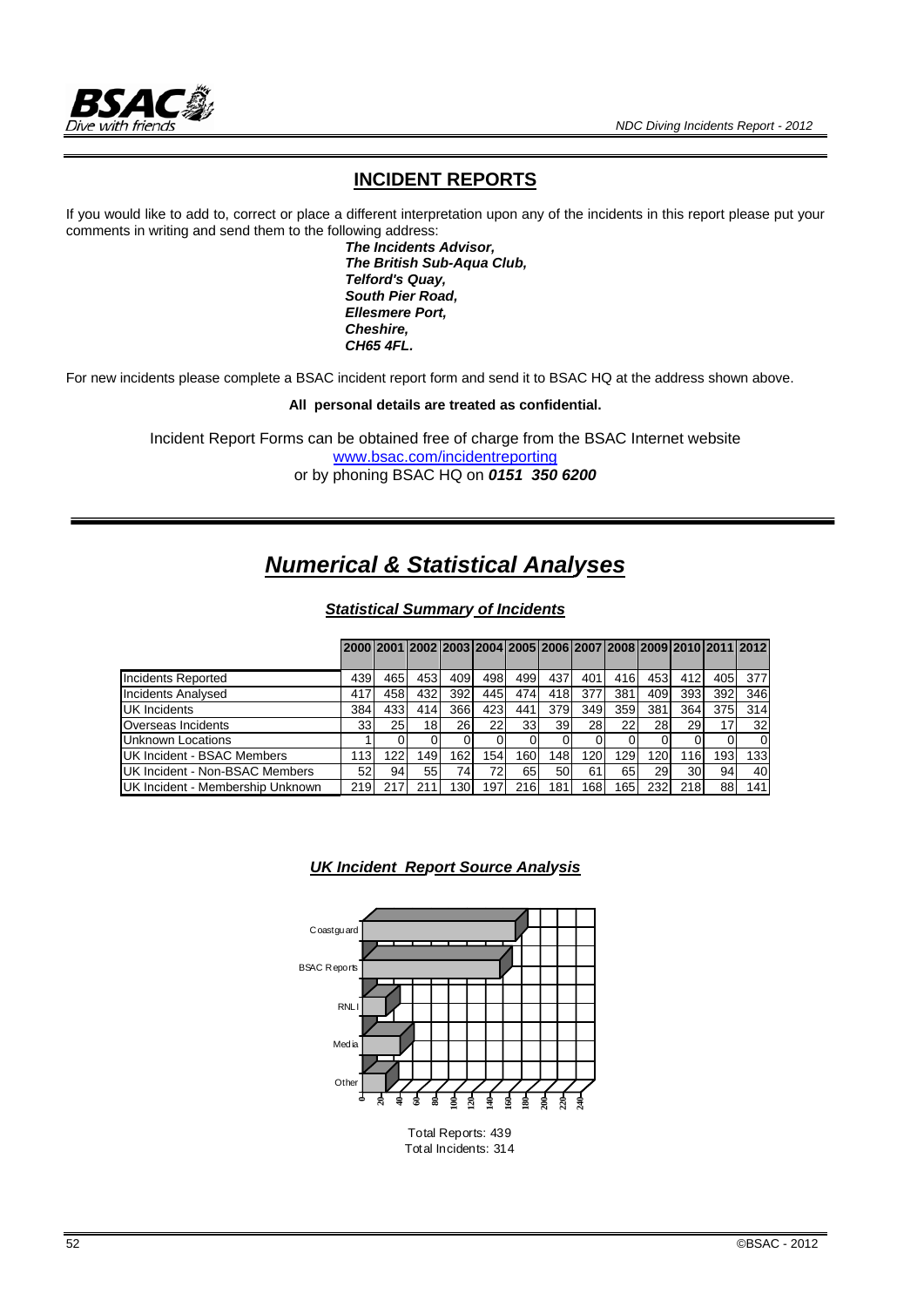

#### *History of UK Diving Fatalities*

|      |            |                         | <b>Number of Fatalities</b> |
|------|------------|-------------------------|-----------------------------|
| Year | Membership | <b>BSAC</b>             | Non-BSAC                    |
| 1965 | 6,813      | 3                       |                             |
| 1966 | 7,979      | $\mathbf{1}$            | 4                           |
| 1967 | 8,350      | $\mathbf{1}$            | 6                           |
| 1968 | 9,241      | 2                       | $\mathbf{1}$                |
| 1969 | 11,299     | 2                       | 8                           |
| 1970 | 13,721     | $\overline{\mathbf{4}}$ | $\overline{\mathbf{4}}$     |
| 1971 | 14,898     | 0                       | 4                           |
| 1972 | 17,041     | 10                      | 31                          |
| 1973 | 19,332     | 9                       | 20                          |
| 1974 | 22,150     | 3                       | 11                          |
| 1975 | 23,204     | $\overline{2}$          |                             |
| 1976 | 25,310     | 4                       |                             |
| 1977 | 25,342     | 3                       |                             |
| 1978 | 27,510     | 8                       | 4                           |
| 1979 | 30,579     | 5                       | 8                           |
| 1980 | 24,900     | 6                       | $\overline{7}$              |
| 1981 | 27,834     | 5                       | 7                           |
| 1982 | 29,590     | 6                       | 3                           |
| 1983 | 32,177     | 7                       | 2                           |
| 1984 | 32,950     | 8                       | 5                           |
| 1985 | 34,861     | 8                       | 6                           |
| 1986 | 34,210     | 6                       | 9                           |
| 1987 | 34,500     | 6                       | 2                           |
| 1988 | 32,960     | 10                      | 6                           |
| 1989 | 34,422     | 4                       | 8                           |
| 1990 | 36,434     | 3                       | 6                           |
| 1991 | 43,475     | 8                       | 9                           |
| 1992 | 45,626     | 9                       | 8                           |
| 1993 | 50,722     | 3                       | 6                           |
| 1994 | 50,505     | 6                       | 6                           |
| 1995 | 52,364     | 9                       | 9                           |
| 1996 | 48,920     | 7                       | 9                           |
| 1997 | 48,412     | 4                       | 12                          |
| 1998 | 46,712     | 6                       | 16                          |
| 1999 | 46,682     | 8                       | 8 *                         |
| 2000 | 41,692     | 6                       | 11                          |
| 2001 | 41,272     | 9                       | 13                          |
| 2002 | 39,960     | 4                       | 10                          |
| 2003 | 38,340     | 5                       | 6                           |
| 2004 | 37,153     | 6                       | 19                          |
| 2005 | 37,185     | 5                       | 12                          |
| 2006 | 35,422     | 4                       | 12                          |
| 2007 | 34,857     | 7                       | 5                           |
| 2008 | 34,325     | 6                       | 4                           |
| 2009 | 32,790     | 7                       | 7                           |
| 2010 | 32,229     | 8                       | 9                           |
| 2011 | 30,909     | 4                       | 7                           |
| 2012 | 29,632     | 10                      | $\overline{7}$              |

#### **Note**

\* 1999 Figure corrected from 9 to 8 due to a double count discovered in 2010